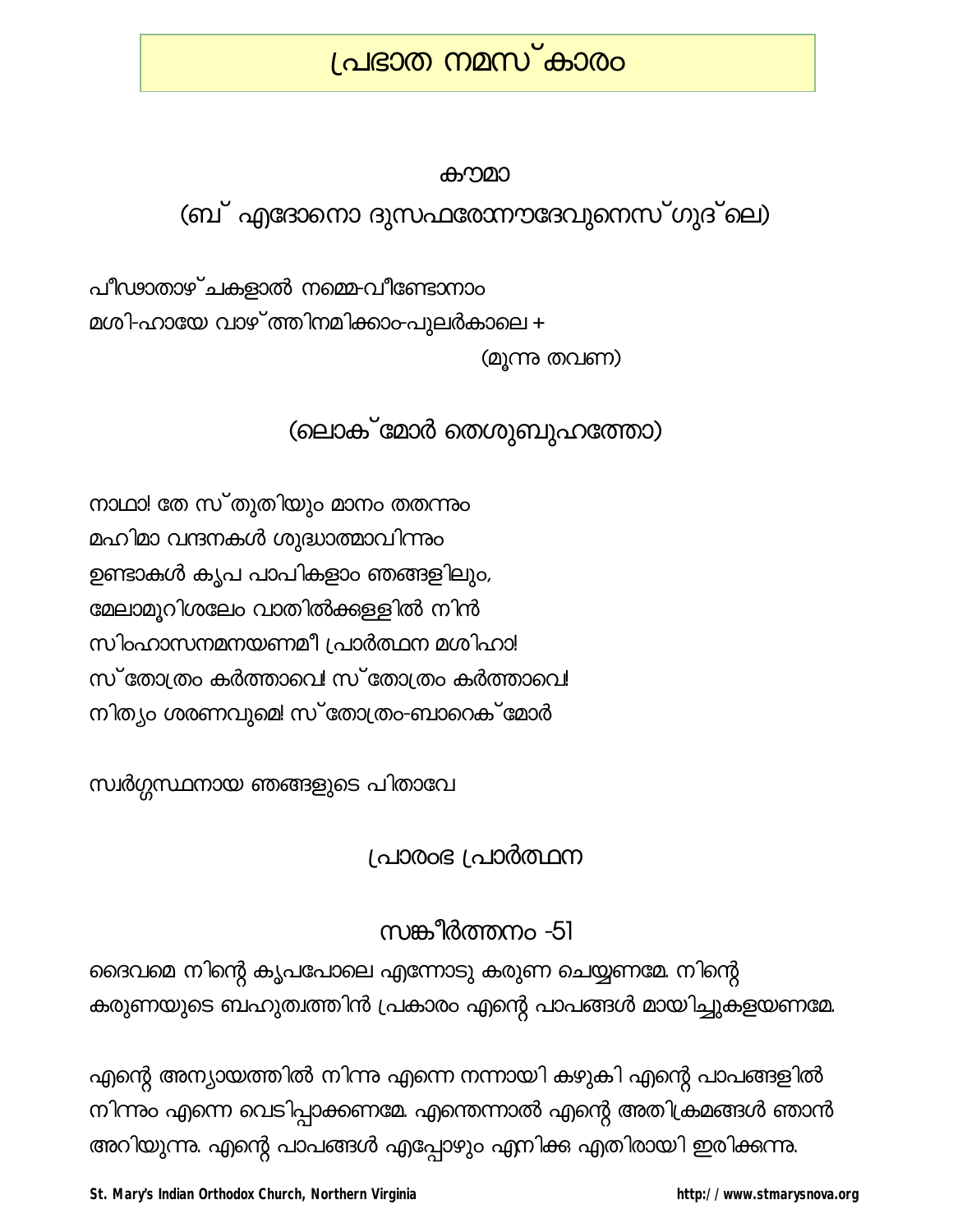നിന്നോടു തന്നെ ഞാൻ പാപം ചെയ്തു. നിന്റെ തിരുമുൻപിൽ തിന്മകൾ ഞാൻ ചെയ്തു. എന്തെന്നാൽ നിന്റെ വചനത്തിൽ നീ നീതീകരിക്കപ്പെടുകയും നിന്റെ ന്യായ വിധികളിൽ നീ ജയിക്കുകയും ചെയ്യും. എന്തെന്നാൽ അന്യായത്തിൽ ഞാൻ ഉൽഭവിച്ചു, പാപങ്ങളിൽ എന്റെ മാതാവു എന്നെ ഗർഭം ധരിക്കുകയും ചെയ്തു.

എന്നാൽ നീതിയിൽ നീ ഇഷ്ടപ്പെട്ടു. നിന്റെ ജ്ഞാനത്തിന്റെ രഹസ്യങ്ങൾ എന്നെ നീ അറിയിച്ചു. നിന്റെ സോപ്പാ കൊണ്ടു എന്റെമേൽ തളിക്കണമേ. ഞാൻ വെടിപ്പാക്കപ്പെടും. അതിനാൽ എന്നെ നീ വെണ്മയാക്കണമേ. ഉറച്ച മഞ്ഞിനേക്കാൾ ഞാൻ വെണ്മയാകം.

നിന്റെ ആനന്ദവും സന്തോഷവും കൊണ്ടു എന്നെ തൃപ് തിയാക്കണമേ. ക്ഷീണമുള്ള എന്റെ അസ്ഥികൾ സന്തോഷിക്കം. ഏന്റെ പാപങ്ങളിൽ നിന്നു നിന്റെ തിരുമുഖം തിരിച്ചു എന്റെ അതിക്രമങ്ങൾ ഒക്കെയും മായിക്കണമേ.

ദൈവമെ! വെടിപ്പുള്ള ഹൃദയം എന്നിൽ സൃഷ്ടിക്കണമേ. സ്ഥിരതയുള്ള ആത്മാവിനെ എന്റെയുള്ളിൽ പുതുതാക്കണമേ. നിന്റെ തിരുമുൻപിൽ നിന്നു എന്നെ തള്ളിക്കളയരുതെ. നിന്റെ വിശുദ്ധാത്മാവിനെ എന്നിൽ നിന്നു എടുക്കയുമരുതെ.

എന്നാലോ നിന്റെ ആനന്ദവും രക്ഷയും എനിക്ക തിരിച്ചു തരണമേ മഹതമ്മുള്ള നിന്റെ ആത്മാവു എന്നെ താങ്ങുമാറാകണമേ അപ്പോൾ ഞാൻ അതിക്രമ-ക്കാരെ നിന്റെ വഴി പഠിപ്പിക്കം. പാപികൾ നിങ്കലേക്കു തിരിയുകയും ചെയ്യും.

എന്റെ രക്ഷയുടെ ദൈവമായ ദൈവമെ രക്തത്തിൽ നിന്നു എന്നെ രക്ഷിച്ചു കൊള്ളണമേ. എന്റെ നാവു നിന്റെ നീതിയേ സ്തുതിക്കം. കർത്താവെ! ഏന്റെ അധരങ്ങൾ എനിക്ക തുറക്കണമേ. ഏന്റെ വായ് നിന്റെ സ്തുതികൾ പാടും

എന്തെന്നാൽ ബലികളിൽ നീ തിരുമനസ്സായില്ല ഹോമബലികളിൽ നിരപ്പായതുമില്ല. ദൈവത്തിന്റെ ബലികൾ താഴ് മയുള്ള ആത്മാവാകന്നു. ദൈവം നുറുങ്ങിയ ഹൃദയം നിരസിക്കന്നില്ല St. Mary's Indian Orthodox Church, Northern Virginia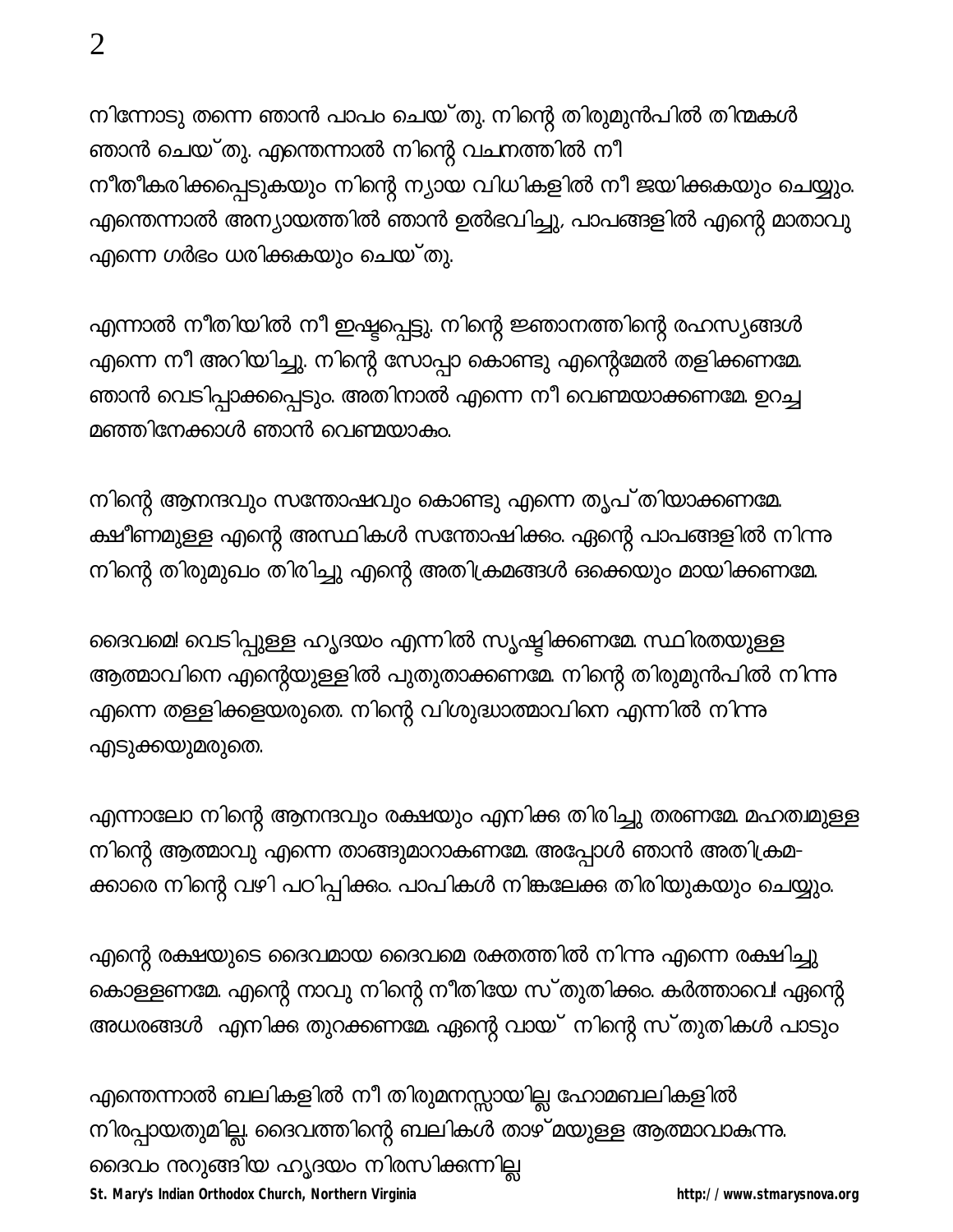|  |  | ദൈവമെ സ്തുതി നിനക്ക യോഗ്യമാകന്നു. |
|--|--|-----------------------------------|
|  |  |                                   |

ബാറെക് മോർ, ശുബഹോ മെന ഓലം

എനിയോനോ

## (ഹൊവ് ദഹവൊബുകരോ)

| പാതകിപോൽ-ഞങ്ങളെ രക്ഷിപ്പാൻ |
|----------------------------|
| ന്യായ-സ്ഥാനം പ്രാപിതനെ!    |
| ദേവാ ദയ ചെയ്തീടണമേ         |

| $\mathbf{2}$ | ദാസൻ ത-ന്നടി കന്നത്തേറ്റു     |      |
|--------------|-------------------------------|------|
|              | കന്മ-ഷദാസരെ വീണ്ടോനേ!         | ദേവാ |
| З.           | തലമേൽ കോൽ-കൊണ്ടടിയേറ്റിവർ തൻ  |      |
|              | പാപ-ച്ചീട്ടു പൊളിച്ചോനേ!      | ദേവാ |
| 4.           | മന്നവരും-വിധിനാഥന്മാരും       |      |
|              | കൊല്ലാൻ-ചതിവാലാർന്നോനേ        | ദേവാ |
| 5.           | നിർദോഷം-സകലവിധീശ്വരനെ         |      |
|              | ദോഷികളാൽ വിധിയേറ്റോനേ         | ദേവാ |
|              | ബാറെക് മോർ, ശുബഹോ മെന ഓലം     |      |
|              |                               |      |
| 6.           | നീതിജ്ഞാ!-പുണ്യനിധെ! സ്വഹിതാൽ |      |
|              | ദ്രോഹി-കളാൽ വിധിയേറ്റോനേ      | ദേവാ |
|              | കുറിയേലായിസ്പോൻ               |      |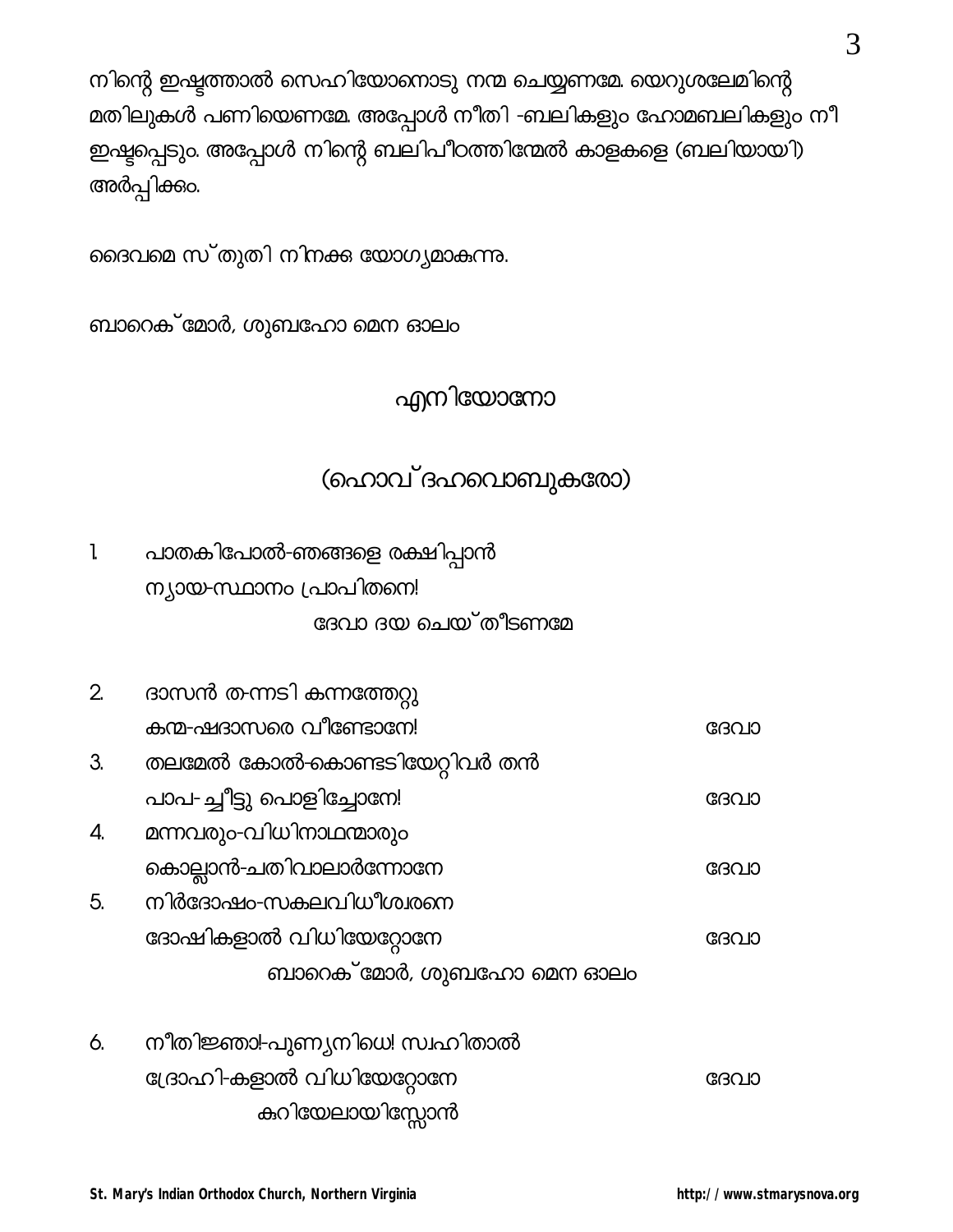എന്റെ ദൈവമെ! നീ എന്റെ ദൈവമാകുന്നു ഞാൻ നിനക്കായി കാത്തിരിക്കും.

ദാഹിച്ചും വരണ്ടും വെള്ളത്തിനായി ആഗ്ര-ഹിക്കന്ന ഭൂമിപോലെ എന്റെ ആത്മാവു നിന്നേക്കറിച്ചു ദാഹിച്ചിരിക്കന്നു. എന്റെ ജഡവും നിനക്കായി കാത്തിരിക്കുന്നു.

നിന്റെ ബലവും നിന്റെ ബഹുമാനവും കാണ്മാൻ ഇപ്രകാരം സത്യമായിട്ടു ഞാൻ നിന്നെ നോക്കി.

എന്തെന്നാൽ നിന്റെ കരുണ ജീവനേക്കാൾ നല്ലതാകന്നു. എന്റെ അധരങ്ങൾ നിന്നെ സ്തുതിക്കം.

ഞാൻ ജീവനോടിരിക്കമ്പോൾ ഇപ്രകാരം ഞാൻ നിന്നെ വാഴ് ത്തുകയും നിന്റെ നാമത്തിൽ എന്റെ കൈകൾ ഉയർത്തുകയും ചെയ്യും.

എന്റെ ആത്മാവു കൊഴുപ്പും മേദസ്സും കൊണ്ടെ-ന്നപോലെ പുഷ്ടിയാകം. എന്റെ വായ് സ്തുതിയുള്ള അധരങ്ങൾ കൊണ്ടു നിന്നെ മഹത്വപ്പെടുത്തുകയും ചെയ്യും.

എന്റെ കിടക്കമേൽ ഞാൻ നിന്നെ ഓർത്തു. രാത്രികാലങ്ങളിൽ ഞാൻ നിന്നെ ധ്യാനിക്കുകയും ചെയ്തു.

എന്തെന്നാൽ നീ എനിക്ക സഹായക്കാരനായിത്തീർന്നു. നിന്റെ ചിറകകളുടെ നിഴലിൽ ഞാൻ മറക്കപ്പെടും.

എന്റെ ആത്മാവു നിന്നെ പിന്തുടർന്നു. നിന്റെ വലത്തുകൈ എന്നെ താങ്ങുകയും ചെയ്തു.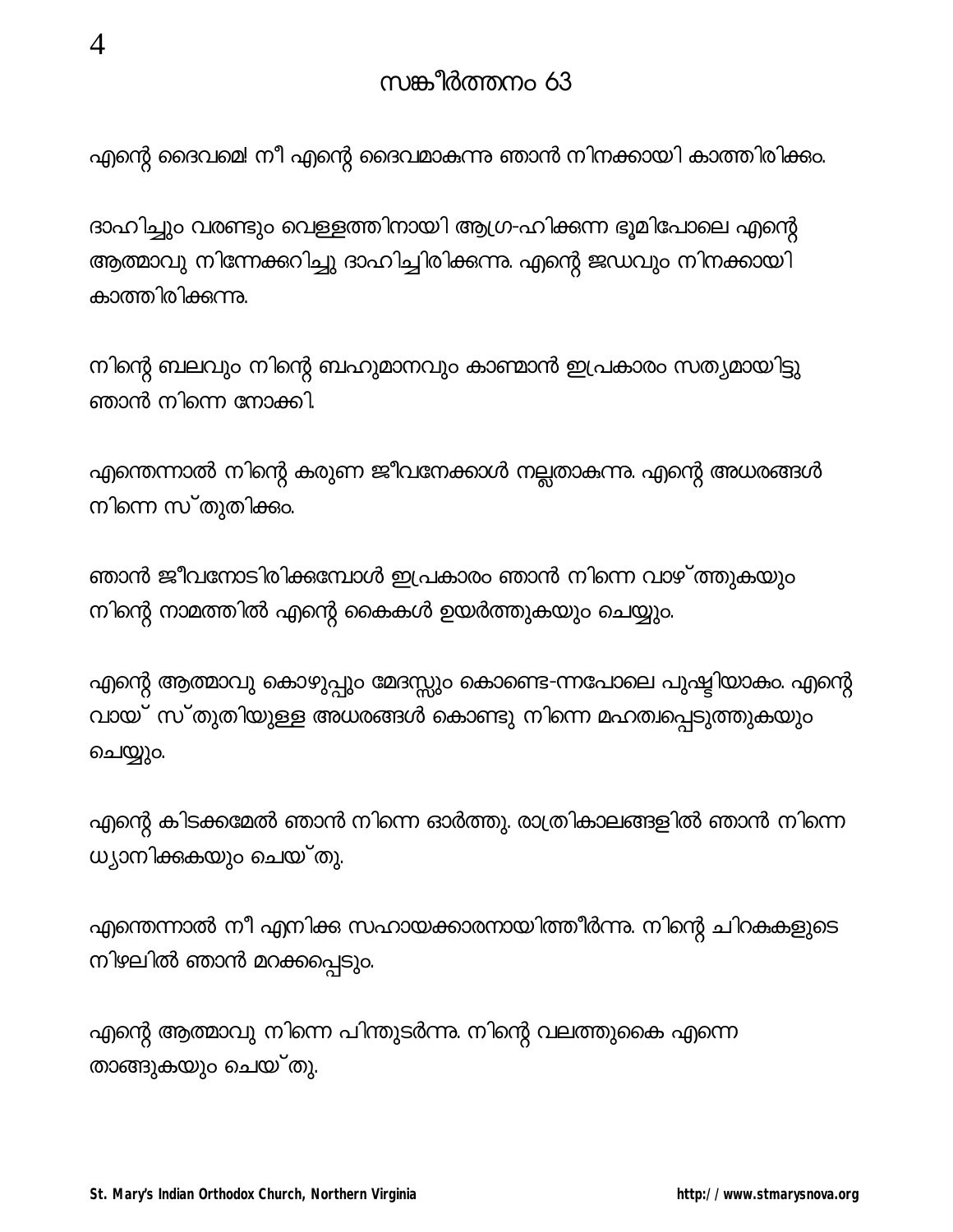എന്റെ ആത്മാവിനെ നശിപ്പിപ്പാൻ അന്വേഷിക്കന്നവർ ഭൂമിയുടെ ആഴങ്ങളിലേക്ക പ്രവേശിക്കം.

അവർ വാളിന ഏല്പിക്കപ്പെടുകയും കറുനരികൾക്ക-ഭക്ഷണമായിത്തീരുകയും ചെയ്യും. രാജാവ് ദൈവത്തിൽ സന്തോഷിക്കം.

അവനെ കൊണ്ടു ആണയിടുന്ന ഏവന്തം പുകഴ്ചയുണ്ടാകം. എന്തെന്നാൽ അസത്യം പറയുന്നവരുടെ വായ് അടക്കപ്പെടും.

ദൈവമെ സ്തുതി നിനക്ക യോഗ്യമാകുന്നു.

#### ബാറെക് മോർ, ശുബഹോ മെന ഓലം

# ഗീതം (ഹൗധു ഉഹദോനോ)

- ദേവേശാ! മശിഹാ-സ⊦സ് നേഹത്താൽ  $\mathbf{I}$ വിധി നിലയേ കന്നത്തടിയേ റ്റടിമയിൽ നിന്നും വീണ്ടോനേ! നിന്നെ-യാർ-ന്നേൻ, കൃപ ചെയ് കെന്മേൽ
- ദേവേശാ! മശിഹാ! സ്ലീബായിന്മേൽ  $\overline{2}$ ഞങ്ങടെ രക്ഷക്കായ് തൂങ്ങി ജീവൻ മൃതിയാൽ തന്നോനേ! നിന്നെ-യാർ-ന്നേൻ കൃപ ചെയ് കെന്മേൽ
- ദേവേശാ! മശിഹാ! നിജവിനയത്താൽ 3 താണവർ ഞങ്ങളെയേറ്റിത്തൻ പാടാൽ പീഢകൾ തീർത്തോനേ നിന്നെ-യാർ-ന്നേൻ കൃപ ചെയ്<sup>-</sup>കെന്മേൽ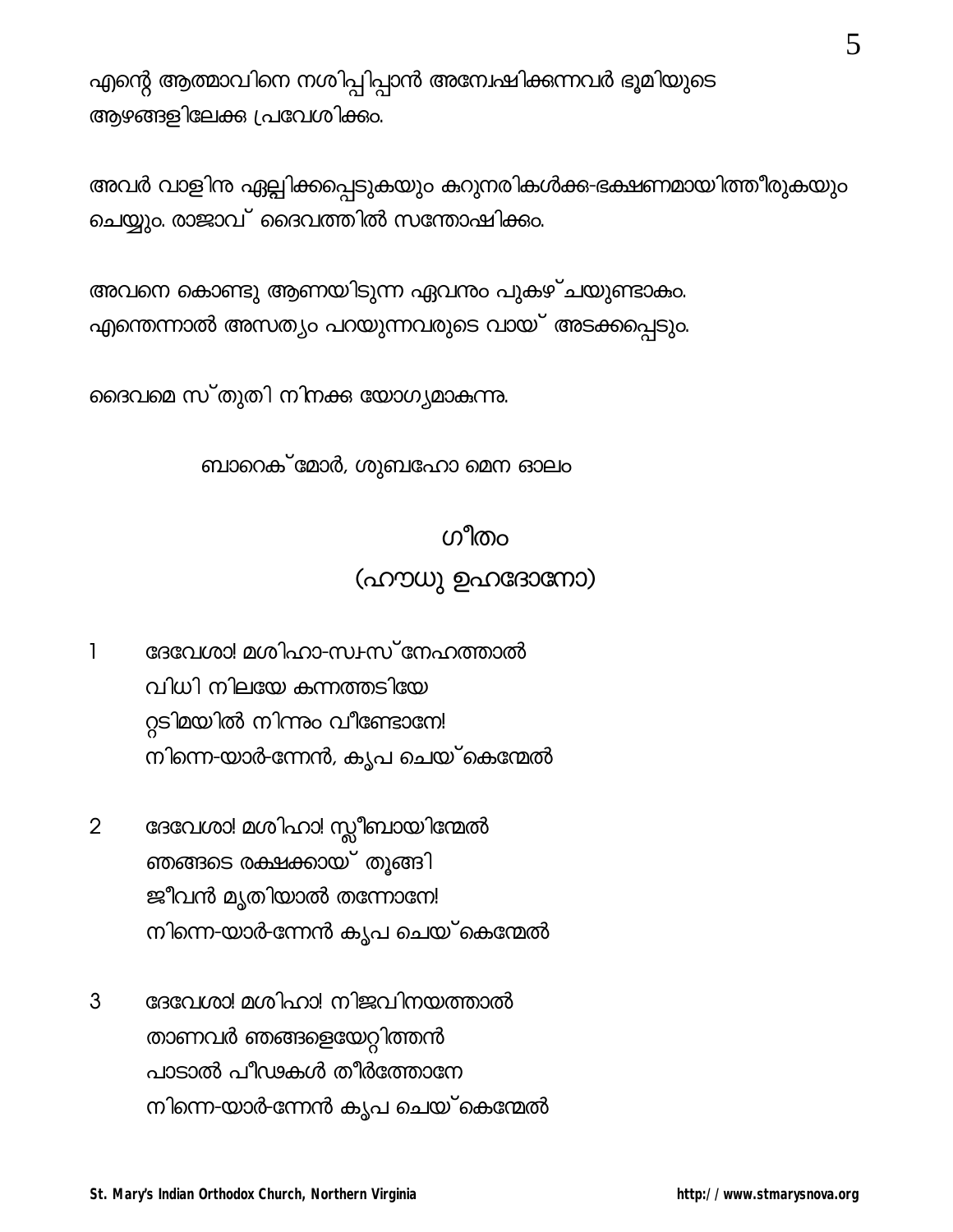6

- 4 ദേവേശാ! മശിഹാ! തിരുവിഷ്ടത്താൽ സ്സീബായും പീഢയുമേറ്റി-ട്ടാദാമ്യരെ രക്ഷിച്ചോനേ നിന്നെ-യാർ-ന്നേൻ കൃപ ചെയ് കെന്മേൽ
- 5 ദേവേശാ! മശിഹാ! പാപത്താൽ ദോഷം തീണ്ടാത്തോരേകാ! സ്വഹിതാൽ ദോഷികൾ ഞങ്ങളെ വീണ്ടിടുവാൻ ക്കറ്റ-ത്തിൻ-വിധിയേറ്റോനേ നിന്നെ-യാർ-ന്നേൻ കൃപ ചെയ് കെന്മേൽ ബാറെക് മോർ, ശുബഹോ മെന ഓലം
- ദേവേശാ! മശിഹാ! ഞങ്ങളെ രക്ഷിപ്പാൻ 6 കഷ്ടതയും കരിശും പേറി ക് നൂമായാലുയിർ തന്നോനേ നിന്നെ-യാർ-ന്നേൻ കൃപ ചെയ് കെന്മേൽ കുറിയേലായിസ്സോൻ

## സങ്കീർത്തനം-35

കർത്താവെ! എന്നോടു നീ ന്യായം നടത്തണമേ എന്നോടു 1 പോരാടുന്നവരൊടു നീ പോരാടണമേ ആയുധവും പരിചയും പിടിച്ചു എന്റെ സഹായത്തിനായി എഴുന്നേൽക്കണമേ. ഇന്നാൾ നിന്നാൻ-മൗലിനമിച്ചാ-വിധിഗേഹത്തിൽ സർവവിധീശ-വിധീ-ശൻ താൻ പിഴയിൽനിന്നും നമ്മെ വിടുർത്താൻ മൽസരികളിൽ നി-ന്നേറ്റാൻ ദുഷിപരിഹാ-സ-ങ്ങൾ കുറിയേലായിസ്സോൻ

എന്റെ ആത്മാവിനെ അന്വേഷിക്കന്നവർ ലജ്ജിച്ചുപോകട്ടെ. എനിക്ക  $\overline{2}$ വിരോധമായി തിന്മ വിചാരിക്കന്നവർ പിന്തിരിഞ്ഞു നാണിച്ചുപോകട്ടെ.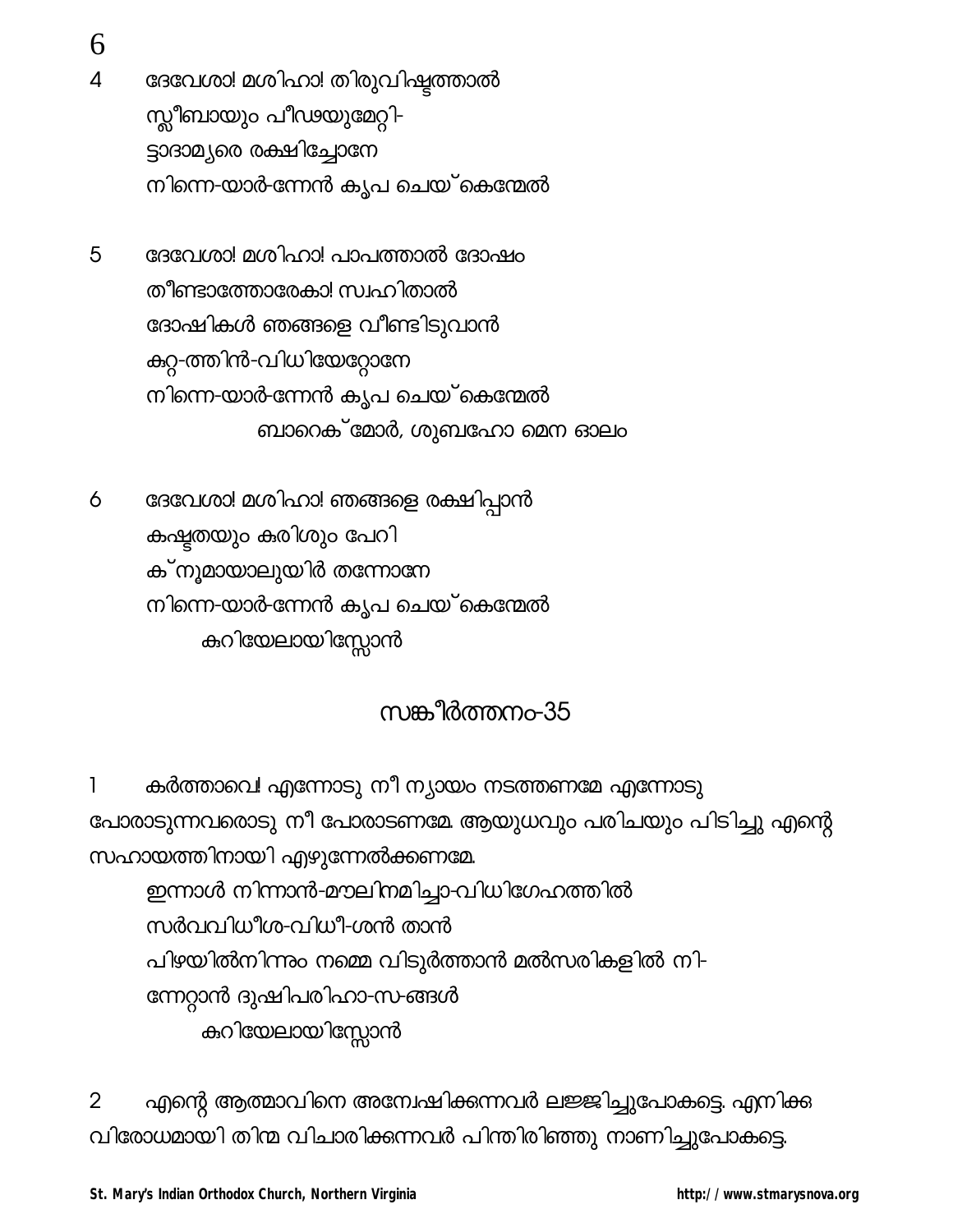ഇന്നാൾ വിധിപതി-പീലാത്തോസെ! യിവനെ ക്രൂശി-ക്കെന്നാ യൂദന്മാ-രാ-ർത്തു. ദ്രോഹികൾ ബാറാബായേ ചോദിച്ചുത്തമ സുതനെ നിഹനിപ്പാൻ ക്രൂശിൽ-തൂ-ക്കി. കുറിയേലായിസ്സോൻ

അവരുടെ വഴി ഇരുണ്ടുപോകട്ടെ. അതിൽ മാർഗ്ഗ്യഭംശം ഉണ്ടാകട്ടെ. 3 ദൈവത്തിന്റെ ദൂതൻ അവരെ പിന്തുടരട്ടെ. എന്തെന്നാൽ അവർ എനിക്കായി കെണികൾ മറച്ചുവെക്കുകയും എന്റെ ആത്മാവിനുവേണ്ടി വലവിരിക്കുകയും ചെയ്തിരിക്കന്നു.

ഇന്നാൾ തുപ്പലണിഞ്ഞാനേദൻ നാഥൻ പറുദീ-സ്സാദാമിനം-വീണ്ടും--ന-ൽകാൻ. നമ്മെ ദുഷ്കൃതദാസ്യം നീക്കിക്കാപ്പാൻ ദാസ കുറിയേലായിസ്സോൻ പ്രഹരത്തെ ക-ന്നത്തേ-റ്റാൻ.

കള്ളസാക്ഷികളെഴുന്നേറ്റു ഞാനറിയാതിരുന്നതിനെ എന്നോടു ചോദിച്ചു. 4 നന്മക്കു തിന്മ അവർ പ്രതിപകരം ചെയ്യുകയും, മനുഷ്യരുടെ ഇടയിൽ നിന്നും എന്റെ ജീവനെ അവർ നശിപ്പിക്കുകയു<mark>ം</mark> ചെയ്തു.

ഇന്നാൾ ശിഷ്യന്മാരുടെ കൂറു തണത്തു പരക്കം പാച്ചിലിനെ ശരണം-തേ-ടി

ക്രൂശകമദ്ധ്യേ സത്യത്തിൻ ഗുരുനാഥൻ തനിയേ

കുറിയേലായിസ്സോൻ വ്യഥയും പീഢയുമേ-ൽക്ക-ന്നു

എന്റെ സങ്കടത്തിൽ അവർ കൂട്ടം കൂടുകയും എനിക്കെതിരായി 5 സന്തോഷിക്കുകയും ചെയ്തു. ദീർഘ കാലത്തേക്ക എനിക്കെതിരായി അവർ കൂട്ടംകൂടി. ഞാനോ അവരുടെ അഹങ്കാരം അറിഞ്ഞില്ലായിരുന്നു. അവർ ആക്ഷേപിച്ചുകൊണ്ടു എന്റെ നേരെ പല്ലു കടിക്കുകയു<mark>ം</mark> ചെയ്തു. ഇന്നാൾ യൂദജനം വിളികൂട്ടി, പീലാത്തോസെ! മൂശാതൻ നിയമത്തെ-യും ശാബതിനെയുംജനത-തിയെയും തെറ്റിക്കന്നോ രീമാനുഷനെ ക്രൂശി-ക്ക

കുറിയേലായിസ്സോൻ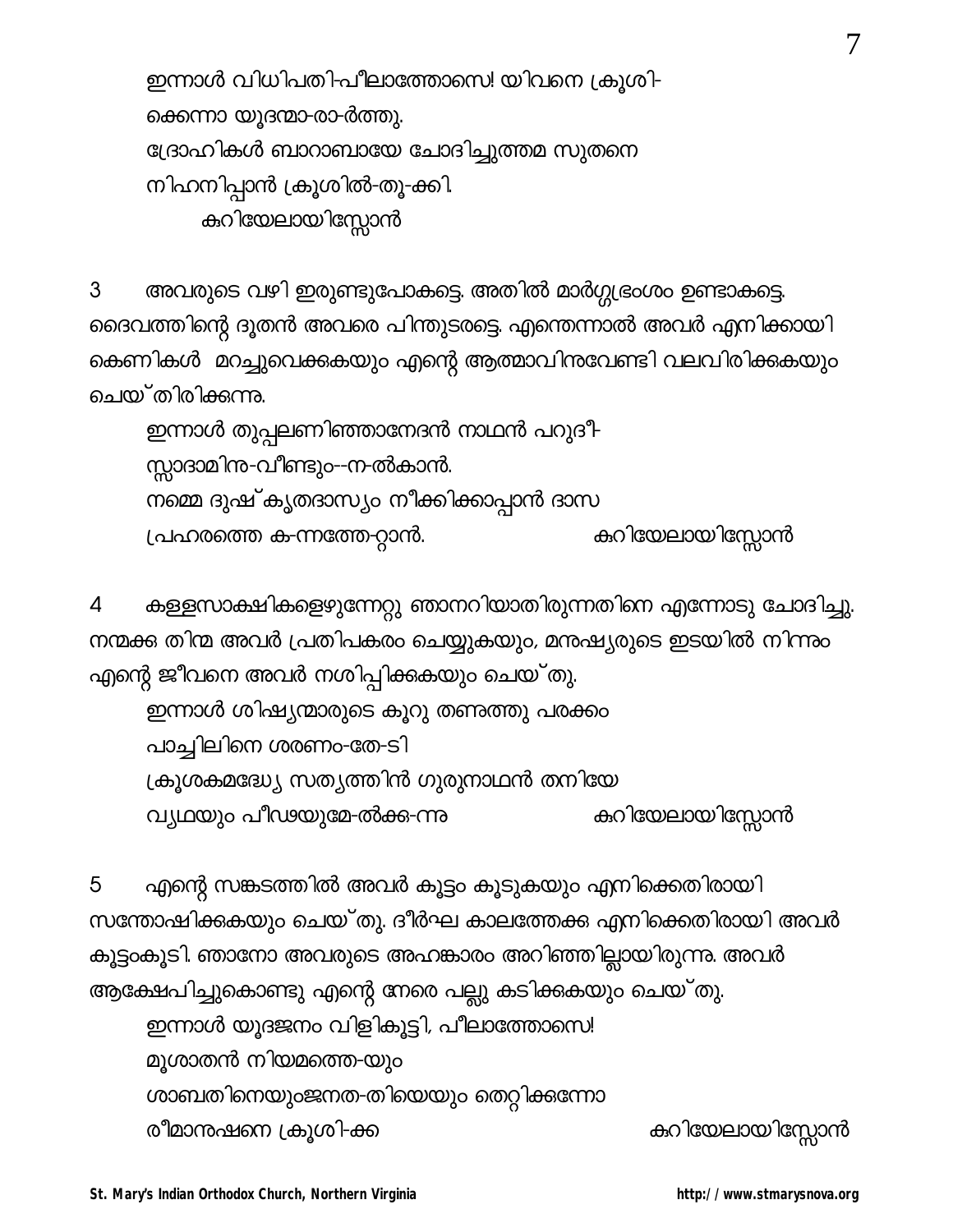## സങ്കീർത്തനം 59

എന്റെ ഹൃദയത്തിന്റെ തകർച്ചയേ നീ സൗഖ്യപ്പെടുത്തി 1 ശക്തീകരിക്കണമേ

വിദേഷികൾ ചെയ്തതെന്തെന്നു കേൾക്കവിനെല്ലാജാതികളും സൃഷ്ടികൾ തന്നധിനായകനെ; നിന്ദ്യ സ്സീബാമേൽ തൂക്കി വന്നിടുവിൻ-തന്നെ നമിച്ചീടാം കുറിയേലായിസ്സോൻ

അവരുടെ മേശ കെണിക്കായും അവരുടെ പ്രതികാരം വിരുദ്ധത്തിനായും  $\overline{2}$ തീരട്ടെ.

ഭൂവാസികളെ ശ്രദ്ധിപ്പിൻ-കൊലയാളിയേ ദോഷികളേറ്റു സൃഷ്ടിഗണത്തിന്നുടയോനേ വൈരത്താൽ ക്രൂശിൽ തൂക്കി കുറിയേലായിസ്സോൻ വന്നിടുവിൻ-തന്നെ നമിച്ചീടാം

കോപവും ക്രോധവും അവരുടെമേൽ ചൊരിയണമേ 3 ചന്ദ്രാർക്കന്മാർ വാനത്തിൽ മങ്ങി, കേണ സൃഷ്ടികളും സൃഷ്ടികൾ സൃഷ്ടാവോടൊപ്പം ഖേദിച്ചീടുന്നതു യുക്തം കുറിയേലായിസ്സോൻ വന്നിടുവിൻ-തന്നെ നമിച്ചീടാം. എന്തെന്നാൽ നീ ദണ്ഡിപ്പിച്ചവന്റെ പിന്നാലെ അവർ പോയിരിക്കന്നു. 4 കൈപ്പേറിയതാം കാടിയവ-ന്നവരേകി ദാഹിച്ചപ്പോൾ ലിഖിതം നിഖിലം നിറവായേ ന്നോതീട്ടതുപാനം ചെയ്താൻ

കുറിയേലായിസ്സോൻ വന്നിടുവിൻ തന്നെ നമിച്ചീടാം.

ജീവന്റെ പുസ്തകത്തിൽ നിന്നും അവർ മായിക്കപ്പെടട്ടെ. നിന്റെ 5 നീതിമാന്മാരൊടുകൂടി അവർ എഴുതപ്പെടാതിരിക്കട്ടെ.

തന്നെയെതിരേൽ-പ്പാനെത്തി-പരിശുദ്ധന്മാർ മൃതിഗതരും സത്യം കർത്താവിവനാണെ-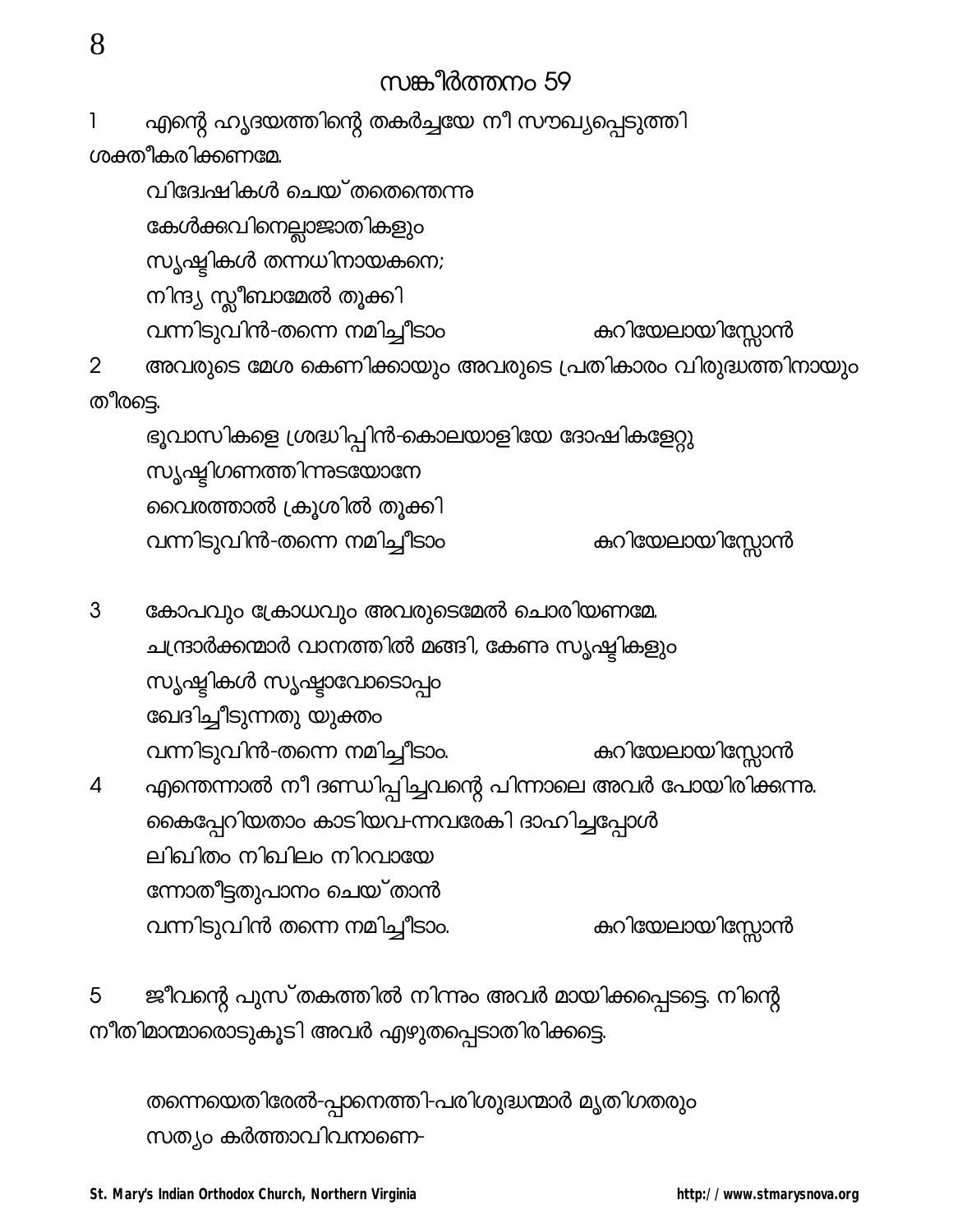ന്നുര ചെയ്താർ ജനത മദ്ധ്യേ വന്നിടുവിൻ-തന്നെ നമിച്ചീടാം.

കുറിയേലായിസ്സോൻ

സ് തോത്രത്തോടെ ദൈവത്തിന്റെ നാമത്തെ ഞാൻ സ്തുതിക്കം 6 സ് തോത്രത്തോടെ അവനെ മഹത്വപ്പെടുത്തുകയും ചെയ്യും. മ്ലേഛന്മാരാൽ ദൂഷിതമാമാലയമതിൽനിന്നും റൂഹാ നീങ്ങിയതായ് താൻ ചീന്തിയതാം

തിരശീലയഹോ സാക്ഷിച്ചു

വന്നിടുവിൻ-തന്നെ നമിച്ചീടാം ബാറെക് മോർ, ശുബഹോ മെന ഓലം

യൂദന്മാരെയോർത്തിടുവിൻ-തരുവിന്മീതെ തൂക്കി-യവൻ  $\overline{7}$ ദൈവം, ദൈവതനൂജൻ താൻ നിങ്ങളെ നിർമ്മൂലം നീക്കം വന്നിടുവിൻ-തന്നെ നമിച്ചീടാം. കുറിയേലായിസ്സോൻ

# സങ്കീർത്തനം 54

കർത്താവെ! നിന്റെ നാമത്താൽ എന്നെ നീ രക്ഷിച്ചുകൊളളണമേ. 1 എന്തുകൊണ്ടെന്നാൽ അന്യജാതിക്കാർ എനിക്കു വിരോധമായി എഴുന്നേറ്റിരിക്കന്നു കഷ്ടതയാൽ-മരണനുകത്തെ-യഴിവാക്കി-തന്തവിൻ ത്യാഗത്താൽ; ദുഷ്ടാത്മാക്കളെ ലജ്ജിപ്പിച്ചോരീശോ ധന്യൻ, നിൻ ഹാശായിൽ-കഷ്ടതയാൽ പ്രഭനേടണമെങ്ങൾ കുറിയേലായിസ്സോൻ

കർത്താവെ! നിന്റെ നാമത്തെ ഞാൻ സ്യാരാത്രം ചെയ്യും; എന്തെന്നാൽ  $\overline{2}$ അതു നല്ലതാകുന്നു, സകല സങ്കടങ്ങളിൽ നിന്നും നീ എന്നെ വിടുവിച്ചിരിക്കുന്നുവല്ലോ. തിരു സഭയെ-പ്രതി കഷ്ടതയേ-റ്റടിയാരെ തെറ്റിൽ നിന്നും വീണ്ടോനേ!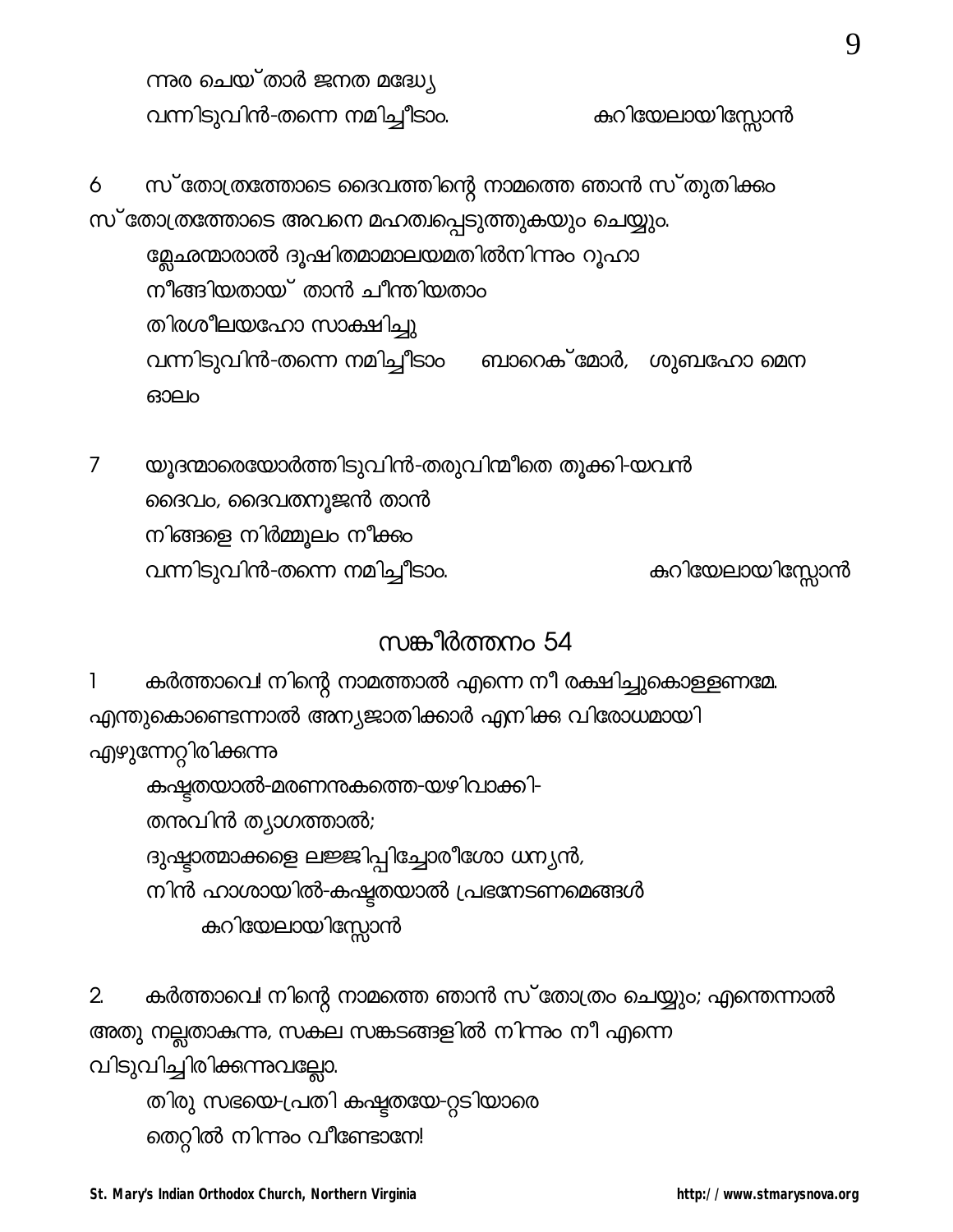10

ദുർഭിന്നതയും കലഹവുമതിൽ നിന്നകലത്താ-ക്കീട്ടന്ത്യം വരെ നിൻ-ശാന്തിയതിൻ സുതരിൽ മേവണമേ കുറിയേലായിസ്സോൻ

അധർമ്മവും, കരളയും, വഞ്ചനയും അതിന്റെ ഉള്ളിലുണ്ടു അതിന്റെ 3. തെരുവുകളിൽനിന്നു പകയും വഞ്ചനയും, ഹനിക്കപ്പെടുന്നില്ല വിധിനിലയെ-രക്ഷകനിന്നാൾ-പാതകിയെപ്പോൽ നി-ന്നെങ്ങൾക്കായ് മൃതി കൈക്കൊണ്ടിഹ ശാശ്വത ജീവൻ നൽകിയനേരം സൃഷ്ടികളഖിലം-കുറിയേലായിസ്സോൻ വ്യസനം പൂണ്ടധികം വിലപിച്ചു

എന്തുകൊണ്ടെന്നാൽ അവർ എന്നോടു ശണ്ഡ കൂടിയിരിക്കന്നു. ദൈവം 4. കേട്ടിട്ടു അവരെ താഴ് ത്തിക്കളയുമാറാകട്ടെ. യൂദന്മാർ-ഗോഗുൽത്തമേൽ-രക്ഷകനെ-കരിശിച്ചോരു നാളിൽ അടിനിലയിടറി, കൂരിരുളേറി മൃതിഗതരിളകീ-സൃഷ് -

കുറിയേലായിസ്സോൻ ടികളഖിലം-സങ്കടവും വ്യഥയും-പ്രാപിച്ചു

## സങ്കീർത്തനം -22

എന്റെ ദൈവമെ! എന്റെ ദൈവമെ! നീ എന്നെ കൈവിട്ടതെന്തിനു! 1 ഭോഷത്ഥായ എന്റെ വചനങ്ങൾ നിമിത്തമായി എന്റെ രക്ഷ എന്നിൽനിന്നും അകറ്റിക്കളഞ്ഞതുമെന്തു? ഇന്നാൾ സ്രാപ്പികൾ-കാദീശ് , കാദീശ് എന്നേവം വാഴ്ത്തുന്നോനേ കുറിയേലായിസ്സോൻ തൂക്കക, തൂക്കക-യെന്നാർത്തു-കായാപ്പഗണം

എന്റെ ദൈവമെ! പകൽ സമയത്തു ഞാൻ നിന്നെ വിളിക്കം. നീ  $\overline{2}$ എന്നോട് ഉത്തരമരുളുകയില്ല. രാത്രിയിലും ഞാൻ നിന്നെ വിളിക്കം. നീ എന്നെ കാത്തുകൊള്ളുകയുമില്ല. ഇന്നാൾ ക്രോബകൾ-മഹിതം ബഹുമതി താവകമെന്നാർക്കന്നോനേ നീക്കുക, നീക്കക-യെന്നുഴറി ശപ്ത ജനങ്ങൾ കുറിയേലായിസ്സോൻ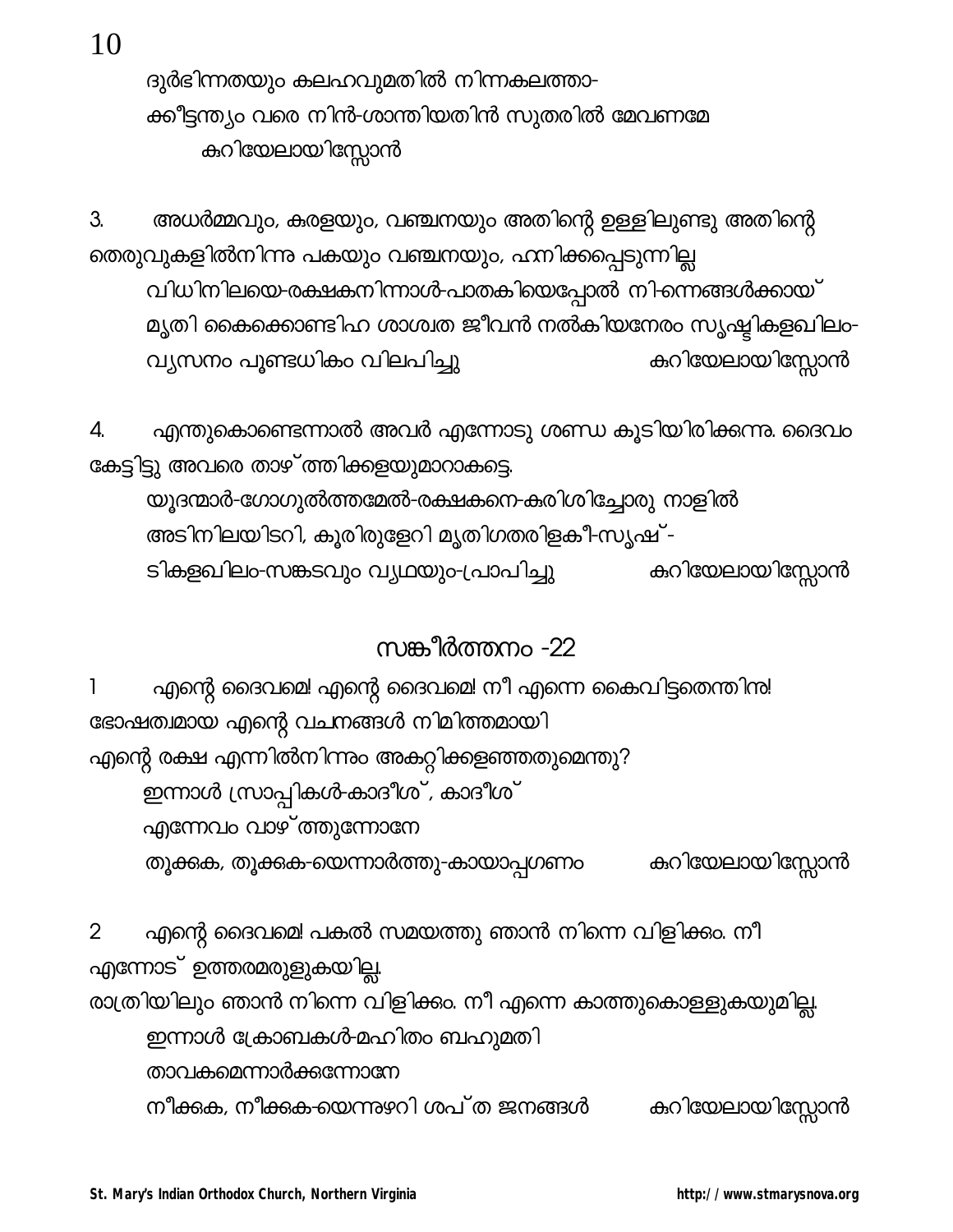അവരുടെ അധരങ്ങൾകൊണ്ടു ഗോഷ്ടി കാണിക്കുകയും അവരുടെ 3 തലകൾ കലുക്കുകയും ചെയ്തു. ഇന്നാൾ അംബര-മാരാൽ നിറയു-ന്നതു-ചെറുതാർ-ക്കായവനോടായ് ചോദിച്ചാൻ നാ-ടേതെന്ന-നിന്ദ്യൻ-ഹാനാൻ കുറിയേലായിസ്സോൻ

തനിക്കു അവനൊടു തിരുമനസ്സു തോന്നുന്നെങ്കിൽ അവനെ രക്ഷിക്കട്ടെ.  $\overline{4}$ ഇന്നാൾ-പീലാത്തോസ്സൊടു ജനമാ ർത്തീശോയെ-നിഹനിച്ചീടാൻ "ബാറാബായെ-വിട്ടവനെ-തൂക്കുക-തരുവിൽ." കുറിയേലായിസ്സോൻ

5 ബാശാൻ കൂറ്റന്മാർ എന്നെ വളഞ്ഞിരിക്കന്നു. ഇന്നാലാരുടെ-ബലമഹിമാവീ-സൃഷ്ടികളെ ത്താങ്ങീടുന്നു അവനെത്തരുവിൽ-കരിശിച്ചാർ-ഗോഗുൽത്തായിൽ. കുറിയേലായിസ്സോൻ

വെള്ളം പോലെ ഞാൻ തൂകപ്പെട്ടിരിക്കന്നു. 6. ഇന്നാൾ മണ്ണാ-ലാദാമിനെ നി ർമിച്ചോരാ-ത്തൃക്കൈത്തണ്ടിൽ ആണി തറച്ചാർ-സ്കീപ്പാമേൽ-തരുവിന്മീതെ കറിയേലായിസ്സോൻ

എന്റെ കൈകളും കാലുകളും അവർ തുളച്ചിരിക്കന്നു. എന്റെ  $7<sub>1</sub>$ അസ്ഥികളൊക്കയും വിലപിച്ചു.

ഇന്നാളുടയോൻ-തരുവിന്മീതെ-ദാഹത്താൽ-ജലമാരായ്കെ, കുറിയേലായിസ്സോൻ പാരാവാരം-കൂറ്റൻപോ-ലാരവമേറ്റി.

8. സിംഹത്തിന്റെ വായിൽനിന്നും എന്നെയും അഹങ്കാര പ്രമത്തതയിൽനിന്നും എന്റെ താഴ് മയെയും രക്ഷിക്കണമേ. ഇന്നാൾ ശാസ് (തി-പരീശന്മാരും നിന്ദ്യന്മാർ-പട്ടക്കാരും St. Mary's Indian Orthodox Church, Northern Virginia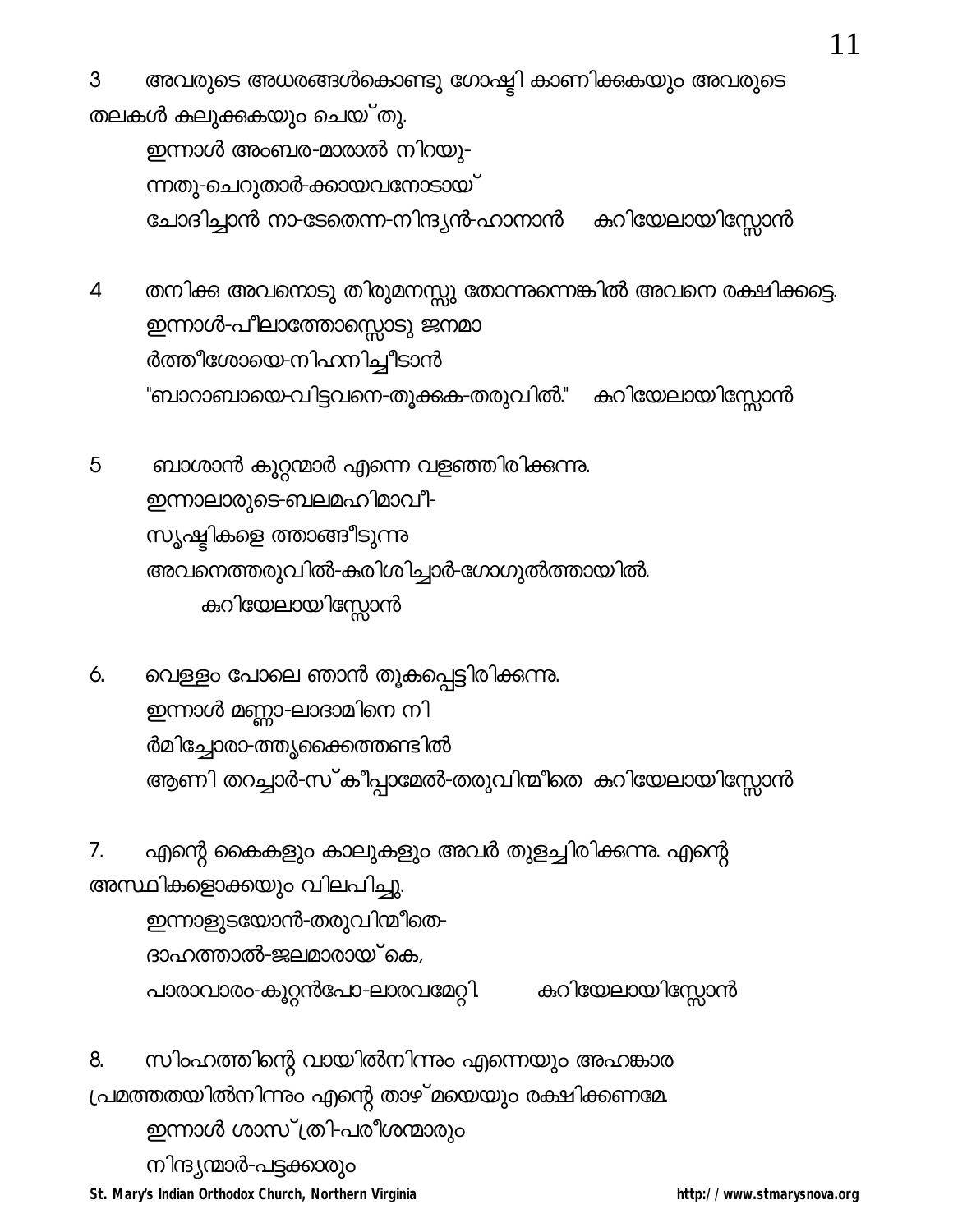12

ധാർമികനെപ്രതി-സത്യം ചൊന്നില്ലുൾപകയാൽ

ബാറെക് മോർ, ശുബഹോ മെന ഓലം ഇന്നാൾ ദുരിതം-സീയോനേ! ദേവാത്മജനെ ക്രൂശിപ്പോളെ സഭയേ! ഭാഗ്യം-നീയവനെ-കൊണ്ടാടുകയാൽ സ് തൗമെൻ കാലൊസ്, കറിയേലായിസ്സോൻ.

(പ്രൊമിയോൻ)

കോലോ

(കൂക്കോയോ)

വെള്ളിദിനത്തിന്നുദയത്തിൽ ജഗതീ-രക്ഷകനാം l ദേവാധിപനേക്കരിശിപ്പാ-നവരുൽ-സുകരായി. പ്രകൃതി വിറച്ചു-ഭൂമിതലം ഞെട്ടി പാറ തകർന്നു-കൊടുമുടികൾ പതറി കബറുകൾ വിണ്ടു മൃതന്മാരും നിർഗ്ഗതരായെത്തി നാഥാത്മജനെ ക്രൂശിച്ച-ശപ് തരെ നിന്ദിച്ചു.

> ഹാലേലുയ്യാ-ദുരിതമവർക്കെന്നും. ബാറെക് മോർ, ശുബഹോ മെന ഓലം… ഹാലേലുയ്യാ

ദൈവത്തിൻ ജീവാത്മജനാം ജഗതീപാലകനെ  $\overline{2}$ ഗോഗുൽത്താമേൽ സ്കീപ്പായിൽ-ജനസം-ഘം തൂക്കി കണ്ടകമകടം തിരുമൗലിയിൽ വച്ചു കൈകൾ തറച്ചി-ട്ടവർ പുളിവീഞ്ഞേകീ ലിഖിതം പോലെ പിളർത്തി വിലാ-വയ്യോ കന്തത്താൽ ഗതി ലോകർക്കരുളും നീരും-നിണവും പ്രവഹിച്ചു.

ഹാലേലുയ്യാ-തൻ കൃപ സംസ് തുത്യം.

മൊറിയോറാഫോം

എ്രോ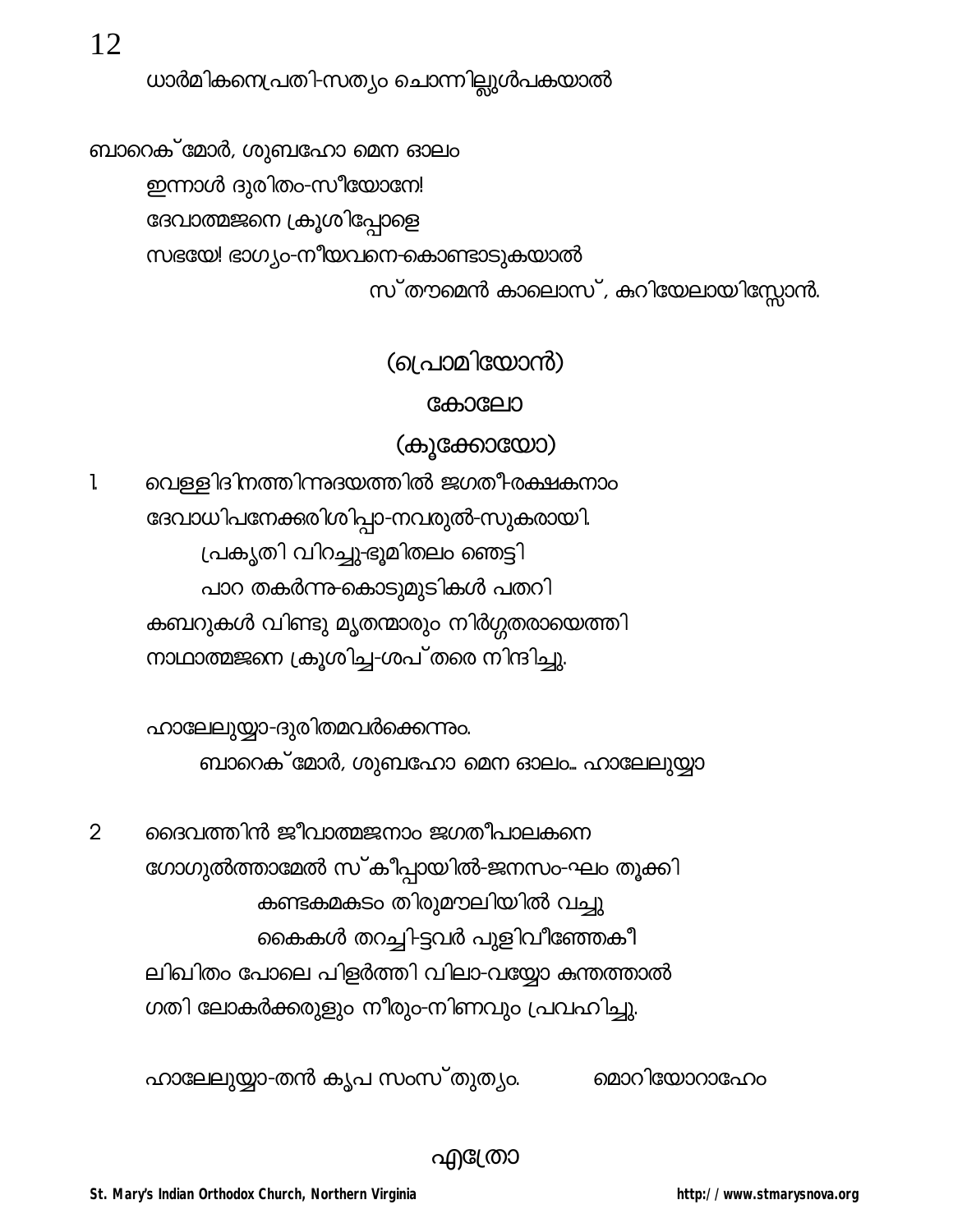- $\mathbf{l}$ രാവിലെ നിന്നാൻ-സൃഷ്ടികളെ വിധി ചെയ്യുന്നോൻ വിധിയിൻ നിലയത്തിൽ ചോദ്യം ചെയ്താനീറയർ തൻ-പതിയൊടു ദാസൻ സ്തുതിയാദമിന്നവകാശം-നൽകാനേവം കഷ്ടപ്പെട്ടോനേ. ബാറെക് മോർ, ശുബഹോ… മെന ഓലം
- മയ്യലിലുടയോ-നേറ്റാൻ വിധി  $2\overline{ }$ പീലാത്തോസ്സാൽ-മരണാർഹന്ദ തുല്യം തൂക്കുക തൂക്കുക നസറായൻ-യേശുവിനെ നീ-നീക്കിടുക, ബാറാബായേ മോചിപ്പിക്കക യെ-ന്നാർത്തു യൂദർ.

## ( അല്ലെങ്കിൽ )

സൃഷ്ടികളെ വിധിക്കന്ന ന്യായാധിപൻ പ്രഭാതത്തിൽ ന്യായസ്ഥലത്തു 1. നിന്നു. ഈറേന്മാരുടെ നാഥൻ ദാസനാൽ ചോദ്യം ചെയ്യപ്പെട്ടു. ആദാമിനെ അവന്റെ അവകാശത്തിലേക്കു തിരിക്കവാൻ ഇവയെല്ലാം സഹിച്ച തനിക്കു സ്തുതി

ബാറെക് മോർ, ശുബഹോ മെന ഓലം

പ്രഭാതത്തിൽ മരണയോഗ്യനെപ്പോലെ കർത്താവു പീലാത്തോസ്സിനാൽ 2. വിധിക്കപ്പെട്ടു. നസ്രായക്കാരനായ യേശുവിനെ ക്രൂശിക്ക, ക്രൂശിക്ക, ബാറാബായിയേ വിട്ടുതരിക എന്നു യെഹൂദ ജനം അട്ടഹസിച്ചു.

## ബൊതെദ് ഹാശോ

ഞങ്ങൾക്കായ് നീ-യേറ്റൊരു പീഢാ താഴ്ചകളേറ്റം ധന്യം നാഥാ

മുഴുരാ-വവനെ-വൈദിക സംഘം 1.

St. Mary's Indian Orthodox Church, Northern Virginia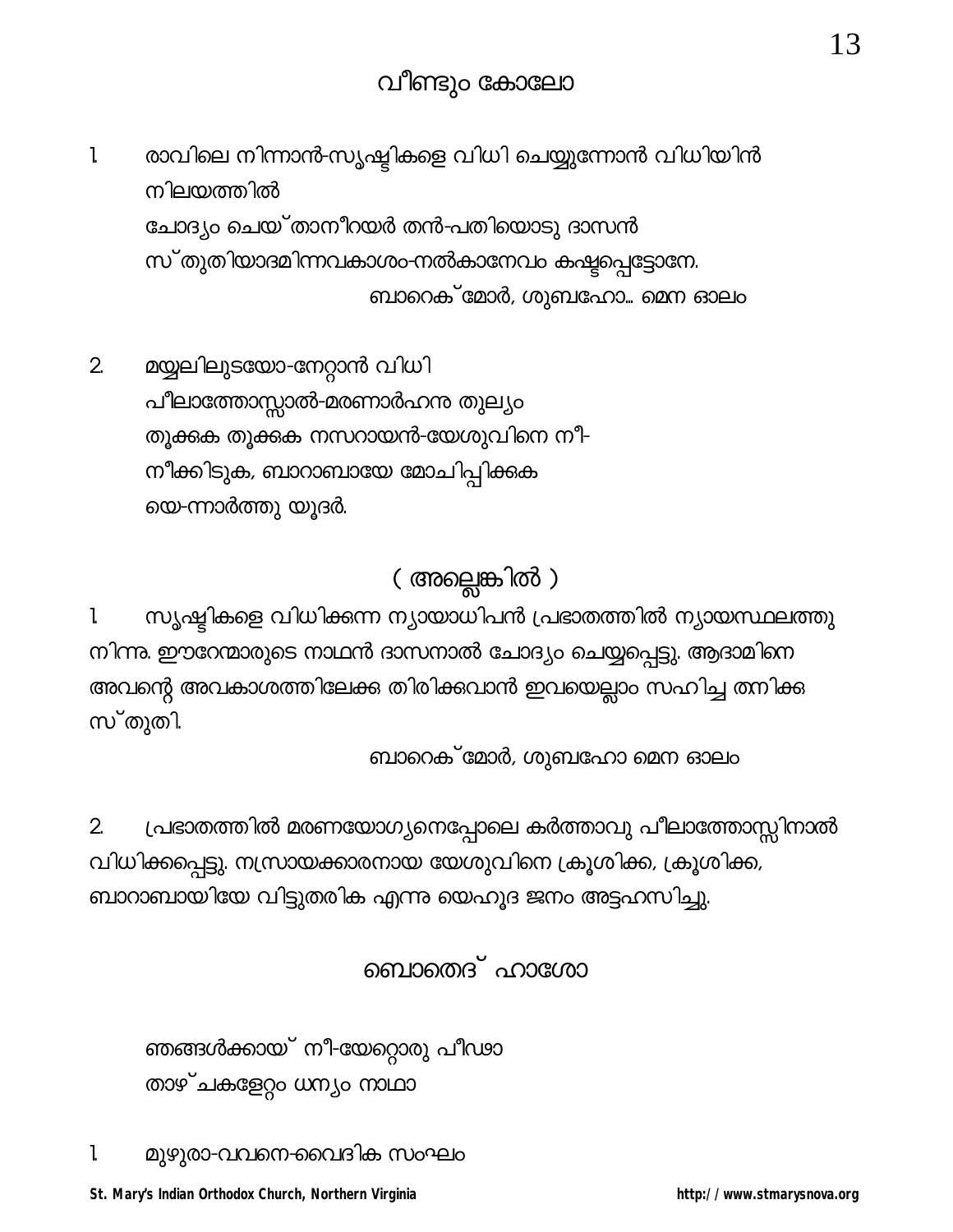14

ശോധിച്ചുദയെ-പീലാത്തോസ്സിൻ മുൻപിൽ ചേർത്താൻ-തൻവിധി കേൾപ്പാൻ ഹ!-യേശുവിനെ നിഹനിച്ചീ-ടാൻ ജനമൊന്നാകെ-ഘോഷിച്ചാർത്തു.

- $\overline{2}$ പാവന രക്തം-ചിന്താതവനെ ക്രൂശകരീന്നും-മോചിച്ചീ-ടാൻ ആൾവിട്ടോതി-ഗൂഢം ഭാര്യ ആകാഞ്ഞതിനാൽ-ക്രൂശകരൊപ്പം വിധിയേൽക്കായ് വാൻ-കഴുകിയവൻ കൈ
- 3. മരണാർഹൻ താ-നിവനെന്നൊപ്പം പീലാത്തോസ്സോ-ടാർത്താൻ ഹസ്തം ശോഷിച്ചോന്തം-രോഗാർത്തർക്കം ശാബതുനാളിൽ-ശാന്തികൊടുത്താൻ മരണത്തിനിവൻ-യോഗ്യൻ നൂനം.
- 4. ദൈവാത്മജനെ-ന്നെണ്ണുന്നോനേ തൂക്കുക തൂക്കെ-ന്നാർത്താരേറ്റം സ്തുത്യ ഫലത്തെ-യാരാഞ്ഞാർന്നോ-രവകാശമെഴും-താതാത്മജനെ-യവരന്ധതയാൽ-ദർശിച്ചില്ല.

നിൻവിധി-ചെയ്തോർ വിധിയേ-ൽക്കമ്പോൽ വിധിചെയ്യരുതെ ഞങ്ങളെയീശാ.

മൊറിയോ റാഹെം

## മാർ അശേപം

ഞങ്ങൾക്കായുളവായൊരു നിൻ-ബഹുകഷ്ടതയാൽ കൃപ ചെയ്ക നിൻ ഹാശായിൻ കഷ്ടതയാൽ-

St. Mary's Indian Orthodox Church, Northern Virginia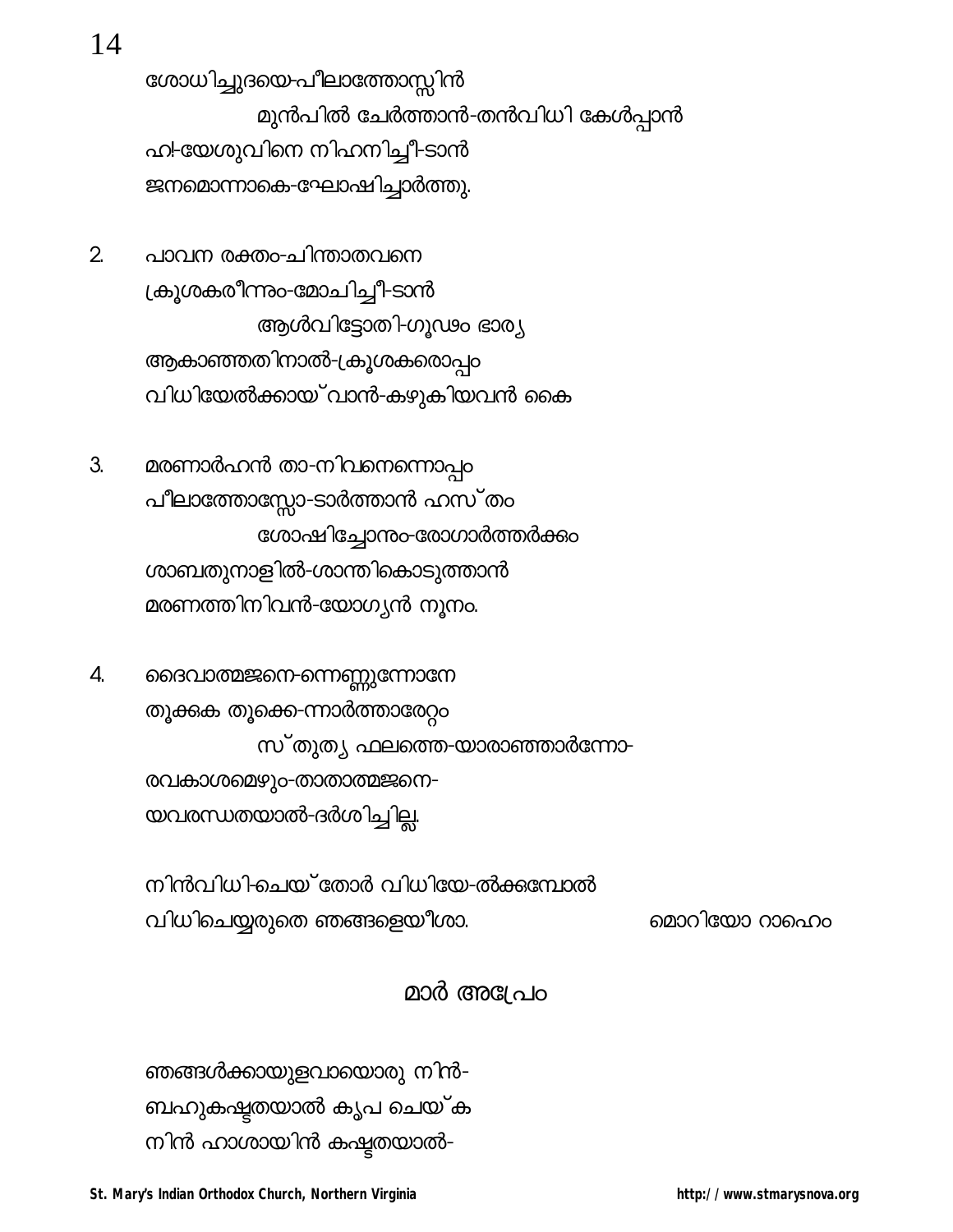#### നേടണമവകാശം-രാജ്യേ

ദേവാ-ദയയുണ്ടാ-കേണം നാഥാ-കൃപതോന്നണമൻപാൽ

തിരുനിണവില നിപതിച്ചതിനാൽ  $\mathbf{1}$ പരിശുദ്ധാഗാരം ഞെട്ടി തൽ ശുശ്രൂഷ സമാപിപ്പാൻ-അവസരമായെന്നതു കണ്ടു വൈദിക പദവീ ഭ്രംശത്താൽ പൂജകരെ പ്രതി വിലപിച്ചു ശാശ്വത ശൂന്യത വന്നതിനാൽ ബലി കേഴാനാരംഭിച്ചു യേശുവിനെ പ്രതി ജനമാർത്തു പീലാത്തോസ് കൈകൾ കഴുകീ തൻ രക്തം സന്തതിനിരയിൽ പിന്തലമുറകളിലേക്കേറ്റാൻ-.

ഉദയേ ശോഭന വസനത്താൽ  $\overline{2}$ വാനത്തെ നീ ചമയിച്ചു ഉദയേ വൈരിജനം നിന്നെ നിന്ദാ വസ് ത്രമുടുപ്പിച്ചു മഹിതം ബഹുമതി താവകമെ ന്നുദയേ ക്രോബകളാർക്കമ്പോൾ അഗ്ന്യാത്മമയന്മാരീറേർ-കാദീശാഘോഷിക്കമ്പോൾ നീക്കുക നീക്കുക ഭൂമിയിൽനി ന്നുയിരുള്ളോരിൽനിന്നിവനെ എന്നുദയേ വിധിപതി സവിധം തേവടിയാൾ ബഹളം കൂട്ടി.

3 അഗ്രിമമാം പെരുന്നാളാകം കഷ്ടതനിറയും വെള്ളിയിതിൽ St. Mary's Indian Orthodox Church, Northern Virginia

ദേവാ ദയ

ദേവാ ദയ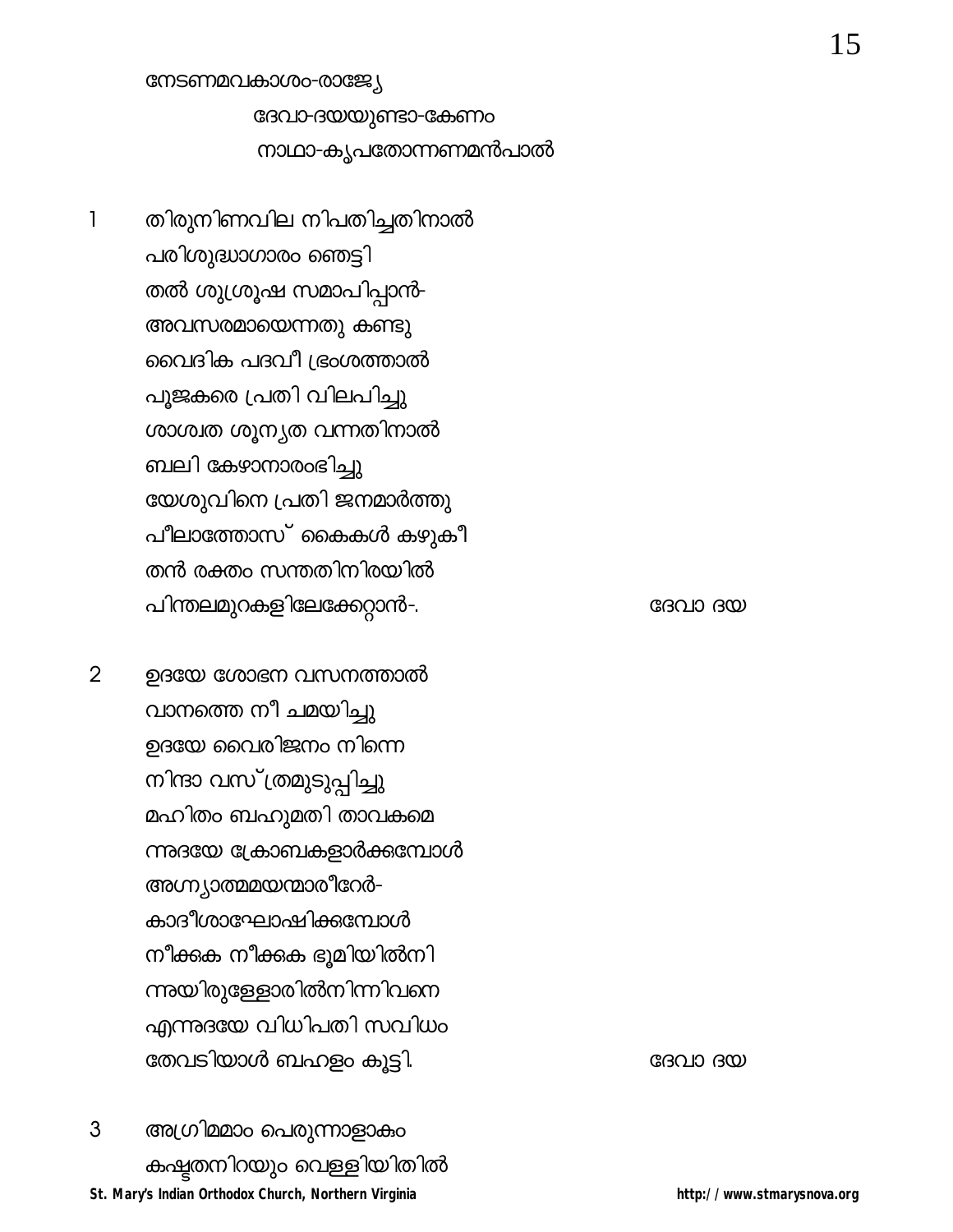## 16

ക്ഷണികമതാമിപ്പുലർകാലെ നിൻ ശ്രേഷ്ഠത നിർമിച്ചോരീ സർവത്തീന്നും പ്രഭയേറും മശിഹായേ സ്തുതിയങ്ങേക്കായ് സർവാനന്ദദമുദയം നീ-യുദയങ്ങളിലെല്ലാം സ്തുതി-തേ നിർമ്മാതാവിനെ വിധി ചെയ് വാൻ മണ്ണാംകട്ടയിരുന്നുദയേ പ്രഭയേറും പുലർകാലം നീ പുലർവേളയിലെല്ലാം സ്തുതി-തേ.

പൂക്കൾക്കം പുൽക്കൊടികൾക്കം  $\overline{\mathcal{L}}$ കമനീയത നീയരുളുന്നു. ബലഹീനർക്കഖിലം വടിയും തുണയതുമായോനേ! സ്തുതി-തേ കരുണാനായകനെ സ്തുതി തേ! പതിനായിരമായി സ്തുതി തേ നിഖില വിധീശ വിധീശൻ നീ വിധിനിലയത്തിൽ നിന്നതിനാൽ ആയിരമുരുവോടായിരമായ് സർവാധീശ്വരനെ! സ്തുതി തേ സ്തുതി തേ! പ്രേഷകജനകന്നും പ്രോന്നതി പാവന റൂ-ഹായ്ക്കും.

ദേവാ ദയ

ദേവാ ദയ

ഞങ്ങൾക്കായുളവായൊരു-നിൻ ബഹുകഷ്ടതയാൽ കൃപ ചെയ് ക നിൻ ഹാശായിൽ കഷ്ടതയാൽ-നേടണമവകാശം രാജ്യേ

ദേവാ ദയ

മശിഹോ ദെമിലക് നൂഹൊമ്മോ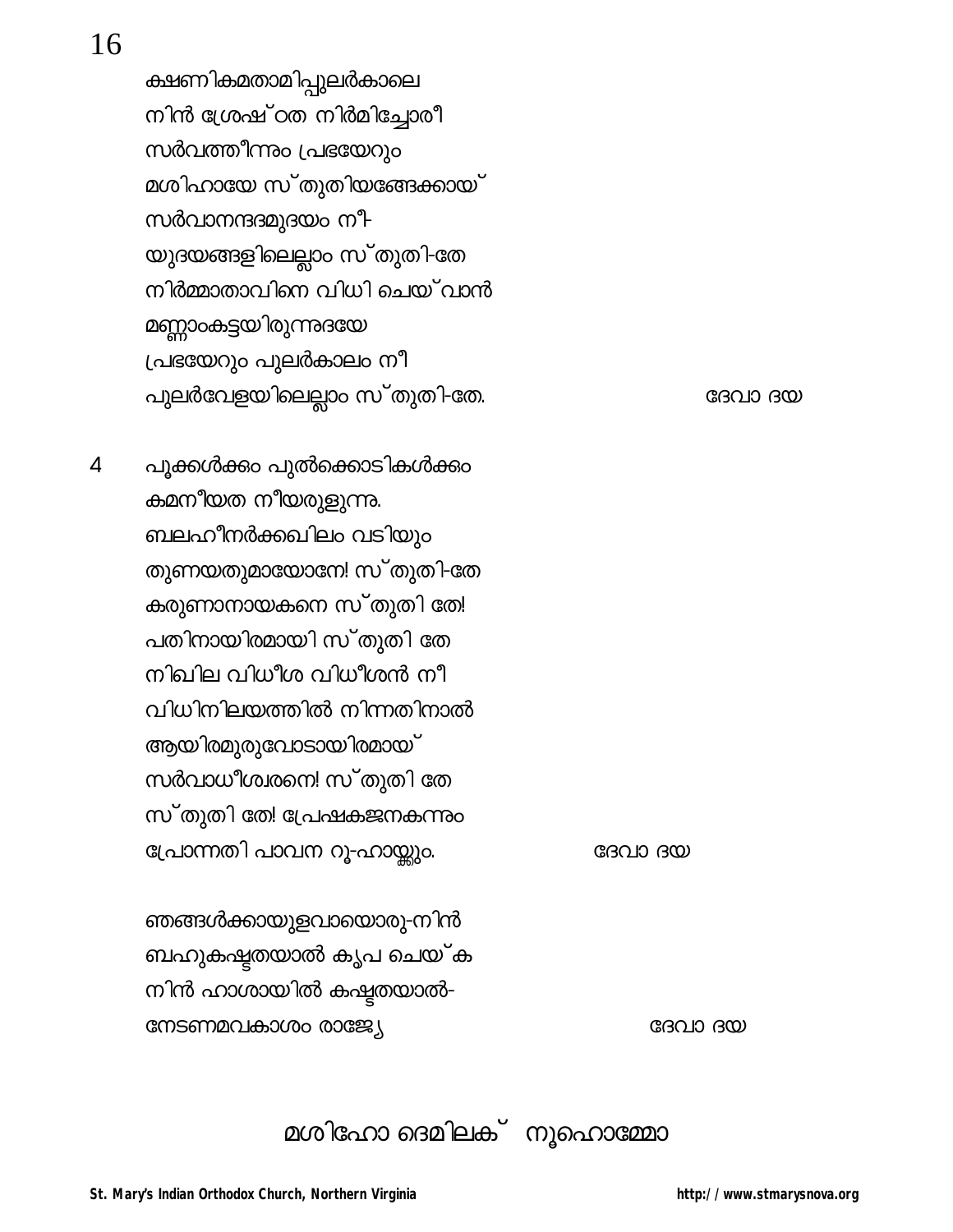- വെള്ളിയതാം നാൾ ബന്ധിതനായ്  $\mathbf{1}$ കടലിനെ മണലാൽ ബന്ധിച്ചോൻ മരണനകത്തെ ത്തച്ചവനെ തരുവതിലേറ്റി ക്രൂശിച്ചാർ
- വെള്ളിയതാം നാൾ പീലാത്തോസ്  $\overline{2}$ മുഢജനത്തിൻ വിധിയെഴുതി വെള്ളിയതാം നാൾ വിധിയേറ്റു ദൈവത്തെ ക്രൂശിച്ചോരും
- $\mathfrak{S}$ വെള്ളിയതാം നാൾ കന്തത്താൽ ജീവദഹൃദയം ഭേദിച്ചു സകലജഗൽ പുണ്യപ്രദമാം ശോണിതവുംജലവും തൂ-കി
- വെള്ളിയതാം നാൾ മൃതി കേണു  $\overline{4}$ സ്നേഹിതനാം നീചൻ പാഞ്ഞു ഉയിരാർന്നോൻ മൃതവാസത്തിൽ തൽ ദ്രവ്യം മോഷ്ടിച്ച-തിനാൽ.
- വെള്ളിയതാം നാൾ നിയമിച്ചാ-5 ന്ദയോനവനെ-പ്പൂങ്കാവിൽ അന്നാളിൽ താൻ മൽസരിയായി നഗ്നത പാപത്താൽ പൂണ്ടു
- വെള്ളിയതാം നാൾ പറുദീസിൽ 6 ചേർത്താന്ദടയോ-നാദാമിനെ വെള്ളിയതാം നാൾ ലജ്ജിതനാ-യംബരമായിലയേ ചാർത്തി.
- വെള്ളിയതാം നാൾ കേട്ടു നരൻ  $\overline{7}$ തിന്നും നാൾ മൃ-തനാമെന്നു St. Mary's Indian Orthodox Church, Northern Virginia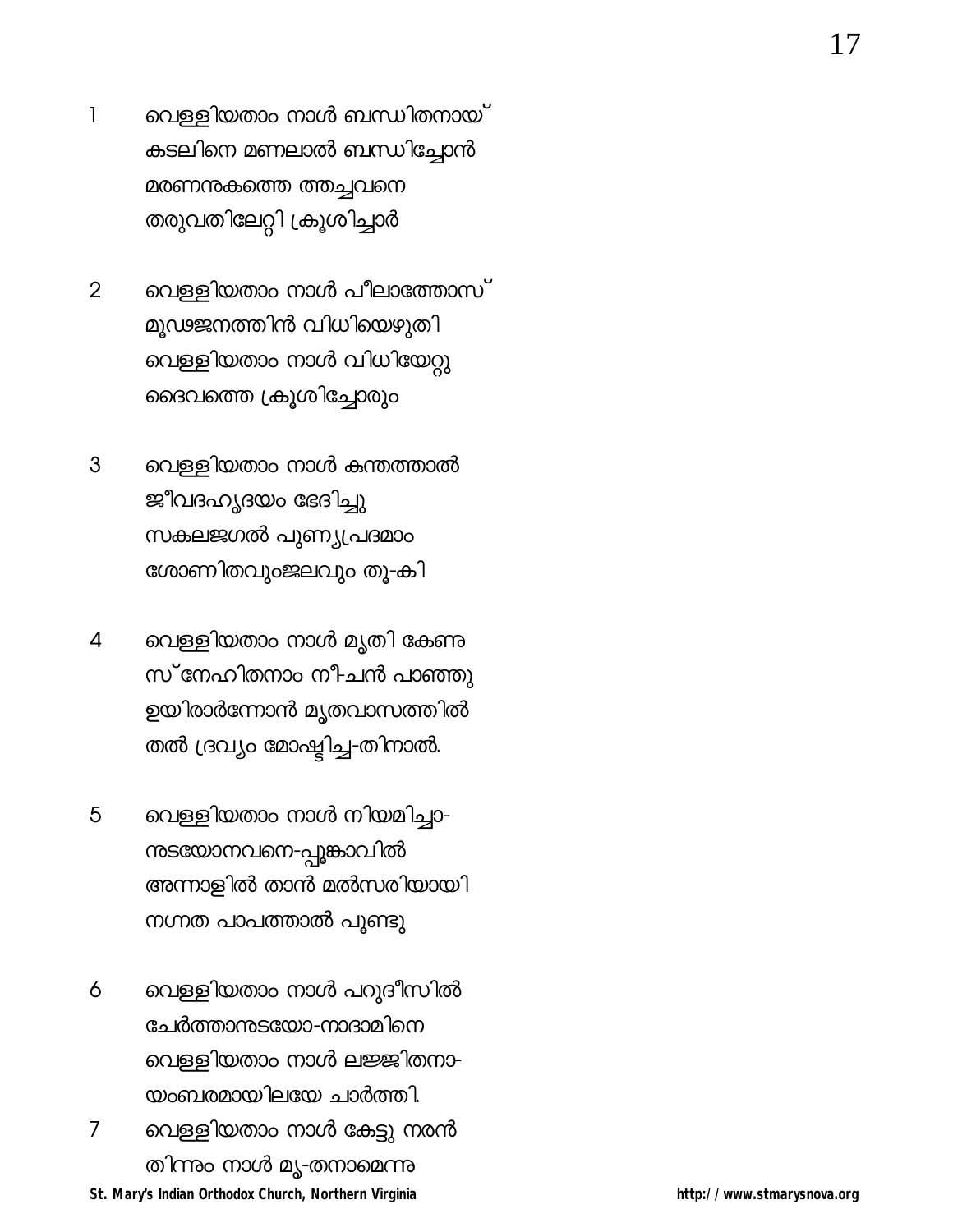നിന്നാജ്ഞയേ ലംഘിച്ചിട്ടും മൃതിപൂണ്ടില്ലുൾ-കൃപമൂലം

- വെള്ളിയതാം നാൾ കനിതിന്നോ-8 രാദ്യൻ സ്വപദം-കൈവിട്ടു വെള്ളിയതാം നാൾ തരുവിൽനി-ന്നീശനിറങ്ങീ മൃ-തനായി
- വെള്ളിയതാം നാൾ ആദിനരൻ-9 തൻപ്രഭയസ്തം-ഗതമായി വെള്ളിയതാം നാൾ തരുവിട്ടാൻ അണിയിച്ചോൻ ദ്യുതിയാദത്തെ
- വെള്ളിയതാം നാൾ അവനേദൻ  $\mathbf{D}$ വിട്ടൂഴിയിൽ വൈദേശികനായ് വെള്ളിയതാം നാൾ ആദിമരും അന്തിമരും ഭേദം പൂണ്ടു
- $\mathbf{I}$ വെള്ളിയതാം നാളീശകര നിർമിതനാദം പൂണ്ടു ഭയം വെള്ളിയതാം നാൾ ദേവേശൻ മൃതനായിക്കബറിൽ പാർ-ത്തു
- $12$ വെള്ളിയതാം നാൾ മൃഗജാലം വരുമാദത്തേക്കണ്ടരുകിൽ വെള്ളിയതാം നാൾ പാതാളേ രക്ഷകഭാസ്സാൽ മൃതരേറ്റു
- $13$ വെള്ളിയതാം നാൾ വിധിനാഥൻ മൃതിവിധിയാദാമിന്നേക<u>ി</u> വെള്ളിയതാം നാളൻപുടയോൻ താണു മൃതന്മാർക്കയിരേകി St. Mary's Indian Orthodox Church, Northern Virginia

18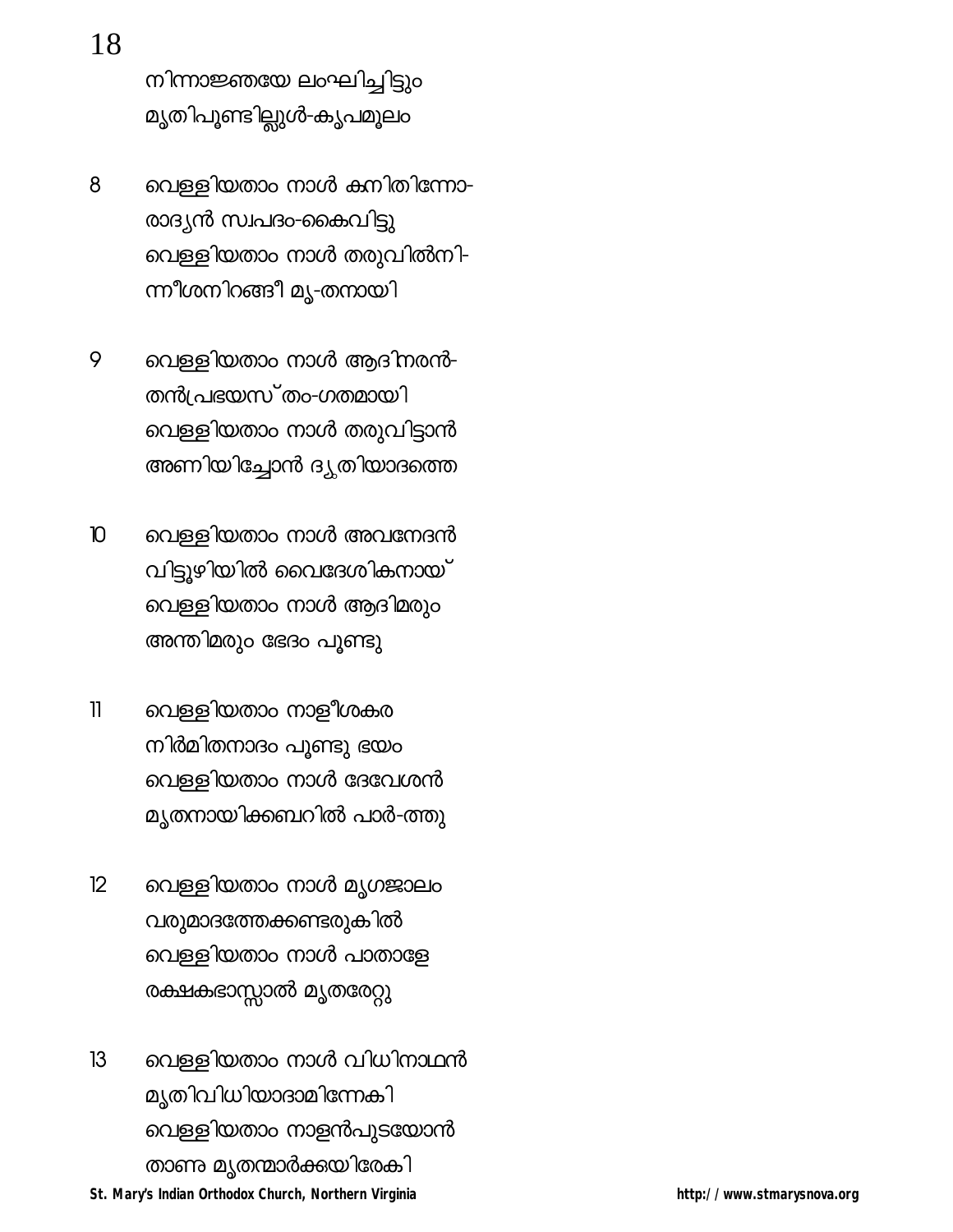- വെള്ളിയതാം നാൾ പാനം ചെയ്- $\mathsf{I}4$ താദാം ദ്രുതമാർന്നൊരു കാസ; വെള്ളിയതാം നാൾ പാനം ചെയ്-തുടയോൻ തിരുവിഷ്ടക്കാ-സ
- വെള്ളിയതാം നാൾ പണിചെയ് വാൻ 15 ഭാഗ്യാരാമെ ചെന്നാദാം; വെള്ളിയതാം നാൾ മൃത-ഗേഹം ദോഷിസമം ജീവദനാർ-ന്നു
- $16$ വെള്ളിയതാം നാൾ പരദേശ-പ്പാർപ്പാൽ ദുഷ്ടൻ വിഹസിച്ചു വെള്ളിയതാം നാൾ മൃത മധ്യേ അന്യനുതുല്ല്യം വാ-ണീശൻ
- $17$ വെള്ളിയതാം നാൾ ആദത്തെ ദുഷ്ടൻ താഴ് ത്തീടാനാഞ്ഞു വെള്ളിയതാം നാൾ നീതിസുതൻ വഞ്ചക ശീർഷം ധൂ-ളിച്ചു
- വെള്ളിയതാം നാൾ മൃതതുല്ല്യം  $18<sup>°</sup>$ നാഥൻ പാതാ-ളം പൂകി മുടിമാറ്റിയ മന്നവനൊപ്പം ചതിവൻ തന്നൊളിവാ-രായ് വാൻ
- $19$ വെള്ളിയതാം നാൾ കൈവിട്ടാൻ ശോഭന വസന-ത്തെയാദാം വെള്ളിയതാം നാളവർ നീക്കി സുതന്നടെ മോഹനമാം-വസ് ത്രം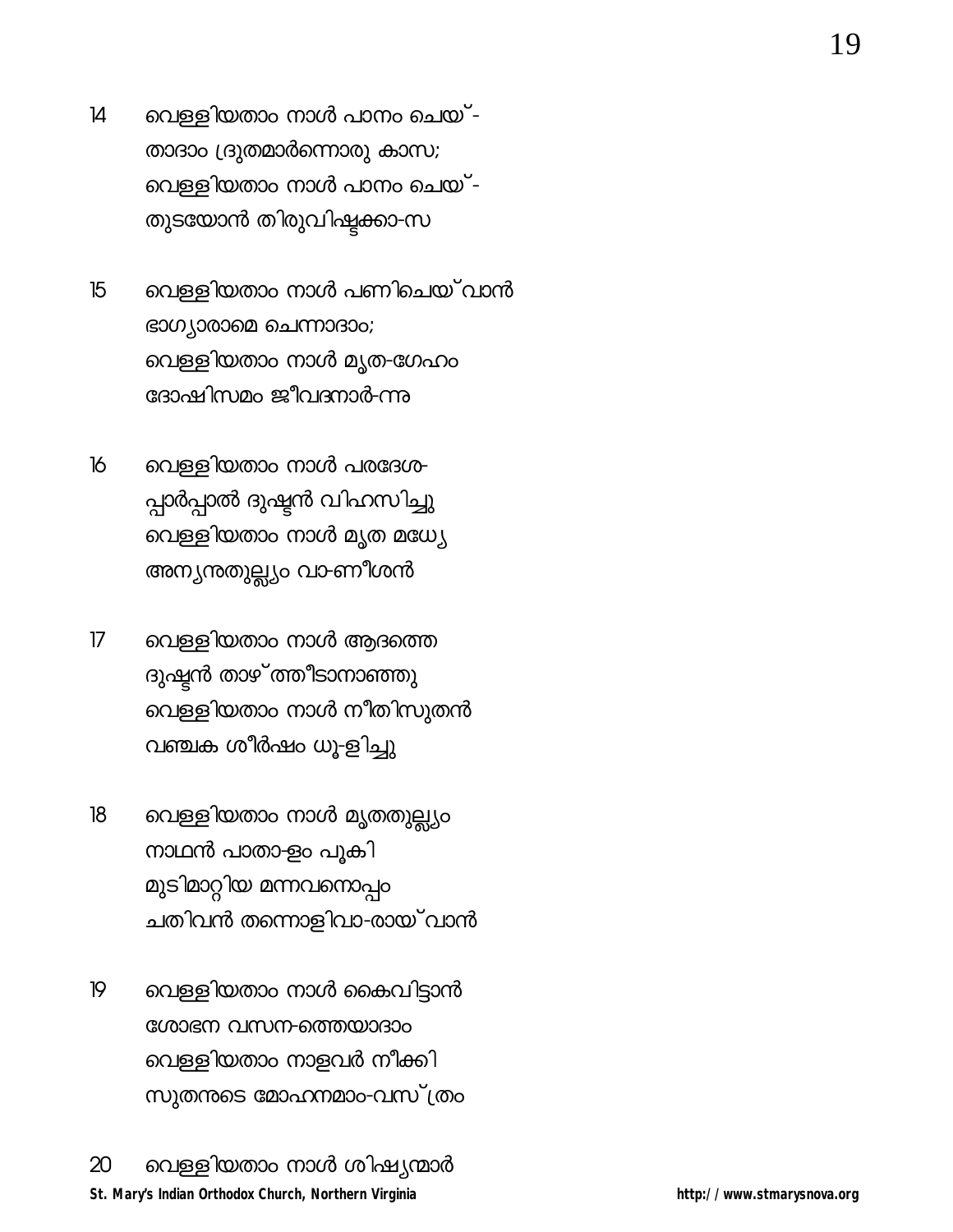പകലോൻ മറവായെന്നോർത്തു ഞായർ ദിനത്തിൽ ശാശ്വതമാം സൂര്യൻ ജീവൻ പ്രാപിച്ചു.

> **സുമ്മോറോ** നീതിമാന്മാരുടെ...

ലെവി: 4:1-7,സംഖ്യ: 19:1-ഫ്ട് 2 രാജ 19:20-29 സച്. 13:7-14:5, ഹബക് 1-ൽ2, യെഹെസ്, 13:17-22 അപ്പോ. പ്ര 22:30-23:16,1 കൊരി. 1:18-31

ഏവൻഗേലിയോൻ

വി. മത്തായി 27:10, വി. മർ. 15:1-10,

വി. ലൂക്കോ. 22:66-71, വിയോഹാ.18: 28-40

സ്തുതിപ്പ്

കർത്താവിനെ സ് തോത്രം ചെയ്യുന്നതും ഉന്നതമായ തന്റെ തിരുനാമത്തിന്ന പാടുന്നതും പ്രഭാതത്തിൽ തന്റെ കൃപയും രാത്രികാലങ്ങളിൽ തന്റെ വിശ്വാസവും അറിയിക്കന്നതും എത്രയോ നല്ലതാകുന്നു. കർത്താവെ! പ്രഭാതത്തിൽ എന്റെ ശബ്ദം നീ കേൾക്കണമേ. പ്രഭാതത്തിൽ ഞാനൊരുങ്ങി നിനക്കു കാണപ്പെടു-മാറാകണമേ കർത്താവെ! നിന്റെ ജനത്തൊടു കരുണ ചെയ്യണമേ കർത്താവെ! ഞങ്ങളെല്ലാവരുടെയും പാപങ്ങൾ പരിഹരിച്ചു ക്ഷമി-ക്കണമേ. പരിശുദ്ധനായുള്ളോവെ നിന്റെ വലതുകൈ ഞങ്ങളുടെ മേൽ ആവസിപ്പിച്ചു നിന്റെ തിരുനാമം നിമിത്തം ഞങ്ങളുടെ പാപരോഗങ്ങളെ സൗഖ്യമാക്കണമേ ആമ്മീൻ.

#### കനമാ

പീഢാ-താഴ്ചകളാൽ നമ്മെ വീണ്ടോനാം മശിഹായേ വാഴ് ത്തി നമിക്കാം പുലർകാലെ (3 തവണ) നാഥാ! തേ സ്തുതിയും സ്വർഗ്ഗസ്ഥനായ ഞങ്ങളുടെ പിതാവേ

St. Mary's Indian Orthodox Church, Northern Virginia

http://www.stmarysnova.org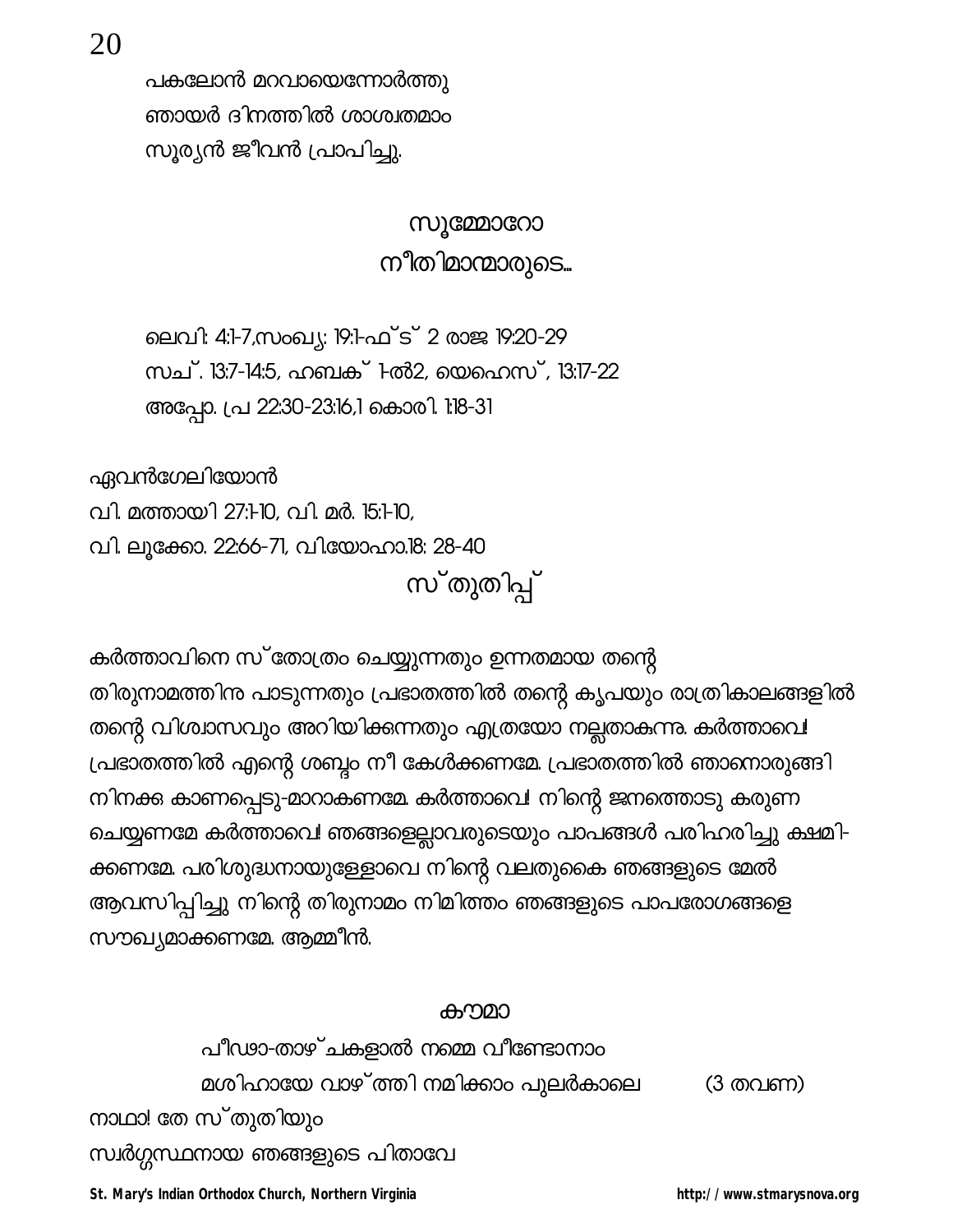# മൂന്നാം മണി നമസ്കാരം

#### കനമാ

ചോദ്യം നിജ ദാസനിൽ നിന്നേ-റ്റോൻ മശിഹാ! വിധിനാ-ളൻപാലടിയാരിൽ-ദയ ചെയ്ക. (3 തവണ)

നാഥാ! തേ സ്തുതിയും ... സ്വർഗ്ഗസ്ഥനായ ഞങ്ങളുടെ പിതാവെ! ദൈവമെ നിന്റെ കൃപ പോലെ...

## എനിയോനോ

 $\mathbf{1}$ പ്രതിവാദത്താൽ യൂദന്മാർ ബഹളം കൂട്ടീട്ടുടയോനേ തരുവിന്മീതെ ക്രൂശി-ച്ചു

 $\overline{2}$ ദൈവം വിധി നിലയേ നിന്നു ദോഷികളാൽ നിന്ദിതനായി സൃഷ്ടികളെ മൃതിയാ-ൽ കാ-ത്തു

3 മിന്ത്രേമീന്നും രക്ഷിച്ചോ-നെതിരായ്, വിധിപാ! മശിഹാ-യേ തൂക്കുകയെന്നലറീ-വേ-ശ്<del>യ</del>

മത്സര ബുദ്ധികൾ മശിഹായേ  $\boldsymbol{\mathcal{A}}$ ക്കൊണ്ടിഹപോയ് വാദം ചെയ്തു വിധിയേകീ കൊലചെയ് -തീ-ടാൻ 5 ആദാമിനെ നിർമ്മിച്ചോൻ തൻ തൃക്കൈകാലുകളിന്മീതെ ആണിയടിച്ചു ദുഷ്ടന്മാർ

St. Mary's Indian Orthodox Church, Northern Virginia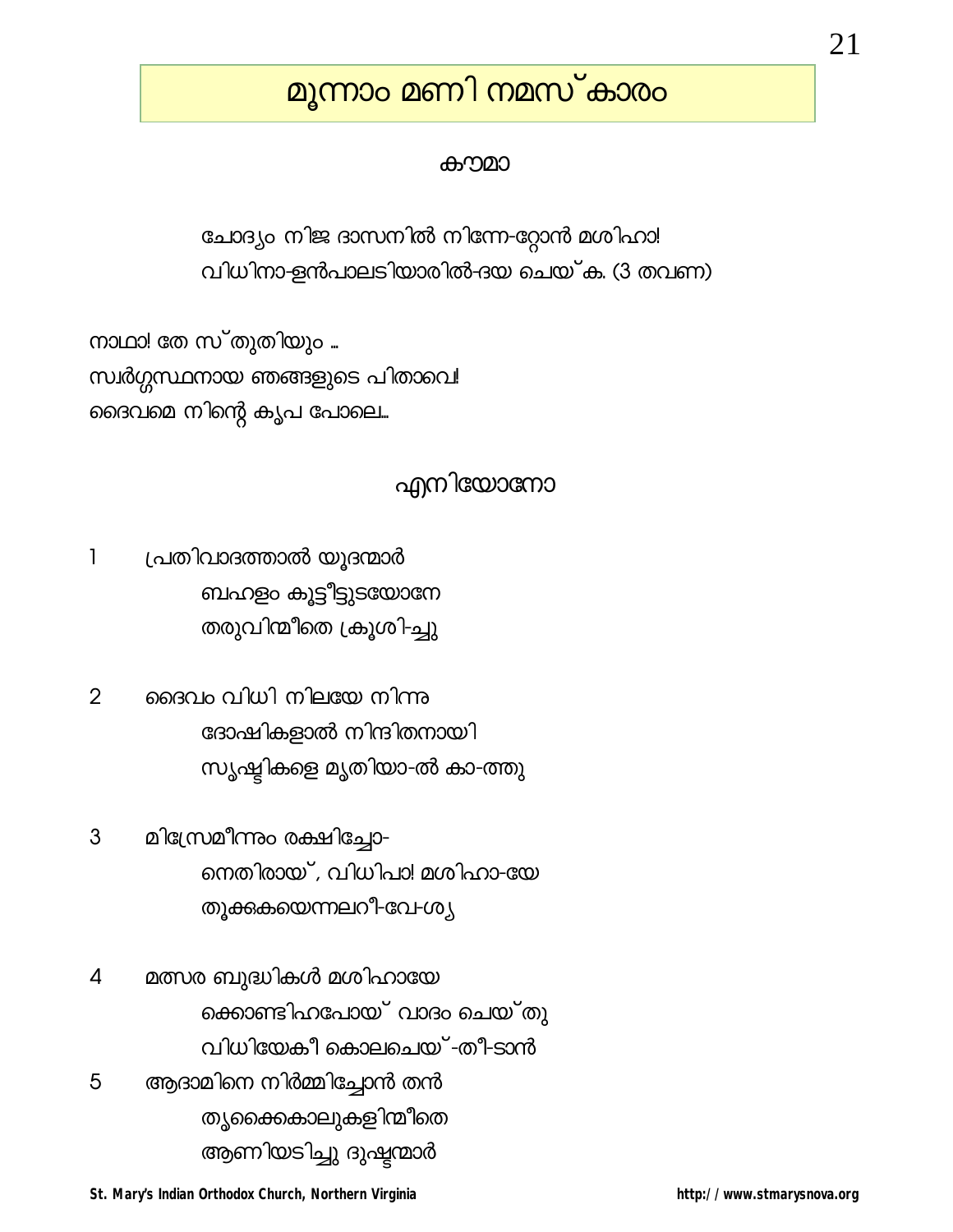ബാറെക് മോർ, ശുബഹോ... മെന ഓലം...

ഞങ്ങൾക്കായൂഴിയിലെത്തി 6 സ്വേഷ്ടത്താൽ നരനായവനാം ദേവാ! നിൻ ദയ സം-സ്തു-ത്യം സ് തൗമെൻ കാലൊസ്, കറിയേലായിസ്സോൻ.

# പ്രാമിയോൻ കോലോ

### കുക്കോയോ

ജഗതീശില്പിപരാദ്യ സുതൻ വെള്ളി-ദിനെ മൂന്നാം മണി നേരത്തു പുറപ്പെട്ടാൻ സീയോ-നിൽ നിന്നും സ്യഷ്ടിഗണത്തിൻ-രക്ഷാദായകനെ ഗോഗുൽത്തായിൽ സ്കീപ്പാ യിന്മീതെ നിഹനിപ്പാൻ തൻ തോളിന്മേൽ സ്കീപ്പാ-യേ വച്ചാർ സ്തുതി ദൈവാത്മജ ലോകത്തെ മൃതിയാൽ-കാത്തോനേ

> ഹാലേലുയ്യാാ-വു-ഹാലേലുയ്യാ, ബാറെക് മോർ ശുബഹോ... മെന ഓലം- ഹാലേലുയ്യാ

സ്സീബായിൻ തരുവിന്മീതെ ലോക-ത്തിൻ പ്രഭയാം നീതിയതാകം പകലോനേ തിരുസ-ഭ ദർശിച്ചാൾ മുറിവുകൾ കൈമേൽ- ആണി, വിലാവിന്മേൽ ചവളമതും ക-ണ്ടധികം വ്യസനിച്ചാൾ തിരുസവിധത്തിലടുത്തേവം ചൊന്നാ-ളുത്തരമായ് ഞങ്ങളെയോർത്തു മരിച്ചതിനാൽ ഞാന്രം-മമസുതരും ഹാലേലുയ്യാ-നിന്നെ വണങ്ങുന്നു.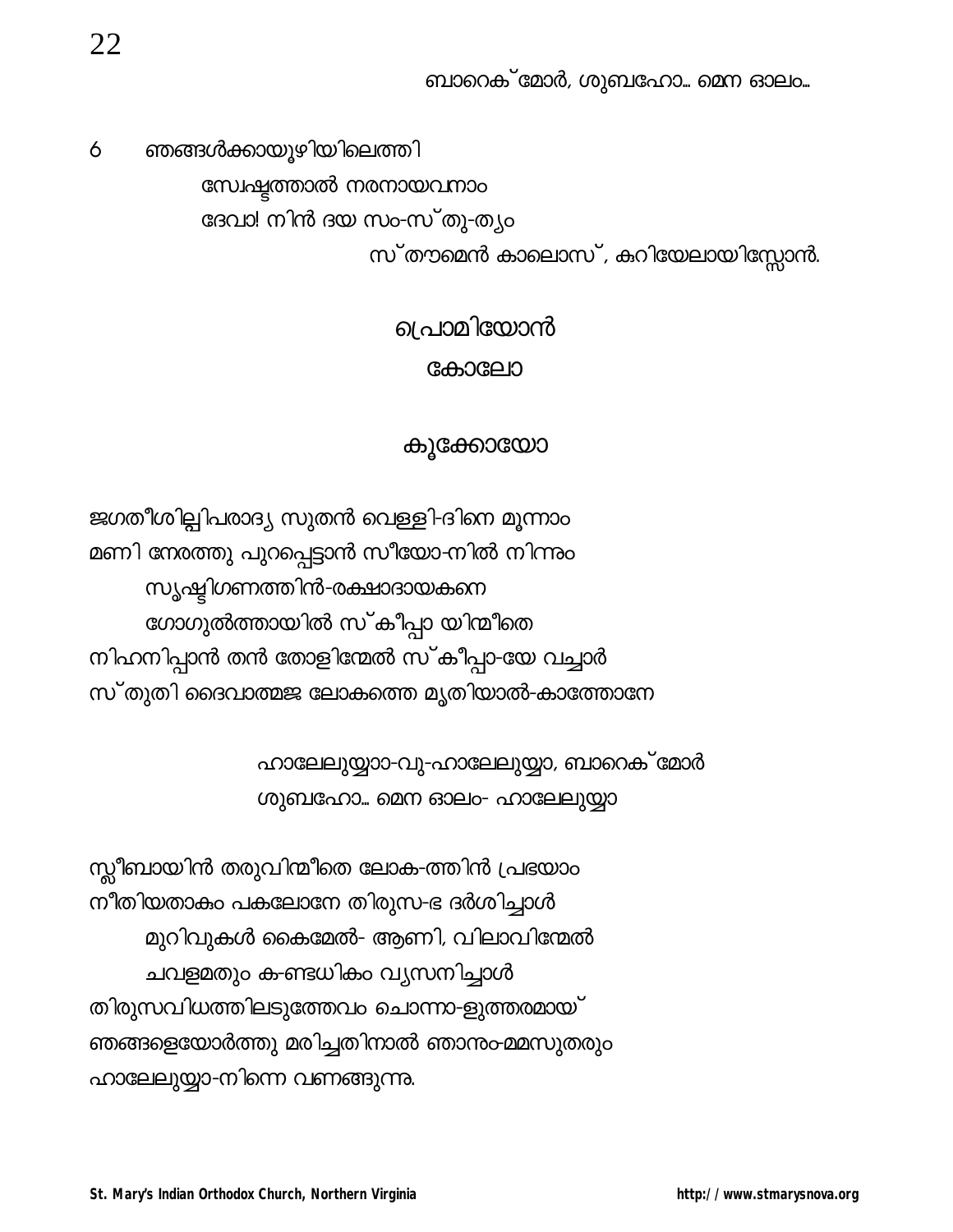St. Mary's Indian Orthodox Church, Northern Virginia

http://www.stmarysnova.org

സകല ജാതികളുമെ ഇതു കേൾപ്പിൻ, / സകല ഭൂതലവാസ്സികളുമെ ശ്രദ്ധിപ്പിൻ. വിലാവിനെ തുറക്കുകയും ലോകം ഒക്കെയുടെ വിമോചനത്തിനായി / രക്തവും വെള്ളവും അതിൽ നിന്നു ഒഴുക്കുകയും ചെയ്തു. ബാറെക് മോർ-ശുബഹോ -. മെന ഓലം-.

പുത്രനെ വിധിച്ചന്യായാധിപൻ / വെള്ളം വാങ്ങി കൈകൾ കഴുകി ഞാൻ ഈ

നീതിമാന്റെ രക്തത്തിൽ നിന്നു കുറ്റം ഒഴിഞ്ഞവനായിരിക്കും എന്നു പറഞ്ഞു.

അവരെല്ലാവരും അട്ടഹസിച്ചു / അവന്റെ രക്തം ഞങ്ങളുടെ മേലും /

ഞങ്ങളുടെ സന്തതികൾമേലും ഇരിക്കട്ടെ എന്നു പറഞ്ഞു.

ക്രൂശിച്ചവർ മരത്തിന്മേൽ അവരുടെ നാഥനെ തൂക്കുകയും / കന്തത്താൽ തന്റെ

അല്ലെങ്കിൽ

ബാറെക് മോർ, ശുബഹോ-മെന ഓലം

സകല ജനങ്ങളുമേ കേൾപ്പിൻ ക്രൂശിച്ചോർ ചെയ് തതെന്തെന്നു ഭൂവാസികളെ ശ്രദ്ധിപ്പിൻ നാഥനെ അവർ തൂക്കി ത്തരുവിൽ കുന്തം കത്തി വിലാവു തുറ-ന്നൊഴുകി സകല ജഗത് പുണ്യം ഹ-ഹ-നൽകം ശോണിതവും നീരും

ധാർമിക രക്തത്തിന്മേൽ ഞാൻ

സുതനെ വിസ്താരം ചെയ്തോൻ

കറ്റമൊഴിഞ്ഞോൻ എന്നോതി

വെള്ളം വാങ്ങി കൈ കഴുകി

ഇവന്തടെ രക്തം ഞങ്ങളിലും

സുതരിലുമെന്നൊന്നായാർത്താർ

ഹ ഹ അവരെ വഹിച്ചോൻ സംസ്തുതൃൻ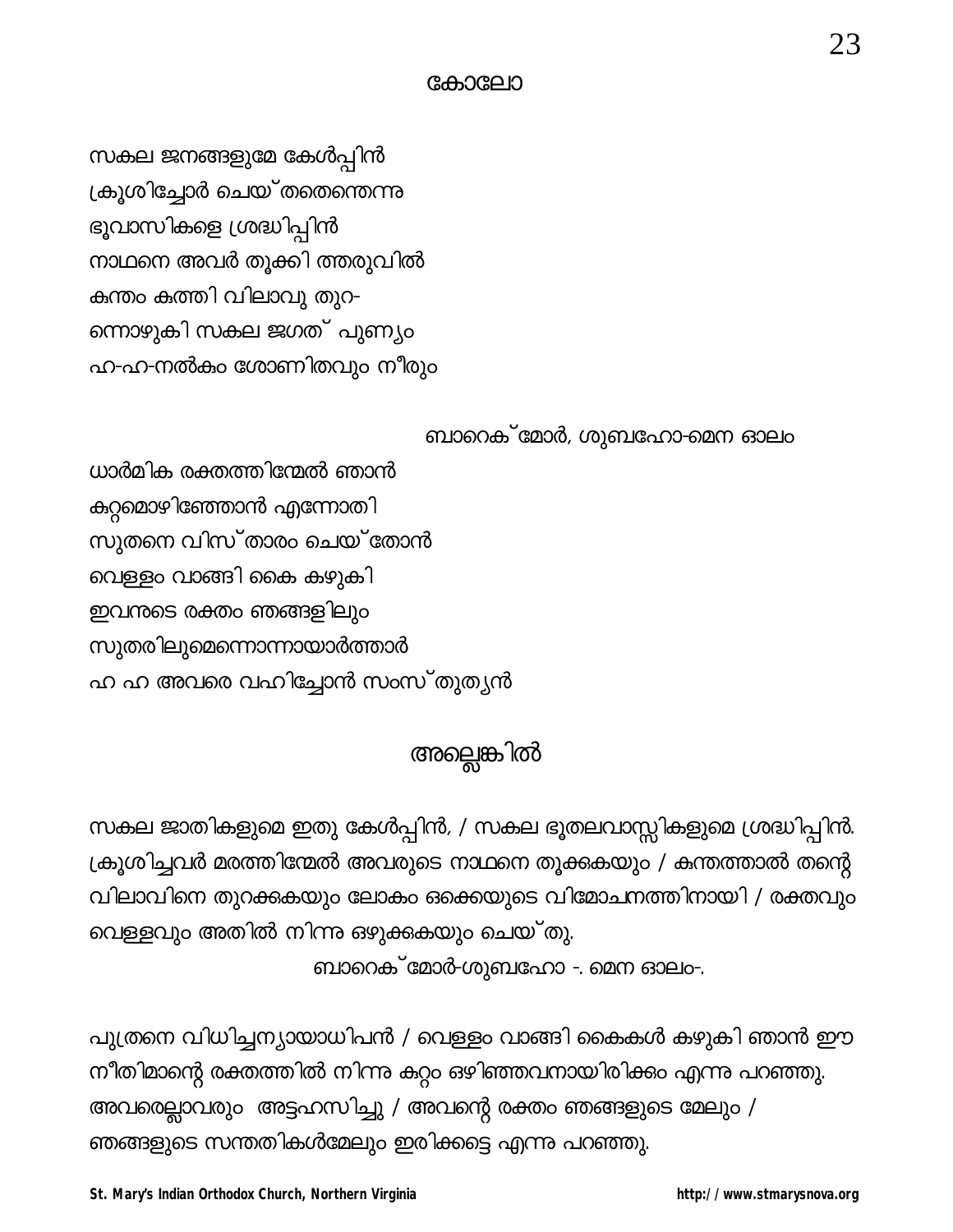ഞങ്ങൾക്കായ് നീ-യേറ്റൊരു പീഢാ താഴ്ചകളേറ്റം ധന്യം നാഥാ

 $\mathbf{1}$ താതയുതം ദ്യോ-വു വിരിച്ചോനേ ചമ്മട്ടി വിരി-ചുവർ താടിച്ചു നിന്ദ്യ സ്കീപ്പാ-യേൽ പ്പാനേകി ലോകാധർമ്മം-മോചിച്ചീടാൻ അവനെ ഗോഗുൽത്താമേൽ തൂക്കി ആദാം ഹവ്വാ-യെന്നോർക്കേകീ  $\overline{2}$ പറുദീസിൽ താൻ-തേജോവസ് ത്രം തൻ തുകിൽ ചീന്തി-യാദാം മക്കൾ പറുദീസായിൻ-നന്മക്കെതിരായ് ചീട്ടിട്ടാർ തൻ-വസ് ത്രത്തിന്നായ്

സൽസേവകരാം-സഭയുടെ മക്കൾ 3 ഉചിത സ്തുതി രാ-ജാവിന്നേകം കൂലിക്കവരെ-കൂട്ടിച്ചേർത്താൻ മൂന്നാം മണിയിൽ തരുവിന്മീതെ തൻ ഹാശായെ-സ് തോത്രം ചെയ്വാൻ

> നിൻവിധി ചെയ്തോർ-വിധിയേൽക്കമ്പോൽ വിധി ചെയ്യരുതെ-ഞങ്ങളെയീശാ.

> > മൊറിയോ റാഹോം.

## മാർ അശപ്രെ

ഞങ്ങൾക്കായുളവായൊരു നിൻ ബഹു കഷ്ടതയാൽ കൃപ ചെയ്ക നിൻ ഹാശായിൽ കഷ്ടതയാൽ

St. Mary's Indian Orthodox Church, Northern Virginia

http://www.stmarysnova.org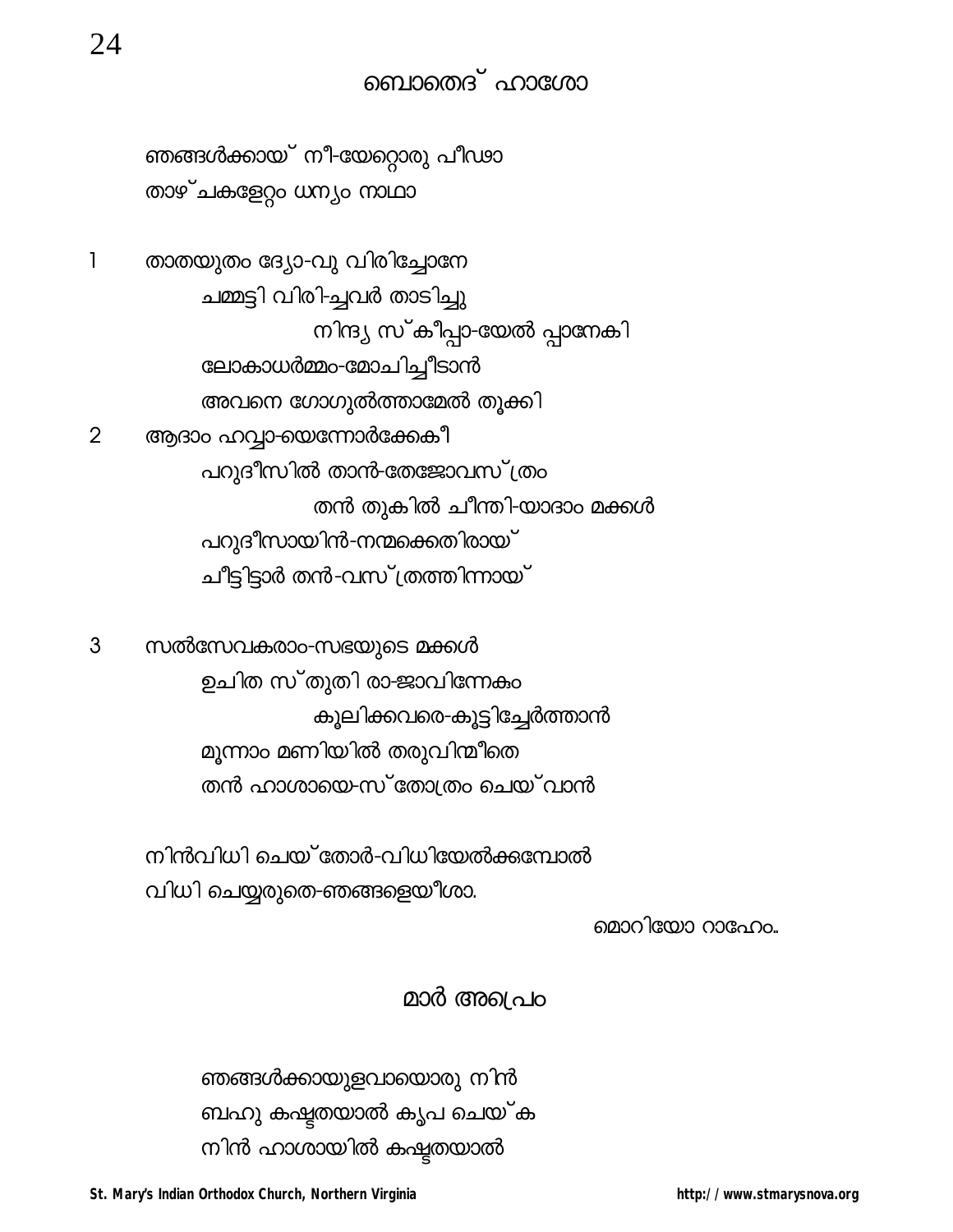നേടണമവകാശം രാ-ജ്യേ ദേവാ! ദയയുണ്ടാകേണം നാഥാ! കൃപ തോന്നണമൻപാൽ

വെള്ളി ദിനേ ദോഷികളൊപ്പം  $\mathbf{1}$ പിഴയാളികൾ നിന്നെ തൂക്കി ഉടയവനെ ക്രൂശിൽ കണ്ടു സൃഷ്ടിഗണം കൂരിരുളാണ്ടു അട്ടഹസിച്ചാൻ തരുവിന്മേൽ ശ്രദ്ധിച്ചു സൃഷ്ടികളെല്ലാം ചെറിയൊരു വീടതിലെന്നോണം ധരണിയിലെങ്ങും കേട്ടവരും ഗോഗുൽത്തായിന്നുപരിതലെ നാദത്തെ ശ്രദ്ധിച്ചപ്പോൾ മിണ്ടാപ്രകൃതികൾ ചോന്നേവം ശപ്തജനത്തിനു ഹാ! കഷ്ട്ര

 $\overline{2}$ വെള്ളി ദിനേ ദോഷികളൊപ്പം പിഴയാളികൾ നിന്നെ തൂക്കി മാധുര്യത്തിൻ നീരുറവ-ക്കേകി കൈപ്പും പുളിവീഞ്ഞും മന്നോർമുടി മുടയുന്നോനേ മുള്ളുകളാൽ മുടിയണിയിച്ചാർ ഏദൻ ചവളമൊഴിച്ചോന്റെ ഹൃത്തു പിളർന്നു ചവളത്താൽ ക്രൂശകരതി നിന്ദാപൂർവ<mark>ം</mark> ഘോഷിച്ചാർ നീ ദൈവത്തിൻ നന്ദനനെങ്കിൽ-സ്ലീബായിൻ തരുവിൽ നിന്നുമിറങ്ങി വരു കല്പനയാൽ മൃതർ വന്നെത്തി ദുഷ്ടജനത്തെ-ശാസിച്ചു

ദേവാ

ദേവാ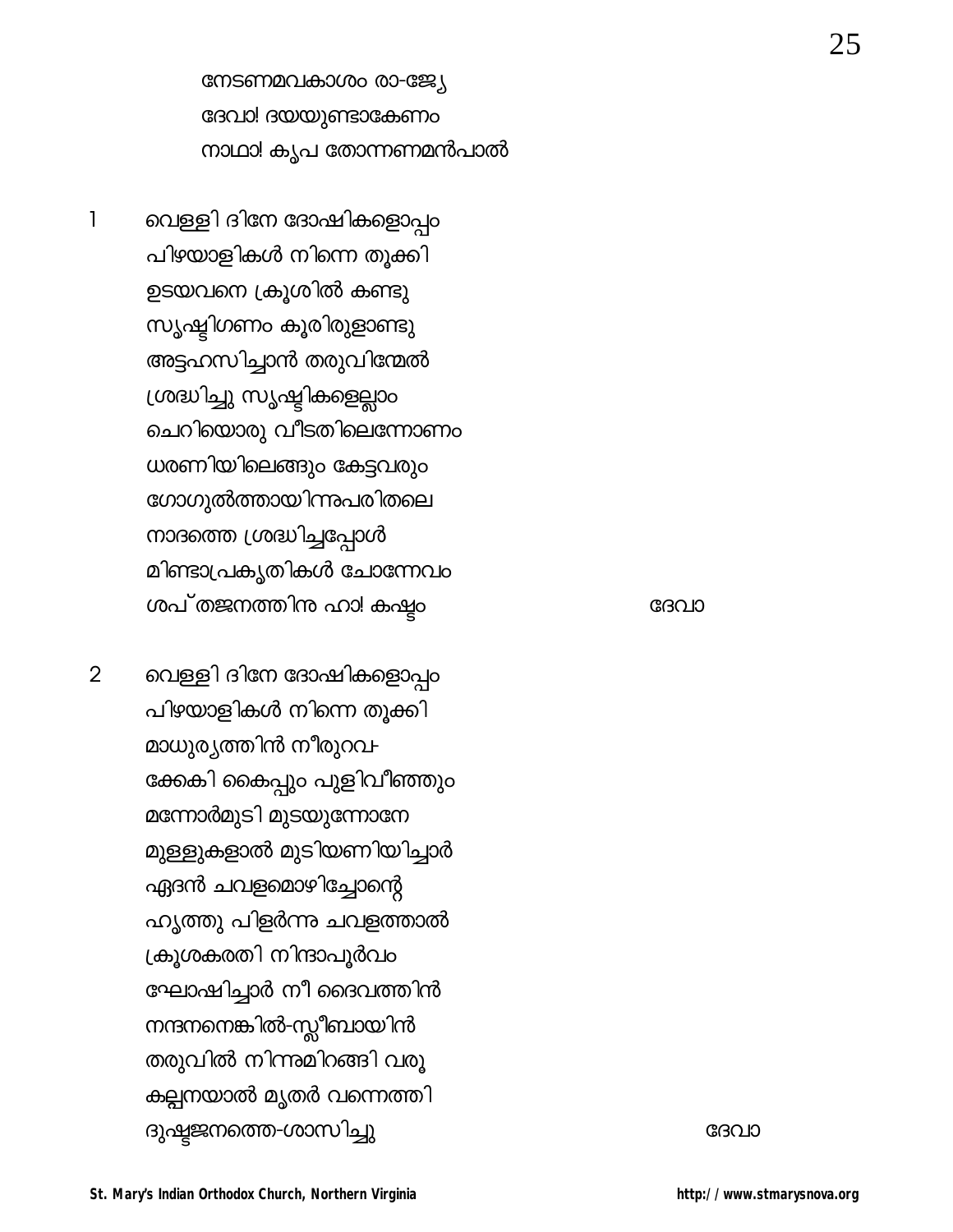26

 $\overline{3}$ 

ഈശോ നൃപതെ! ജേതാവെ! സ്തോത്രം തേ ത്രിത്വത്തിന്നായ് കഷ്ടത തീണ്ടീടാത്തൊരു നിൻ നിത്യസ്ഥിതിയതിനായ് സ്തോത്രം നിൻ ശ്രേഷ്ടത വെളിവാക്കിയൊരാ-ജഡധാരണമതിനായ് സ്തോത്രം നിൻ മഹിമാവിന്നുന്നതിയെ-ത്താഴ് ത്തിയ കരുണക്കായ് സ്തോത്രം

- $\overline{4}$ പിഴയാമിരുളിൽ നിന്നും നീ ഹാശായാൽ സഭയേ കാത്തു പീഢാതീത പ്രകൃതത്തിൽ പീഢകൾ ജഡമതിലേറ്ററിവാൻ താതാത്മയുതം നീ വാഴു-ന്നത്യന്നതിയിലനാദ്യന്തം നീയുണ്ടാക്കിയ പറുദീസിൽ ചേർന്നാദാം മൂന്നാം മണിയിൽ മൂന്നാം മണിയിൽ തരുവിന്മേൽ ശപ്തന്മാർ നിന്നെ-തുക്കി
- സ്കീപ്പൂസായിൻ മുറിവുകളാൽ 5 നീ കാത്തൊരിടവക നിന്നെ ഹാലേലുയ്യാ ഗീതികളാൽ വാഴ് ത്തുന്നു മൂന്നാം മണിയിൽ പ്രേഷക താതന്നുന്നതിയും നതി പരിശുദ്ധാത്മാ-വിന്നും ഞങ്ങൾക്കായുളവായൊരു നിൻ ബഹുകഷ്ടതയാൽ കൃപ ചെയ്ക നിൻ ഹാശായിൻ കഷ്ടതയാൽ നേടണമവകാശം രാ-ജ്യേ.

ദേവാ

ദേവാ

ദേവാ

ദേവാ-.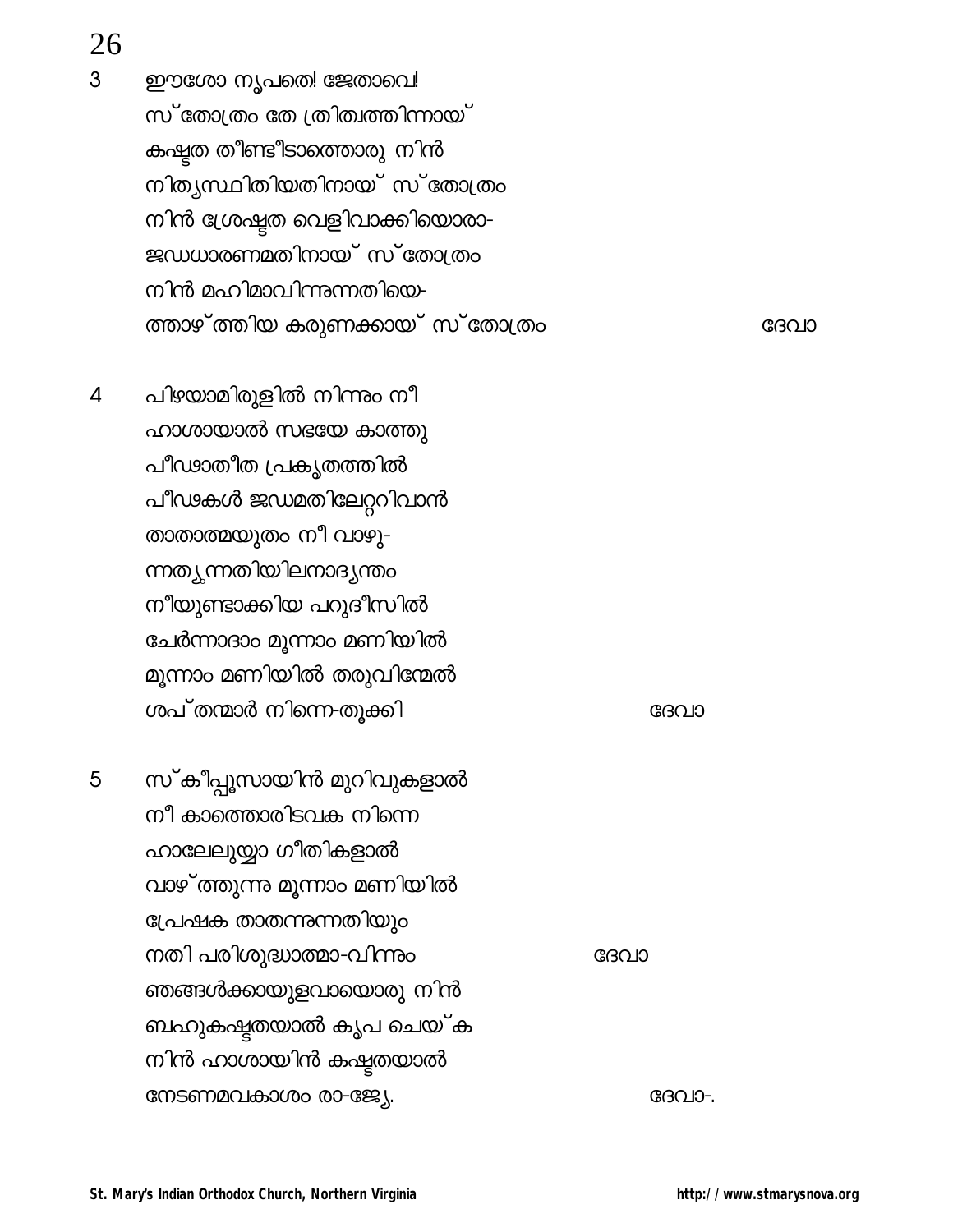## കംപൗലോസ്

സകലം മോചിച്ച-കഞ്ഞാടതിധന്യൻ സ്തുതിയഖിലം രുധിരാൽ-വിടുവിച്ചോനേ

നിർമ്മലമായീടും-ജീവനയാഗത്തിൻ 1 സ്കീപ്പായേകാണ്മാൻ-ജനത തിരിച്ചു പ്രവചിക്കുക മശിഹാ-നിന്നെയടിച്ചോനാ രെന്നവരുൽഘോഷി-ച്ചാക്ഷേപിച്ചു. കത്തും താഡനവും-ക്ഷമയൊടു കൈക്കൊണ്ടാൻ ശാന്തനെ നിന്ദിച്ചാർ-കോപമവ-ന്നുണ്ടാ-യില്ല അൽഭുത കഞ്ഞാടിൻ-കാഴ്ചക്കായ് ചെന്നു ഉൽസവമെന്നോണം-തരു സവിധത്തിൽ

സ്കീപ്പാ തോളിന്മെ-ലെന്തീടുന്നോനേ  $\overline{2}$ യെറുശലേംകാരാം-നാരികൾ കണ്ടു ഉയിരോടാനന്ദം-ചേർത്തീടുന്നോനായി വിലപിച്ചീടാനായവ-രാരംഭിച്ചു. നൃപനെ! കൊണ്ടങ്ങെ-യെങ്ങിഹ പോകുന്നു രക്ഷകനെയെന്തി-ന്നിതരു നീ-പേറീ-ടുന്നു ദാവീദിൻ ഗീതം-തംബുരുനാദത്തോ-ടവരാലാപിച്ചി-ട്ടഴലൊടു കേണു

 $\mathfrak{S}$ സ്കീപ്പായേന്തീടു-ന്നവനെ--ക്കണ്ടപ്പോൾ സ് ത്രീജനമത്യന്തം-മാലൊടു കേണു അവരുടെ നേരെ താ-നങ്ങു തിരിഞ്ഞോതി നാരികളെയെന്തി-ന്നിതി കേഴുന്നു. യെറുശലേമിന്നായ് -മുറവിളി, കാന്തന്മാർ-ക്കാധിതനജർക്കായ് -നിലവിളി-ഞാൻ നിർമ്മാതാവാം യെറുശലേമെ! നിൻ-നാശമിതാസന്നം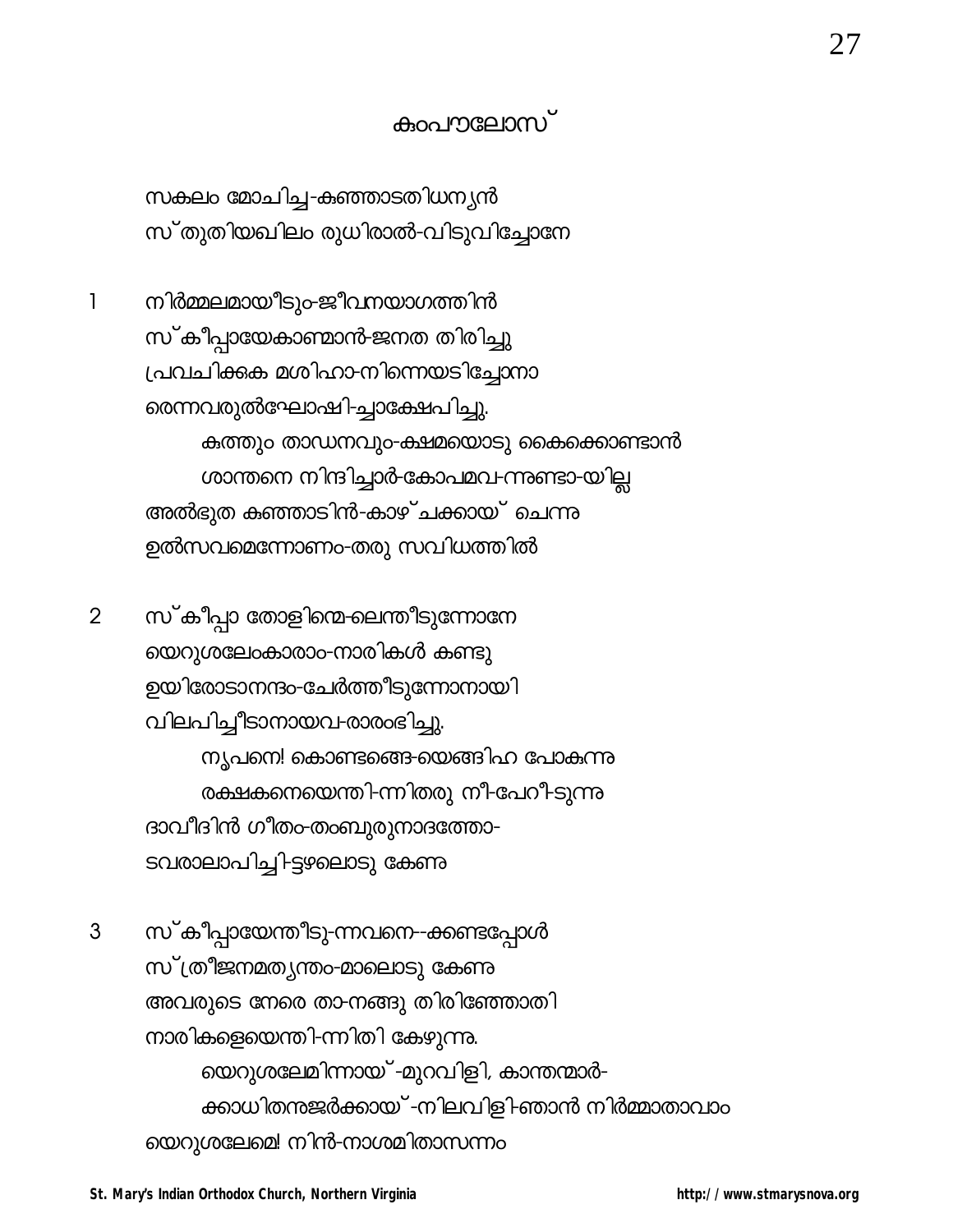നിൻ സുതർ ദാസ്യത്താൽ! -ചിതറും നൂനം

സൃഷ്ടിസമൂഹത്തെ-യേന്തീടും വീരൻ  $\overline{4}$ വന്നെത്തിച്ചേർന്നു-ഗോഗുൽത്തായിൽ സീമകളെ ശക്ത്യാ-സംസ്ഥാപിച്ചോനേ ഗോഗുൽത്തായിന്മേൽ! -ശപ് ത ജനങ്ങൾ തരുവാം സ്കീപ്പായെ-നാട്ടിയവർ തൂക്കി പാണിയുഗത്തിന്മേൽ-ധർമ്മ വിഹീ-നന്മാര-യ്യോ! കാലുകളിന്മേലും- ആണിയടിച്ചേറ്റി തരുവിന്മേൽ! തന്നെ-നഗ്നം തൂക്കി.

സൃഷ്ടികളിൻ നാഥൻ-ക്രൂശിതനായ് തീർന്നു 5 സ്സീബാ ത്തരുവിന്മേൽ-തൂക്കപ്പെട്ടു എഴുതീ തന്മീതെ-യിവനിസ്രായേലിൻ മന്നൻ രക്ഷകനാ-മീശോയെന്നായ് വീണിഹ വന്ദിച്ചാർ-ഹിതമല്ലെന്നാലും ദൈവികമായീടും-മാനമവൻ പേർക്കർപ്പിച്ചാർ പിഴയാലന്ധതയെ-പൂണ്ട ജനത്തിന്റെ തൽബഹുമാനത്തെ നീതി ഗ്രഹിച്ചു.

വൊയ്ലേക് സെഹിയുൻ

സീ-യോനേ മശി-ഹായേ ക്രൂശിച്ചോളെ! ഹ! കഷ്ടം ഭാ-ഗ്യം സഭയെ-സ്തുതിമഹിതേ!

 $\overline{1}$ ഏ-റ്റാനടി മൗ-നം വിധി ഗേ-ഹേ വിമലൻ പൈശൂന്യത്താ-ലീശോയെ-പ്രതിയാർത്തു വിധിനാഥാ-ഞങ്ങളെ നിന്ദിക്കം യൗസേപ്പിൻ-സുതനെ തൂക്കിടുക സൗഖ്യദനെ-ത്തള്ളുകയാൽ-ഭൂവധികം ഭ്രമമാർന്നു.

28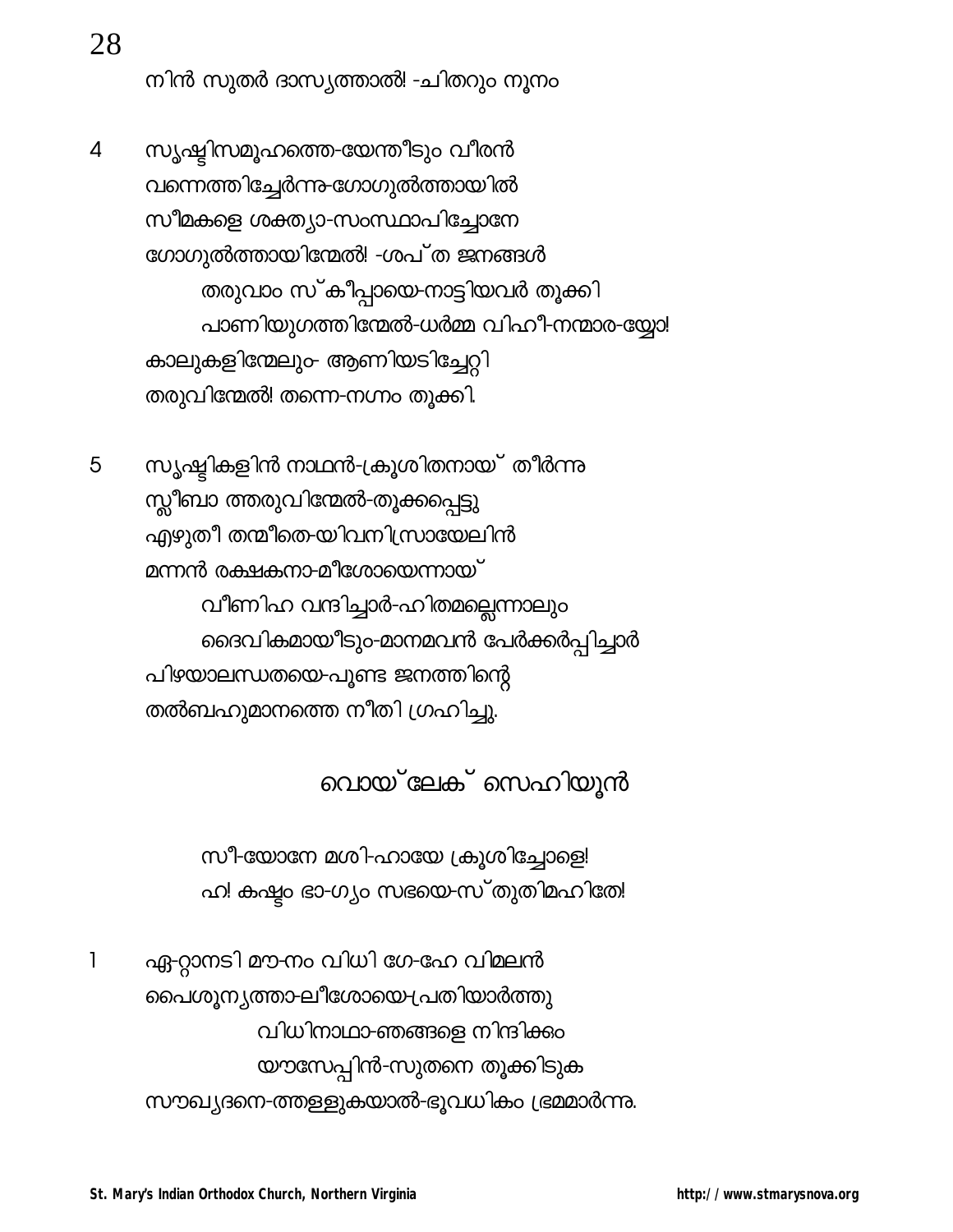$\overline{2}$ താനടിയേറ്റ-പ്പോൾ ലെഗിയോൻ-വിറപൂണ്ടു ന്ധ്രഷ്ടാവിനെ ധി-ക്കാരികൾ നിന്ദിച്ചതിനാൽ ചിറക വിടർ-ത്താരവരെച്ചുടുവാൻ ജനകാംഗ്യം-ശമനമവർക്കേകി തിരുവുളമായ് ദുഷിയേറ്റാൻ-തീ പൂണ്ടോർ ശമമാർന്നു

ന്യായേശാ! വാ-യിക്കുക നോ-ക്കുക നിയമം 3 കൊന്നീടുന്നി-ല്ലൊരുനാളും ധാർമ്മികനെ പ്രതിദാനം കണ്ണിനു കണ്ണല്ലോ കരുടർക്കായ് കാഴ്ച കൊടുത്തീശോ കാണിച്ചീടുക നിയമം-ചൊല്ലുന്നെന്തിഹ നീതി ഘാതകനെങ്കിൽ-നിയമത്താലെന്തുളവാം  $\overline{\mathcal{L}}$ പ്രാണപ്രദനാ-നെന്നാലെ-ന്തരുളുന്നു ലാസറസെ! വിധവാ നന്ദനനെ പ്രഭുസുതയാം-ബാലികയേ! വരുവിൻ ഉയിർപൂണ്ടോ-രാം മൃതരെ-നിന്ദിപ്പിൻ ക്രൂശകരെ.

5 കുറ്റം ചെയ്താ-നാദാം സു-ന്ദരരൂപൻ ദാസനെ വീണ്ടീ-ടാനുടയോൻ-നിന്നുള്ളിൽ അടിയാനെ-പ്രതി അടിയേറ്റുടയോൻ: സ്വകദാസൻ-സ്വാതന്ത്ര്യം നേടി ദോഷിയേ സം-രക്ഷിപ്പാൻ-ധർമ്മപരൻ ഹിതമാർന്നു

ക്രൂശകരെ-ര-ക്തം വിമലം ഞെട്ടിടുവിൻ 6 വീരന്മാർ തൻ-പുരിയതിനാ-ലഴിവാകം പ്രബലപുരി-യെറുശലേമിന്റെ സ്ഥാപനകൾ-ക്കറുതിയടുത്തയ്യോ! സ്കീപ്പായാൽ നിന്നെ നശി-പ്പിക്കം നിൻ വിധിയേറ്റോൻ

നീതിവിധി നാ-ഥനു നീ കാ-ണിച്ചിടുക 7 അന്യായത്തോ-ടുത്തമനെ-പിടികൂടി കായേന്യർ-ദോഷികൾ പാവനമാ-

St. Mary's Indian Orthodox Church, Northern Virginia

http://www.stmarysnova.org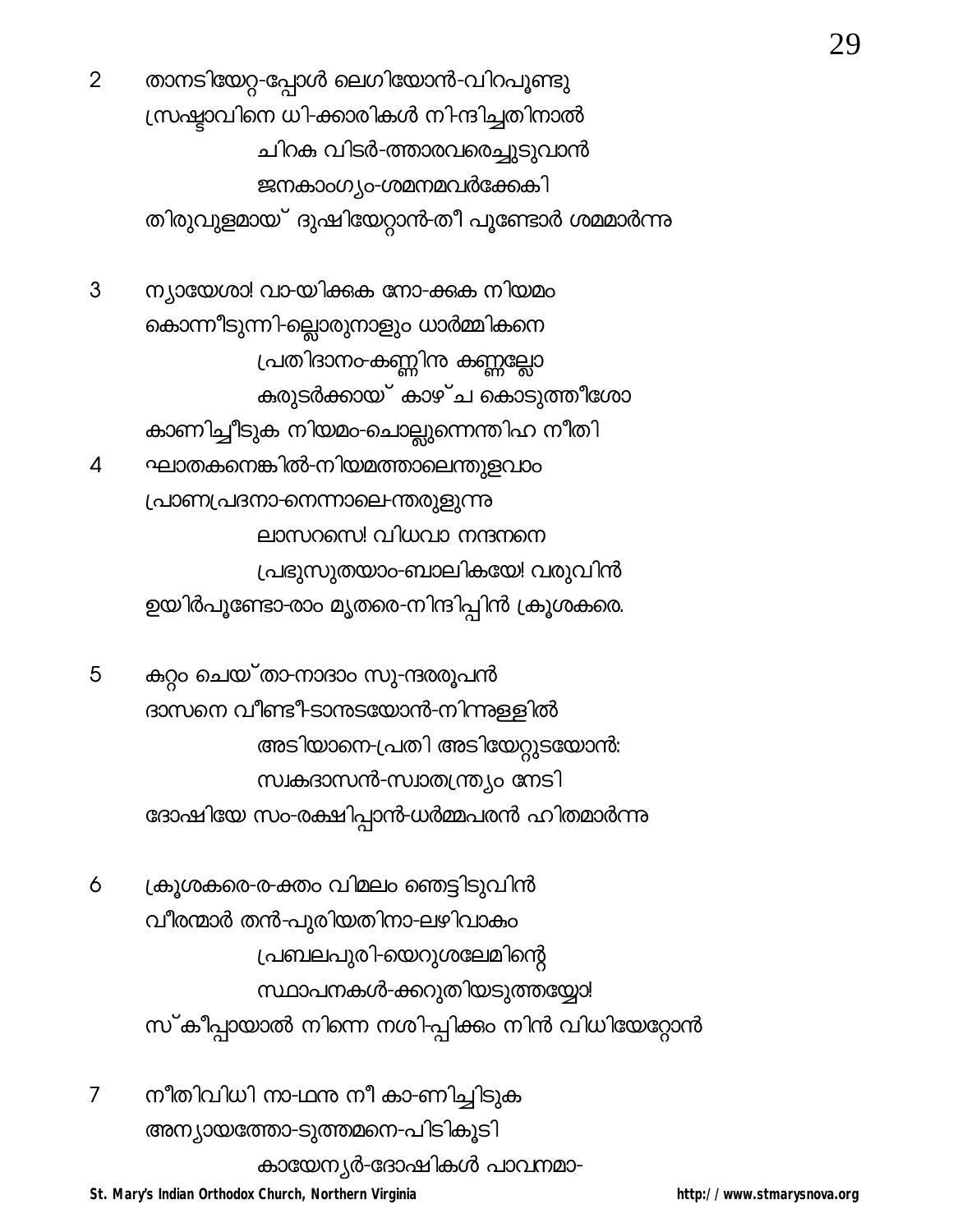മാടിൻ ര-ക്തത്തിനു ദാഹിച്ചു. വിധിനാഥാ! ദോഷികളൊത്തഴിയായ് വാൻ കരുതിടുക.

നാഥാ! നീ രക്ഷിച്ചൊരാ-നാവുകളും 8 വാകളുമങ്ങെ-സ് നേഹത്തെ-വാഴ് ത്തുന്നു സ്തോത്രം തേ-മാനവനായോനേ! സ് തോത്രം തേ-സ്ലീബായേറ്റോനേ! സ് തോത്രമുയിർത്താരോഹാൽ-വിമലതയേ ചേർത്തോനേ.

## സുഗീസോ

- ഘാതക ധിക്കാരിയേ വെന്നോൻ  $\mathbf{1}$ മശിഹാ ധന്യൻ ക്രൂശകിയാം സെഹ്യോനേ വീഴ് ത്തി സ് നേഹാൽ ചേർത്താൻ വിശ്വസ്തന്മാരെ
- കൊന്നിടുമണലിക്കഞ്ഞുങ്ങൾ  $\overline{2}$ പെസഹായിൽ കൂട്ടംകൂടി തൻപ്രിയ ശാന്തിപ്രദനെതിരായ് ഗൂഢം തന്ത്രം ചിന്തിച്ചാർ
- 3 പൈശൂനൃമതാം തീ കൂട്ടി മതിചലനത്താലാളിച്ചു ചിന്തകളാകം കരു തീർത്തു ചതി നിർമ്മിച്ചു രക്ഷകനായ്
- സുതനെ നഗ്നം തരുവിന്മേൽ  $\overline{4}$ ക്രൂശിച്ചതു ദർശിച്ചപ്പോൾ ആടിക്കേണേറുശലേമിൻ നാരികൾ രോദിപ്പതു കേട്ടേൻ.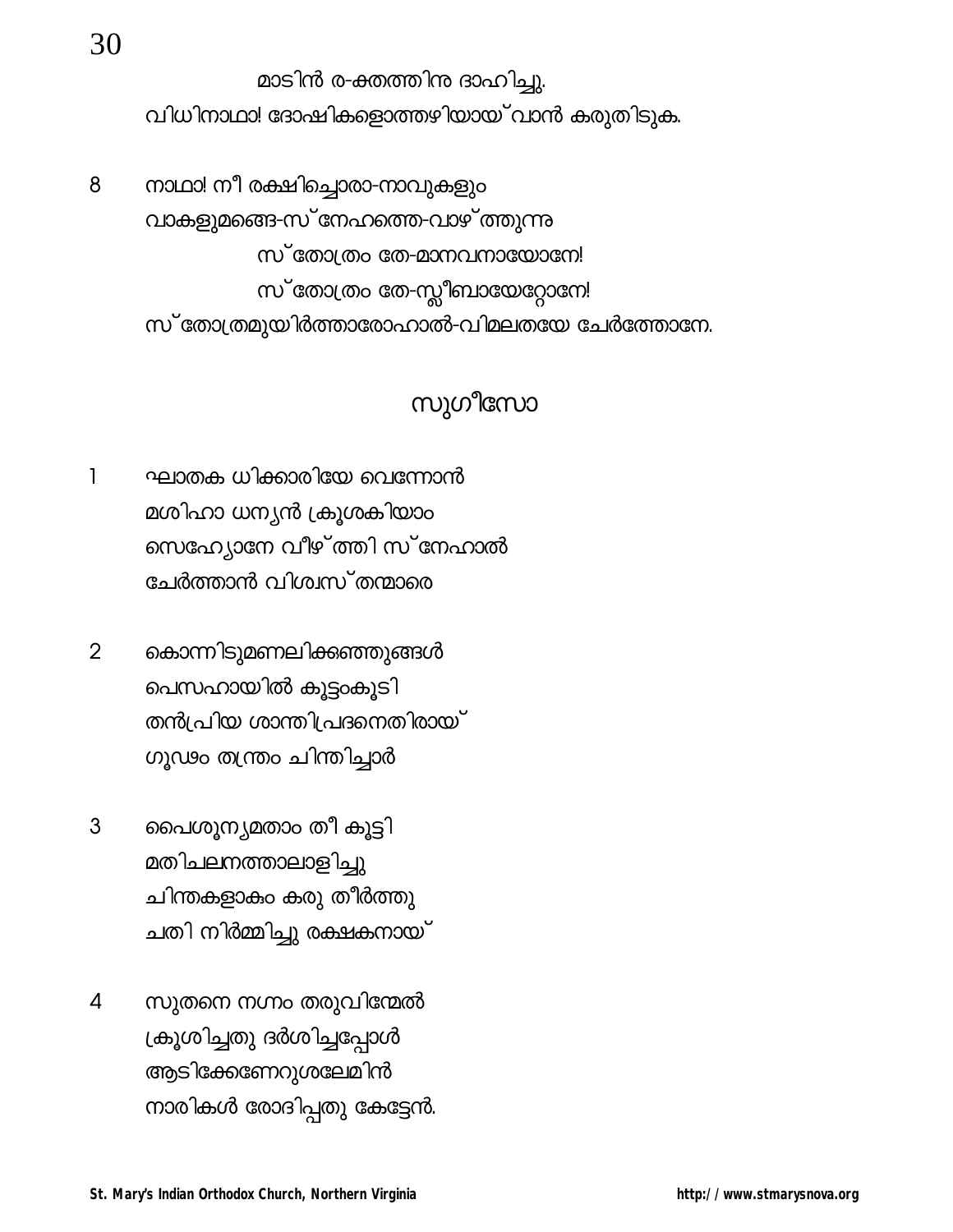- നാഥസുതൻ തന്നാക്ഷേപ<mark>ം</mark> 5 കണ്ടു സഹിപ്പാൻ കഴിയാതെ സൂര്യൻ മങ്ങി പ്രഭ മാഞ്ഞു രക്ത നിറം ചന്ദ്രൻ പൂണ്ടു.
- കീറിയ പാണികൾ കണ്ടപ്പോൾ 6 മുറവിളികൂട്ടിക്കേണേറ്റം നാരികൾ കണ്ണീർക്കടലോടെ രോദന ഗേഹം പ്രാപിച്ചു.
- പുളിവീഞ്ഞും കൈപ്പും ചേർത്തോ- $\overline{7}$ രക്കൈ ഹാ! ശോഷിച്ചില്ല ദാഹമേവർക്കം തീർപ്പോനായി കാടിയതും കൈപ്പും നൽകി.
- 8 അഴലൊടു ശിഷ്യന്മാർപോയി തായും യൗസേപ്പും കേണു പട്ടക്കാർ നിന്ദാപൂർവം വടിയാൽ തന്നെത്താഡിച്ചു.
- അക്ഷികൾ വാനത്തേക്കേറ്റീ-9 ട്ടട്ടഹസിച്ചാൻ താതനൊടായ് ഹൈക്ല പൂകീടാനാത്മം ത<mark>ൃക്കൈളിലർപ്പിക്കണേ</mark>ൻ.
- മന്ദിരമറയെതാൻ കീറി  $\mathbf{D}$ തൻ മെയ് കന്തത്താൽ കീറി കബറീന്നും നിർഗ്ഗതരെത്ത<mark>ി</mark> ധിക്കാരികളെ ശാസിച്ചു
- $\overline{\mathbf{l}}$ വിധിനാഥാ കല്ലറ കാപ്പാൻ നിൻ ഭടരൊടാജ്ഞാപിക്ക St. Mary's Indian Orthodox Church, Northern Virginia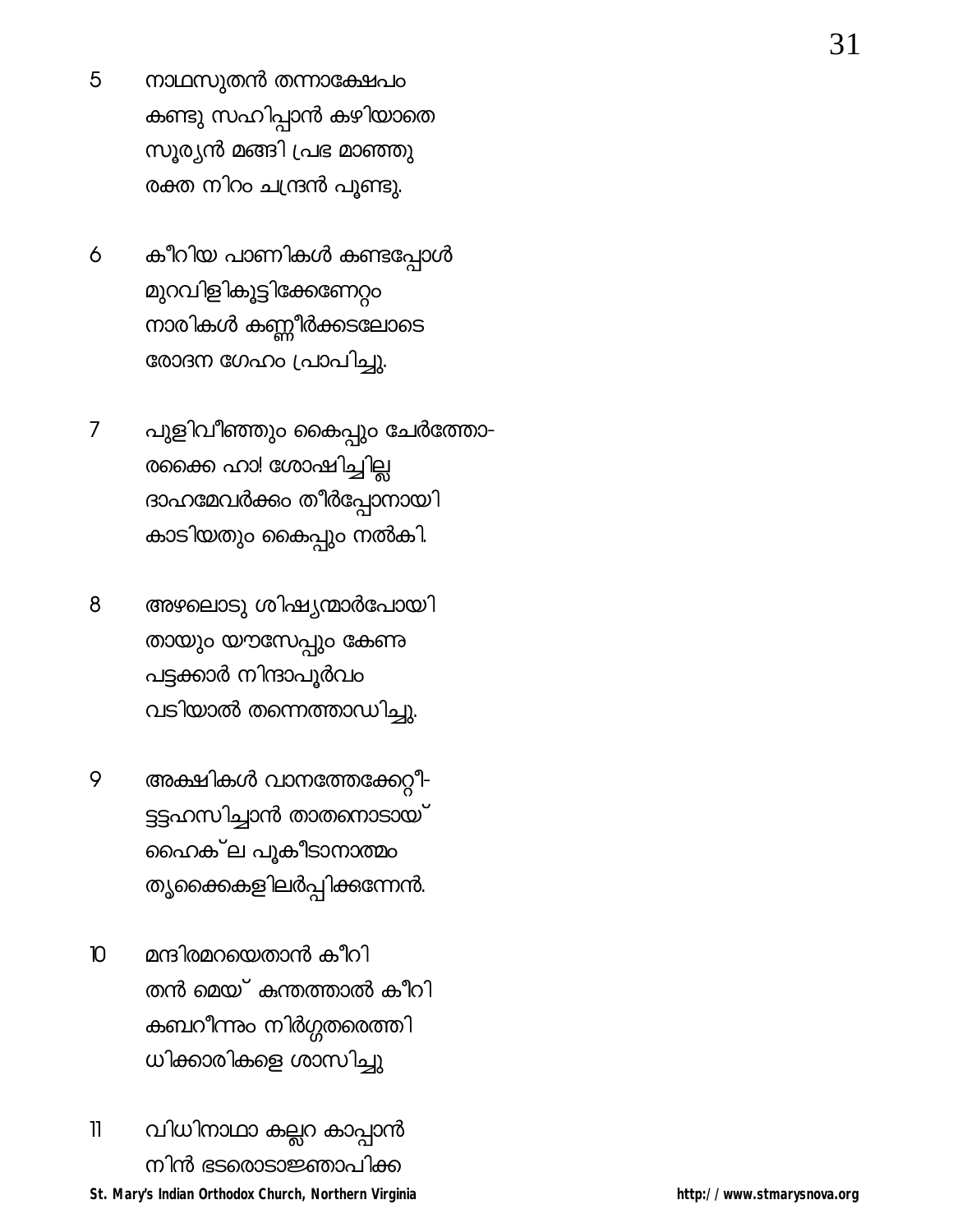എന്നിഹ പീലാത്തോസൊടായി നിണമോഹികളുൽഘോഷിച്ചു.

- $12$ കഷ്ടത മെയ്യിൽ കയ്യേറ്റ വചനമതാം സ്വയമുൽഭൂതൻ കരിശിൽ തൂക്കപ്പെട്ടോൻ തൻ രുധിരത്തിന്നായ് പകവീട്ടി
- $13$ തൻ ഗാത്രത്തിന്മേലേറ്റം ധാർഷ്ട്യം ശപ്തന്മാർ കാട്ടി തൻ നഗരത്തെ നിശേഷം തൻ ക്രോധം വിധ്വംസിച്ചു.

## ഏവൻഗേലിയോൻ

#### കൗമാ

ചോദ്യം-നിജ ദാസനിൽനിന്നേ-റ്റോൻ മശിഹാ വിധിനാ-ളൻപാലടിയാരിൽ-ദയ ചെയ്ക. (3 തവണ)

നാഥാ! തേ സ്തുതിയും മാനം താതന്നും... സ്വർഗ്ഗസ്ഥനായ ഞങ്ങളുടെ പിതാവേ!..

# ആറാം മണി നമസ്കാരം

#### കൗമാ

ദാസൻ-വിധിസമയത്താക്ഷേ-പിച്ചോനേ മശിഹാ-വിധിദിവസേ കനിവാൽ-കൃപചെയ്ക (3 തവണ)

നാഥാ, തേ! സ്തുതിയും...

St. Mary's Indian Orthodox Church, Northern Virginia

32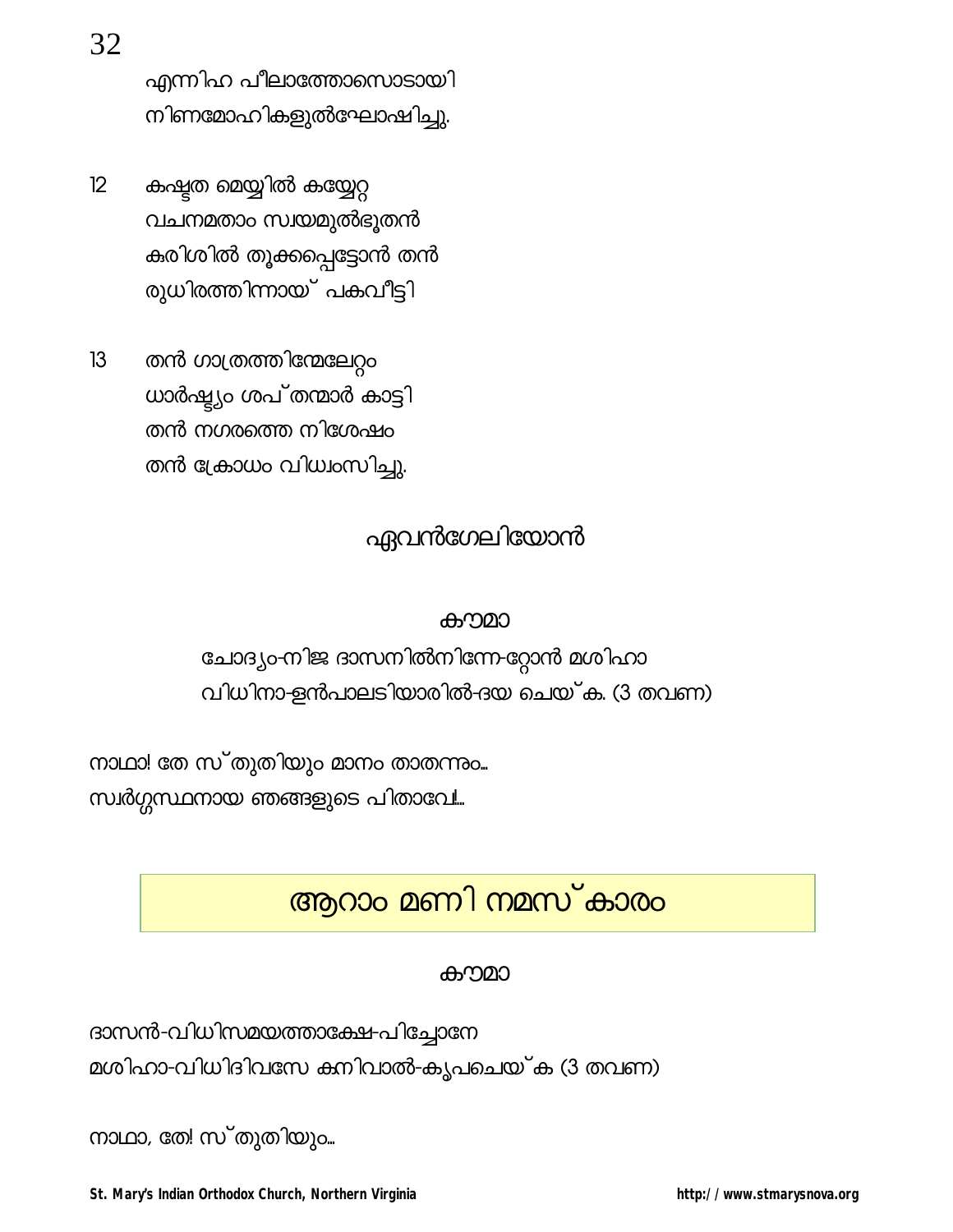ദൈവമെ നിന്റെ കൃപ പോലെ...

|                | സ്ലീബായും പീഢകളും പേറീ                        |      |
|----------------|-----------------------------------------------|------|
|                | മുള്ളിൻ-മുടി കയ്യേറ്റോനേ-ദേവാ! ദയ ചെയ് തീടണമേ |      |
| $\overline{2}$ | ആദത്തെ സുതസഹിതം കാപ്പാൻ                       |      |
|                | സ്വഹിതാൽ-തരുവതിലാരുഢാ                         | ദേവാ |
| 3              | പരിഹാസം ചെയ് വാൻ തൻ തലയിൽ                     |      |
|                | മുള്ളിൻ-മുടിയവരണിയിച്ചു                       | ദേവാ |
|                | സ്കീപ്പാമേൽ തന്നേക്കണ്ടപ്പോൾ                  |      |
|                | പകലോ-നിരുളാൽ പ്രഭ നീക്കി-                     | (૪૩૮ |

ബാറെക് മോർ ശുബഹോ മെന ഓലം

| 5 | സ്ലീബായാൽ മർത്യരെ രക്ഷിപ്പാൻ |      |
|---|------------------------------|------|
|   | താണോ-രുന്നതനെ സ് തോത്രം      | ദേവാ |

സ്തൗമെൻകാലോസ്... കറിയേലായിസ്സോൻ.

പ്രാമിയോൻ-സെദ് റ

#### കോലോ

ദൈവം സ്കീപ്പാമേൽ തൂങ്ങി-സൃഷ്ടികളതി സങ്കടമാർന്നു-ആകാശത്തിലെ സൈന്യങ്ങൾ-ഭയമൊടു വിഹലരായ് മേവി പീലാത്തോസ്സിൻ സന്നിധിയിൽ-മൗലി വണങ്ങിയ സുതനേക്കണ്ടപ്പോൾ നിന്ദിത നാഥനെ സൂക്ഷിച്ചാ-സൂര്യൻ രശ് മികളെ നീക്കി സൃഷ്ടികളെയെല്ലാ-മേന്തുന്നോനേ പിഴയെന്യേ നിന്ദിത മണ്ണു വിധിച്ചപ്പോൾ - ആഴികളും ഭൂമിതലവും സംഭ്രമമാർന്നു. ബാറെക് മോർ ശുബഹോ മെന ഓലം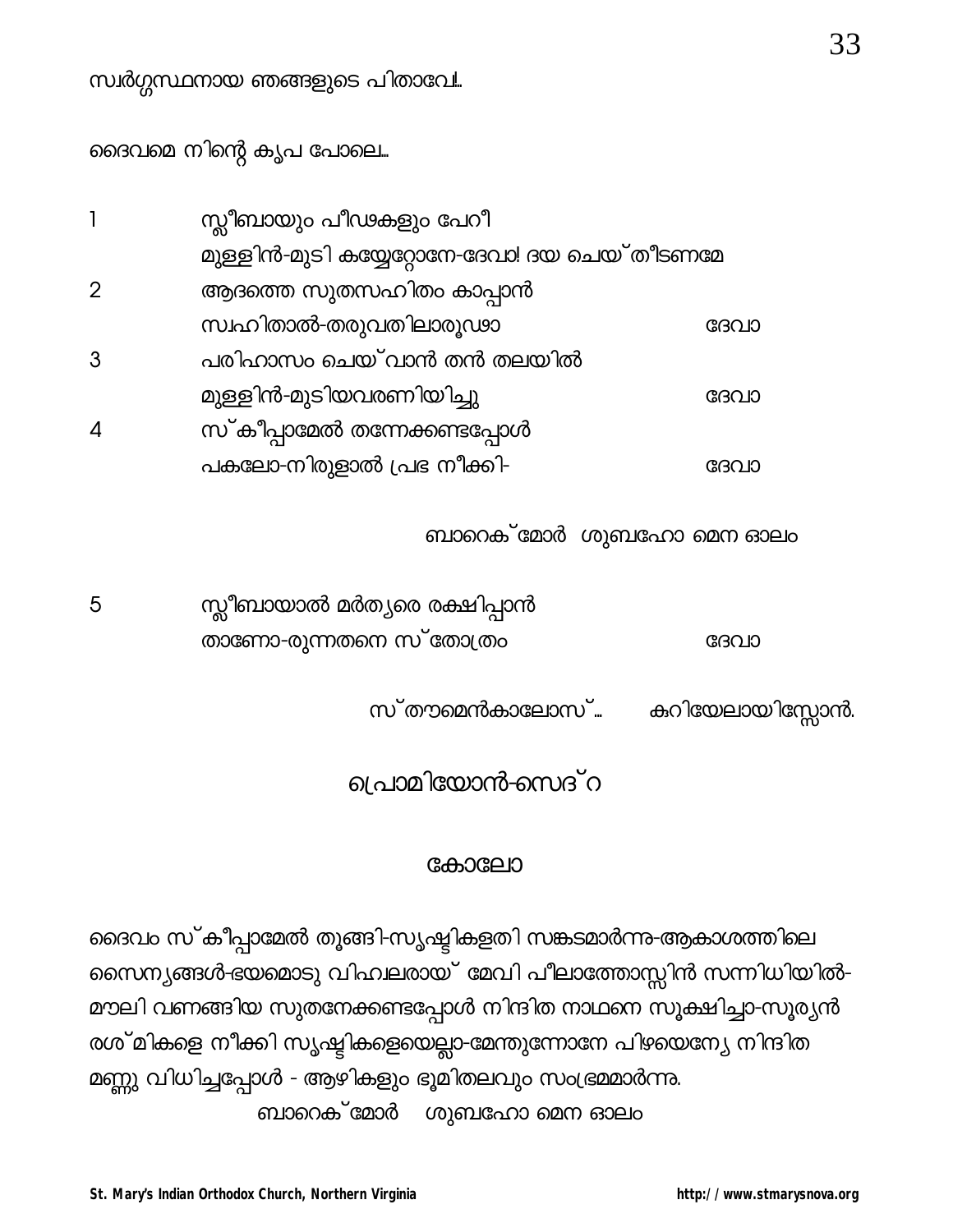പാർത്താലത്യന്തം ശ്രേഷ്ടം-സത്യം മോഷക വിശ്വാസം ആണികൾ പാണിതലങ്ങളിലും പാദങ്ങളിലും പേറുമ്പോൾ ക്രൂശിതനാം ഉടയോനോടായ് പാപവിമോചനമർഥിച്ചാൻ സത്യം ചെയ്താൻ കീപ്പാ ഞാ-നവനെ അറിയുന്നില്ലന്നായ് പ്രതി, യോഹന്നാനും-ശിഷ്യന്മാരും വിട്ടോടി നാഥാ! രാജ്യേ നിൻ വരവിൽ-സ് മൃതി ചെയ്യണമെന്നെ-യെന്നാ ഘാതകനാർത്തു മൊറിയൊറാഹേം

# ( അല്ലെങ്കിൽ )

- 1 വിറയലോടും കൂടെ നിന്നു നാഥൻ പരിഹസിക്കപ്പെടുന്നതു കണ്ടിട്ടു സൂര്യൻ അതിന്റെ കിരണങ്ങൾ മറച്ചു കളഞ്ഞു. ഭൂമി വിറച്ചു. ആഴത്തിന്റെ അടിസ്ഥാനങ്ങൾ ഇളകി. സൃഷ്ടികളെ വഹിച്ചിരിക്കന്നവനെ നിന്ദ്യ മങ്കട്ട ഇരുന്നുകൊണ്ടു വിധിക്കന്നു.
- 2. കള്ളന്റെ വിശ്വാസം ഏറ്റം വലുതും യഥാർത്ഥവുമായിരുന്നു. മരത്തിൽ തൂക്കപ്പെട്ടിരിക്കന്ന അവന്റെ നാഥനോട് അവൻ പാപ പരിഹാരം യാചിച്ചു. അവന്റെ കൈകളും കാലുകളും ആണികളാൽ തറക്കപ്പെട്ടു. എന്റെ അകൃത്യം ക്ഷമിക്കണമേ എന്നു അവൻ പറഞ്ഞു. ശെമവൂൻ കീപ്പാ തന്നെ ഉപേക്ഷിച്ച് "ഞാനവനെ അറിയുന്നില്ല" എന്നാണയിട്ടു പറഞ്ഞു. യൂഹാനോന്നം മറ്റു ശിഷ്യന്മാരും തന്നെ ഉപേക്ഷിച്ച് ഓടിപ്പോയി. എന്നാൾ കൊലപാതകൻ, "കർത്താവേ നിന്റെ രാജ്യത്തിൽ നീ എഴുന്നെള്ളുമ്പോൾ എന്നെ ഓർക്കണമേ" എന്നു നിലവിളിച്ചു പറഞ്ഞു.

# എ്രോ വീണ്ടും കോലോ

അപ്പുലരിയിൽ നിന്നെ-സ്കീപ്പാമേൽ ദുഷ്ടർ 1 തൂക്കന്നതു കണ്ടാർ-വാനിലെ ഈറേന്മാർ ശപ് തജനം തൂക്കെന്നട്ടഹസ്സിച്ചപ്പോൾ ചെന്നാദോഷികളെ-സംഹാരം ചെയ്യാൻ - ഹാലേ സംഘത്തോടൊന്നായ് ചെന്നഭ്യർത്ഥിച്ചാർ.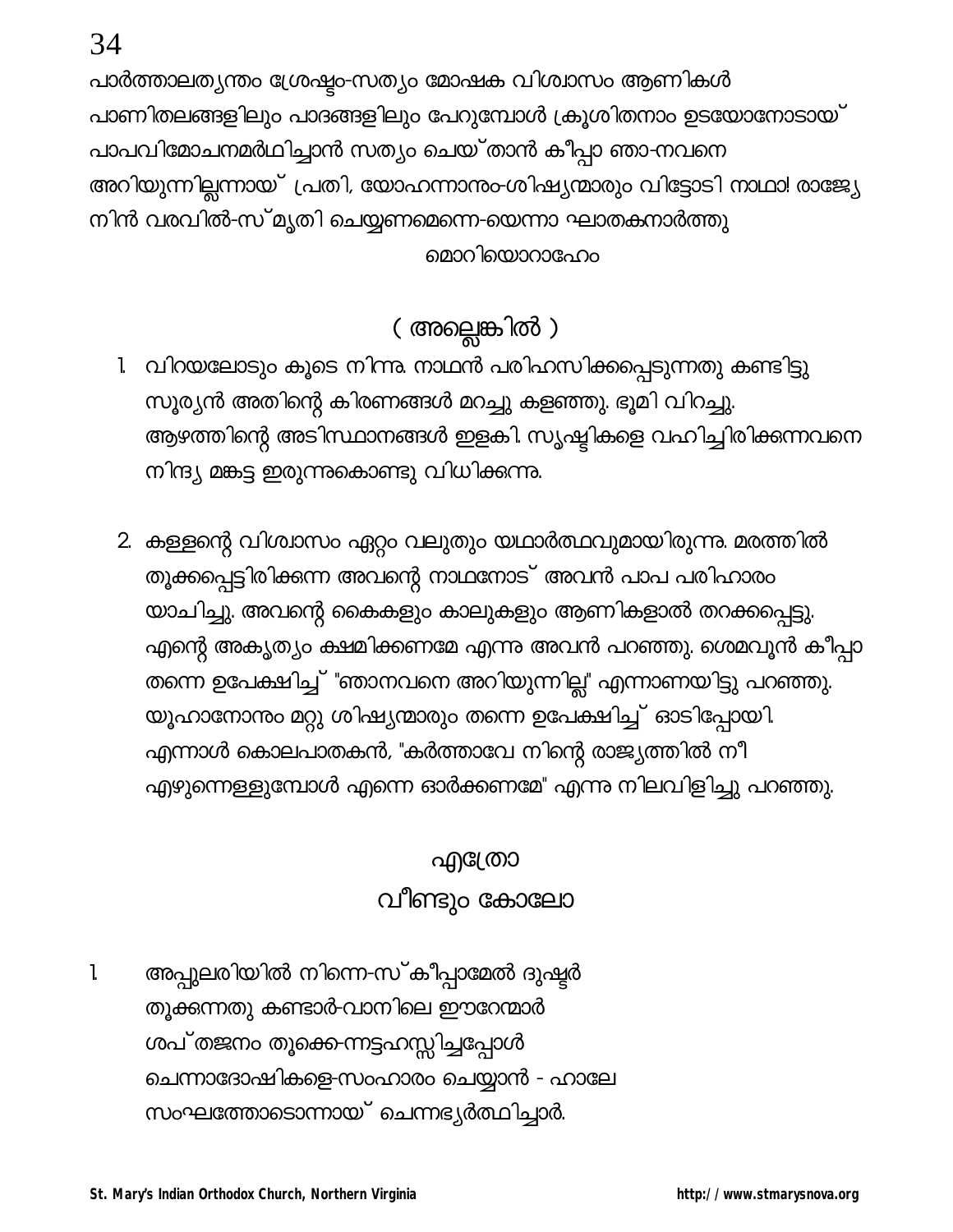സിംഹസനപീഠേ-പൂഴി ഞെളിഞ്ഞേറി  $\overline{2}$ വിധിനായക പതിയെ-വിസ്താരം ചെയ്തു തൂക്കുക മരണത്തി-ന്നർഹൻ യേശുവിനെ ബാറാബാസിനെ വിടുകെ-ന്നാർത്തു സപ്രേന്മാർ ഹാലേ തൻസ് മൃതി മായിച്ചോൻ വാഴ് ത്തപ്പെട്ടോനാം

## ( അല്ലെങ്കിൽ )

- കർത്താവെ!, നീ ദുഷ്ടന്മാരുടെ കൈകളാൽ / സ്കീപ്പായിൽ l തറക്കപ്പെട്ടിരിക്കന്നതിനെ / മേലുള്ള ഈറേന്മാർ കണ്ട സമയത്തു അവർ കൂട്ടംകൂട്ടമായി പരസ്പരം ചേർന്നു / ആ ദുഷ്ടന്മാരുടെ മേലിറങ്ങി / അവനെ ക്രൂശിക്ക എന്നു അട്ടഹസ്സിച്ച ശപിക്കപ്പെട്ടവരെ / നശിപ്പിക്ക<mark>ാ</mark>ൻ തിരക്കുകൂട്ടി.
- ശുബഹോ മെന ഓലം ബാറെക് മോർ 2. മൺകട്ട സിംഹാസനത്തിൽ ഇരുന്നു വമ്പു ഭാവിച്ചു / ന്യായാധിപന്മാരുടെ ന്യായാധിപനെ വിസ്തരിച്ചു ജനത്തിന്റെ സപ്രേന്മാർ / "ബാറാബായേ യേശുവിനെ ക്രൂശിക്ക" അഴിച്ചു-വിടുക, / മരണയോഗ്യനായ എന്നട്ടഹസ്സിച്ചു. അവരുടെ ഓർമ്മ ഇനിയും ഉണ്ടാകാത വണ്ണം / അവരെ മായിച്ചു കളഞ്ഞവൻ വാഴ്ത്തപ്പെട്ട വനാകുന്നു.

മോറിയൊറാഫോം

ബോത്തേദ് ഹാഗ്രോ

ഞങ്ങൾക്കായ് നീ-യേറ്റൊരു പീഢാ താഴ്ചകളേറ്റം ധന്യം നാഥാ.

ഇരുളിൻ സുതരാം-മൂഢാത്മാക്കൾ ദൈവികനാകം-കഞ്ഞാടിനെയാ സ്കീപ്പൂസായിൻ-തരുവിൽ തൂക്കി. ബഹുവാകം തൻ-നന്മക്കെതിരായ് കൈപ്പേറിയതാം-പുളിവീഞ്ഞേകി.

 $\mathbf{1}$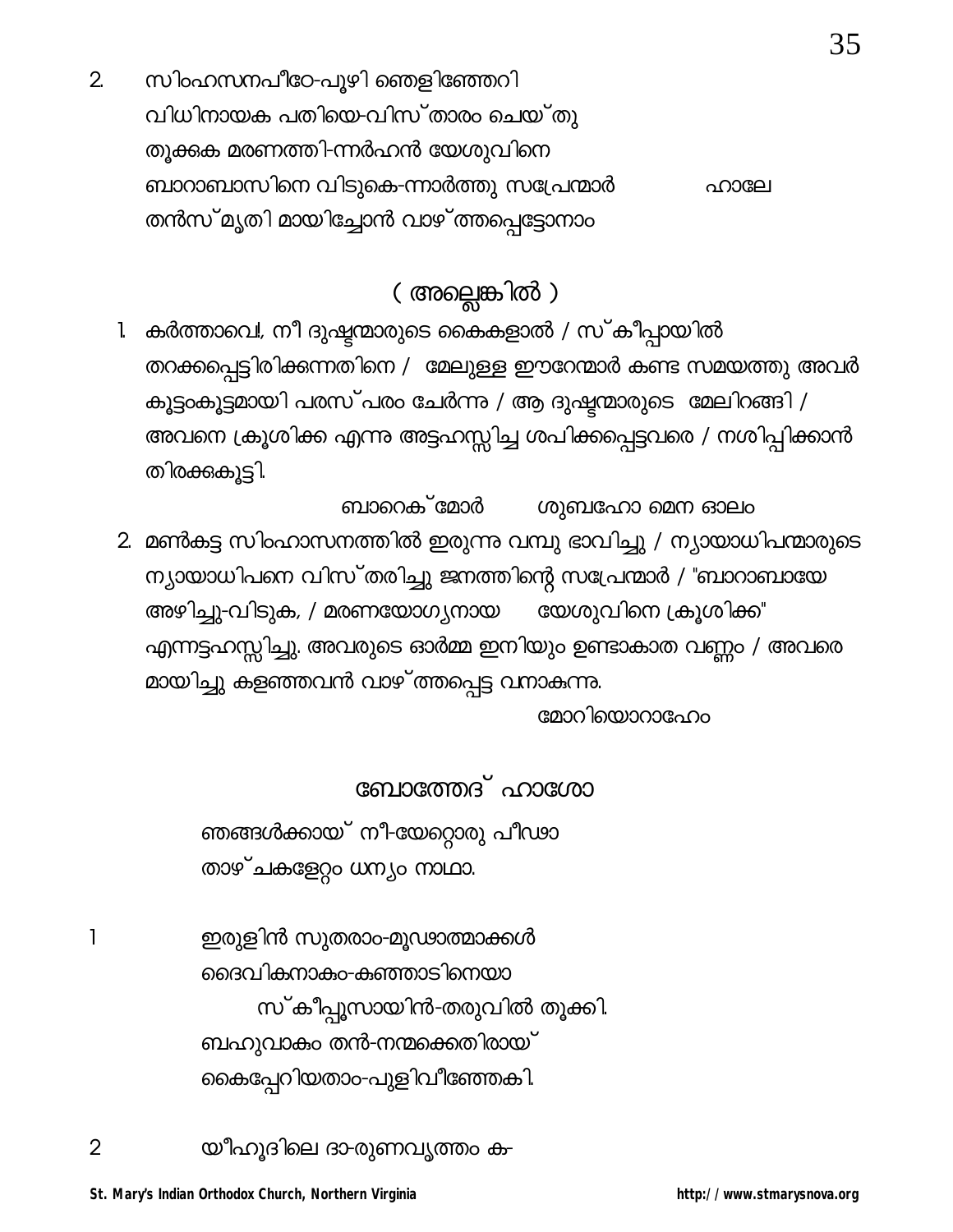ണ്ടുരു ശൈലങ്ങൾ-പൊട്ടിക്കീറി ഏദനിലാദാ-മിനെ നിർമ്മിച്ച പാണികളിന്മേ-ലാണി തറയ്കെ ഖേദം യൂദർ-ക്കണ്ടായില്ല.

ശിശു കേസരിയ-ത്തരുവിൽ ചീറി ഇരുളിൻ സുതരാം-ജംബുകരോടി ദുഷ്ടാത്മാക്കൾ-വിസ് മയമാർന്നു തന്നുടെ മകടം-നിപതിച്ചതിനാൽ പാപാധിപനാം-സാത്താൻ കേണു

നിൻ വിധി ചെയ് തോർ-വിധിയേൽക്കുമ്പോൾ വിധി ചെയ്യരുതെ-ഞങ്ങളെയീശാ മൊറിയോ

മാർ യാക്കോബ്

മശിഹാ-സ്കീപ്പാ മൃതി കഷ്ടതകൾക്കായ് വന്നോനേ! പ്രാർത്ഥന കേ-ട്ടിട്ടാത്മാക്ക-ളിലൻപുണ്ടാ-കേണം +ദേവാ ദയയുണ്ടാകേണം നാഥാ! കൃപ തോന്നണമൻപാൽ. യാഗാർത്ഥം-ജീവനെഴും ദൈവിക കഞ്ഞാ-ടെത്തി അർപ്പകരാ-മാചാര്യന്മാരായ് ക്രൂശകർ നിന്നു ഗോഗുൽ-ത്തായിൽ സ്ലീബായാം തരുവിന്മേൽ തൂക്കി ദുർവേല-ക്കാരക്കല്ലേറ്റി കെട്ടി-ന്മീതെ ആഴം വി-ണ്ണെന്നിവകൾക്കിടയിൽ തൂണായ് -നാട്ടി നിന്നാൻ വീ-രൻപോൽ ലോകത്തിൻ ഭാരം താങ്ങാൻ  $+$ GBQIO B $@$ 

മദ്ധ്യാഹ്ന-ത്തിൽ കൂരിരുൾ കുന്നിച്ചിക്ഷിതി-മൂടി ജ്യോതി-സ്സിന്മേൽ കോയ് മയവന്നെന്നതിനാൽ തേറി വെള്ളിയിൽ-വെട്ടം തേജസ്വിയേ വാഴ് ത്തീടാൻ മാഞ്ഞു

http://www.stmarysnova.org

1

 $\overline{2}$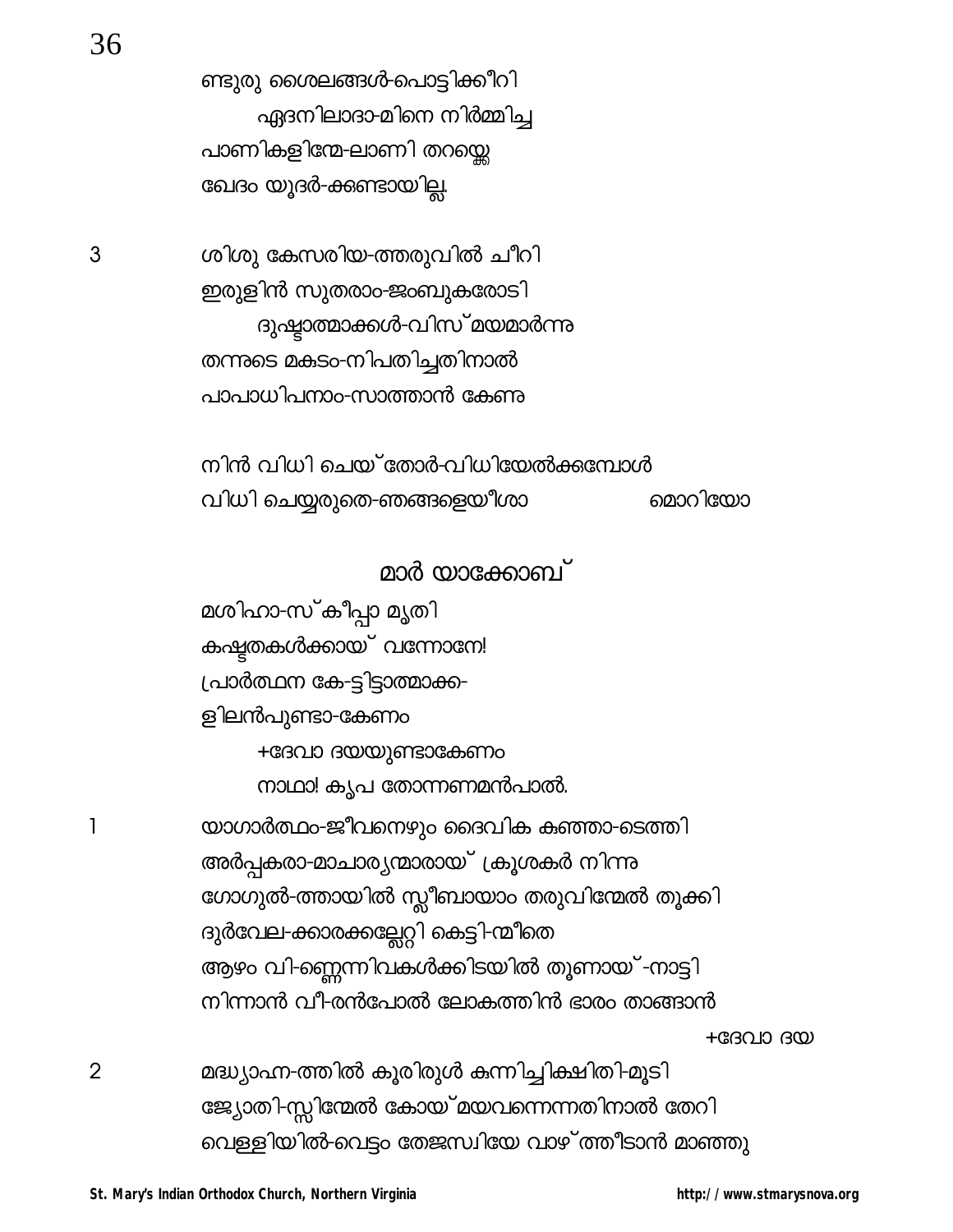സ്സീബായേ-റ്റോൻ ദൈവാത്മജനെന്നുലകം-കണ്ടു മദ്ധ്യാഹ്ന-ത്തിൽ വൃക്ഷഫലത്തെയാദാം തിന്നു ലജ്ജാപൂർവം തന്മൂഢതയിൽ കമ്പം പൂണ്ടാൻ

#### $+$ GBQIO B $@$

വസ് ത്രം സർ-പ്പം റാഞ്ചീടുകയാൽ നൃപണ-ചാർത്താൻ പകലിന്നു-ള്ളിൽ രാവു കരേറി സ്ഥാനം നേടി നഗ്നത പൂ-ണ്ടോരുടയോനേ കണ്ടടിയാൻ-സൂര്യൻ ഘോരാ-ക്ഷേപം കാണായ് വാൻ തൻ നയനം ചിമ്മി നോഹിൻ നാ-ഥൻ തൻ നഗ്നത കാ-ണായ് വാൻ-ശേമും യാഫേത്തും-പോൽ രവിയും മതിയും വദനം-മൂടി

#### $+$ GBOID BCO)

സ്കീപ്പാ-യിന്മേൽ നീതിമഹാർക്കൻ മേവീടുമ്പോൾ സൃഷ്ടികളിൽ ഞാനെങ്ങന്ദദിക്കം ചൊന്നാൻ സൂര്യൻ മോഷകമ-ധ്യേ നാഥനെ നഗ്നം ദർശിച്ചപ്പോൾ തൻ തേജ-സ്സിനെയെങ്ങിനെ പകലോൻ വെളിവാക്കിടും ജ്യോതിർവ്യൂ-ഹത്താൽ പൂർണമതാം തേജോ ഗോളം വൃക്ഷത്തി-ന്മേൽ നാഥനെ ദർശിച്ചന്ധത-പുണ്ടു

 $+$ GB $\Omega$ IO B $\omega$ 

മധ്യാഹ്നേ-നഗ്നതയാർന്നാൻ പുത്രൻ സ്കീപ്പാമേൽ ആദത്തെ-ക്കൊന്ന മഹാ സർപ്പം പേടിച്ചാർത്തു. ദൃഷ്ടാന്തേ-ശിരഹസ്യം നിറയും ഹാശാ-വെള്ളി! നിൻ വൃത്താ-ന്തം വർണ്ണിപ്പാനെൻ വദനം-പോരാ ആറാം നാളിൽ പറുദീസിൽ നിന്നാദാം-നീങ്ങി അന്നാളിൽ-തൻ ദേവതനൂജൻ സ്കീപ്പാ-യേറി.

 $+$ GBQIO B $@$ 

നാഥാ ഭൂവാനം നിൻ പീഢയതിൽ ക്ലേശിച്ചു മാനോർ വാനോർ നിൻ താഴ് മയിലതി വിസ് മയമാർന്നു  $+$ GB $\Omega$ IO B $\omega$ 

### കാപനലൊസ്

ബലികളെ നീക്കീടും-തിരുബലി ധന്യം താൻ

 $\overline{4}$ 

5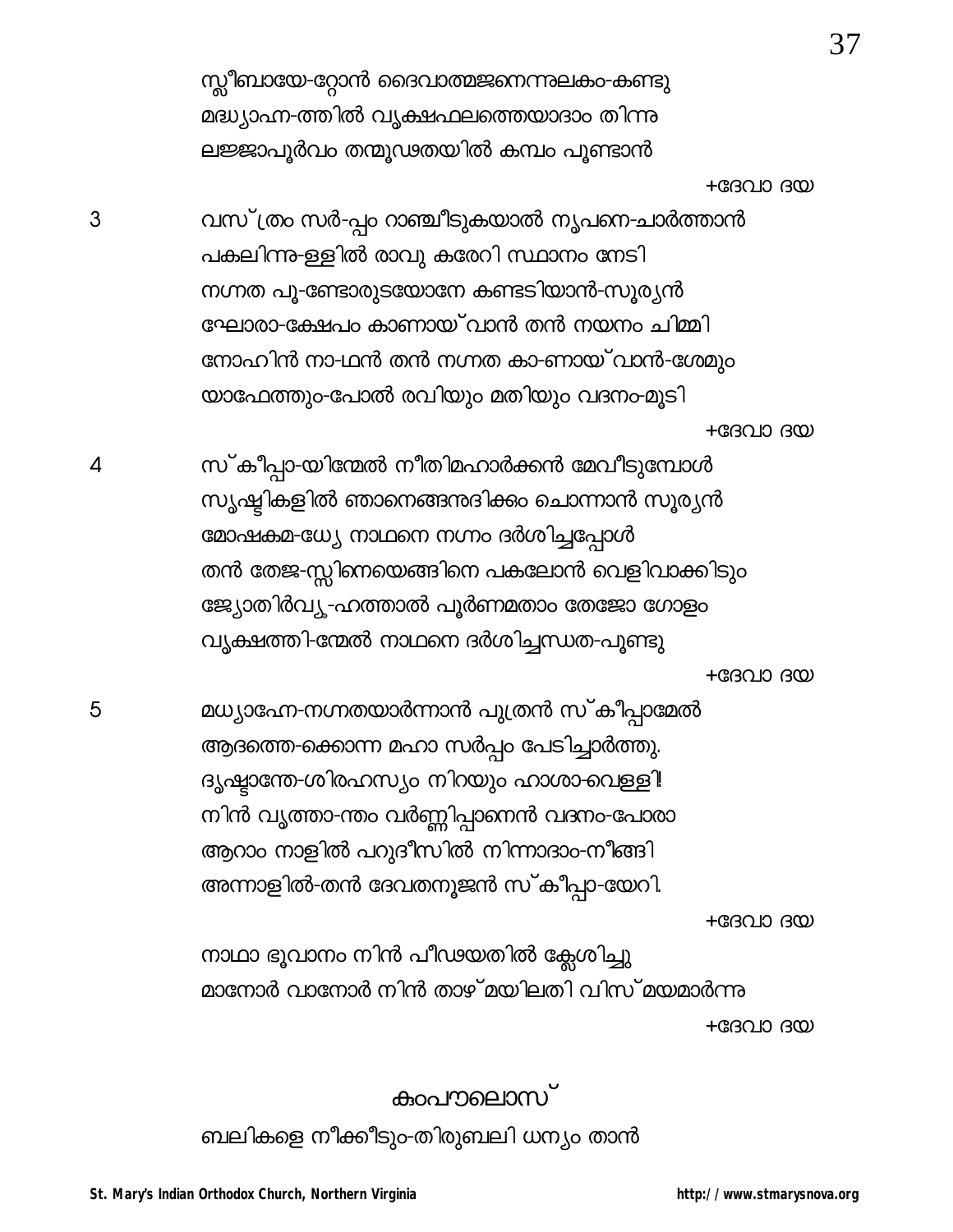പുണ്യം നൽകീടും-ബലിയേ! സ്തോത്രം

അഗ്നിത്തേരിന്മേൽ-സ്ഥിതിചെയ്യുന്നോനേ സ്കീപ്പാമേലേറ്റി-വെള്ളിദിനത്തിൽ വച്ചുതറച്ചാർ തൻ-പാണികളത്യ്യഗ്രം കാലുകളും ലേശ<mark>ം</mark>-കരളലിവെന്യേ ആംഗ്യത്താൽ വാനോ-ടാഴവുമേന്തുന്നോൻ തിരുവിഷ്ടം മൂലം-സ്കീപ്പായേതാനേ-യേന്തി ഈറേന്മാർ ചൂളും-കാന്തി യെയേന്തുന്നോൻ തരുവിന്മേൽ നഗ്നം-തൂക്കപ്പെട്ടു.

> വെള്ളിയതാം നാളിൽ-സൃഷ്ടിഗണം കേണു ജനനികളേകന്റെ-കഷ്ടതകൾക്കായ് രോദനഗേഹത്തെ-പുത്രന്ത നിർമ്മിച്ചു സ്വർഗ്ഗാദ്യാത്മജനെ-യോർത്തു കരഞ്ഞാർ ജ്യോതിസ്സാൽ വാന്തംപാറകളാൽ പാരും മൃതരാൽ ശീയോളും തിരുമാഹാ-ത്മ്യം ഘോഷിച്ചു തൻ മാഹാത്മ്യത്തിൻ-ഭാവമറിഞ്ഞീടാ-തന്ധതപൂണ്ടേറ്റം-ക്രൂശക സംഘം.

നിബിമുൻപേറായി-ചൊന്നതുപോൽ ഭൂവിൽ വെള്ളിയതാം നാളിൽ-കൂരിരുളേറി ദ്വേഷത്താൽ തൂക്കിക്കൊല്ലപ്പെട്ടോനാ-മേക സുതൻപേർക്കായ് -രോദനമുണ്ടായ് അന്ധജനത്തിന്നായ് -ബഹുകഷ്ടം നേർന്നാൻ അവരുടെയാനന്ദം-വ്യാധിയുമാ-ധിയുമായ് -മാറി തല്പെരുനാളെല്ലാം-വിട്ടജനത്തിന്റെ മോദത്തെ നീക്കം-വ്യഥയുണ്ടായി

വെള്ളിയിൽ വംശത്തിൻ-പതിയെപ്പറുദീസിൽ 4 ആദാമെ! നീയെ-ങ്ങെന്നു വിളിച്ചാൻ ഏലോഹീം ലാമാ-ശബക്താനിത്യേവം

St. Mary's Indian Orthodox Church, Northern Virginia

http://www.stmarysnova.org

3

 $\overline{2}$ 

 $\mathbf{1}$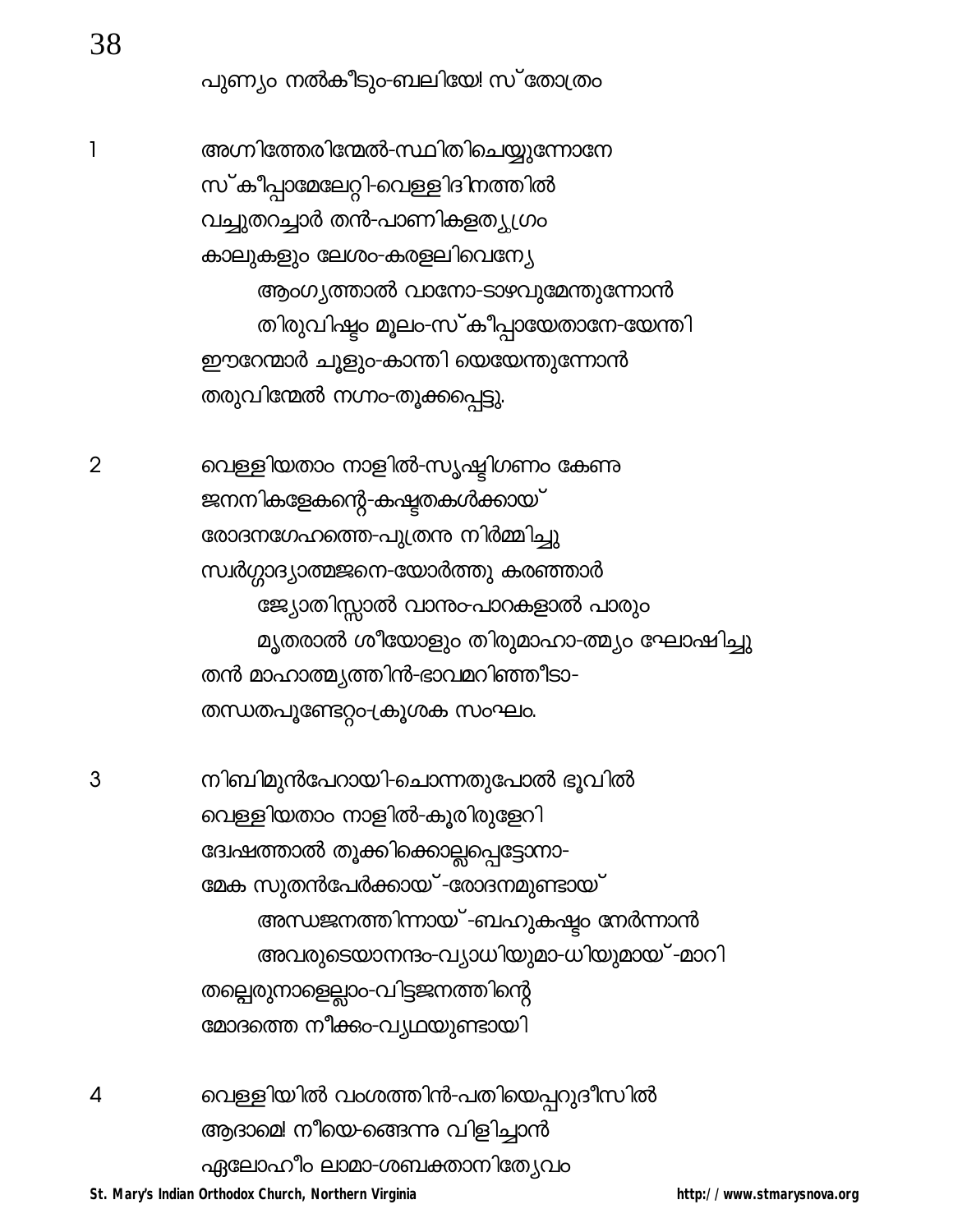തരുവിൽ ഘോഷിച്ചാൻ-വെള്ളിയതാം നാൾ വെള്ളിയിലാദത്തെ-സർപ്പം വഞ്ചിച്ചു തല്പിഴയേത്താനും വെള്ളിയതാം നാൾ മാ-യിച്ചു അന്ധത ബോധത്തി-ന്നേറ്റജനത്തിന്മേൽ വെള്ളിയതാം നാളിൽ-സൂര്യനിരുണ്ടു. തന്നെ വഹിച്ചോര-ത്തരുവിന്നാൾ കേണു മുറവിളിയൊടേവം-ചോന്നുതുടങ്ങി കഷ്ടമെനിക്കേറ്റാ-ഞാനയ്യോ ദോഷി ദുഷ് പ്രതിദാനം ഞാൻ-രക്ഷകനേകി മഴമഞ്ഞെന്നിവയാൽ - അവനെന്നെപ്പോറ്റി അപകാരത്താൽ ഞാൻ - അവനെ സ്കീപ്പാമേ-ലേന്തി സൃഷ്ടിസമൂഹത്തിൻ-പതിയേ ക്രൂശിച്ച ദുർ യൂദന്മാരെ-ദോഷം! ദോഷം!

പാർത്താൽ പാവനയാം-ദാവീദിൻ ത്നയ തരുവിൽ ക്രൂശിതനാ-മേകാത്മജനെ വീർപ്പിടുമുൾക്കാമ്പോ-ടേറ്റം രോദിച്ചാൾ ബാഷ് പം വർഷിച്ചാൾ-മിഴികളിൽ നിന്നും തരുവിന്മേൽ തൂക്കി-മാർവു പിളർന്നോൻ തൻ ചാരെ ചെന്നെത്തി-സങ്കടപൂർവം-ഭാഷിച്ചാൾ പാണിതലത്താൽ തൻ-മാർവിൽ താടിച്ചു വിഹലമാനസയാം-നിർമ്മല കേണു.

നിർമ്മലയാം മാട-പ്രാവിഹ രോദിച്ചു സ് നേഹിതനാകം തൻ-കഴുകനവേണ്ടി തിരുവിഷ്ടത്തോടെൻ-മകനായോരീശാ ഹതിമൃതികൾക്കായ് നീ-പോയതുമെന്തു? ഉജ്ജ്ഥ തേജസ്സേ-മഹിമാവേറും നിൻ രശ് മികളെയേവൻ-വീശിടുവാൻ-ധൈര്യം-കാട്ടി വിഷ്ടപവീരാ നീ-കെട്ടപ്പെട്ടാരാൽ? തരുവിന്മേൽ നീ ഹാ! നഗ്നത പൂണ്ടു

 $\overline{7}$ 

39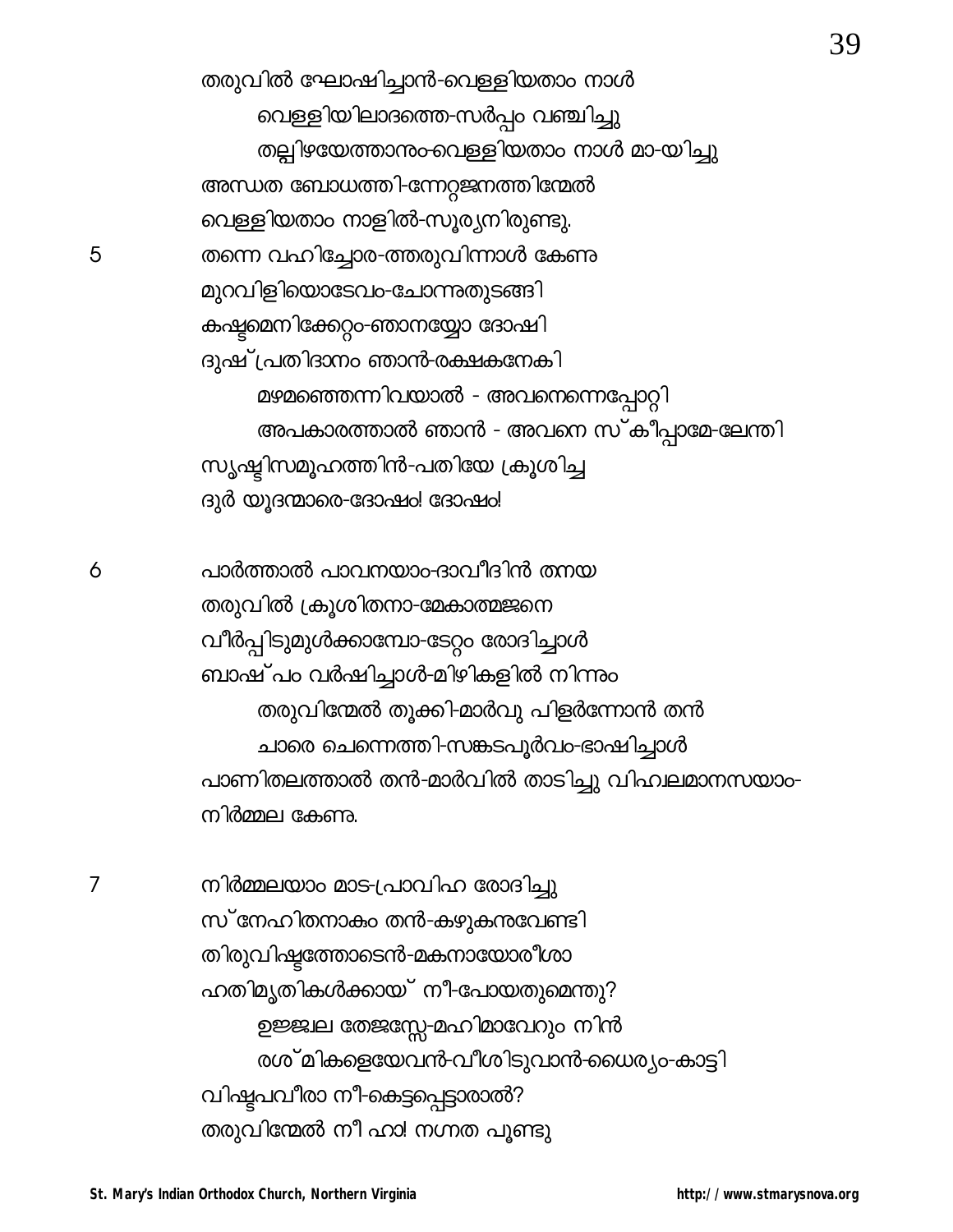9

 $\mathbf D$ 

ആ രോദന നാദം-ദൈന്യതയും പാരം സങ്കടവും വീർപ്പും-സമ്പ്രാപിച്ചു മൗലിനമിപ്പിച്ചി-ട്ടാചെറു കഞ്ഞുങ്ങൾ പോയ പിറാവെപ്പോൽ-തേങ്ങിക്കേണാൾ ക്രൂശിതനായ് കന്തം-കൊണ്ടു പിളർന്നോനേ കണ്ടുൾത്താപത്തോടരികെ ചെന്നാശ്ലേഷി-ച്ചാൾ ലഹരി പിടിച്ചുൾക്കാ-മ്പതി സന്താപത്താൽ ഗൽഗദ സമ്പൂർണ്ണം-സംസാരിച്ചാൾ

ദ്യതിയെ മറച്ചീടാൻ-രവിയൊടു കല്പിക്ക ഏകസുതാ! ചാരെ ഞാനണയട്ടെ നിന്റെ നിയോഗത്താ-ലിരുളാർനീടട്ടെ സ്ലീബാവൃക്ഷത്തെ-ഞാൻ പുണരട്ടെ എന്മകനേ ഞാൻ നി-ന്നടികളെ മുത്തട്ടെ പ്രാണപ്രദനെ നിൻ-സൗരഭ്യം ഞാ-നേൽ-ക്കട്ടെ ദുർവ്യത്തന്മാർ നിൻ-നഗ്നത കാണായ് വാൻ അന്ധത പൂകട്ടെ-തൽ നയനങ്ങൾ.

ദൂതന്മാർ മുൻപൻ-ഗബ്രിയേലെ നിൻ എരിതീ വൈരാഗ്യാ-കെട്ടതുമെന്തു? ദുഷിയേൽക്കന്നു നി-ന്നുടയോൻ സ് കീപ്പായിൽ അഗ്നിമയാ മൗനം-പൂണ്ടതുമെന്തു? ഓ! മിഖായെലെ-തീക്ഷ് ണമതേ കാൺക തന്റെ വിലാവിന്മേൽ-ദേശ്ചികൾ കന്തത്താൽ കത്തി പത്തു സഹസ്രത്തെ-വീഴ്ത്തിയ നിൻ വാളാൽ ക്രൂശകരെ നാശം-ചെയ്തു മുടിക്ക

വൊയ്ലേക് സെഹിയുൻ

സീ-യോനേ മശീ-ഹായേ ക്രൂശിച്ചോളെ ഹ! കഷ്ടം ഭാ-ഗ്യം സഭയേ സ്തുതിമഹിതേ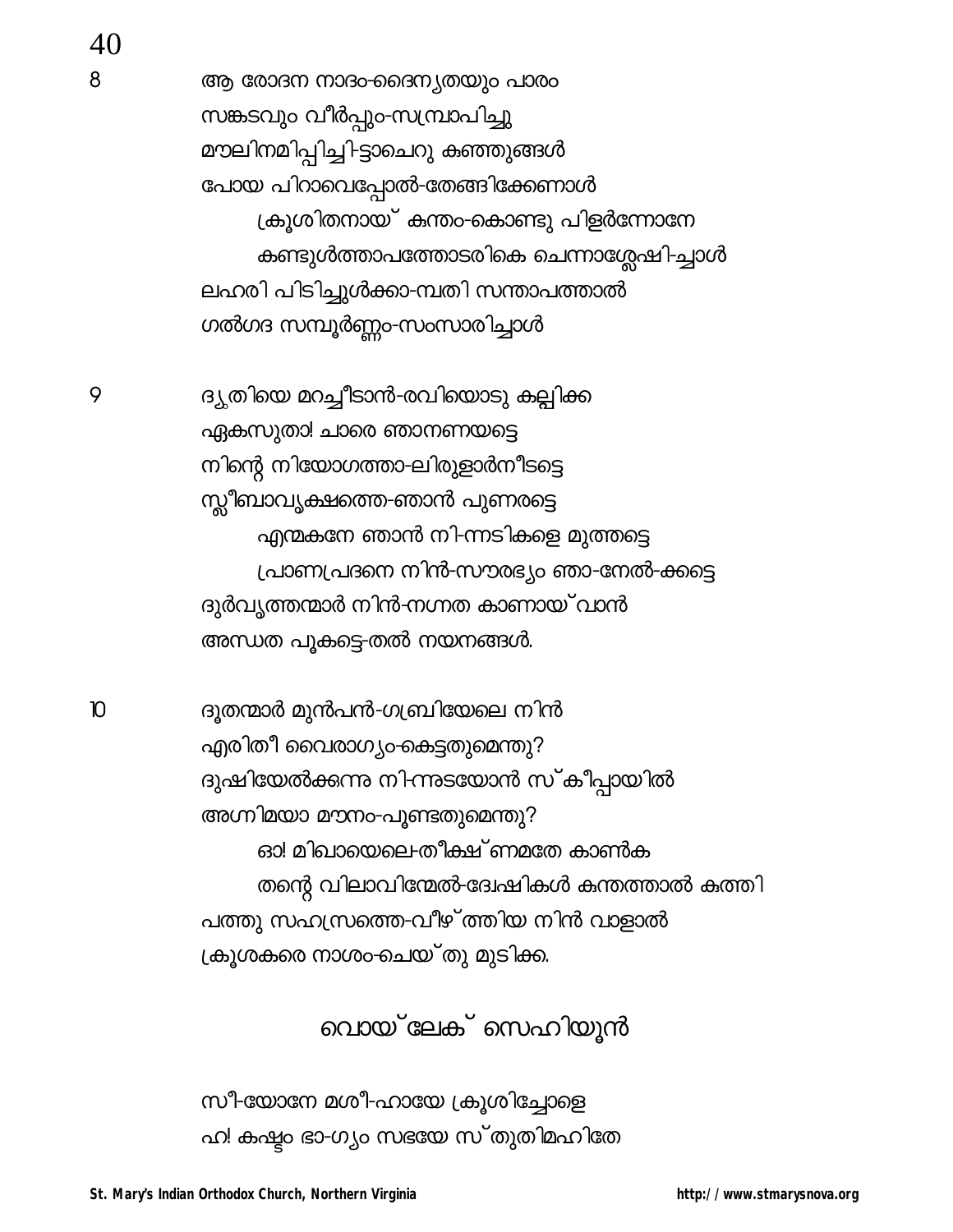തേജോനാഥൻ-സ്സീബായിന്മേലേറി പാവനനെക്കൊ-ന്നീടാൻ ക്രൂശകരാർത്തു നാശകരാം-ചെന്നായ്ക്കൾ ചുറ്റി നിർമ്മല ക-ഞ്ഞാടതിനെച്ചീന്തി ഹിതമൊടു വേ-ദനയേറ്റേ-വരെയും വീ-ണ്ടാൻ കരിശാൽ.

തേജസുതരാം-ശിഷ്യന്മാർ പാഞ്ഞോടി കൂരിരുളുകൾ തേ-ജോമയനെപ്പിടികൂടി ദ്വേഷത്താൽ കയ്യപ്പാതാന്തം ഹന്നാനും-വാമവശാധിപനാം യൂദായും-ദക്ഷിണ ഭാ-ഗാധിപനെ ക്രൂശിച്ചു.

ചൊല്ലുന്നു മരാ-കഷ്ട്രമെനിക്കെന്തുളവായ് സൃഷ്ടീശനെയെൻ-മീതെ ഹാ! കരിശിച്ചാർ മഴമഞ്ഞെ-ന്നിവയാലവനെന്നെ പോറ്റീ, ഞാ-നപകാരം ചെയ്തു മശിഹാതൻ ക്രൂശകരാം-യൂദന്മാരെ കഷ്ടം!

നാഥാ! മകനെ!-കരിശിച്ചാരിത്തരുവിൽ ഉന്നത സുതനെ!-ദ്വേഷിച്ചെന്തിനു പകയർ സകലർക്കം-നന്മകൾ നീയരുളീ ആരോഗ്യം നിഖിലർക്കം നൽകി പ്രതിഫലമായ് -സ്കീപ്പാമെ-ലെന്തിന്നി-പ്പരിഹാസം.

ദോഷം ചെയ്`തെന്തേരുശലെം പുത്രികളെ! എൻപുത്രൻ കാ-ന്തർക്കപകാരം ചെയ് തു തുപ്പലിനാൽ-കാഴ് ചകൊടുത്തന്ധർ-ക്കരുളാൽ ക-ഷ് ഠാർത്തർക്കമലതയും കാന്തസുത-ന്മാരവനെ പ്രതിഫലമായ് താഡിച്ചു. 41

 $\mathbf{1}$ 

 $\overline{2}$ 

4

5

3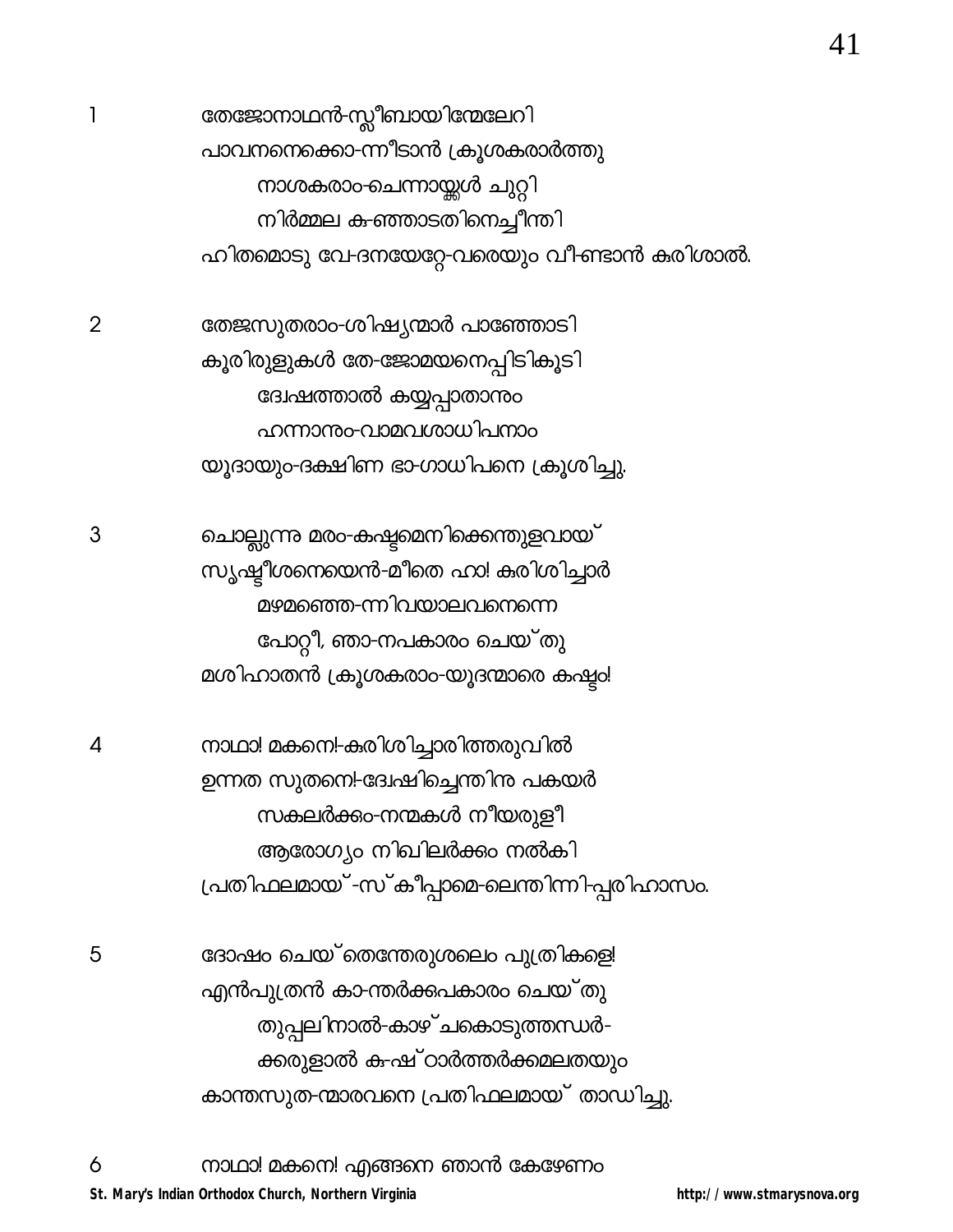#### കനമാ

# ഏവൻഗേലിയോൻ

സ്കീപ്പായെചൂ-ഴുന്നോരാം ദ്രോഹികളിൽ അത്യുന്നതരെ!-വൈരാഗ്യത്തീ ചൊരിവിൻ രക്ഷകനെ-തൂക്കിയ ജനതക്കായ് ചിറകുകളിൽ-തീക്കനലേന്തിടുവീൻ വാനവരെ! തന്നാംഗ്യം-രോധിച്ചോ-ക്ഷമയെന്തു?

ഉഗ്രന്മാരാ-മുജ്ജ്ഥ ദൂതന്മാരെ തൻ നഗ്നത കണ്ടെന്തെരിയാതമരുന്നു നിങ്ങളിൽ ര-ണ്ടാളുകൾ സോദോമിൽ നിന്ദിതരായ് തല്പുരി-തീയ്<u>ലി</u>രയായി വാനവരെ! ക്ഷമയരുതെ-ദുഷിയേറ്റീടുന്നുടയോൻ

ഓ! എഴുന്നേല്പിൻ-സൃഷ്ടികളെ-പിതൃഭവന-ത്തായകളെ കേ-ഴിൻ മൃതിപൂകം സുതനായ് സുതനേകൻ-തമ്മിലിളക്കിടുവിൻ തിരുമഹിമാ-വേറ്റം നിരസിച്ച ക്രൂശകരെ-ഭീകരമാം നെടുവീർപ്പാൽ ശാസിപ്പാൻ

മുകതയോ നിർ-മ്മല രക്തം വീണ ധരേ! ചെലയെഴുന്നോ-ർക്കൾഭ്രമേറ്റുക വലുതാം പാറകളെ! ആർക്കക കല്ലുകളെ! ശാസിപ്പിൻ ക്രൂശകരെ നിങ്ങൾ താൻ നഗ്നൻ പ്രകൃതികളെ! ആംഗൃത്താ-ലിളകിടുവിൻ.

തോഴികളും പാ-വനമാം സംഘവുമെന്ന്യേ സ്കീപ്പായെ-ഘാതർ ചൂഴുന്നു ദ്വേഷികൾ നിൻ-മൃതിയതിനുഴറുന്നു മൂകമതാം-സൃഷ്ടിക്കേ-കുക കേഴാനാരാവം.

 $\overline{7}$ 

8

9

 $\mathbf{D}$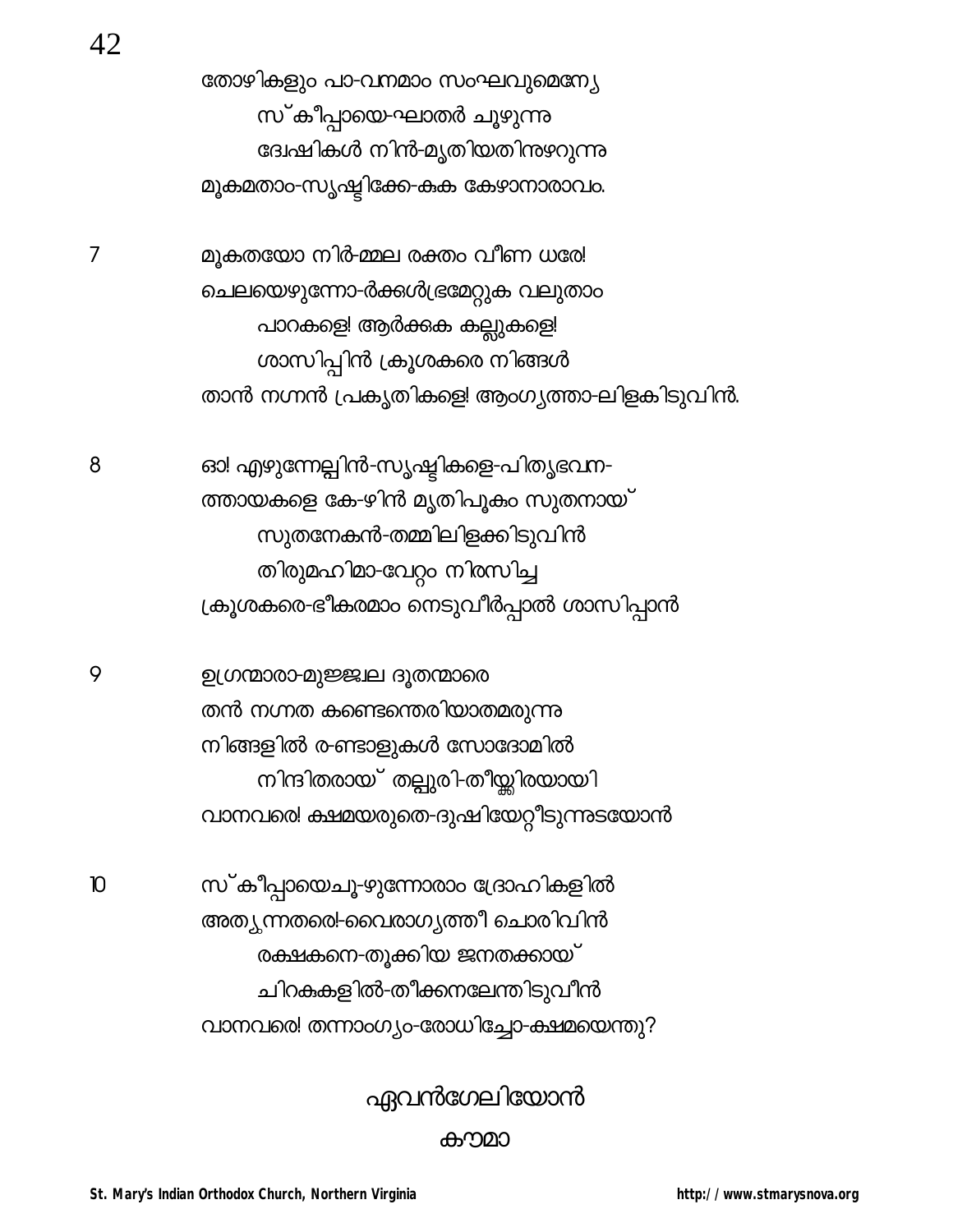$\overline{2}$ 

നാഥാ! നിൻ വരവിൻ മഹിമാ ദിവസത്തിൽ

അടിയാ-രെയോർക്കക കള്ള-നെയെന്നതുപോൽ

നാഥാ, തേ! സ്തുതിയും സ്വർഗ്ഗസ്ഥനായ ഞങ്ങളുടെ പിതാവേ!

# ഒൻപതാം മണി

### കൗമാ

സ്കീപ്പാ-യാൽ ക്രൂശകിയേ മാ-യിച്ചോനേ മശിഹാ കോട്ടയുമഭയവുമാം, നിൻ സ്ലീബാ (3 തവണ) നാഥാ, തേ! സ്തുതിയും... സ്വർഗ്ഗസ്ഥനായ ഞങ്ങളുടെ പിതാവേ!.. ദൈവമെ നിന്റെ കൃപ പോലെ...

# എനിയോനോ

- സന്ദർശിപ്പാനാഗതനാം- $\mathbf{1}$ സൽസുതനെ ദ്രോഹികളൊപ്പം ദോഷികളെണ്ണീ സ്കീപ്പാ-മേൽ
	- ദേവേശന ദാഹിച്ചപ്പോൾ പുളിവീഞ്ഞും കൈപ്പും നൽകി നിറവേറീ നിബിതൻ-വാ-ക്യം
- മന്നൻ ദാവീദോതിയപോൽ 3 തൻ വസ് ത്രത്തെപ്പങ്കിട്ടാർ ചീട്ടിട്ടാർ തന്ന-ങ്കി-ക്കായ്

(3 തവണ)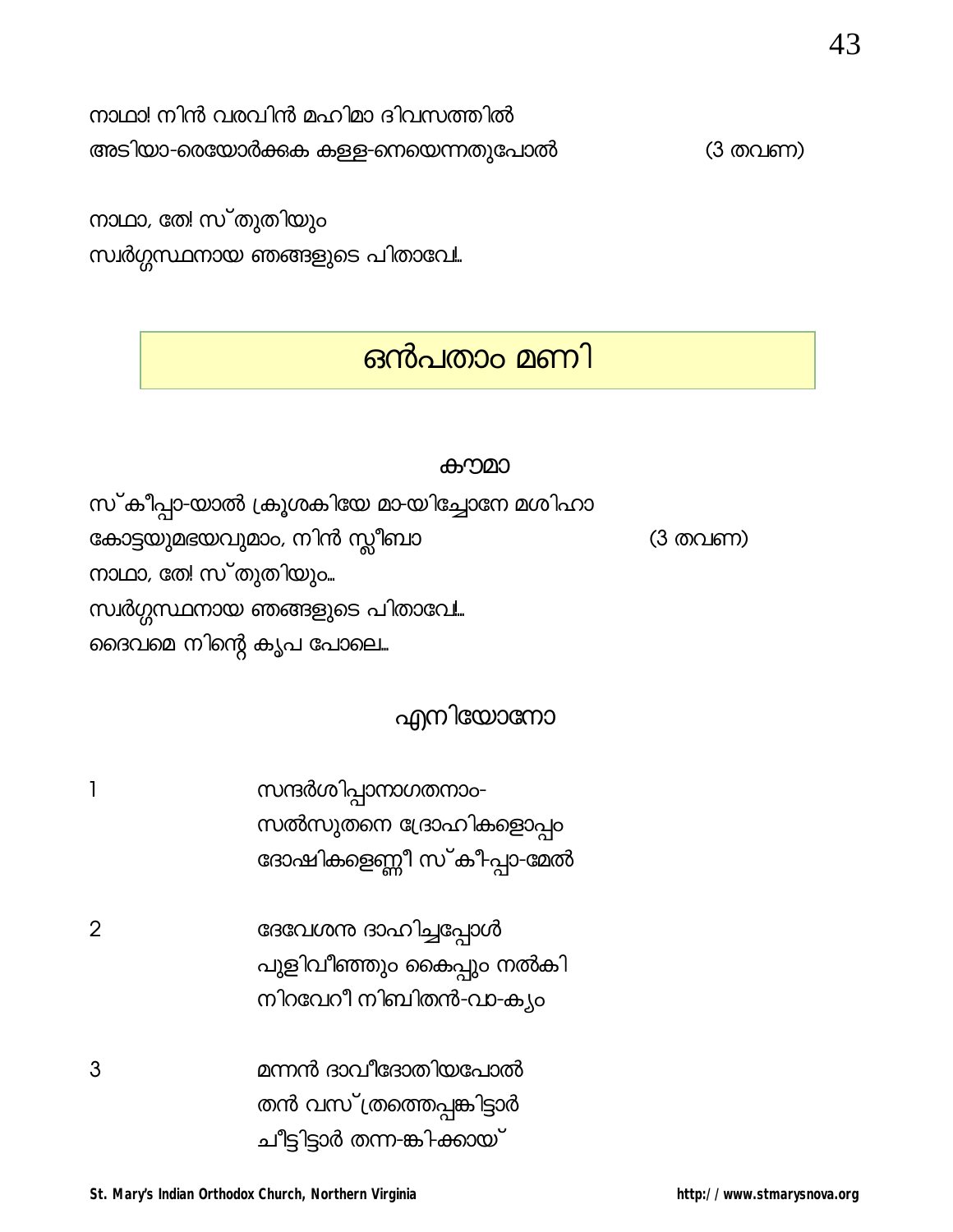|   | വിശ്വസ്ത സഭാമക്കൾക്കായ്       |
|---|-------------------------------|
|   | സ്ക്ലീബാ കെല്പിയലും വലുതാം    |
|   | ആയുധമായ് തീർത്തോൻ ധ-ന്യൻ      |
| 5 | ദുഷ്ടൻ തൻ സേനകളിവയിൽ-         |
|   | വിശ്വാസിനിയാം വിമല സഭ-        |
|   | ക്കാകട്ടെ സ്ലീബാ-കോ-ട്ട       |
|   | ബാറെക് മോർ, ശുബഹോ… മെന ഓലം…   |
| 6 | സ്ലീബായാൽ സഭ രക്ഷിതയായ്       |
|   | സ്ലീബായേ വെടിയാത്തതിനാൽ!      |
|   | സ്ലീബായതിനെ കാ-ക്ക-ന്നു       |
|   | സ്തൗമെൻ കാലൊസ് കറിയേലായിസ്സോൻ |
|   |                               |

# പ്രൊമിയോൻ- സെദ് റ

### കോലോ

കൂക്കോയോ

മൃതിയേ രുചിച്ചാൻ ദേവേശൻ-സ്ലീബാമേലേറി 1 പാതാളക്കോട്ട തകർത്താൻ-മൃതലോകം പൂകി കതകകളും ചെ-മ്പോടാമ്പലുമൊപ്പം അഴകറ്റോനാ-മാദാമിനു ജീവൻ നൽകിത്തന്നുഝാനത്തെ-നമ്പിടുമാദാമിൻ സുതർ യാനം ചെയ്യേണ്ടോരാ-ക്കബറീന്നും പറുദീസ് ഹാലേലുയ്യാാ-പൂകം വഴികാട്ടി ബാറെക് മോർ, ശുബഹോ... മെന ഓലം...

ജഗതീനാഥൻ ദൈവസുതൻ-സ്കീപ്പാ-യിന്മേൽ മൗലിനമിച്ചാത്മത്തെത്തൻ-പിതൃപാണിയിലേകീ പാറകൾ കീറി-ക്കല്ലറകൾ വിണ്ടു

 $\overline{2}$ 

44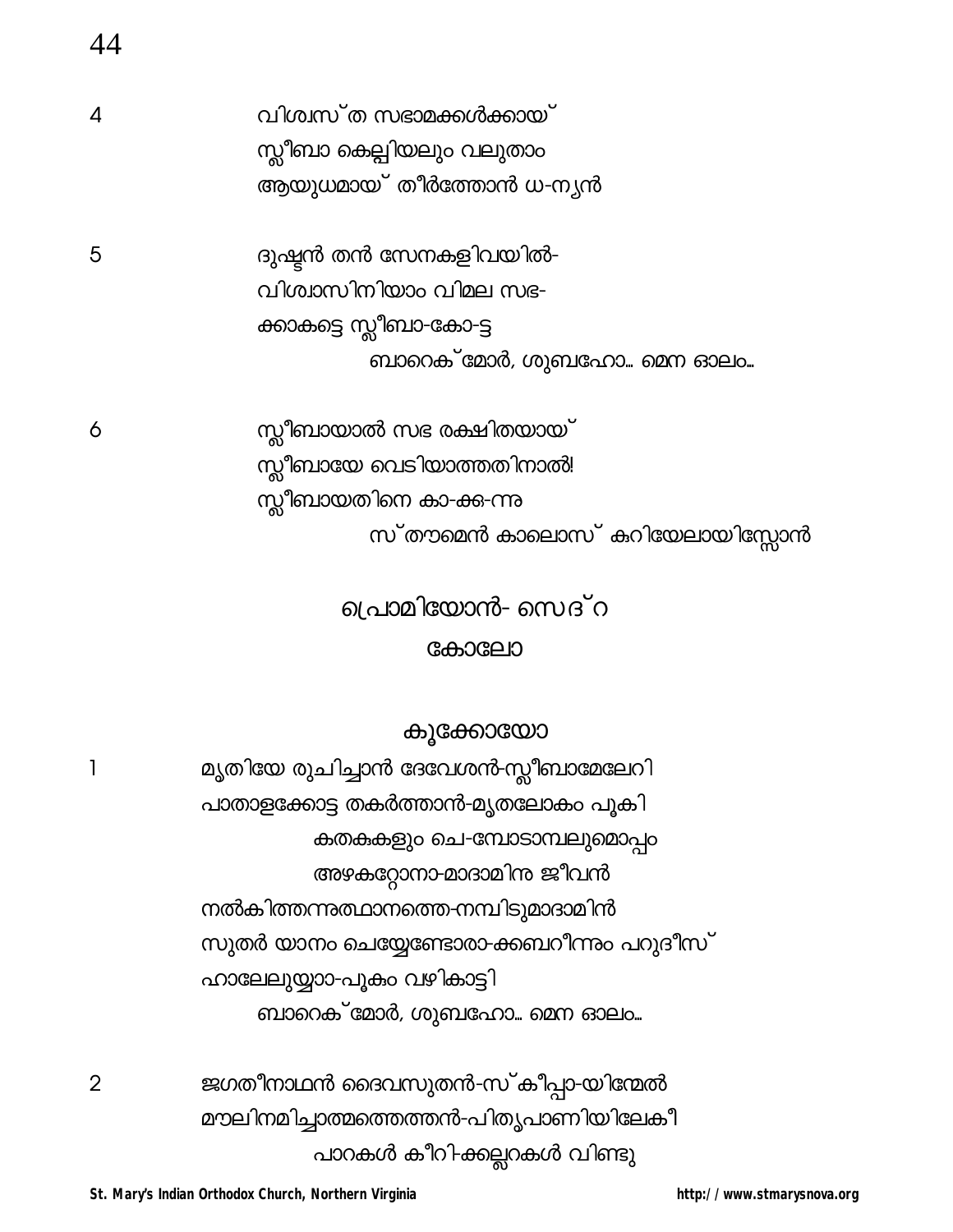സൃഷ്ടികളെല്ലാ-മാശ്ചര്യം പൂണ്ടു ദൈവസുതന്റെ വിലാവയ്യോ-യൂദന്മാർ ചീന്തി പുണ്യം ലോകത്തിന നൽകം-ജലവും ശോണിതവും ഹാലേലുയ്യാ-പ്രവഹിച്ചതിൽനിന്നും.

വീണ്ടും കോലോ

വ്യക്ഷത്തിന്മേൽ പാണിപദങ്ങളിലാണിയടി-ച്ചുടയോൻ ക്രൂശിതനായപ്പോൾ മോചനമർത്ഥിച്ചൊരു, ചോരൻ തൻ വിശ്വാസം ബഹു ശ്രേഷ്ട്ര-ചൊന്നാൻ പോക്കുക മമ ദോഷം ശീമോൻ കണ്ടു നിഷേധിച്ചാൻ നിന്നാൻ യൂഹാനോനകലെ ഘോഷിച്ചാൻ ചോരൻ നാഥാ - ഓർക്കണമെന്നെ നിൻ രാ-ജ്യേ ബാറെക് മോർ, ശുബഹോ... മെന ഓലം...

തരുവിൽ തൂങ്ങി തസ്കരരിടയിൽ വിടർന്നവനാം! സുതനേക്കണ്ടഗ്ന്യാത്മീയർ-തൻ നിവഹം-വിസ് മയമാണ്ടു തൻ നഗ്നതയേ കാണായ് വാൻ-കതിരോൻ കതിരുകളെ മൂടി ആംഗൃത്താൽ വാനത്തെയും-വീര്യത്താൽ ഇക്ഷിതിയെയും തീർത്തോൻ തൻ നഗ്നതയേ കണ്ടൂഴിയും-മംബരവും ഞെട്ടി

# അല്ലെങ്കിൽ

1. കള്ളന്റെ വിശ്വാസം ഏറ്റവും വലുതും / യഥാർത്ഥവുമായിരുന്നു മരത്തിൽ തൂക്കപ്പെട്ടിരിക്കന്ന അവന്റെ നാഥനോടു / അവൻ പാപപരിഹാരം യാചിച്ചു. അവന്റെ കൈകളും കാലുകളും ആണികളാൽ തറക്കപ്പെട്ടു. ഏന്റെ അകൃത്യം ക്ഷമിക്കണമേ എന്നവൻ പറഞ്ഞു. ശെമവോൻ തന്നെ ഉപേക്ഷിച്ചു പറഞ്ഞു. യൂഹാനോൻ അകലെ നിന്നു. നിന്റെ രാജ്യത്തിൽ നീ എന്നെ ഓർക്കണമേ എന്നു കള്ളൻ അട്ട-ഹസ്സിച്ചു പറഞ്ഞു.

ബാറെക് മോർ, ശുബഹോ... മെന ഓലം...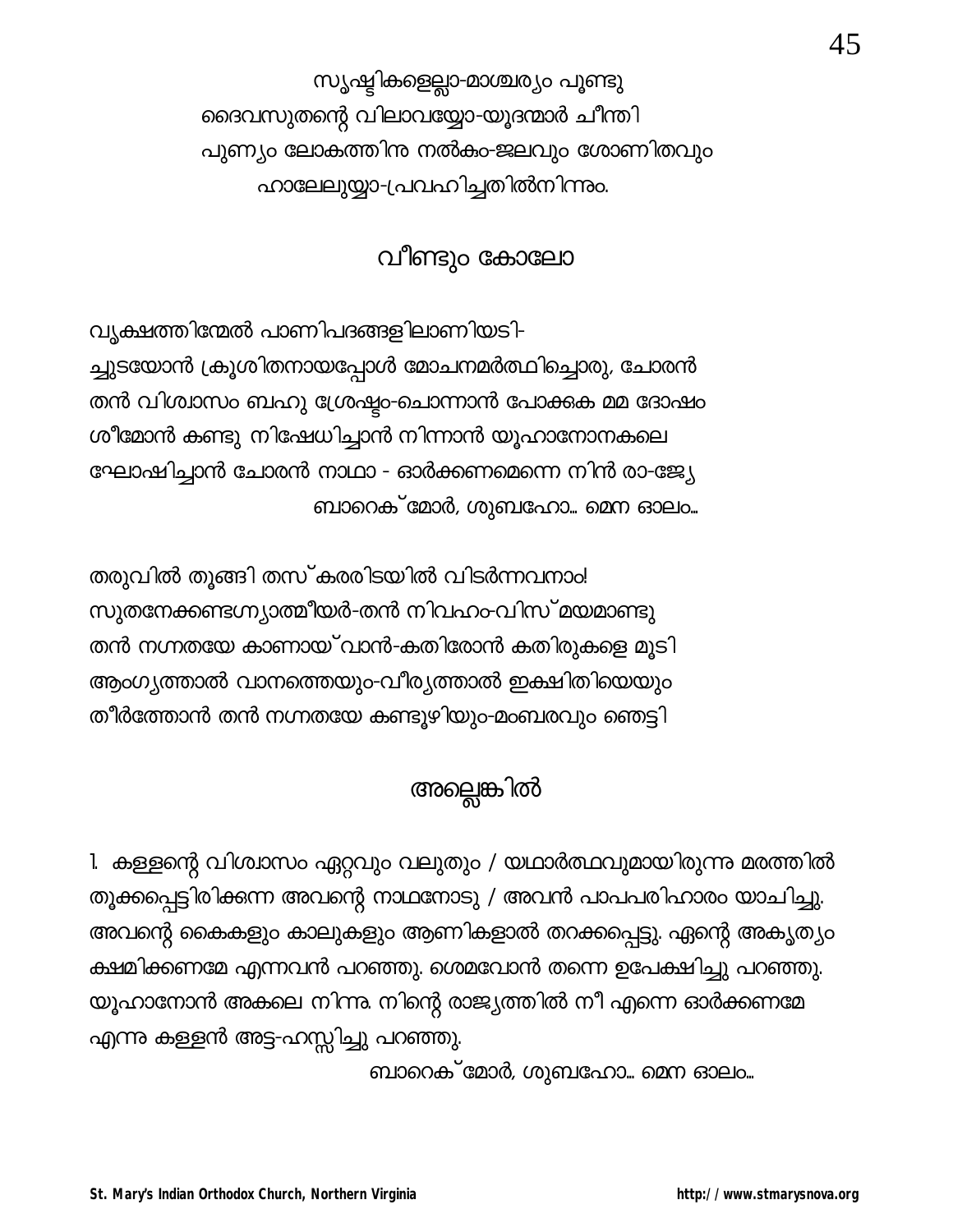$\mathbf{1}$ 

 $\overline{2}$ 

3

2. മരത്തിന്മേൽ തൂക്കപ്പെട്ടും കള്ളന്മാരുടെ-യിടയിൽ വിധിക്കപ്പെട്ടും കിടക്കുന്ന പുത്രനിൽ / അഗ്നിമയന്മാരും ആത്മമയന്മാരുമായ ഈറേന്മാരുടെ കൂട്ടങ്ങൾ അത്ഭുതപ്പെട്ടു. സൂര്യൻ അതിന്റെ കിരണങ്ങൾ തന്റെ നഗ്നത കാണാതിരിക്ക തക്കവണ്ണം ഒതുക്കിക്കളഞ്ഞു. സ്വശക്തിയാൽ ഭൂമിയേ രൂപപ്പെടുത്തു-കയും / ആംഗ്യത്താൽ ആകാശത്തെ വിരിക്കുകയും ചെയ് തവൻ വസ് ത്രമുരിഞ്ഞും നഗ്നനായും കിടക്കന്നതു / ആകാശവും ഭൂമിയും കണ്ടപ്പോൾ ഇളകിപ്പോയി.

ബോതേദ് ഹാശോ

ഞങ്ങൾക്കായ് നീയേറ്റൊരു പീഢാ താഴ്ചകളേറ്റം ധന്യം നാഥാ!

ഉരുകിപ്പോയില്ലാണികൾ കയ്യിൽ വെന്തില്ലേതും നിൻ ഹന്താക്കൾ സ്വയമെ താണൊരു-സിംഹകുട്ടി ഏദനിൽ മൃതനാമാദാമിന്നുയിർ നൽകാൻ പീഢാമൃതി നീയേറ്റു

ക്രൂശിൽ മൃതിയേറ്റോനുച്ചത്തിൽ ഘോഷിച്ചപ്പോൾ ശിലകൾ വീണു തീയേറ്റതുപോൽ- കല്ലുകൾ കീറി ബഹു സംഭ്രമമൊടലറീ ഭൂമി പെൺസിംഹം പോൽ സൃഷ്ടികൾ ചീറി

പ്രഭയോലും പൂക്കൾക്കായ് പകരം ദാഹിച്ചപ്പോൾ കടുവീഞ്ഞേകി റോസാ-പുഷ് പ-ങ്ങൾക്കായ് പകരം അവിവേകത്താൽ ആദുഷ്ടന്മാർ മുള്ളിൻ മുടിതൻ തലയിൽ ചാർത്തി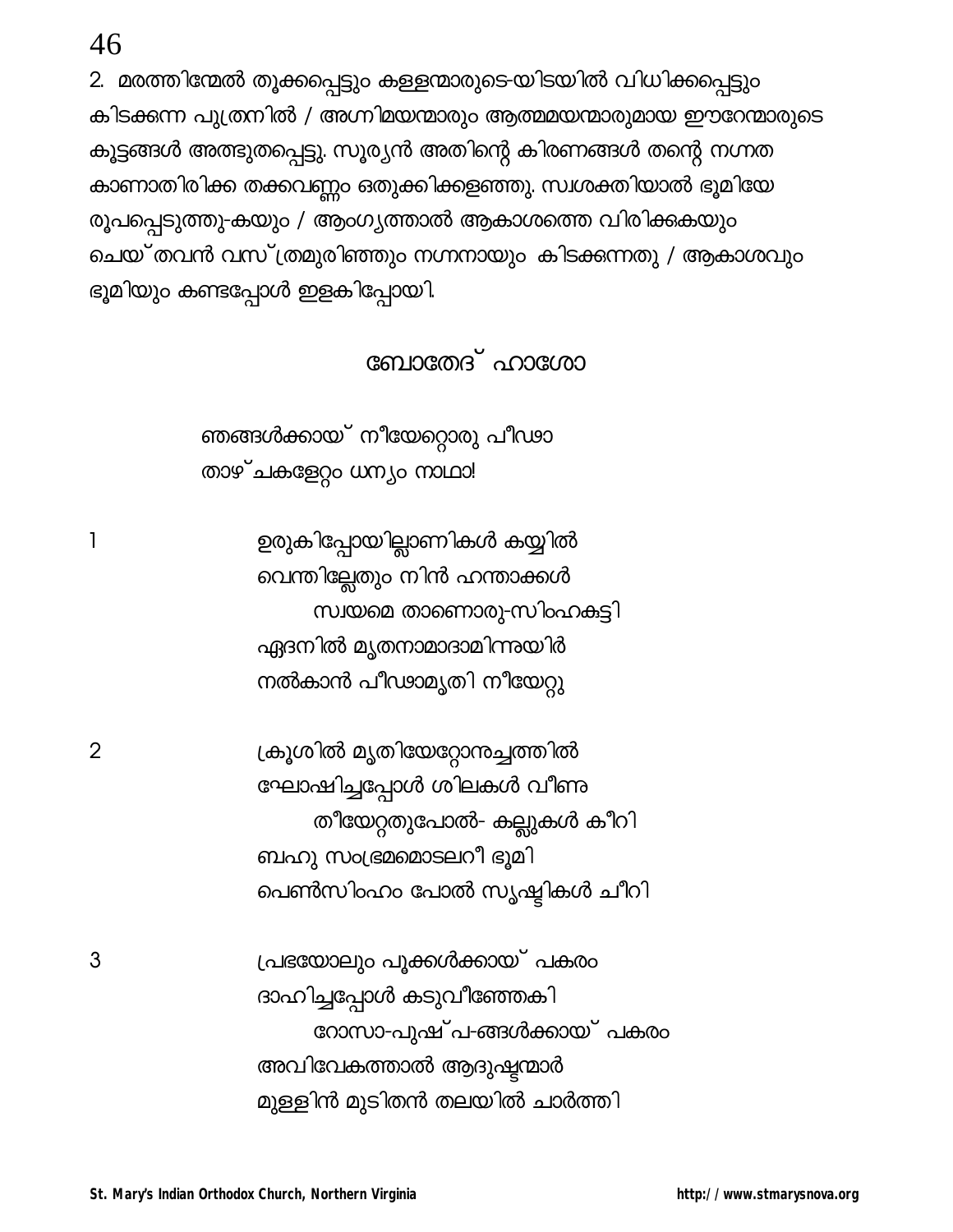പാടേറ്റോനേ! ജീവാത്മജനെ! റുഹാസഹിതം തതനിലേകാ! സ്തുതി തേ സ്തുതിയാം-താരും സർവ-സ് തോത്രപ്പൂവിൻ കലയും തേജോ മകടത്തിന്മേലണിയിക്കുന്നു

നിൻ വിധി ചെയ് തോർ-വിധിയേൽക്കുമ്പോൾ വിധിചെയ്യരുതെ-ഞങ്ങളെയീശാ മൊറിയോറാഫോം...

മാർ യാക്കോബ് മശിഹാ സ്കീ-പ്പാ മൃതി കഷ്ടതകൾക്കായ് വ-ന്നോനേ പ്രാർത്ഥന കേ-ട്ടിട്ടാത്മാ-ക്കളിലൻപുണ്ടാ-കേണം ദേവാ! ദയയുണ്ടാകേണം-നാഥാ! കൃപതോന്നണമൻപാൽ

ചൊന്നാൾ ദുഖ-ധനിയൊടേവം ഞാൻ ശ്രദ്ധിച്ചു ചൊല്ലുന്നൊരാ-വചനമതെന്തെന്നറിവാ നായി നാഥാ! സീ-യോൻ കോട്ട തകർക്കട്ടെ നിൻ സ്ലീബാ നിന്നെ ദ്വേ-ഷിച്ചോരു കണ്ണുകളന്ധത പൂകട്ടെ ദേവാ.

പാടേറ്റോ-നെ പാടിനു വിട്ടൊരു താതൻ-സ് തുതൃൻ പീഢാ ഹീനാ സ്തുതി ഞങ്ങൾക്കായ് പാടേ-റ്റോനേ റൂഹ് ക്കദിശാ! പീഢാമൃതിഹീനാ! വന്ദിക്കന്നേൻ ത്രിത്വ പ്രഭ-യാമേക പ്രകൃതത്തിന്നായ് സ്തോത്രം ദേവാ.

നാഥാ ഭൂവാനം നിൻപീഢയതിൽ ക്ലേശിച്ചു മാനോർ വാനോർ നിൻ താഴ് മയിലതി വിസ് മയമാർന്നു ദേവാ.

 $\overline{2}$ 

 $\mathbf{1}$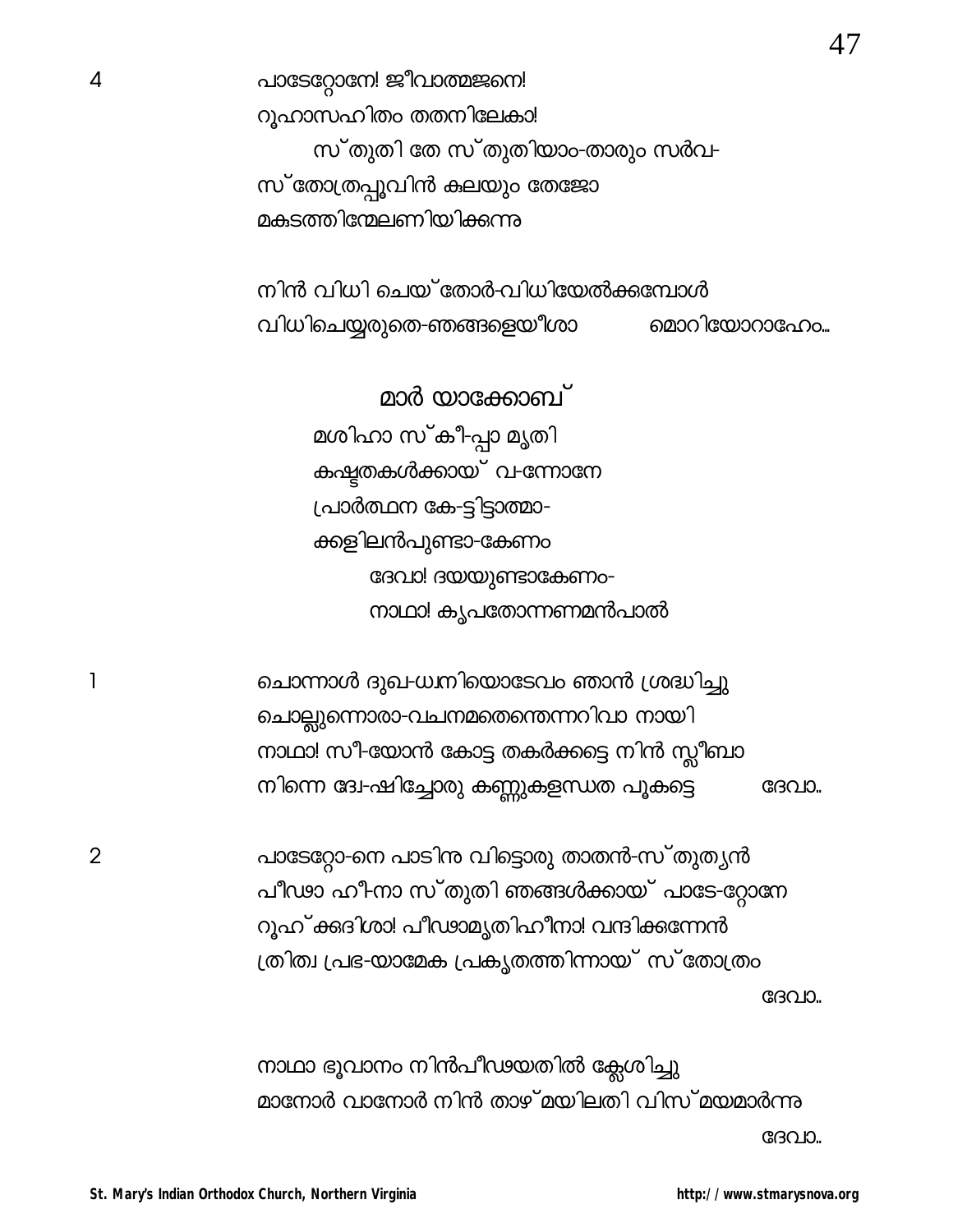### കംപനലോസ്

ധന്യൻ തൻ മൃതിയാൽ-മരണത്തേക്കൊന്നു പാതാളസ്ഥർക്കായ് -വിടുതൽ കൊടുത്തോൻ

സൃഷ്ടികളെയെല്ലാം-കൈകളിലേന്തിക്കൊ-ണ്ടുടയോൻ നിന്നാനാ-ക്കാൽവരി മീതെ വീഴ്ച ഭവിച്ചോനാ-മാദാമിൻ പേർക്കായ് രക്ഷകനായ് പാരിൻ-നടുവിലുദിച്ചാൻ സൃഷ്ടികളെ ജീവ-ധ്വനി കമ്പിപ്പിച്ചു തിരുമഹിമാവോതാൻ-പരിശുദ്ധന്മാർക്കയിരേകി ഭൂസ്വർഗ്ഗങ്ങൾ തൻ-മധ്യേ ക്രൂശിതനായ് സ്കീപ്പായാലെങ്ങും-ശാന്തി പരന്നു

സ്കീപ്പായ്ക്കാർന്നോ-രേകസുതൻ തന്നെ യെറുശലേംകാരാം-സ് ത്രീകൾ ദുഷിച്ചു അറിയാതെന്നാലും-പ്രവചന വാകൃത്തിൽ ശാപത്തെ ഘോഷി-ച്ചധികം കേണു ഘാതക ഘഡ്ഗത്തോ-ടടിമത്വത്തിന്നായ് പോയീടുന്നതിനാ-ലേവം പാ-രം രോ-ദിച്ചു. നിരുപമ സന്തോഷം- നൽകിയവന്നായ് നാരികളെ കേഴു-ന്നെന്തിന് നിങ്ങൾ

സ്പർധാധികൃത്താൽ ഹതനാം കർത്താവെ! ഡംഭികൾ നിൻ-മൃതിയിൽ-വെന്തീടട്ടെ സ്കീപ്പായിന്മീതെ-ഹതമാം തേജസ്സെ വഞ്ചകരെ കല്പി-ചില്ലാതാക്കൂ സ്യഷ്ടികളിൽ വാക്കം-പ്രഭയും ചേർപ്പോനേ! ഏറ്റം താണതിനാ-ലവ നിന്നെ-ക്കീർത്തിക്കട്ടെ

1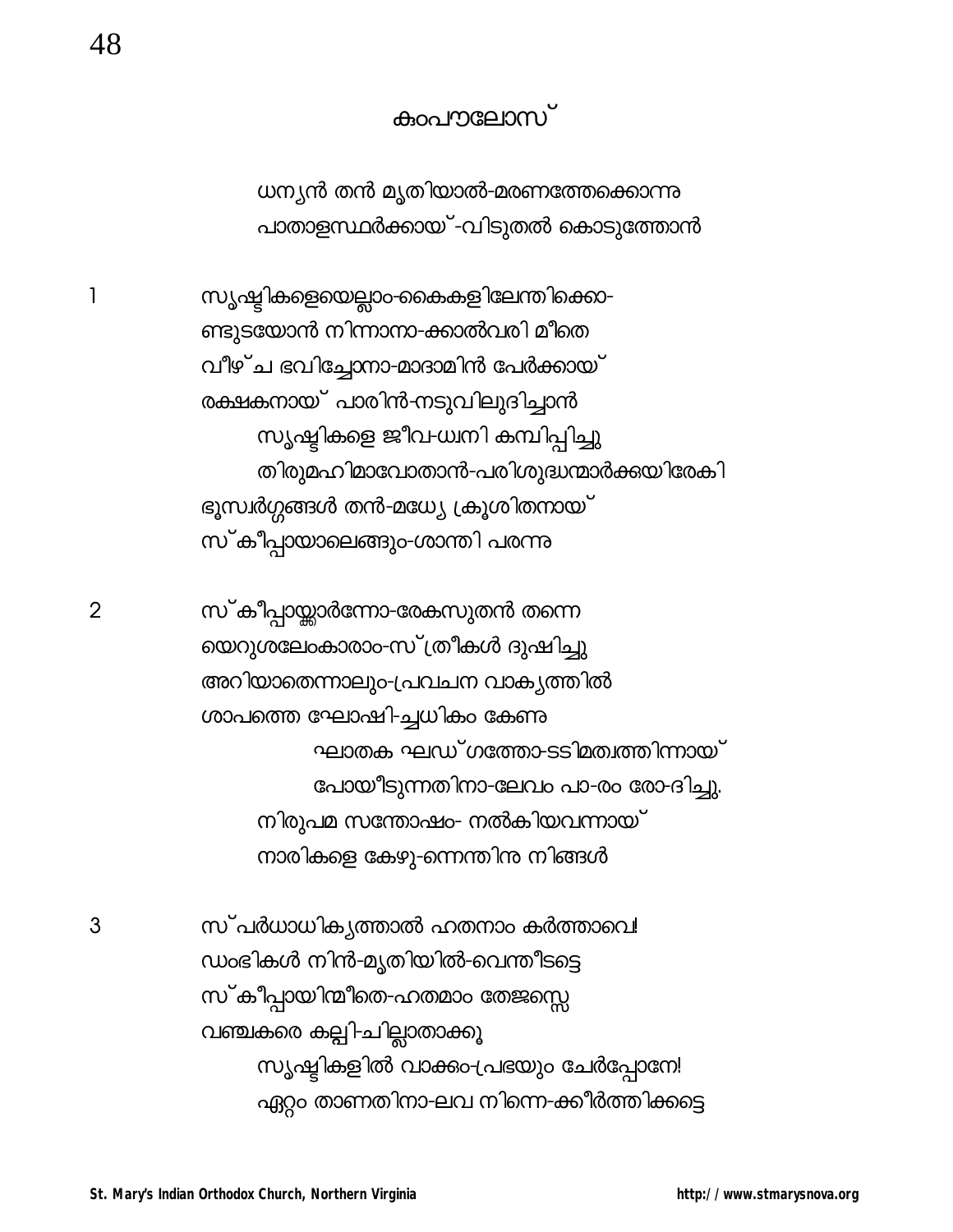തിരുബഹുമാനത്തെ-നിരസിച്ചോരാകം ജനതക്കായ് ശാപം-ഘോഷിക്കടെ.

സൃഷ്ടിസമൂഹത്തിൻ-പതിയേ ക്രൂശിതനായ് സ്സീബാവൃക്ഷത്തിൽ ദർശിച്ചപ്പോൾ ആത്മീയന്മാർ തൻ-നിവഹം ക്ഷോഭിച്ചു അഗ്നിമയന്മാരും സംഭ്രമമാണ്ടു. ക്രൂശകവൃന്ദത്തെ-ചെന്നു നശിപ്പിപ്പാൻ

ഗ്യ ബിയേൽ നോക്കീ-തോഴൻ മീഖായേൽ താന്നും തിരുവുള്ളത്താൽ താൻ-തരുവിൽ ക്രൂശിതനായ് അഗ്നിമയന്മാരെ! ക്ഷോഭിക്കെണ്ട

ഏകതനജൻ തൻ-മഹിമയെയേറ്റോതി സ് തോത്രം ഘോഷിച്ചാൻ-മോഷ്ടാവിന്നാൾ അതിഭാസ്സോടീശാ-നീ നിൻ രാജ്യത്തിൽ വന്നീടുന്നേര-ത്തോർക്കണമെന്നെ എൻവരവോളം നീ-കാക്കേണ്ടെന്നോതീ-ട്ടുയിർഗ്ഗതിയാകന്നോ-രച്ചാരത്തെത്താ-നേകീ മാമകതത്വത്തെ-നമ്പിയ മർത്യാ! നീ ഈ ദിനമെത്തീടും-പറുദീസായിൽ

ധർമ്മവിഹീനന്മാർ-തരുവിൽ-ക്രൂശിച്ചോ-രുടയോനേക്കണ്ടി-ട്ടടിയാൻ സൂര്യൻ കതിരുകളേ നീക്കി-സ്കീപ്പായിന്മീതെ ഭൂപതിയർഹിക്കം-ബഹുമതി നൽകി അന്ധത പൂണ്ടീടും-ജന നിവഹത്തിന്മേ-ലെങ്ങനെയാ സൂര്യൻ-സ്വപ്രഭയേ ശോഭി-പ്പിക്കം ക്രൂശകവൃന്ദത്തി-ന്നൊളി നൽകീടായ് വാൻ രശ് മികളെയർക്കൻ-നിഷ് പ്രഭമാക്കി

ജീവമയൻ ജീവൻ-മണ്മയനേകീടാൻ  $\overline{7}$ സ്സീബായിന്മീതെ-മരണം പൂണ്ടു St. Mary's Indian Orthodox Church, Northern Virginia

4

6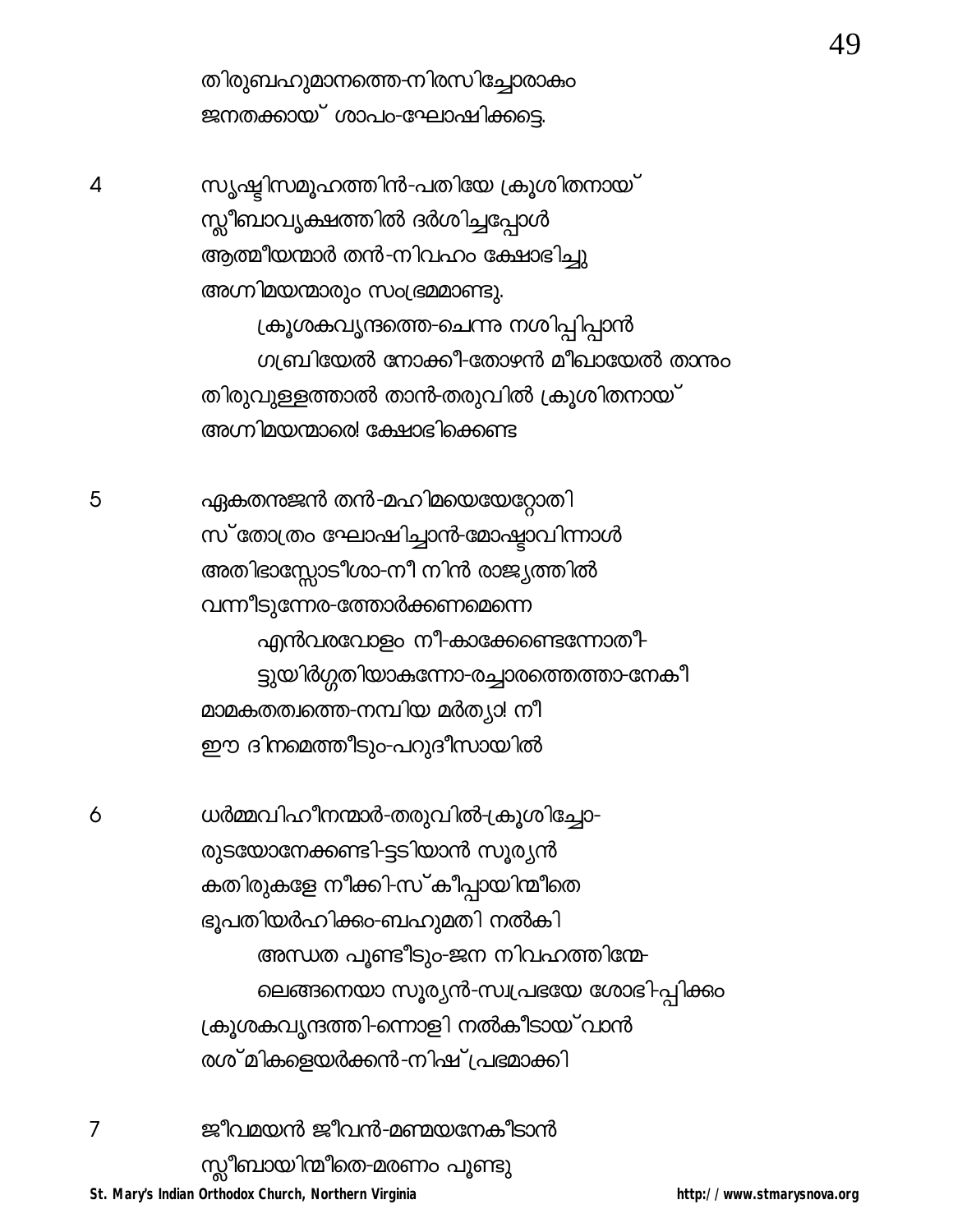സാക്ഷിച്ചീടുന്നു-തൻ മൃതിയേ വെള്ളം ഘോഷിക്കന്നേറ്റം-ജീവനെ രക്തം ദൈവിക കഞ്ഞാടെ! നിൻ മൃതി സത്യം താൻ ഉന്നത പുത്രാ നീ-ജീവനെഴുന്നോൻ-സത്യംതാൻ ഉയിരുടയോനാം നീ-മൃതനായ് വാഴുന്നു ഭൂമിയിലും മേലും-സീമയിലെങ്ങും.

> കലകൻ ആമ്മെ കള്ളന്മാരുടെ സംവാദം

ഭൂജാതികളെ! വന്നെത്തി- $\mathbf{1}$ തസ്കരനാദം ശ്രദ്ധിപ്പിൻ തൻ മധ്യ ഗതം സംവാദം നേരായാരാഞ്ഞീക്ഷിപ്പിൻ

മധ്യേ കർത്താവിൻ സ്കീപ്പാ  $\overline{2}$ ചായാത്തൊരു ന്യായാധിപനായ് സത്യമെഴും ത്രാസെന്നോണം തദ്വചനം നന്നായ് തൂക്കി

3 നിഖിലേശനൊടോതീ ചോരൻ നിൻ വരവിൻ നാളോർക്കെന്നെ അവ്യയരാജ്യേ കാരുണ്യം തടവെന്യേ ഞാൻ കാണട്ടെ

ഇടതുവശത്തായ് ക്രൂശേറ്റോൻ 4 തോഴൻ കേട്ടേവം ചൊന്നാൻ എന്തിനിവൻ രാജാവെങ്കിൽ നിന്ദ്യ സ്കീപ്പാമേലേറി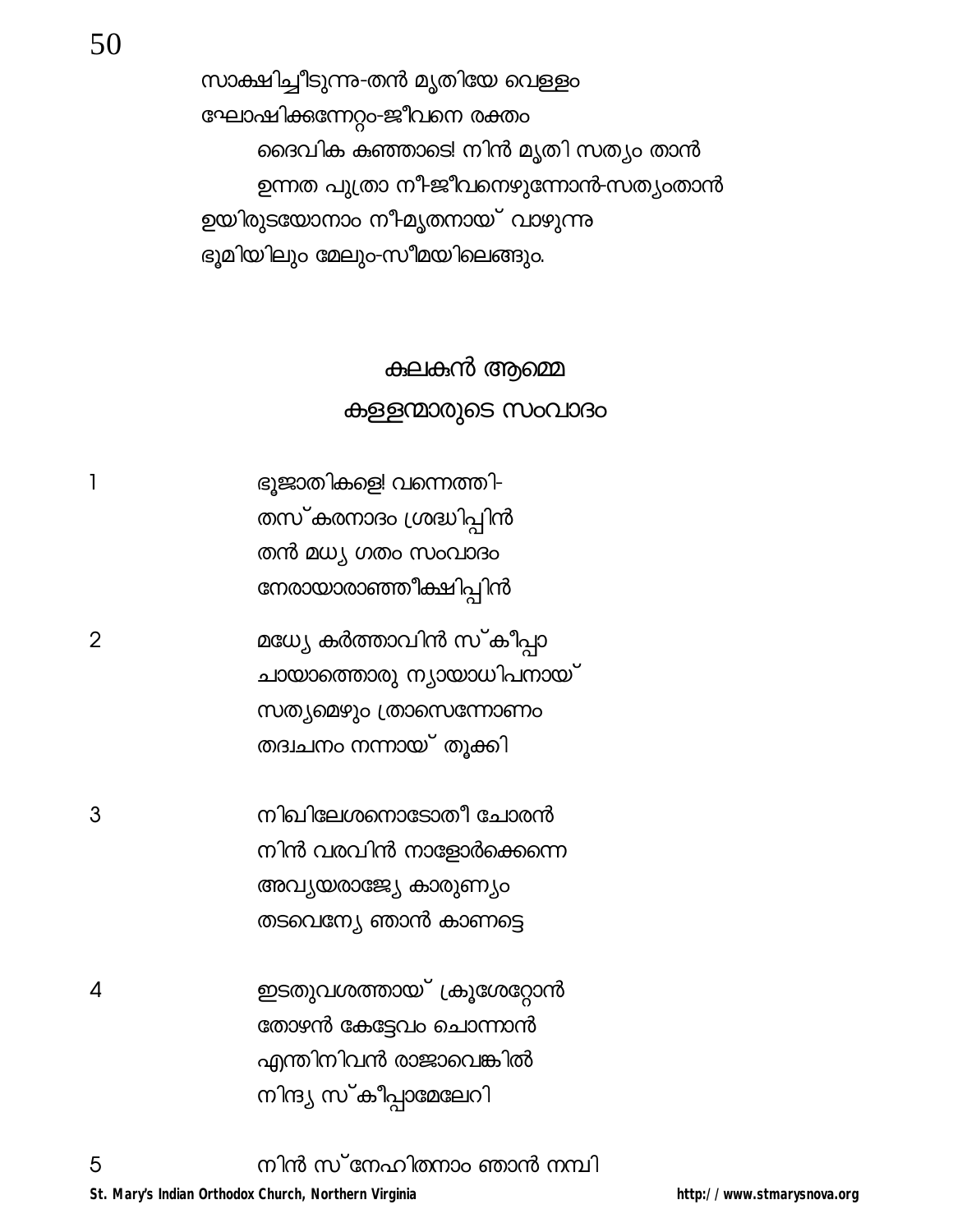സ്ലീബായാൽ നാം വേർപെട്ടു വെണ്മയണിഞ്ഞോൻ രക്തത്താൽ ഉയിരരുളീ ധൈര്യം പൂണ്ടേൻ

നമ്മെപ്പോലാണികളേന്തി പാടേല്പതു കാണന്നില്ലേ രാജ്യം തരുവോനാമെങ്കിൽ സ്വയമൊഴിവാകട്ടെ നമ്പാം

കർത്തൃവചസ്സാം താക്കോലാൽ ഏദൻ തോട്ടം പൂകം ഞാൻ നീ തെറ്റിപ്പോയ് തെറ്റവനിൽ ചോന്നെന്നെ തെറ്റിക്കേണ്ട

6

 $\overline{7}$ 

തരുവിൽ നമ്മെപ്പോൽ തൂങ്ങി 8 കഷ്ടത നമ്മേക്കാളേറ്റാൻ രാജാവെങ്കിൽ ലെഗിയോനാ വന്നിഹ ശാപം നീക്കട്ടെ

9 ഈശോ പാരിൽതരുവിന്മേൽ വാനത്തഗ്നിത്തേരിന്മേൽ പ്രകൃതികളുടയോനെയേറ്റു തൻ ക്രൂശേറ്റത്താൽ വെമ്പി

നിൻ ശ്രേഷ്ടനെ നീ സൂക്ഷിക്ക  $\mathbf{D}$ മുതുകിൽ ചാട്ടപ്പാടില്ലേ നീ മഹിമയവന്നോതുന്നു നീ ചൊന്നതിനെയാർ നമ്പും

 $\overline{\phantom{a}}$ ആദാമിൻ ശാപം പോക്കാൻ മൺമുള്ളുകളെത്തൻ മുള്ളാൽ നീക്കിയൊരീശോ നൃപനല്ലാ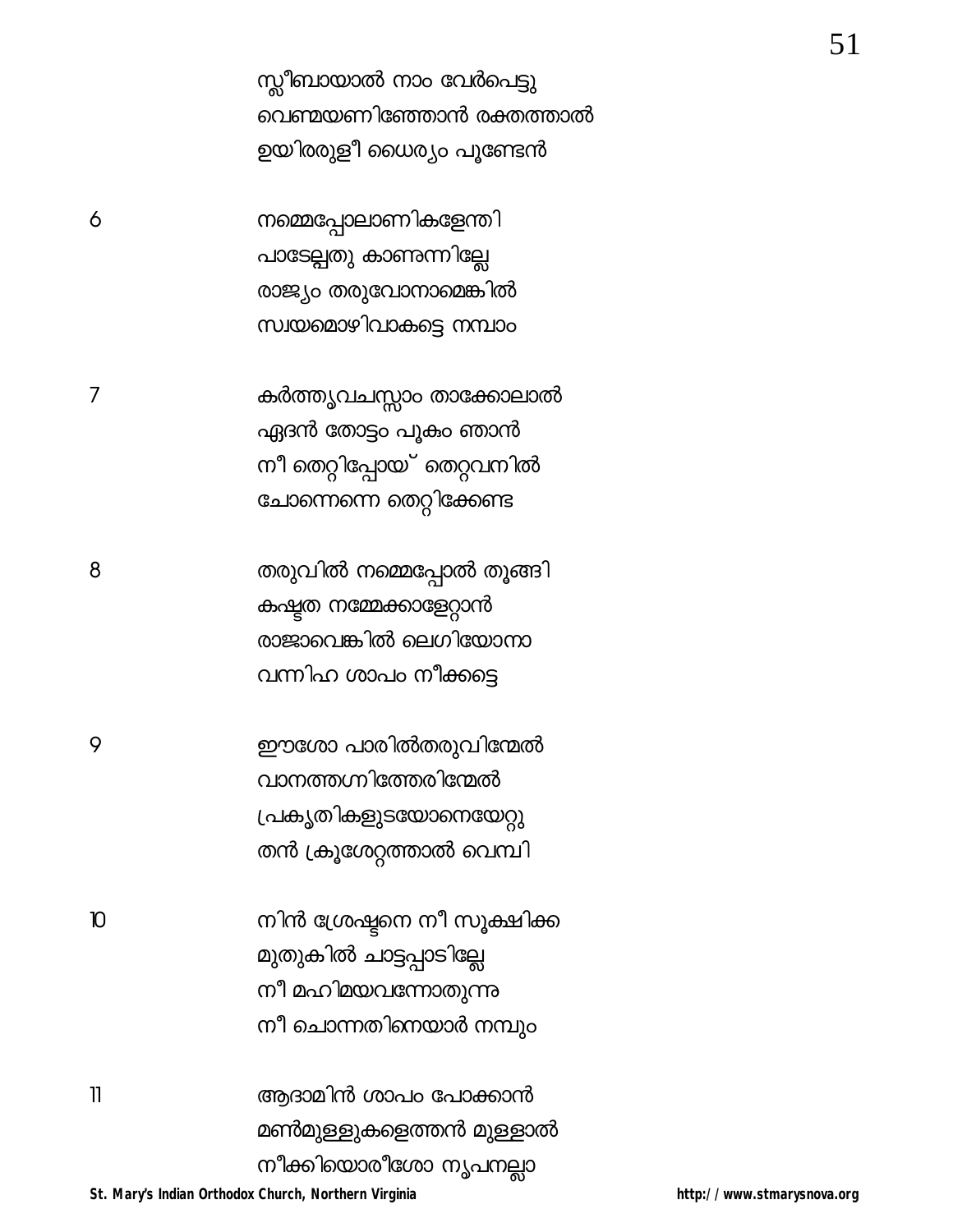| 52 |                            |
|----|----------------------------|
|    | താർക്കം കഴിവില്ലതു ചെയ്യാൻ |
| 12 | അരുളിയപോൽ സ് കീപ്പായേറ്റോൻ |
|    | പറുദീസ നിനക്കേകട്ടെ        |
|    | നീ കാണാത്തൊരേദനിലേ         |
|    | ക്കെങ്ങനെയവനേറ്റും നിന്നെ  |
| 13 | ഈ മരണം പാതാളത്തിൻ          |
|    | പ്രാഗൽഭ്യത്തെ മായിച്ചു     |
|    | അതിനെത്തൻ നാദം വീഴ് ത്തി   |
|    | ധൂളിപ്പാൻ താൻ പൂകന്നു      |
| 14 | ഞെങ്ങി ഞെരുങ്ങിപ്പാടേറ്റാൻ |
|    | കൈപ്പു കടിച്ചു കത്തേറ്റു   |
|    | കഷ്ടത നിറയുന്നോനേ ഞാ-      |
|    | നെങ്ങിനെ രാജാവെന്നോതും     |
| 15 | പാറകൾ പിളരും നാദത്തെ       |
|    | ശ്രദ്ധാപൂർവം കേട്ടാലും     |
|    | സിദ്ധാസ്ഥികളോന്നിക്കന്നു   |
|    | എന്തിനവിശ്വാസം തോഴാ!       |
| 16 | സൃഷ്ടികളിളകീ ഭൂതങ്ങൾ       |
|    | ഞെട്ടീ നീ കൂസുന്നില്ല      |
|    | കല്ലുകൾ ചിന്നീ വ്യാജം വി-  |
|    | ട്ടേറ്റു പറഞ്ഞേൽക്കക ജീവൻ  |
| 17 | ആരാഞ്ഞാൽ തൻ മാഹാത്മ്യം     |
|    | പലതും നിന്നോടോതീടും        |
|    | സൃഷ്ടികളവനെ സാക്ഷിപ്പു     |
|    | ഇളകന്നഖിലം തൻ പാടിൽ        |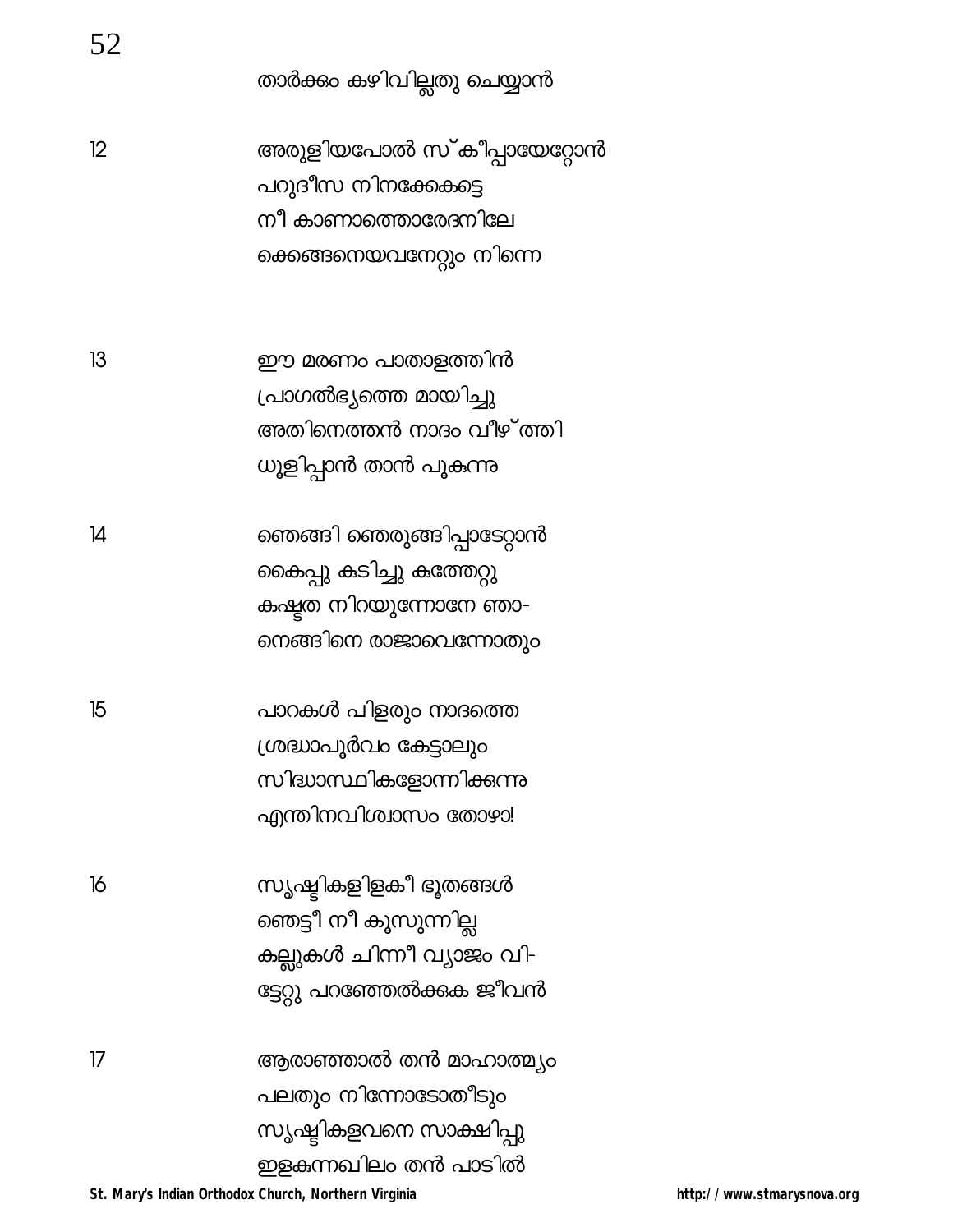| 18 | ലിഖിതം മൂലം രാജാവെ<br>ന്നിവനെ വിളിച്ചാൻ പീലാത്തോസ്<br>സാക്ഷികൾ പോലവരാർത്തതിനാൽ<br>ന്യപനെന്നോതിയിടയേണ്ട   |
|----|----------------------------------------------------------------------------------------------------------|
| 19 | നമ്മൾക്കിടയിൽ സ് കീപ്പായ-<br>ങ്ങതിരാം കഴി നീയേറീടാ<br>വാമസുതാ! നിൻ സ്ഥലമേൽക്ക<br>വലതുവശം മാമകമല്ലോ       |
| 20 | സ്ലീബ തുറന്നു പാതാളം<br>സൂര്യനിരുണ്ടു ക്ഷിതി ഞെട്ടി<br>രണ്ടായ് വാതിൽമറ കീറി<br>സർവം സാക്ഷിച്ചുടയോനേ      |
| 21 | ഭ്രമരവവും സൃഷ്ടികളെല്ലാ-<br>മുഴറും ധ്വനിയും നീ കേൾക്ക<br>തൻ ശബ്ദത്താൽ ഭീയാർന്നീ-<br>ഭൂ ഭിത്തികളാടീടുന്നു |
| 22 | പാതാളത്തീന്നെത്തീടും<br>മൃതരുടെ ബഹളം തോഴാ കേൾ<br>ഞാൻ നമ്പിയ ജീവപ്രദനാ-<br>മേശുവിനെ നീ സൂക്ഷിക്ക          |
| 23 | ആദാമുണരാൻ മൃതിയേറ്റാൻ<br>മൃതിഗതരവനെ നോക്കന്നു<br>അവനാദത്തെ വിടുവിക്ക-<br>ന്നേദനിലെന്നെയേറ്റുന്നു         |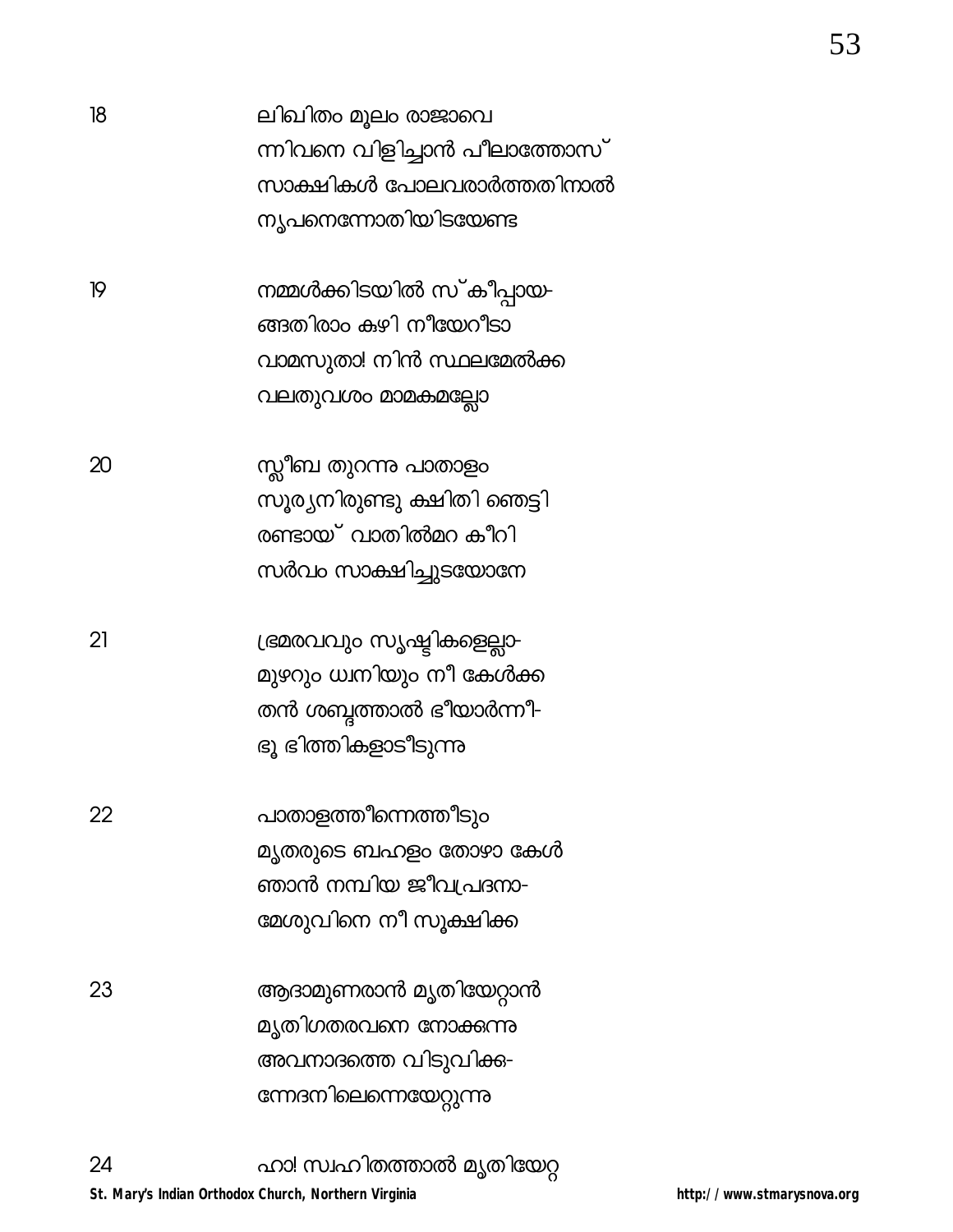സ്ലീബാ തോളിന്മേൽ താങ്ങി ക്കോട്ടയേ വിട്ടു പുറപ്പെട്ടാൻ നെടുവീർപ്പൊടു നിലവിളി കൂട്ടാൻ മേളിച്ചെബ്രായാംഗനമാർ അറിയുന്നൊരേവരുമോന്നി ച്ചകലത്തായ് നിന്നാൾ ജനനീ ബഹു സങ്കടവും വ്യാകുലവും പൂണ്ടവൾ പ്രാവുസമം കേണു

St. Mary's Indian Orthodox Church, Northern Virginia

ഒന്നാം പ്രദക്ഷിണ ഗീതം

# സ്സീബാ ആരാധന

നാഥാ, തേ! സ്തുതിയും... സ്വർഗ്ഗസ്ഥനായ ഞങ്ങളുടെ പിതാവേ!..

മൃതരാ-യോർക്കയിരും ഞങ്ങൾക്കരുൾ കൃപയും

# മൃതിയാ-ലടിയാരുടെ മൃതിപോ-ക്കിയ മശിഹാ

# കൗമാ

# ഏവൻഗേലിയോൻ

ഏറ്റുപറഞ്ഞേദൻ താനൊ ത്തവനേറിടുമെന്നോതുകയാൽ ധാനാ ധ്വയേഗ്മോഗാ ഞങ്ങളെ വരവിൻ നാളോർക്ക

പരസുതനെ ദുഷിച്ചീടുന്നോ? പൊത്തുക ദുഷിയേറും വായ് നീ ഞാൻ നമ്പിയ സ്ലീബാ ധന്യം

25

(3 തവണ)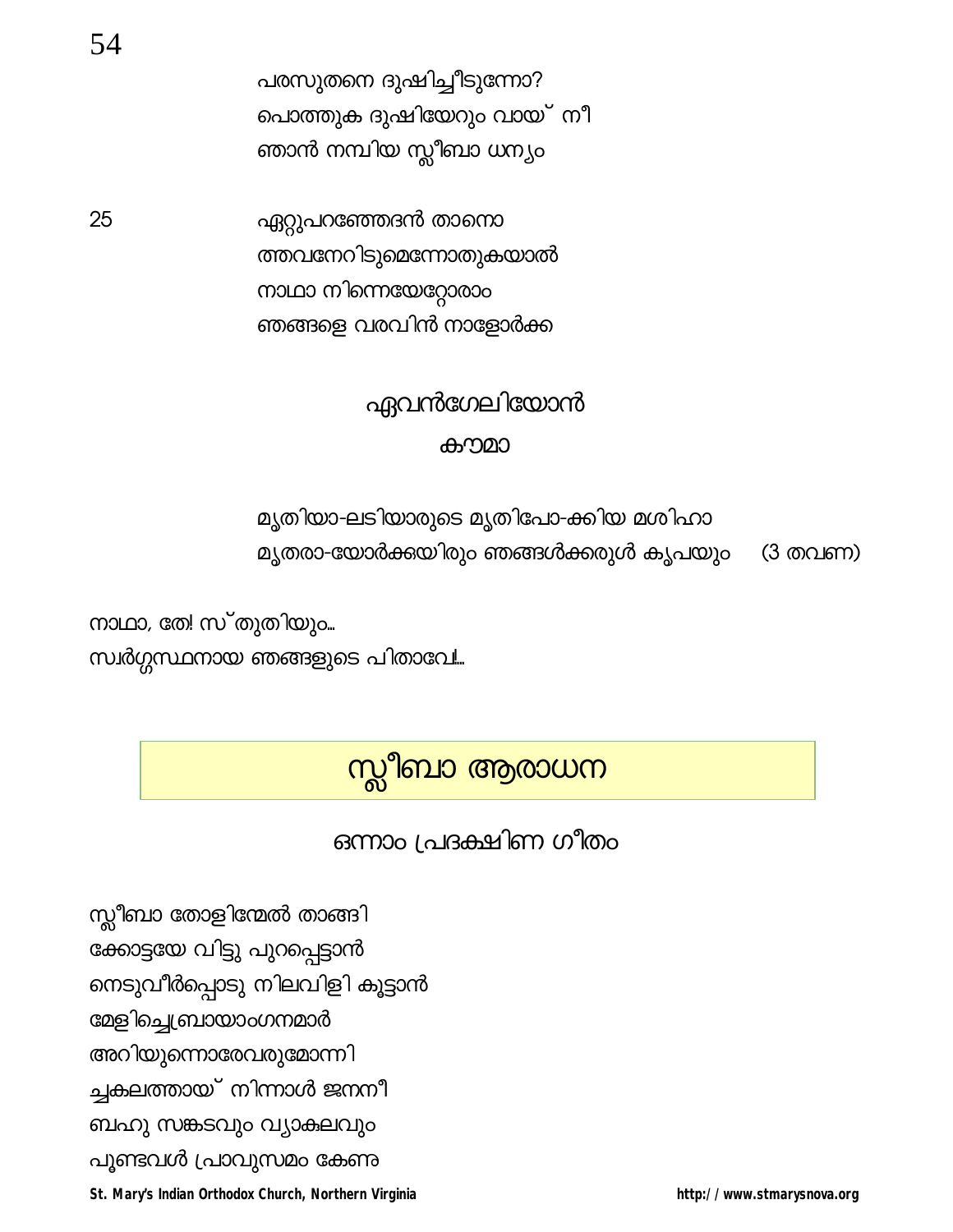എങ്ങെന്മകനെ! വൽസലനെ l-യെങ്ങിവർ നിന്നെ നയിക്കന്നു വിദ്വേഷികളുടെ കൈകളിൽ നീ-യെന്തിന തനിയേ യേല്പിച്ചു? ഹ ! മകനെ ! മമവൽസലനെ! എന്തു നിനക്ക ഭവിച്ചിന്നാൾ ഞങ്ങൾക്കായുളവായൊരു നിൻ വ്യഥയും താഴ്ചയുമ-തി ധന്യം

# അല്ലെങ്കിൽ

Cross He carried on shoulders As He came out from the fort Hebrew women assembled Weeping and wailing for Him Holy Mother stood afar With her kin waiting for Him Overcome with grief and pain. Like a dove she moaned and cried.

Where, where are they taking you My Son, my beloved one? O, why Thou did Thyself give Unto these unrighteous ones? My Son, my beloved One O, what has befallen Thee? Blessed is Thy lowliness And passion all - for - our - sake!

# അല്ലെങ്കിൽ

നമ്മുടെ കർത്താവു സെഹിയോൻ കോട്ടയുടെ ഉള്ളിൽനിന്നു പുറപ്പെട്ടപ്പോൾ തന്റെ സ്ലീബായേ തോളിൽ വഹിച്ചു. സങ്കട-ത്തോടെ തന്നേക്കറിച്ചു കരയുവൻ എബ്രായ സ് ത്രീകൾ കൂ-ട്ടമായി കൂടി. തന്റെ മാതാവും അവളെ അറിയുന്ന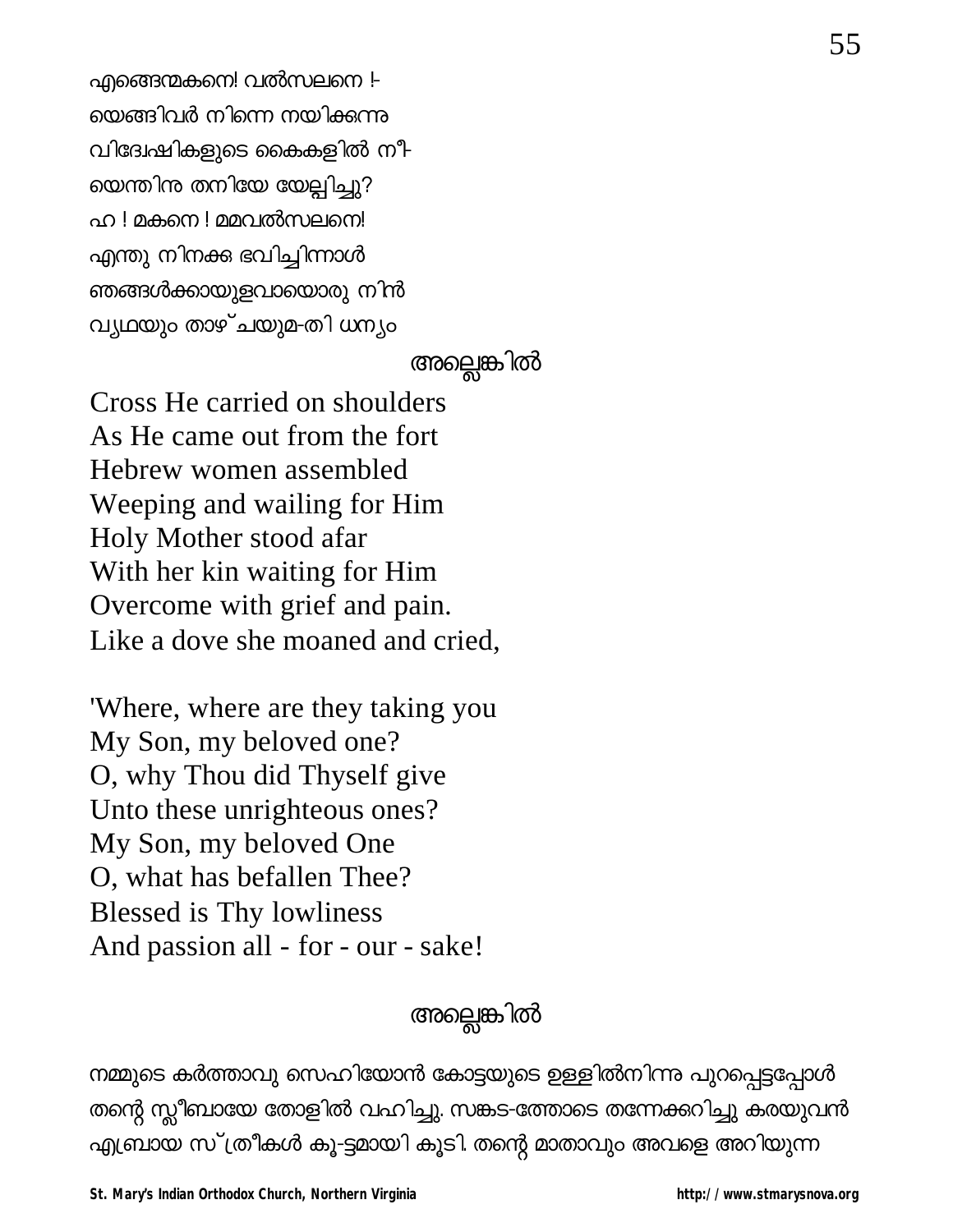| 2 | സീയോനിൽ-തരുവിൽ ജീവരവത്താൽ<br>സൃഷ്ടിഗണ-ത്തേക്കമ്പിപ്പിച്ചോനേ                       | ദേവാ  |
|---|-----------------------------------------------------------------------------------|-------|
| 3 | കൈപ്പും കാ-ടിയുമുൾക്കൊണ്ടടിയാർ തൻ<br>കഷ്ടതയിൻ-കൈപ്പിനെ മായിച്ചോനേ                 | ദേവാ  |
| 4 | വിഗ്രഹവ-ന്ദനയിൽ നിന്നും നമ്മെ<br>കാത്തൊരു സ്ലീ-ബായേ വന്ദിച്ചീടാം                  | ദേവാ  |
| 5 | മ്യതരായോർ-ശോഭനമാം മോദത്തിൻ<br>മണവറ പൂ-കീടാൻ കർത്തൃ സ്ലീ-ബാ<br>വഴിയും-പാലവുമാകട്ടെ | ഭേവാ. |

സീയോനിൽ-തരുവിൽ ക്രൂശേറ്റോനേ സ്സീബായാൽ-ലോകം രക്ഷിച്ചോനേ ദേവാ! ദയ ചെയ്തീടണമേ

# എനിയോനോ

ദൈവമെ നിന്റെ കൃപപോലെ...

# (പാരംഭ (പാർത്ഥന

എല്ലാ-വരും ദൂരെ നിന്നു. മാതാവു വലിയ സങ്കടത്തോടും ദുഖത്തോടും കൂടെ ' എന്റെ പുത്രാ, നീ എവിടേക്കു പോകുന്നു? എന്റെ വാൽസല്യവാനെ നീ എവിടേക്കപോകുന്നു. ഇവർ നിന്നെ എവിടേക്കു കൂട്ടിക്കൊണ്ടു പോകുന്നു'. എന്നു പ്രാ-വിനെപ്പോലെ കറുകിക്കരയുവാൻ തുടങ്ങി. അയ്യോ! നിഷേ-ധികളായ ജനത്തിന്റെ കയ്യിൽ നീ നിന്നെ എന്തിന്ത ഏല്പിച്ചു കൊടുത്തു? എന്റെ പുത്രാ എനിക്ക കഷ്ടം! എന്റെ വാൽസല്യവനെ എനിക്ക കഷ്ട<mark>്ടം</mark>! ഇന്നു നിനക്ക് എന്തു സംഭവിച്ചു? ഞങ്ങൾക്കുവണ്ടിയുണ്ടായ നിന്റെ കഷ്ടാന്നഭവവും ഞങ്ങളെ പ്രതിയുള്ള നിന്റെ താഴ് മയും വാഴ് ത്തപ്പെട്ടതാകന്നു.

 $\overline{1}$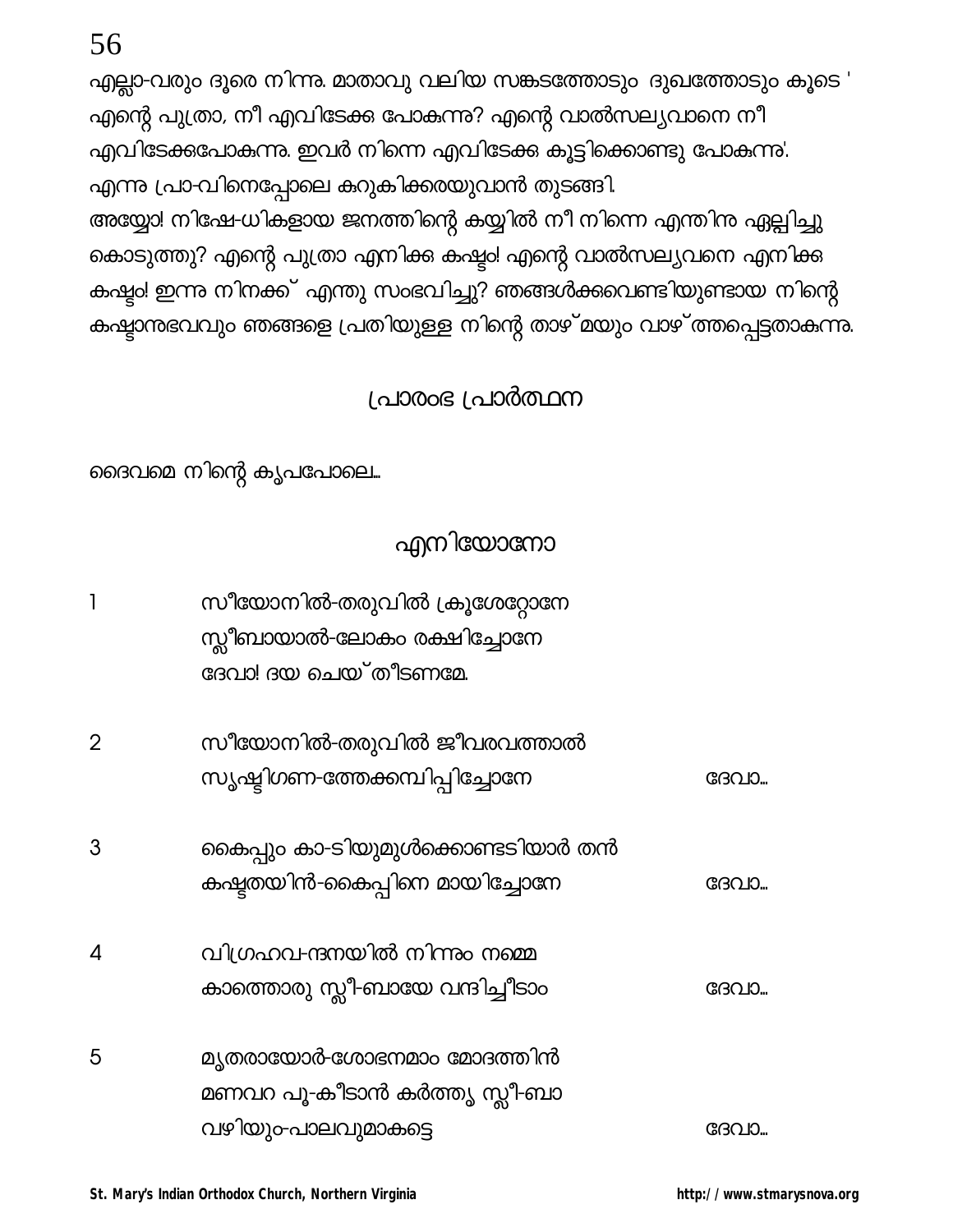| 6 | സ്ലീബായിൻ-പീഢകളെ കൈക്കൊണ്ടു<br>തൻ തലയി-ന്മേൽ മുൾമുടിയേറ്റോനേ                                           | ദേവാ |
|---|--------------------------------------------------------------------------------------------------------|------|
| 7 | കുന്തത്താൽ-കുത്തുവിലാവതിലേറ്റു<br>നിണവും നീ-രും-പ്രവഹിപ്പിച്ചോനേ                                       | ദേവാ |
| 8 | തിരുവുള്ള-ത്താൽ സ്വയമായേല്പിച്ചു<br>മർത്യാത്മാ-ക്കളെ മോചിപ്പിച്ചോനേ                                    | ദേവാ |
| 9 | സ് കീപ്പായി-ന്മേൽ ഈൽ, ഈൽ എന്നാർത്തു<br>ഭൂമിയെയോ-ന്നായ് വിറകൊള്ളിച്ചോനേ!<br>ബാറെക് മോർ, ശുബഹോ… മെന ഓലം… | ദേവാ |

സ്തുതി താതാ! പഴകിയ രൂപം കാപ്പാൻ  $\mathbf D$ ഏകാത്മ-ജനെ പ്രേഷിപ്പിച്ചോനേ!

ദേവാ! ദയ ചെയ്തീടണമേ കറിയേലായിസ്സോൻ

# സങ്കീർത്തനം

എന്റെ ദൈവമെ എന്റെ ദൈവമെ നീ എന്നെ കൈവിട്ടതെന്തിന്ദ?  $\mathbf{1}$ ഗോഗുൽത്തായിൽ-സോദരരേ ദർ-ശിച്ച മഹാശ്ചര്യത്താൽ ഞാൻ സംഭ്രമമാർന്നു ദൈവം തരുവിൽ ക്രൂശിതനായ് -ദുഷി ദോഷികളീന്നേൽക്കന്നു-വിണ്ണോരെ! മണ്മയരെ തന്നെ വാഴ്ത്തിൻ നിത്യം. കുറിയേലായിസ്സോൻ

 $\overline{2}$ ദൈവമെ പകൽസമയത്തു നിന്നെ ഞാൻ വിളിക്കം സ്സീബാത്തരുവിൽ-വചനമതാം ദൈ-വം വിരിവാർന്നതിനാ-ലതു പാരം ധന്യം! നാമതിനാൽ വന്ദിച്ചീടു-ന്നാശയുമഭയവുമാം തന്നെ ആർത്തീടാൻ-ചൊന്നവനാം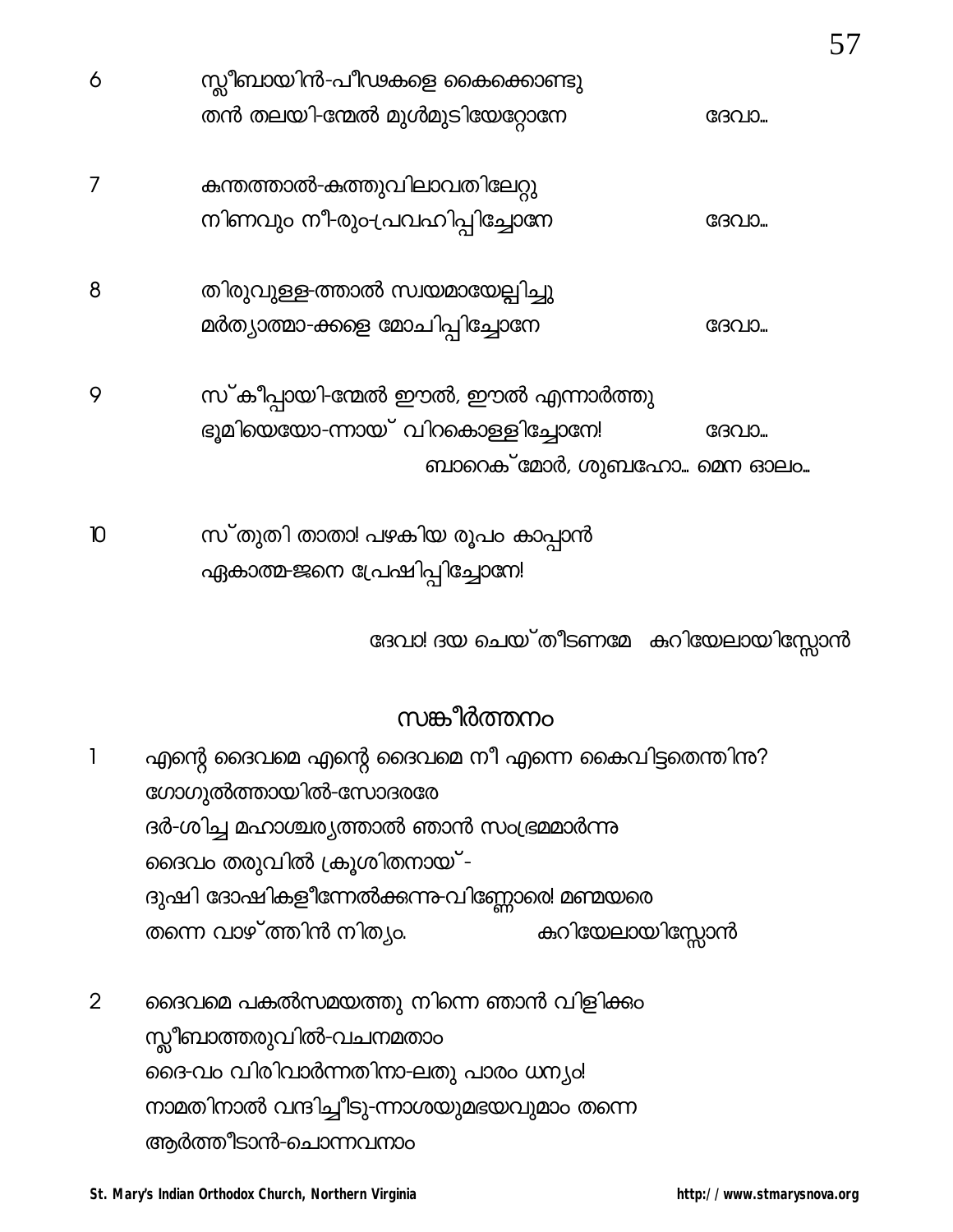തന്നെ വാഴ്ത്തിൻ നിത്യം.

കുറിയേലായിസ്സോൻ

- $\mathfrak{S}$ എന്റെ കൈകളും കാലുകളും അവർ കത്തിത്തുളച്ചു കർത്താവെ! നിൻ-സ്<mark>സീബായേ</mark> കൂ-പ്പിക്കീർത്തിച്ചതിൽ ഞങ്ങൾ ശരണംതേടുന്നു ദോഷിയിൽ നിന്നും രക്ഷിപ്പാൻ ചൂടുന്നതിനെ-ലലാടത്തിൽ സ്സീബായിൽ-ക്രൂശിതനാം തന്നെ വാഴ്ത്തിൻ നിത്യം. കുറിയേലായിസ്സോൻ
- അവർ എന്നെ സൂക്ഷിച്ചു നോക്കി 4 വന്ദിക്കുക നാം-സ്ലീബായേ ബിം-ബാരാധനയേ നീക്കിത്തടവെന്യേ-യാനം ചെയ് വാൻ ജീവപഥത്തേക്കാട്ടിയതാം സ്സീബായേക്കൊണ്ടാടീടാം ഘോഷിക്കാം-സർവ്വരുമെ! തന്നെ വാഴ്ത്തിൻ നിത്യം ബാറെക്്മോർ, ശുബഹോ...മെന ഓലം...
- കർത്താവെ എന്നിൽനിന്നും നീ അകന്നുപോകരുതെ 5 വന്ദിക്കന്നോ-ർക്കായുധവും കോ-ട്ടയുമായും ക്രൂശിതനെത്തള്ളുന്നോർ-ക്കെല്ലാമതി വീഴ്ചയുമായും സ്സീബായേ തീർത്തോൻ ധന്യൻ! തന്നാഗമനെ ഹിതമില്ലാ-തവർതന്നേക്കൊണ്ടാടിടും

മറിയാം പറഞ്ഞതെന്തെന്നാൽ, / എന്റെ ദേഹി കർത്താവിനെ പുകഴ് ത്തുന്നു. ഏന്റെ ആത്മാവു എന്നെ ജീവിപ്പിക്കന്നവനായ ദൈവത്തിൽ സന്തോഷിച്ചു. ഏന്തെന്നാൽ അവൻ തന്റെ ദാസിയുടെ താഴ്മയേ നോക്കി കണ്ടിരിക്കന്നു. കണ്ടാലും ഇതു മുതൽ സകല വംശങ്ങളും എനിക്ക ഭാഗ്യം തരും.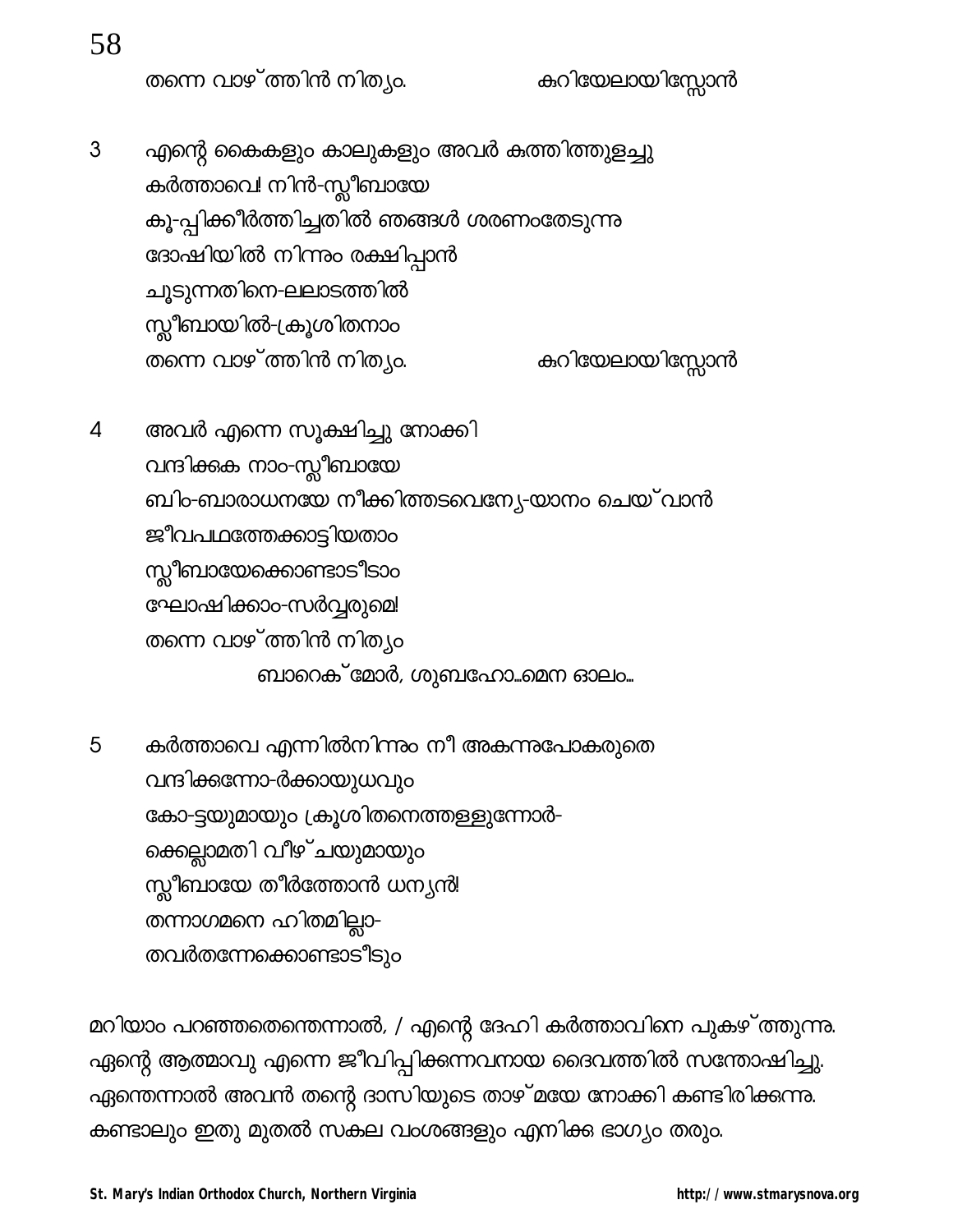എന്തെന്നാൽ ശക്തിമാനും പരിശുദ്ധ നാമമുള്ളവനുമായവൻ വലിയ കാര്യങ്ങൾ എങ്കൽ പ്രവർത്തിച്ചിരിക്കന്നു. അവന്റെ കരുണ അവനെ ഭയപ്പെടുന്നവരുടെ മേൽ തലമുറകളായും വംശങ്ങളായും ഉണ്ടാകുന്നു.

അവൻ തന്റെ ഭുജംകൊണ്ടു ജയം ഉണ്ടാക്കി തങ്ങളുടെ ഹൃദയ വിചാരത്തിൽ അഹങ്കാരികളായവരെ ചിന്നിച്ചു.

അവൻ ബലവാന്മാരെ സിംഹാസനങ്ങളിൽ നിന്നു മറിച്ചിടുകയും താഴ് മയുള്ളവരെ ഉയർത്തുകയും ചെയ്തു

അവൻ വിശപ്പുള്ളവരെ നന്മകൾകൊണ്ടു സമ്പൂർണരാക്കുകയും സമ്പന്നന്മാരെ വ്യർഥമായി അയക്കുകയും ചെയ്തു. അവൻ തന്റെ ദാസനായ ഇസ്രായേലിനെ സഹായിക്കുകയും നമ്മുടെ പിതാക്കന്മാരായ അബ്രഹാമിനൊടും അവന്റെ സന്തതിയോടും സംസാരിച്ച പ്രകാരം എന്നേക്കം തന്റെ കരുണയെ ഓർക്കുകയും ചെയ്തു.

ബാറെക് മോർ, ശുബഹോ… മെന ഓലം…

ലേക് ഫായോ ദെൻ കാലെസ്

 $\mathbf{1}$ ദേവേശാ! മശിഹായേ സ്ലീബാതൻ തരുവിന്മേൽ നീ ക്രൂശിതനായപ്പോൾ ഭുവനത്തെ സീ-മകളോളം ശോഭിപ്പിച്ചതിനാൽ സ്തുത്യൻ.

- $\overline{2}$ രക്ഷകനെ! സ്ലീബായാൽ ദ്വേഷമെഴും ദോഷിയെവെന്നു സ്വർഗ്ഗമഹാരാജ്യവുമുയിരും നേ-ടീട്ടടിയാർ നിൻ കൃപയെ സ്തോത്രം ചെയ്യും.
- 3 ദേവേശാ! മശിഹായേ വിഗ്രഹസേവ ദുരാത്മഭയം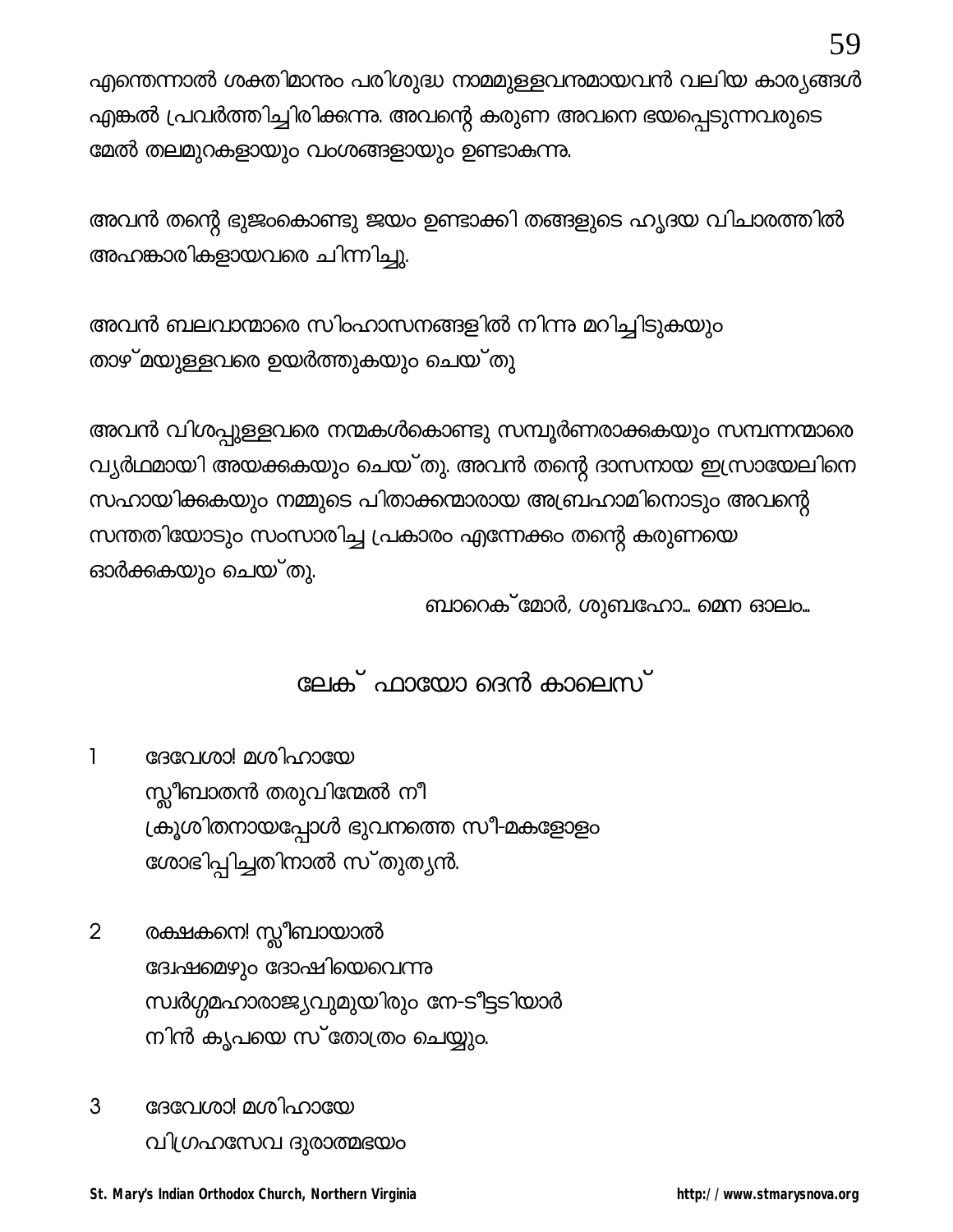60

എന്നിവയിൽനിന്നടിയങ്ങളെ ര-ക്ഷിച്ചതിനാൽ നിൻ സ്ലീബായെ നമിക്കന്നു

 $\overline{4}$ ഉന്നതനാം ദേവേശാ! സ്വർഗ്ഗസ്ഥാ കൃപയാൽ സഭയിൽ പുണ്യത്തിൻ ബലിപീഠത്തെ സ്ഥാ-പിച്ചോനേ പരിശുദ്ധൻ നീയെന്നേക്കം ലമശിഹോ ദെതെരീം

1 വിശ്വാസികൾ ഞങ്ങൾ-ക്കഭയമതും രക്ഷയുമരുളാൻ-ശാപമെഴും യൂദന്മാർ ഗോഗുൽത്തായിൽ തരുവിന്മേൽ ക്രൂശിച്ചവനാം-സർവർക്കം-പ്രാണദനാകം മശിഹായേ തന്മൂലം സ്തുതി സതതം-ചെയ്തീടുന്നെങ്ങൾ

- $\overline{2}$ വിശ്വാസികൾ ഞങ്ങൾ-ക്കഭയമതും രക്ഷയുമരുളാ-നേറുശലെം ഗോഗുൽത്തായിൽ ക്രൂശേറ്റാൻ ഗഗനത്തിൽ പകലോൻ മങ്ങീ-ശില ചിതറി മൃത്യശതന്മാരുയിർ പൂണ്ടു തന്മൂലം സ്തുതി സതതം-ചെയ്തീടുന്നെങ്ങൾ
- 3 വിശ്വാസികൾ ഞങ്ങൾ-ക്കഭയമതും രക്ഷയുമരുളാൻ-ശാപമെഴും യൂദന്മാരേറുശലെമിൽ കർക്കപ് സായിൽ തരുമയമാം-സ്ലീബാമേൽ ക്രൂശിച്ചവനാം മശിഹായേ തന്മൂലം സ്തുതി സതതം-ചെയ്തീടുന്നെങ്ങൾ ബാറെക് മോർ, ശുബഹോ… മെന ഓലം…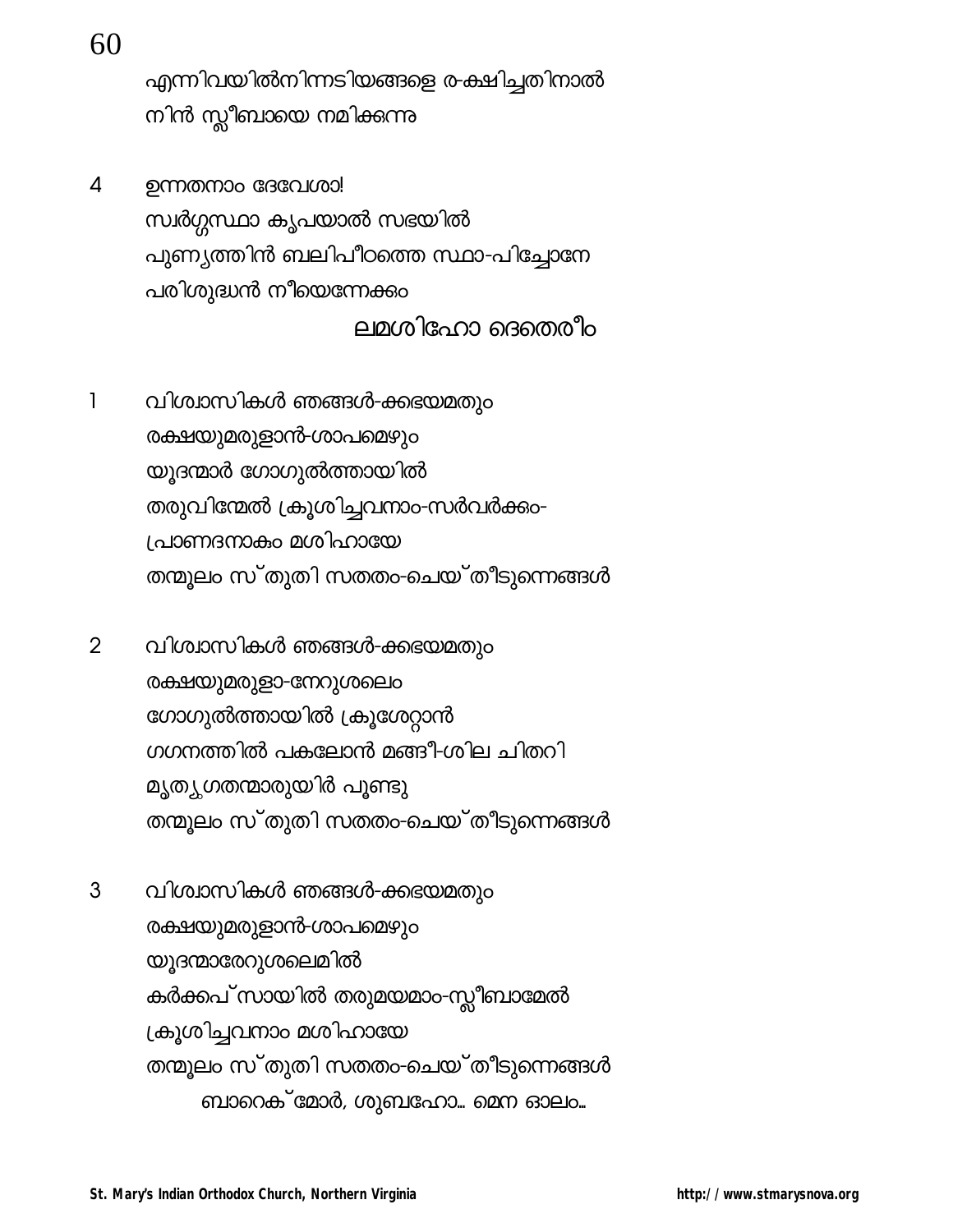ജീവസ്സീബായേ സ്തുതിചെയ്തും  $\overline{4}$ നതിചെയ്തും സ-മ്മാനിച്ചും സാനന്ദം ചൊല്ലുന്നടിയാർ ക്രൂശിതനായ് ദോഷിയിൽനിന്ന-ങ്ങടിയാരെ രക്ഷിച്ചോൻ മശിഹാ ധന്യൻ താന്മുലം സതതം ഞങ്ങൾ-വന്ദിച്ചീ-ടുന്നു.

# സങ്കീർത്തനം 113

പ്രകാശത്തിന്റെ സ്രഷ്ടാവിനു സ്തുതി. കർത്താവിന്റെ ഭൃത്യൻ-മാരെ സ്തുതി പാടുവിൻ. നിങ്ങൾ കർത്താവിന്റെ നാമത്തെ സ്തുതിപ്പിൻ.

കർത്താവിന്റെ നാമം ആദി മുതൽ എന്നേക്കം വാഴ് ത്തപ്പെട്ട-താകുന്നു. സൂര്യന്റെ ഉദയം മുതൽ അതിന്റെ അസ് തമയം വരെയും കർത്താവിന്റെ നാമം വലിയതാകുന്നു.

കർത്താവു സകല ജാതികൾക്കം മേൽ ഉന്നതന്നം അവന്റെ മഹത്വം ആകാശങ്ങൾക്ക മീതെയുമാകന്നു. ഉയരത്തിൽ വസിക്കുകയും ആഴത്തിൽ നോക്കുകയും ചെയ്യുന്ന / ദൈവമായ കർത്താവിനൊടു സദൃശൃൻ / ആകാശത്തിലും ഭൂമിയിലും ആരുള്ളു.

അവൻ എളിയവനെ / ജനത്തിന്റെ പ്രഭുക്കന്മാരോടു കൂടെയിരി-ക്കേണ്ടതിനു / കുപ്പയിൽ നിന്നു ഉയർത്തുന്നു. അവൻ മച്ചിയായവളെ മക്കളുടെ സന്തോഷമുള്ള മാതാവായി / ഭവനത്തിൽ വസി-ക്കമാറാക്കുകയും ചെയ്യുന്നു. ബാറെക് മോർ, ശുബഹോ… മെന ഓലം…

- ഹാ ! സ്കീപ്പായിൽ-നാഥൻ സത്യം ദേഷിച്ച 1 യൂദന്മാരാൽ നമ്മൾക്കായ് -ക്രൂശേൽക്കന്നു
- ആചാര്യേശന്മാർ-തരുവിന്മേലിവനെ ക്രൂശി- $\overline{2}$ ക്കെന്നേവം നേരറ്റോരാം-സേവകരൊത്താർത്തു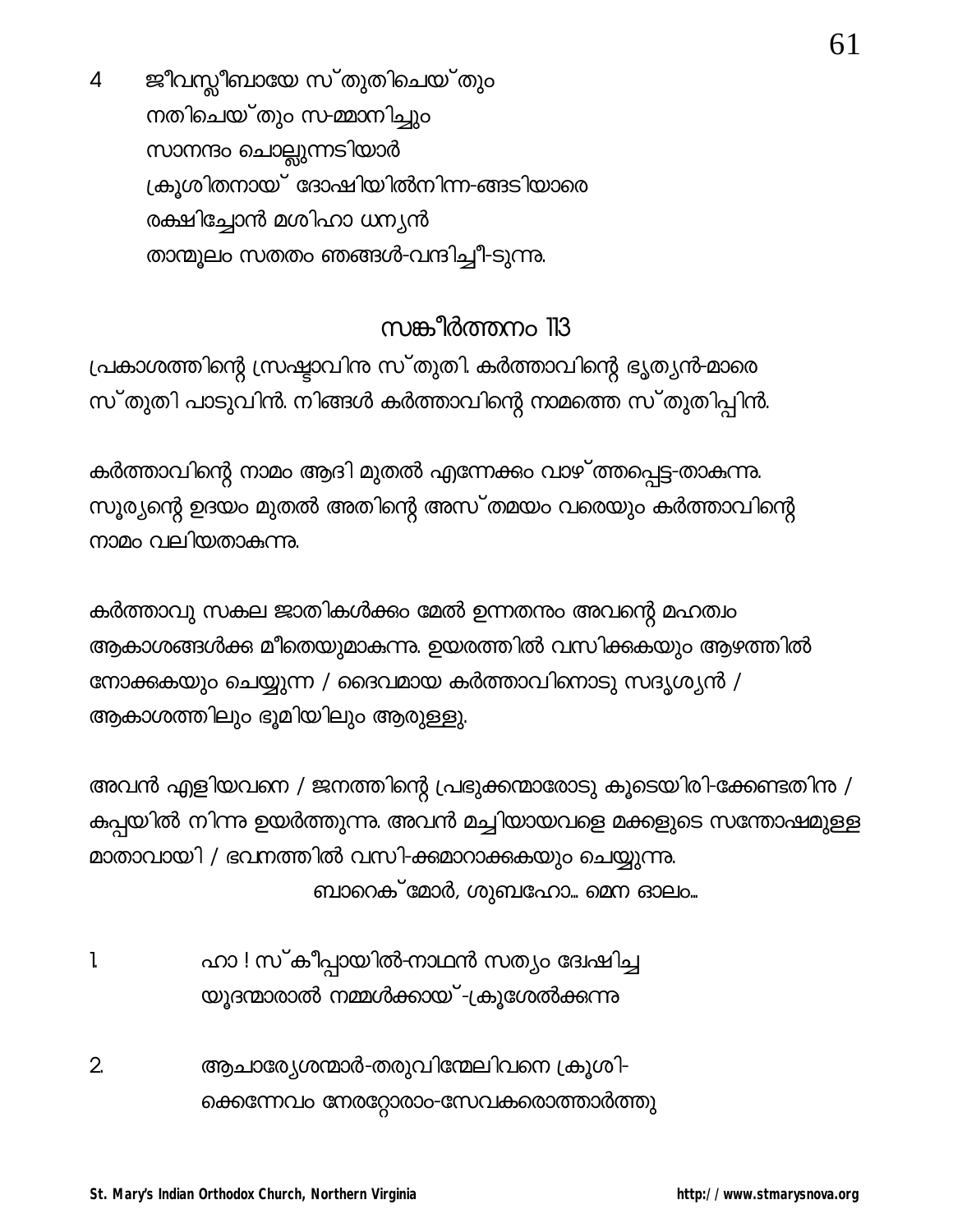62

- യൂദന്മാർ മധ്യേ അടിയും നിന്ദയുമേറ്റോനേ-3. പ്രതി കടലും കരയും വാനുംപേടിച്ചഞ്ചുന്നു
- ക്രോബേന്മാരും-സ്രാപ്പികളും കാദീശാർത്തു 4. ഭോഷന്മാരാം യൂദന്മാർ-തരുവിന്മേൽ ക്രൂശിക്കെന്നും.

### യൗമോനോ അർക്കെൻ

- ഇന്നാൾ വിധിഗേഹേ-ജഗതീ വിധിനാഥൻ  $\mathbf{1}$ മൗലി നമിച്ചേറ്റാൻ-കറ്റം ദാസൻപോൽ
- $\overline{2}$ ഇന്നാൾ യൂദന്മാർ-വർഷിച്ചീശോയാം ദൈവത്തിൻ മുൻപിൽ-നിന്ദാക്ഷേപങ്ങൾ
- ഇന്നാൾ നിർമ്മിച്ചാർ-മുൾമുടി മന്നിതിനെ 3 പൂവല്ലികളാലെ-ഭൂഷിപ്പിച്ചോനായ്
- ഇന്നാൾ വിധി ചെയ്താർ-ദുഷ്ടനെയെന്നോണം  $\overline{4}$ രാജാക്കന്മാർക്കായി-ന്യായം തീർപ്പോനേ
- ഇന്നാൾ ഘോഷിച്ചാ-രീശോ മശിഹായേ 5 ക്രൂശിക്കെന്നേവം-പീലാത്തോസോടായ്
- ഇന്നാൾ ശ്ലീഹന്മാർ-തൻ നിരയിൽനിന്നും 6 നീങ്ങിയ വഞ്ചകനാം-യൂദാക്കയ്യയ്യോ!
- $\overline{7}$ ഇന്നാൾ തരുവിന്മേൽ-തൂങ്ങിയ ദൈവത്തെ ഇക്ഷിതി കണ്ടപ്പോ-ളൊന്നായി വിറകൊണ്ടു
- ഇന്നാളിരുളാർന്നു-സൂര്യൻ ഗഗനത്തിൽ 8 ജ്യോതിസ്സുകൾ മങ്ങീ-സൃഷ്ടികൾ വിറപൂണ്ടു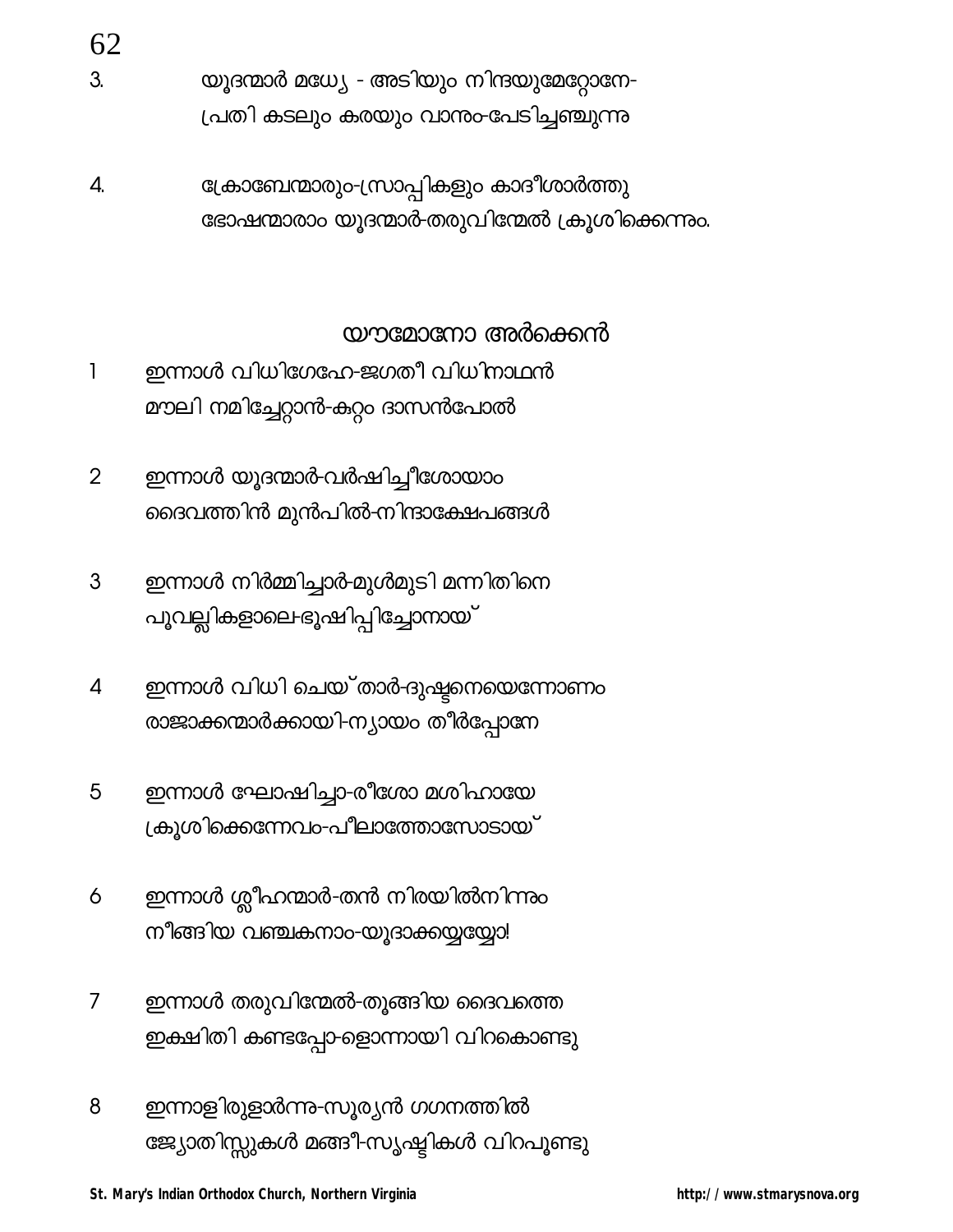- 9 ഇന്നാൾ സ്വപദം പൂ-ണ്ടാദാം, ക്രൂശിതനാം മശിഹായാൽ കെരുബിൻ-കന്തം നീങ്ങിപ്പോയ്
- ഇന്നാൾ തലതാഴ്ത്തി-ത്താൻ മൃതിയേറ്റതിനാൽ  $\mathbf D$ മൃതരായൊർക്കെല്ലാ-മുയിരേകീടുന്<u>ന</u>ു
- ഇന്നാൾ പട്ടക്കാർ ശാസ്ത്രി പരീശന്മാർ  $\mathbb{I}$ മശിഹായെപ്പകയാൽ-തൂക്കി തരുവിന്മേൽ
- ഇന്നാൾ മാതാവാം-മറിയാമൊടു ചൊന്നാൻ  $12$ ക്കേഴണ്ടാ കേഴു-യെറുശലേമിന്നായ് ബാറെക് മോർ, ശുബഹോ...മെന ഓലം...
- ഇന്നാൾ സ്ലീബായെ-വാഴ് ത്തി നമിച്ചീടാം  $13$ ക്രൂശിതനെയെന്നും വാഴ് ത്തുന്നടിയങ്ങൾ

വി. മത്തായി 5:3-12

ആത്മാവിൽ ദരിദ്രതയുള്ളവർ ഭാഗ്യവാന്മാർ, / എന്തുകൊണ്ടെ-ന്നാൽ സ്ഥർഗ്ഗരാജ്യം അവരുടെയകന്നു.

ദുഖിച്ചിരിക്കന്നവർ ഭാഗ്യവാന്മാർ, / എന്തുകൊണ്ടെന്നാൽ അവർ ആശ്വാസപ്പെടും.

സൗമൃതയുള്ളവർ ഭാഗ്യവാന്മാർ, / എന്തുകൊണ്ടെന്നാൽ അവർ ഭൂമിയേ അവകാശമായി അനുഭവിക്കം.

നീതിക്കായി വിശന്നു ദാഹിച്ചിരിക്കന്നവർ ഭാഗ്യവാന്മാർ, എന്തുകൊണ്ടെന്നാൽ അവർ തൃപ്തരാകം.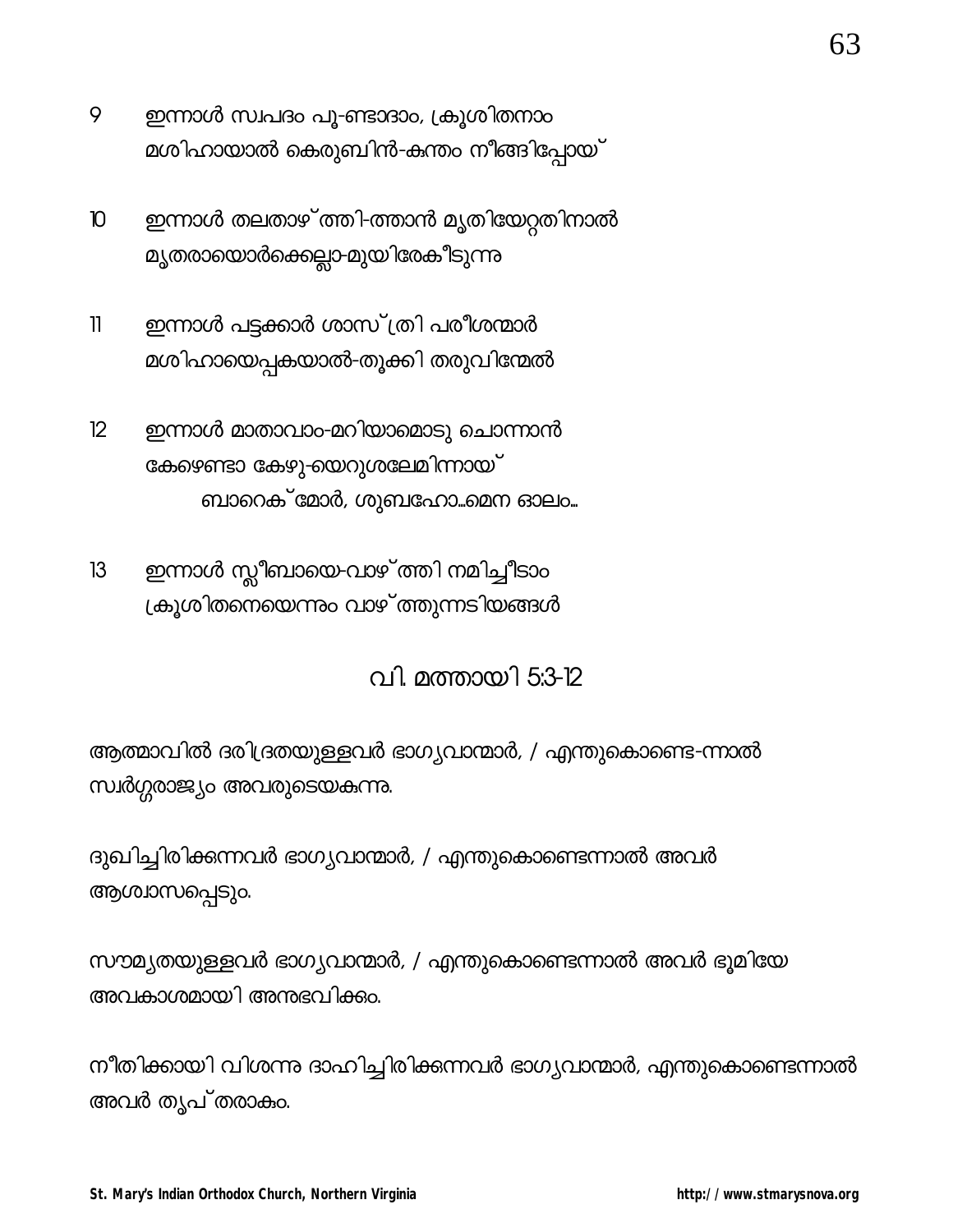64

കരുണയുള്ളവർ ഭാഗ്യവാന്മാർ, എന്തുകൊണ്ടെന്നാൽ അവരുടെമേൽ കരുണയുണ്ടാകും.

ഹൃദയ ശുദ്ധിയുള്ളവർ ഭാഗ്യവാന്മാർ, എന്തുകൊണ്ടെന്നാൽ അവർ ദൈവത്തെ കാണും.

സമാധാനം നടത്തുന്നവർ ഭാഗ്യവാന്മാർ, എന്തുകൊണ്ടെ-ന്നാൽ അവർ ദൈവത്തിന്റെ മക്കൾ എന്നു വിളിക്കപ്പെടും.

നീതി നിമിത്തമായി പീഡിപ്പിക്കപ്പെടുന്നവർ ഭാഗ്യവാന്മാർ, / എന്തുകൊണ്ടെന്നാൽ സ്വർഗ്ഗ രാജ്യം അവരുടെയാകുന്നു.

അവർ നിങ്ങളെ നിന്ദിക്കുകയും നിങ്ങളെ പീഡിപ്പിക്കുകയും എന്റെ നിമിത്തം സകല ദുർ വചനവും / നിങ്ങളുടെ നേരെ വ്യാജമായി പറയുകയും ചെയ്യുമ്പോ ൾ നിങ്ങൾ ഭാഗ്യവാന്മാർ.

അപ്പോൾ നിങ്ങളുടെ പ്രതിഫലം സ്വർഗ്ഗത്തിൽ വർദ്ധിച്ചിരി-ക്കകൊണ്ടു നിങ്ങൾ സന്തോഷിച്ചാനന്ദിപ്പിൻ.

ബാറെക് മോർ, ശുബഹോ... മെന ഓലം...

(സ്റ്റേക് ലസ്സീബോ)

1 ദേവാ മശിഹാ

> മാനവരെ സംരക്ഷിപ്പാൻ താതാത്മഹിതാൽ മറിയാമീ-ന്നേറ്റൊരു തിരുമെയ്യൊടു കൂടി സ്സീബായിന്മേൽ നീ-യേറി

സ്സീ-ബാത്തരുവിൽ  $\overline{2}$ ക്രൂശിതനാം ചോരൻ നിന്നെ

St. Mary's Indian Orthodox Church, Northern Virginia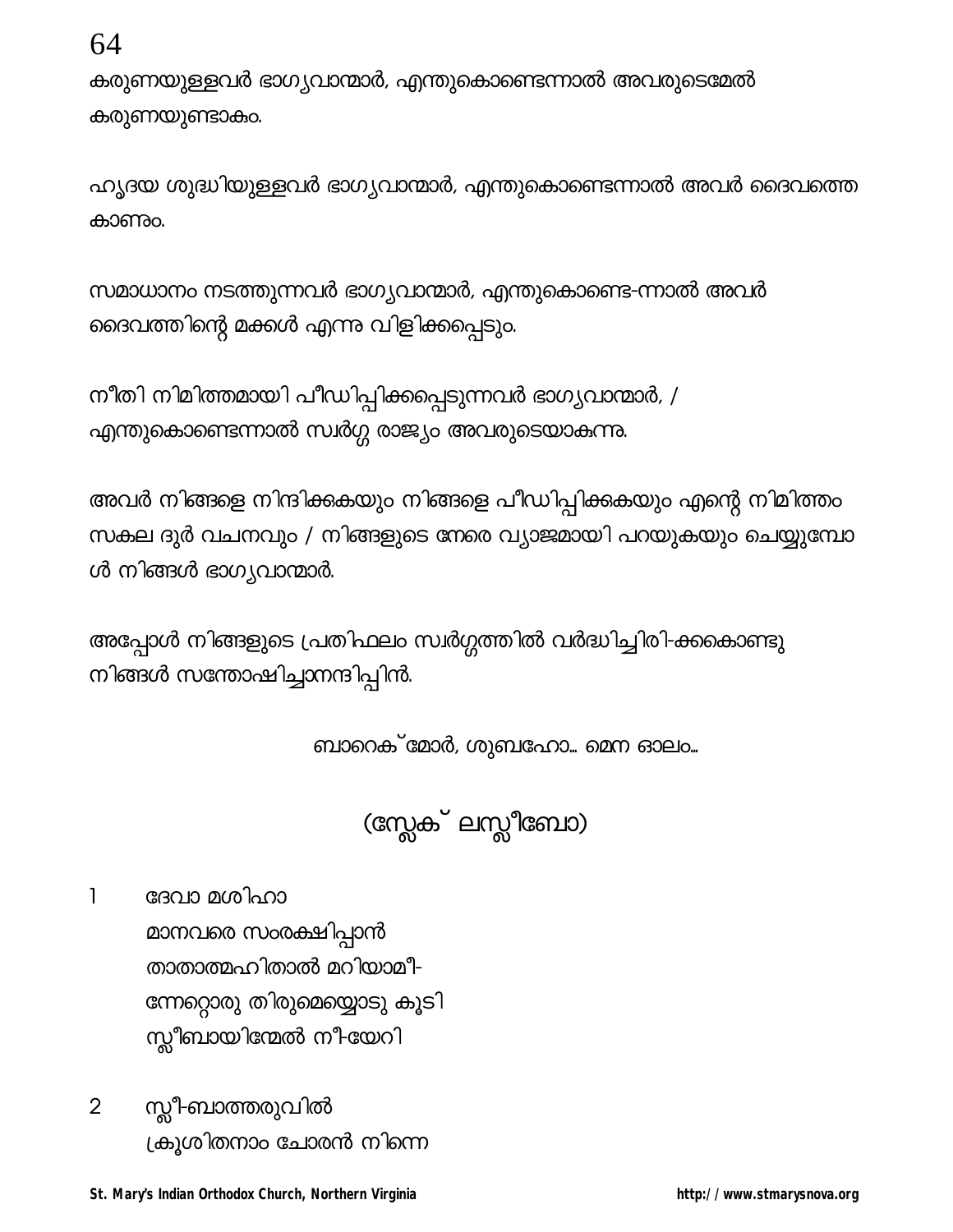ഉടയോനെന്നിഹ കൊണ്ടാടി നീയാഗതനായീടുമ്പോ-ളെന്നെയൊർക്കണണെ-ന്നാർത്താൻ

- 3 ദേവാ മശിഹാ! രക്ഷയെഴും സ്ലീബായാലും ജീവദമാം പീഢകളാലും രക്ഷ നരർക്കരുളീടുകയാൽ മാനവ വൽസലനെ! സ്തോത്രം. ദേവാ മശിഹാ!  $\overline{4}$ പ്രാണദമാം നിൻ സ്ലീബായാൽ ദ്വേഷമെഴും ദോഷിയേ വീഴ്ത്തി
	- പ്പാപത്തിൻ ദാസ്യത്തിൽ നി-
	- ന്നാദാമ്യരെ നീ രക്ഷിച്ചു.

# (മോഹ് നീഗോ വൊസ് ശോസോ)

|                | ആ-സമയം ദയനീ-യം!                         |
|----------------|-----------------------------------------|
|                | വിട്ടു-മശിഹാപുരിയൂ-റിശലേം               |
|                | രോഗങ്ങളെയങ്ങാറ്റിയതിൻ പകരം തന്നെ        |
|                | ക്രൂശി-ച്ചീടാൻ-കൊണ്ടിഹ പോയീധൃഷ്ടന്മാർ   |
| $\overline{2}$ | ആ-നാദം ദയനീ-യം!                         |
|                | ഏകാത്മജനോടാകലപുർവം                      |
|                | ചൊന്നാൾ മറിയാം വൽസലനെ-പോകന്നെ-വിടെ      |
|                | നിന്നെ-യെങ്ങോ-ട്ടവർ കൊണ്ടിഹ പോയീ-ടുന്നു |
|                |                                         |
|                | ഹി ബഹു മോഹനനാകി                         |

ഹാ: ബഹു മോഹസ്ഥാ-ദം! ജനനിയൊടോതീ ദൈവതനൂജൻ ജഗതീ രക്ഷക്കായ് ക്രൂശേ-റ്റാദാമി-ന്നായ് ഓഹരി-യേകാൻ-പോകന്നേനെൻ മാ-താവെ!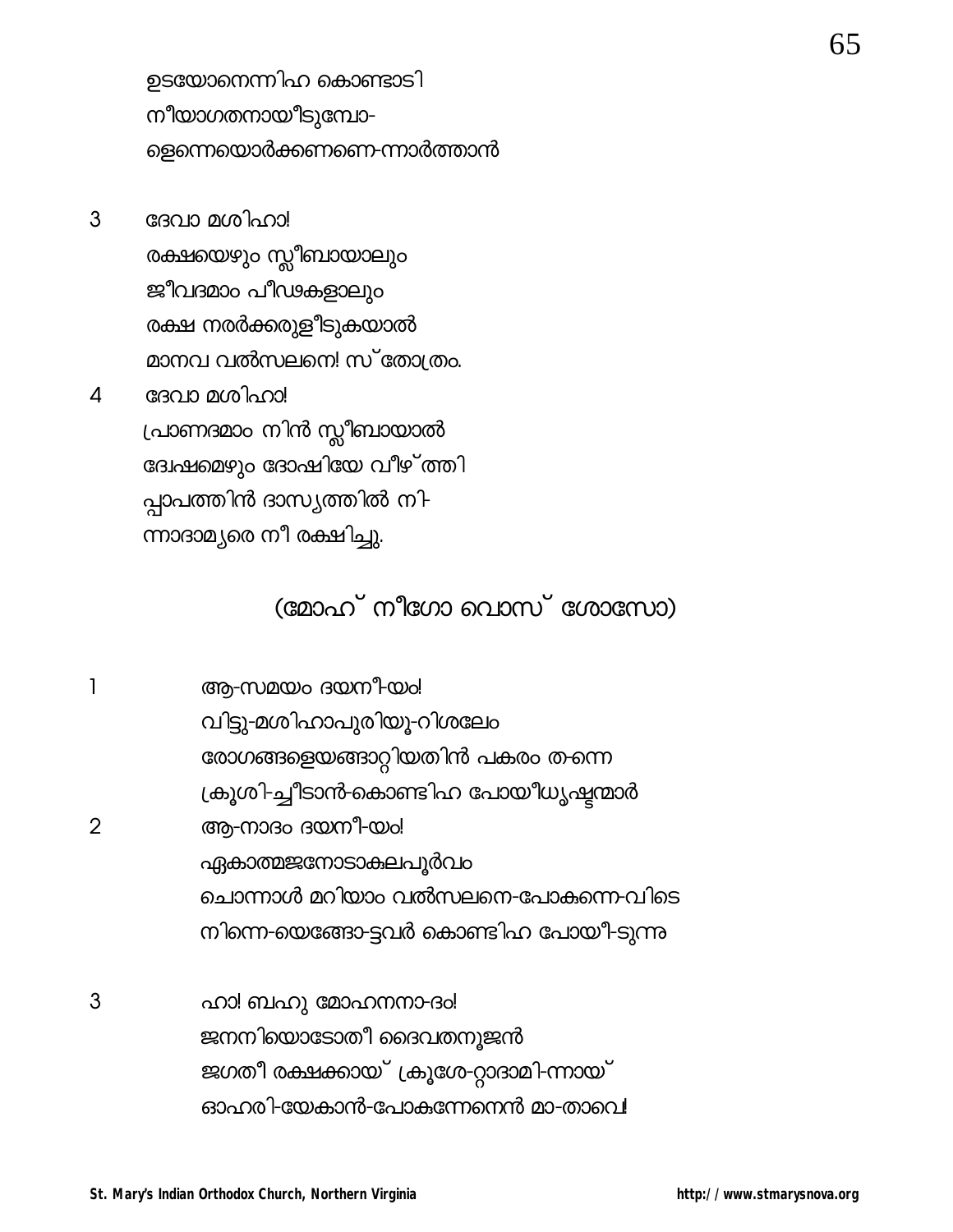| 66             |                                          |
|----------------|------------------------------------------|
| $\overline{A}$ | ആാ-സമയം ദയനീ-യം!                         |
|                | തരുവിന്മീതെ തന്നെ ത്തൂക്കി               |
|                | മശിഹായെങ്കിലിറങ്ങുക നീ-ഞങ്ങൾ നി-ന്നെ     |
|                | നമ്പീ-ടാമെ-ന്നാക്ഷേപിച്ചു യൂ-ദന്മാർ      |
| 5              | ആ-സമയം ദയനീ-യം!                          |
|                | നകരാൻ മശിഹാ ജലമർഥിച്ചാൻ                  |
|                | ശപ്തസമൂഹം കടുവീഞ്ഞും-കാടിയുമേ-കീ         |
|                | നിൻ നാ-ദത്താൽ - ആഴിയുമാഴവുമങ്ങഞ്ചി       |
| 6              | തിരു-സഭ സങ്കടപൂർവം                       |
|                | ദേവനൊടർ-ഥിച്ചൊതുന്നേവം                   |
|                | ഞങ്ങളെ മഹിത സ്ലീബായാൽ-നീ രക്ഷി-ച്ചു      |
|                | നിൻ വര-വിങ്കൽ - ഓർത്തീടണമെന്നെ നാഥാ!     |
| 7              | രക്ഷകനെ! കബറീ-ന്നും                      |
|                | പറുദീസയിലേക്കയിരൊടെറാൻ                   |
|                | പാർക്കന്ന മൃതർക്കായ് പുണ്യം-നൽകീടണമേ     |
|                | സാത്താ-നീന്നം-ഞങ്ങളെ വീണ്ടൊരു സ്ലീബായാൽ  |
|                | ബാറെക് മോർ, ശുബഹോ… മെന ഓലം…              |
| 8              | ബഹു-മാന്യമഹൽ സ്ലീബാ!                     |
|                | നഷ്ടമതാം പറുദീസായിൽ ഞങ്ങൾ                |
|                | നിന്നാലേറിടുമെന്നോതി-പ്രണമിച്ചി-ട്ടാ     |
|                | ക്രൂശേറ്റോനാം-മശിഹായെ-സ് തുതിചെ-യ്യുന്നു |
|                |                                          |

സ്തൗമെൻകാലോസ് കറിയേലായിസ്സോൻ

പ്രൊമിയോൻ- സെദ് റ

### കോലോ

കൂക്കോയോ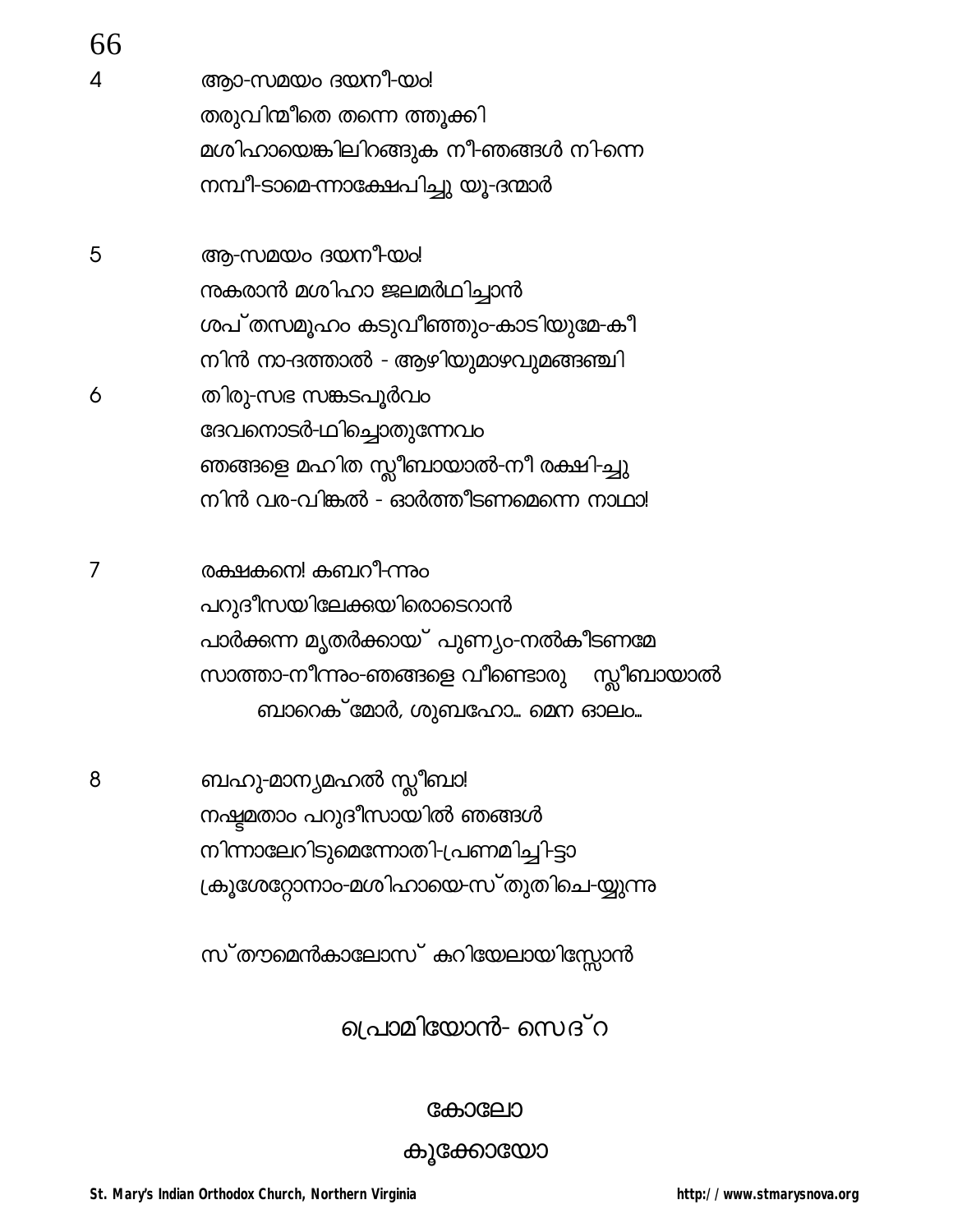St. Mary's Indian Orthodox Church, Northern Virginia

ദൈവതനൂജൻ സ്കീപ്പായിൽ-സ്വയമർപ്പിച്ചേകീ ലോകാധിപനാം താതൻ തൻതൃക്കൈകളിലാത്മം കബറുകൾ പൊട്ടീ-പാറകളും ചിതറീ സ്യഷ്ടികളെല്ലാം-സംഭ്രമമതിലാണ്ടു ദൈവസുതന്റെ വിലാവയ്യോ-കന്തത്താൽ ചീന്തി മോചനമുലകത്തിനു നൽകം-ജലവും രക്തമതും ഹാലേലുയ്യാ-പ്രവഹിച്ചതിൽനിന്നും

വെള്ളിയിൽ മുന്തിരിയന്ത്രത്തെ-യൂദന്മാർ നാട്ടി വീഞ്ഞു കുടിച്ചില്ലവർ വാഴ് വിൻ കുലമർദ്ദിച്ചിട്ടും പാപപ്പിശറാം-കാടി കടിച്ചയ്യോ തരുവിന്മീതെ-വാനവ നന്ദനനെ ക്രൂശിച്ചതിനാൽ യെറുശലേം സന്തതികൾക്കവർതൻ മേശകൾ കെണിയാമെന്നുള്ളൊരു-നിബിയാം ദാവീദിൻ ഹാലേലുയ്യാ... വചനം നിറവേറി. ബാറെക് മോർ, ശുബഹോ… ഹാലേലുയ്യാ…

കർത്താവമ്മയൊടും വധുവാം-സഭയൊടും ചൊന്നു പ്രിയസുതരെന്നോടു ചെയ്ക്തന്തെ-ന്നീക്ഷിപ്പാൻ വരുവീൻ അബ്രഹാമ്യർ-തരുവിൽ ക്രൂശിച്ചു യാക്കോബ്യന്മാർ-താടിച്ചെൻ കവിളിൽ കന്തത്താൽ കത്തീ സ്വഹിതം-പോലെല്ലാം ചെയ്തു പ്രതിഫലമേകീടാനായ് ഞാനാഗതനാകുമ്പോൾ ഹാലേലുയ്യാ-കഷ്ടമവർക്കയ്യോ മെന ഓലം.. ഹാലേലുയ്യാ...

മശിഹാ വാനിൽ നിന്നെത്തി-ത്തരുവിൽ ക്രൂശിതനായ് യൂദന്മാർ കൊന്നൊരു കൂറ്റൻബലിപ<mark>ീ</mark>ഠേസ്ഥിതനായ് വന്നേറിടുവിൻ-ജാതികളെ! സഭയേ! എഴുന്നേൽക്കക നീ-സെഹ്യോൻ നിപതിച്ചു ജീവനെഴുന്നൊരപ്പത്തിൻ മേശയതും നിന്നിൽ കർത്താവിന്റെ വിലാവിൽ നി-ന്നൂറ്റിയ കാസായും http://www.stmarysnova.org

3

4

 $\mathbf{1}$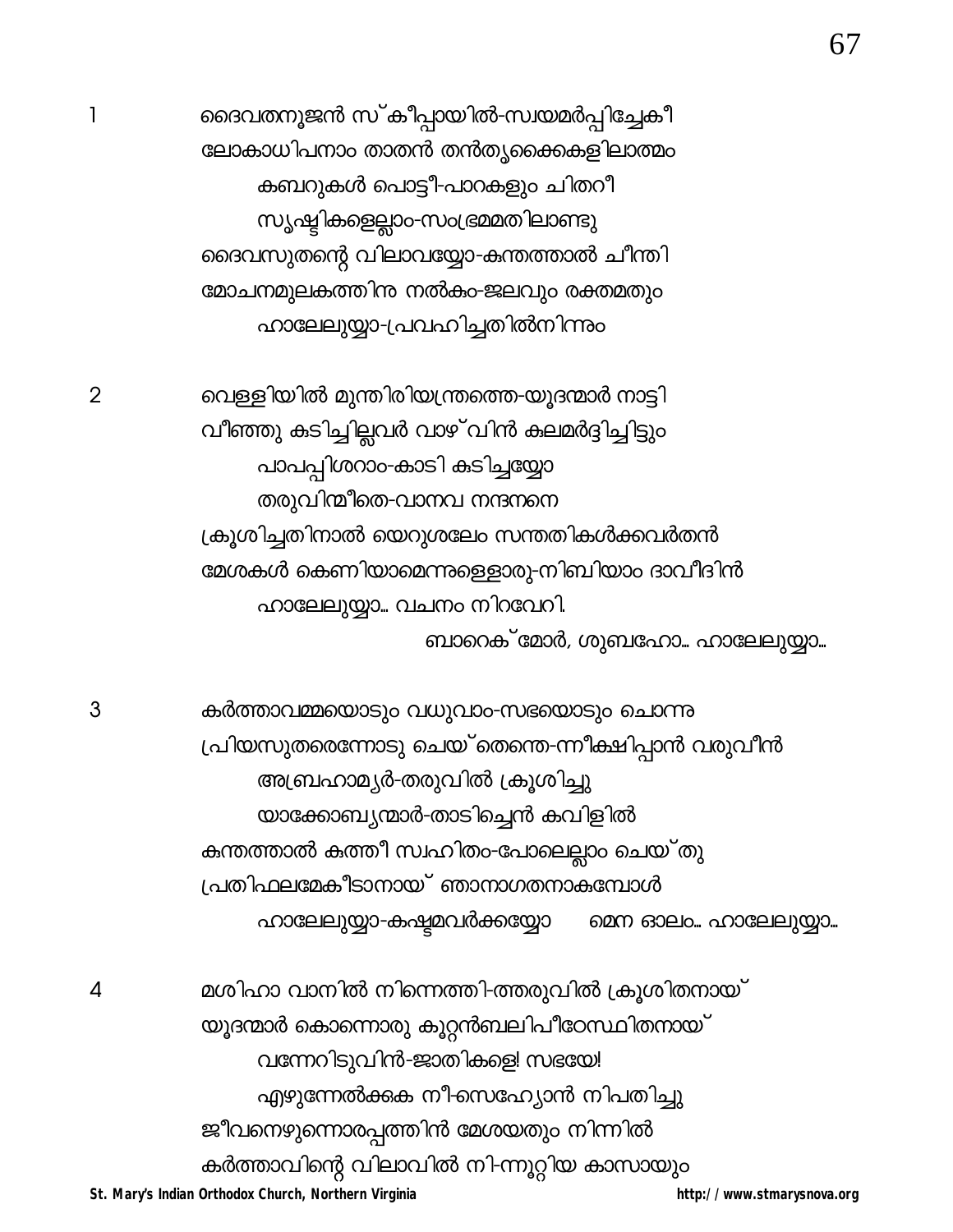ഹാലേലുയ്യാ... സ്തുതി ചെയ്തീടുന്നു മൊറിയോ റാഹേം...

### എ്രോ ഹൂത്തൊമ്മോ

- $\mathbf{l}$ താതൻ തന്നേകാത്മജനാം കർത്താവെ! ധിക്കരികളിസ്രായേല്ല്യർ-സ്കീപ്പാമേൽ നിന്നെ തൂക്കി കുന്തമതേറ്റ വിലവിൽ നിന്നൊഴുകീ ശോണിതവും നീരും ഗോഗുൽത്തായിൽ സ്കീപ്പാമേൽ-ജീവനെഴുന്നോരൂറ്റൊഴുകി വിശ്വസത്താൽ പതിതന്മാർ-വിഗ്രഹസേവയിൽ നിന്നേ-റി.
- ഉന്മാദിനിയാം സീയോൻ സുത ഗോഗുൽത്തായിൽ- $2<sub>1</sub>$ ദൈവത്തിൻ സുതനെ തൂക്കി രോഗങ്ങളെയാറ്റുമ്പോൾ തൻ തലമേൽ വടിയാൽ താടിച്ചു-തുപ്പി തിരുവദനത്തിന്മേൽ നമ്മെ പറുദീസ്സയിലേറ്റാനാ-നമ്മുടെ ദീന കലത്തിന്നായ് അടിയും, കഷ്ട്രതയും, ദുഷിയും-പരമേറ്റോനായ് സ് തോത്രം ബാറെക് മോർ, ശുബഹോ...മെന ഓലം...
- 3. പാരം ശ്രേഷ്ടം പാർത്താൽ തസ്കര വിശ്വാസം പാണീ പദങ്ങളിലാണിയുമായ് നാഥൻ തരുവിൽതൂങ്ങുമ്പോൽ എൻപിഴ പോക്കണമെന്നേവം പപവിമോചനമർഥിച്ചാ ശീമോൻ കണ്ടു നിഷേധിച്ചു - യൂഹാനോൻ നിന്നാനകലെ നിൻ വരവതിലോർക്കണമെന്നെ - എന്നേവം മോഷ്ടാവാർത്തു മെന ഓലം..
- പുണ്യമെഴുന്നോൻ കണ്ടീടും തരുവതി ധന്യം! 4. സ്സേമൂൻ നൃപനേവം നമ്മൾ-ക്കെഴുതീ സൃഷ്ടികളോടോതി സ്കീപ്പൂസായിൻ തരുവിന്മേൽ-ദൈവസുതൻ തന്നെ വിരിച്ചു. അമ്പൊടണഞ്ഞഖിലം ലിഘിതം-നിറവേറ്റി തന്നെ നമ്പും വിമല സഭക്കു വിലാപ്പഴുതാൽ-പുണ്യമണച്ചോനേ ! സ്തോത്രം - മൊറിയോറാഫോം...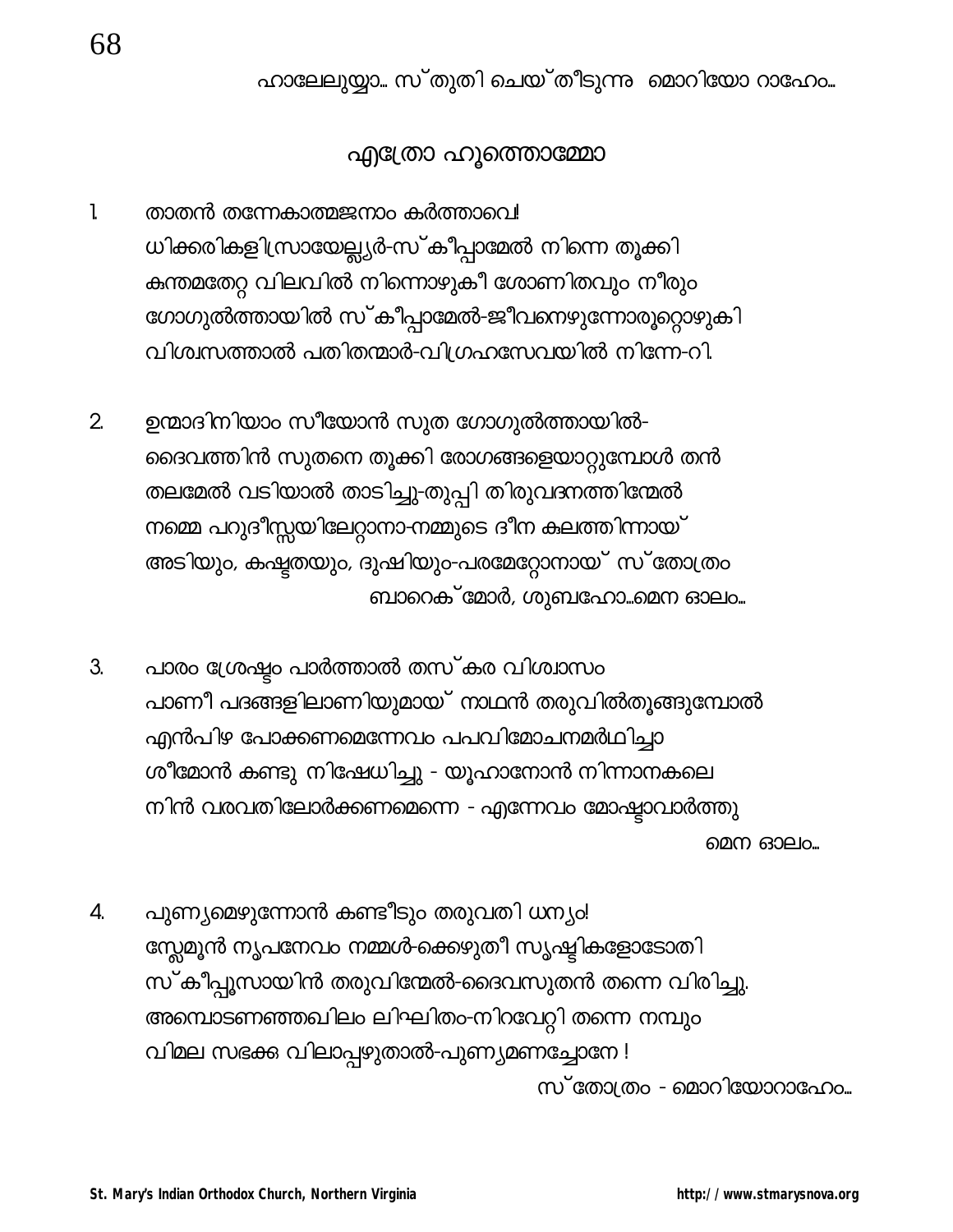- $\mathbf{l}$ പിതാവിൽനിന്നുള്ള ഏകജാതനായ കർത്താവെ, / നിഷേധികളായ ഇസ്രായേൽ മക്കൾ / ലജ്ജ കൂടാതെ നിന്നെ സ്കീപ്പായിൽ തൂക്കി, കന്തം കൊണ്ടു നിന്റെ വിലാവു തുറന്നു / നിന്നിൽനിന്നു രക്തവും വെള്ളവും ഒഴുകി. ഗോഗുൽത്താമേൽ സ്കീപ്പായിൽ ജീവന്റെ ഉറവ ചിന്തി, ജാതികൾ വിശ്വസിച്ചു വിഗ്രഹങ്ങളുടെ വഴി തെറ്റിൽനിന്നു സ്വാതന്ത്ര്യപ്പെട്ടു.
	- സെഹിയോൻ പുത്രി ഭ്രാന്തു പിടിച്ചു / ഗോഗുൽത്താമേൽ സ്സീബായിൽ ദൈവ പുത്രനെ കരിശിക്കുകയും / വടികൊണ്ടു തന്റെ തലക്ക അടിക്കുകയും / താൻ അവരുടെ നൊമ്പരങ്ങളെ സൗഖ്യമാക്കിയിരുന്നപ്പോൾ / അവർ തന്റെ മുഖത്തു തുപ്പുകയും ചെയ്തു. നമ്മെ പറുദീസ്സയിലേക്ക തിരിപ്പാൻ / നമ്മുടെ അരിഷ്ട വർഗ്ഗത്തിനു വേണ്ടി / ഇത്രയും കഷ്ടതകളും അടികളും ആക്ഷേപ-ങ്ങളും സഹിച്ചവന്ദ സ്തുതി

ബാറെക് മോർ, ശുബഹോ...

69

3. തന്റെ യജമാനൻ തന്റെ കൈകളിലും കാലുകളിലും ആണികളാൽ മരത്തിൻമേൽ തൂങ്ങി കിടക്കന്നു. തന്നിൽ നിന്നു മോചനത്തെ ചോദിക്കുകയും / ' എന്റെ കറ്റത്തെ എന്നോടു ക്ഷമിക്കണമേ' എന്നു തന്നോടു അപേക്ഷിക്കുകയും ചെയ്യുന്ന / കള്ളന്റെ വിശ്വാസം വളരെ വലിയതാകുന്നു. തന്നെ കണ്ടു ശീമോൻ തന്നെ തള്ളി പറയുന്നു. യോഹന്നാൻ ദൂരെ നിൽക്കന്നു കള്ളനോ / ' എന്റെ കർത്തവെ നീ വരുമ്പോൾ / എന്നെ ഓർത്തുകൊള്ളണമേ' എന്നു അട്ടഹസിച്ചു പറയുന്നു. മെന ഓലം…

4.

 $2\overline{ }$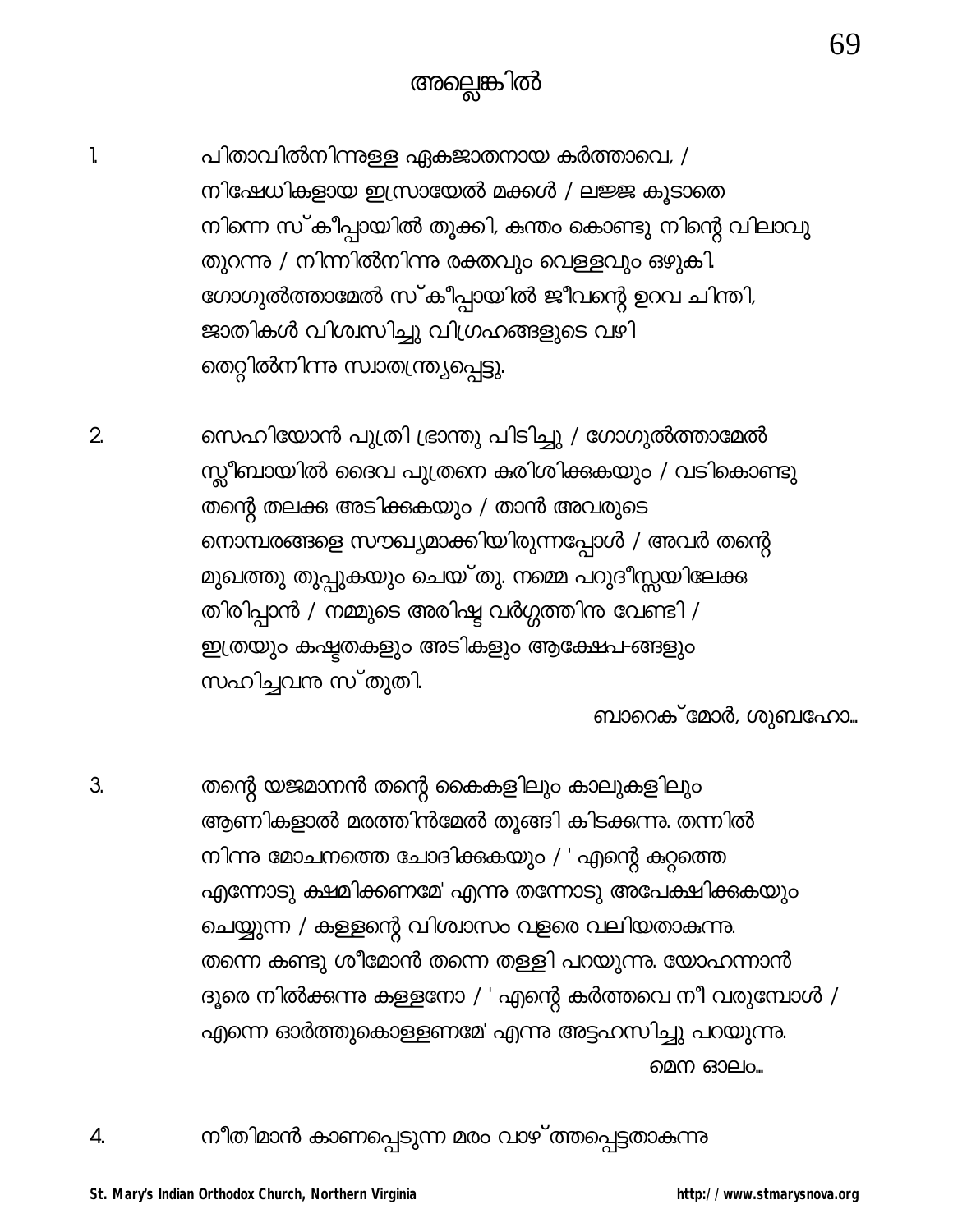സ്കീപ്പാ മരത്തിന്മേൽ / ദൈവ പുത്രൻ തന്നെത്തന്നെ നിവർത്തിയിരിക്കന്നു എന്നു / സ്റ്റേമൂൻ രാജാവു നമുക്ക എഴുതുകയും / സർവ സൃഷ്ടികളൊടും പ്രസംഗിക്കുകയും ചെയ്തിരിക്കന്നു. തന്റെ അനുഗ്രഹങ്ങളാൽ / താൻ വന്നു എഴുതപ്പെട്ട സകലവും നിവർത്തി-ക്കുകയും / തന്റെ

വിലാവിലെ ദ്വാരത്താൽ / വിശ്വസ്തയായ പരിശുദ്ധ സഭ നീതീകരിക്കപ്പെടുകയും ചെയ്തു തനിക്ക സ്തുതി. മൊറിയോറാഹേം...

 $(2000 \text{ (8008)} \triangle)$ 

കർത്താവെ! കൃപ ചെയ്യണമേ മഹിതമതാം നിൻ ഹാശായാൽ. നിൻ ഹാശായിൽ ചേർന്നടിയാർ നേടണമവകാശം രാജ്യേ ദേവാ ദയയുണ്ടാകേണം നാഥാ! കൃപ തോന്നണമൻപാൽ

70

മറിയാം തരു സവിധെ ചെന്നു  $\mathbf{l}$ ഗോഗുൽത്തായിൽ തല താങ്ങി സങ്കട ദയനീയധനിയോ-ടേകാത്മജനെ പ്രതി കേണാൾ തരുവിൽ തൂക്കിയ സുതനേക്ക-ണ്ടതി ദുഖം കണ്ണീർ ചീന്തി ഇടറിയ സങ്കട നാദത്തോ ടെബറായയിലേവം ചൊന്നാൾ സഖികളുമവളൊപ്പം കേണു കഷ്ടതയും വ്യഥയും പൂണ്ടു

GGO 10...

നിലവിളിയൊടു മറിയാം ചൊന്നാൾ  $\overline{2}$ മൂകപ്രകൃതികളിളകന്നു മകനെ! നാലതിരും ചുറ്റി ത്തിരുവധമെന്ന വിരുന്നിന്നായ്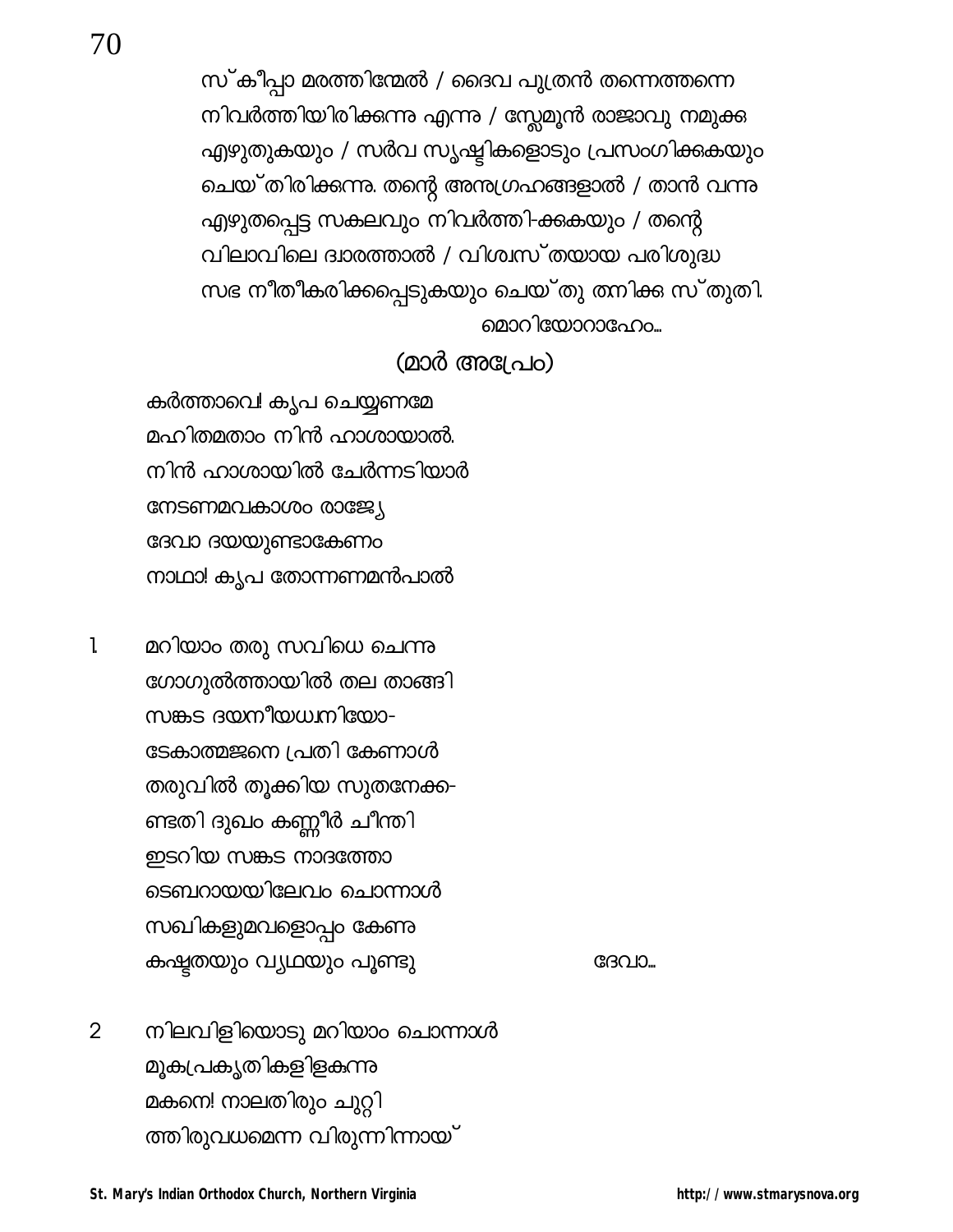സകലരെയും ചേർപ്പാൻ നാഥാ! ഗരുഡത്വമെനിക്കാരേകി? നിൻ കബറേറ്റത്താലിന്നാൾ കേഴുന്നേൻ മോദിക്കന്നേൻ വിഗതസമൂഹത്താൽ ദുഖം രക്ഷിതസഭയാലാനന്ദം നിൻ കല്ലറ മണവറ തുല്യം മകനെ! നീയതിൽ മണവാളൻ മൃതി പൂണ്ടോർ തോഴന്മാരായ് വാനവരൊപ്പം വാ-ഴുന്നു

കേണോതീ മറിയാം ശാന്താ 3 നിന്നോടാർക്കീ വൈരാഗ്യം ഉന്മാദിനി സീയോൻ നിന്നിൽ കണ്ടെന്തിഹ നിൻ സ്കീപ്പാക്കായ് മിസറേമീന്നവളെ വീണ്ടു വൻകടൽ തരണം ചെയ്യിച്ചു സൗഖ്യം രോഗാർത്തർക്കേകീ പൂർണസുഖം വാതാർത്തർക്കം ക്രുശകിയിവകൾക്കായ് പകരം ദുഷിയും ദുഷ്ടതയും നൽകി പകരം ജാതികൾ മധ്യേയീ സംഘത്തെ മഴു ചിതറിക്കം

 $\overline{4}$ നിന്നെതുക്കിയ നഗരത്തിൽ-ന്യായാധീശൻ വാഴരുതെ നിൻ സ്ലീബായാം വെണ്മഴുവാ-ലതു ചുറ്റും ചിതറീടട്ടെ നിന്നെ വിധിച്ചൊരു വിധിനിലയേ-വിധി നാഥൻ ഇരുന്നീടരുതെ നീ പിഴയേറ്റൊരു മദ് ബഹായിൽ-പുണ്യമതുണ്ടായീടരുതെ St. Mary's Indian Orthodox Church, Northern Virginia

ദേവാ...

GGO IO...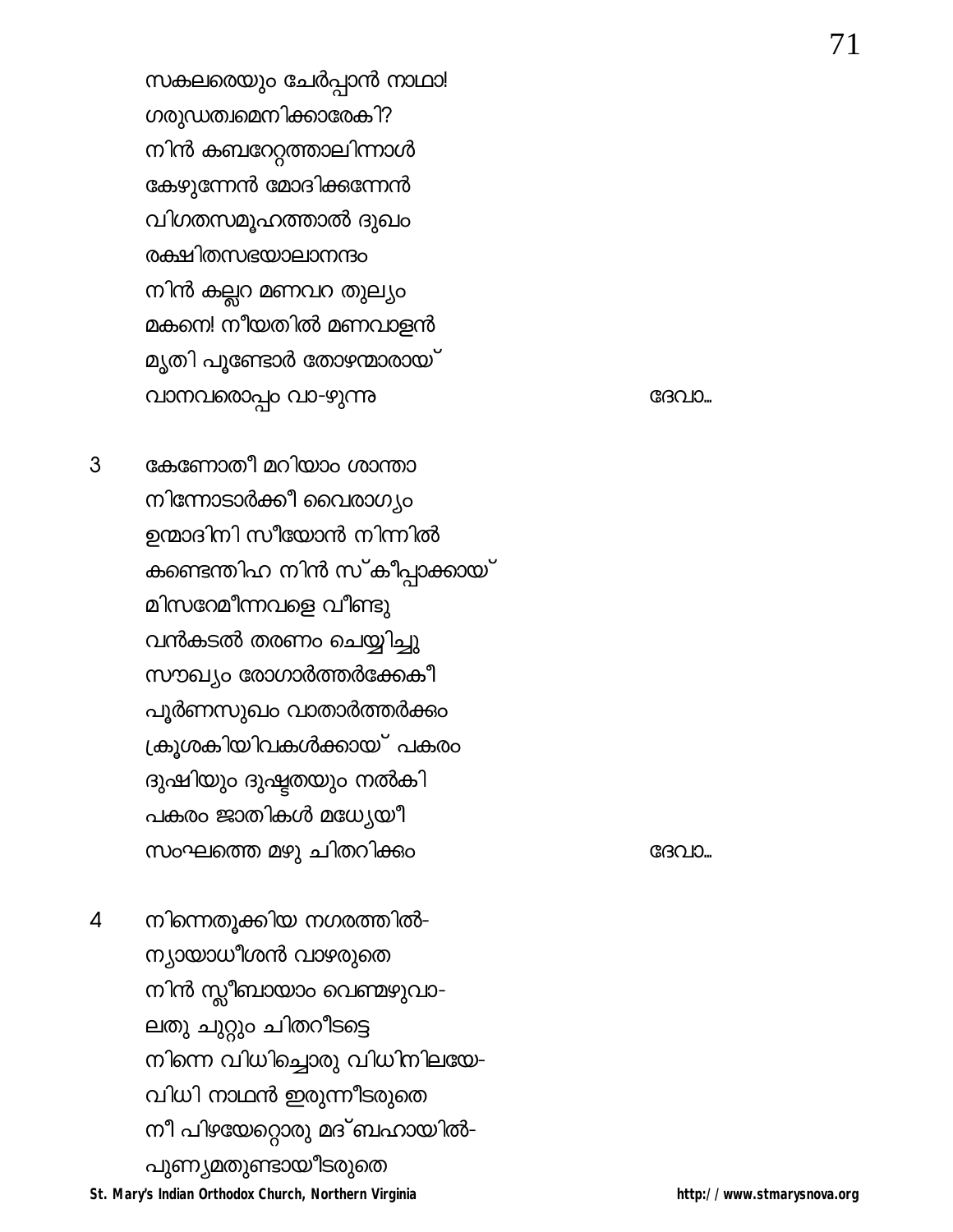72

നിന്നെ സ്കീപ്പായേല്പിച്ച-വൈദികനേൽക്കരുതാശ്വാസം അവനതിവേദന ശാശ്വതമായ് -നരകത്തിൽ പ്രാപി-ക്കട്ടെ

സൃഷ്ടികളെ! വിലപിച്ചിടുവിൻ 5 തരുവിൽ തൂക്കിയ നാഥനായ് നീക്കുക ദിനകര! കതിരുകളെ നാഥാക്ഷേപം മറവാക്കാൻ പാതാളസ്ഥരെ ദർശിപ്പാൻ നിർമ്മാതാവു ഗമിക്കന്നോ-രിരുളിൽ താണ്ടദയം ചെയ്ക ജീവദനെന്നവരോതീടും നാഥസുതൻ ദുഷിയേല്പതിനാൽ ഞെട്ടിവിറക്കുക ഭൂതലമെ! സീയോൻ സുതരാം വൈരികൾ തൻ നിന്ദയേ വീട്ടുക നിൻ വായിൽ പതിനായിരമായ് നിഹനിച്ച വാളെങ്ങിഹ മീഖാ-യേലെ!

എങ്ങിഹ ഗബ്രിയേലെ നിൻ 6 ജ്വാലാ ഭീകര വൈരാഗ്യം സ്കീപ്പാമേൽ നാഥൻ നഗ്നൻ നിൻ ചിറകെന്തിളകന്നില്ല പെരുനാളറ്റൊരു സീയോനേ പ്രതിമന്ദിരമെ! വിലപിക്ക റുഹാവാതിൽ മറകീറി നിന്നെ വെടിഞ്ഞിഹ പൊയ് പ്പോയി മൂകപ്രകൃതികൾ വാഴ്ത്തീടും പ്രകൃതിക്കടയോനേ സ് തോത്രം തിരുവുളമായ് ഭൗതികർ കറ്റം ചാർത്തിയ നാകപതേ! സ് തോത്രം St. Mary's Indian Orthodox Church, Northern Virginia

ദേവാ...

ദേവാ...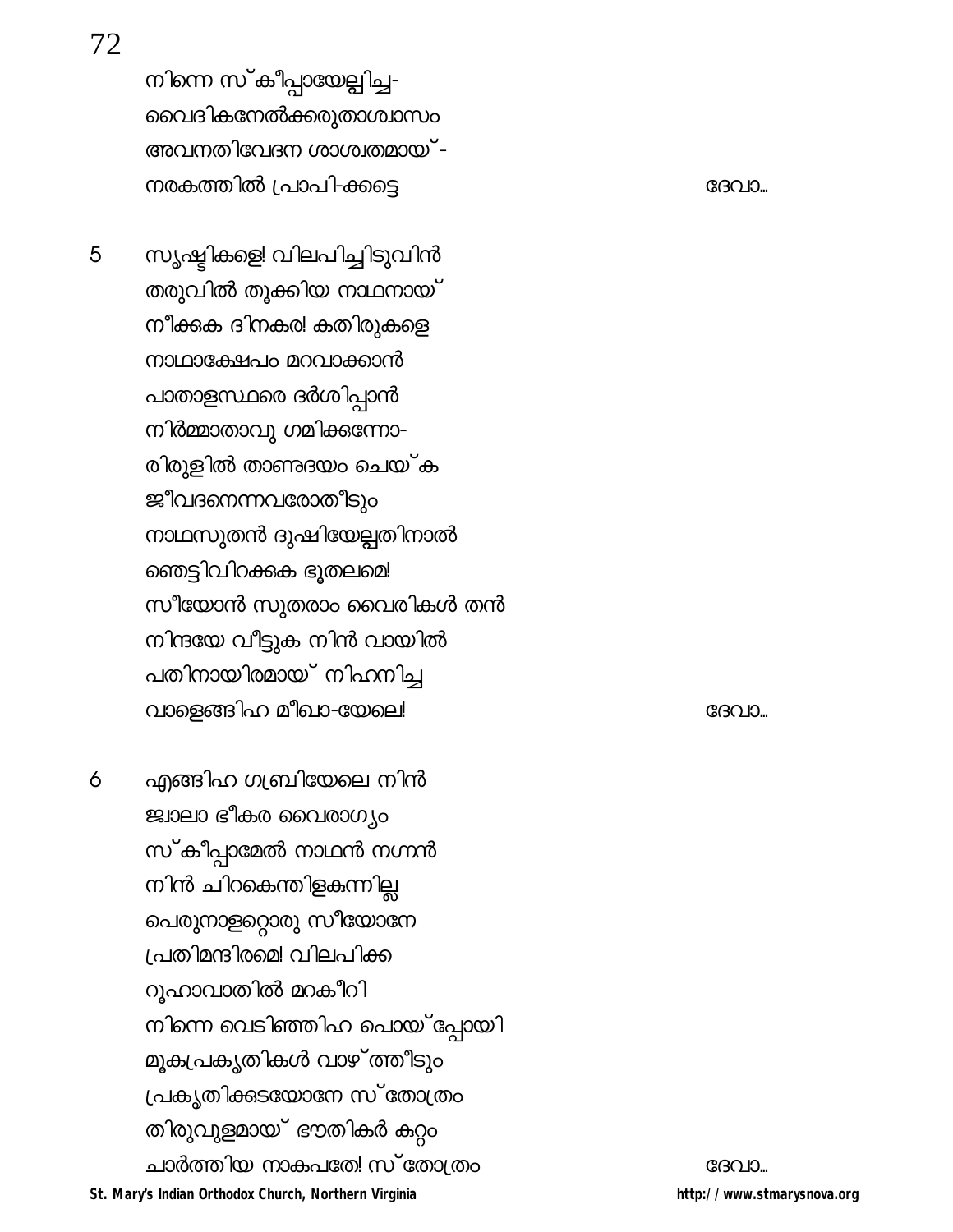തൻ വസ്ത്രമുരിഞ്ഞു ശപ്തർ -ഭുവനം സംഭ്രമമൊടു മേവി സെഹിയോൻ തൻ ദുഷ് കൃത്യത്താൽ -വസുധാധാരം ഭ്രമമണ്ടു തൻ ഭാരത്തെ താങ്ങീടാൻ ഗോഗുൽത്താ ക്ലേശിച്ചേറ്റം ഞങ്ങൾക്കയുളവായൊരു നിൻ-വ്യഥയും താഴ്ചയുമ-തി ധന്യം

സുമോറോ

കർത്താവെ! കൃപ ചെയ്യണമേ മഹിതമതാം നിൻ ഹാശായാൽ നിൻ ഹാശായിൽ ചേർന്നടിയാർ നേടണമവകാശം രാജ്യേ ദേവാ! ദയയുണ്ടാകേണം-നാഥാ! കൃപ തോന്നണമൻ-പാൽ

വാനവുമാഴവുമേൽക്കമ്പോൽ തരുവേറ്റോനേ തേ സ് തോത്രം ഭൂസീമകളെ വഹിക്കമ്പോൾ കബറിലമർന്നോനേ സ്തോത്രം നിൻ സ്ലീബായാൽ രക്ഷിതരാം സൃഷ്ടികളിൽ നിന്നും സ്തോത്രം നിൻ പ്രഭയങ്ങു പരന്നതിനാൽ മൃതലോകം വാഴ് ത്തും നിന്നെ ആയിരമൊടു പതിനായിരമായ് സ്തുതി മഹിമകളേകീടുന്നു സ്തുതി നിൻ പ്രേഷക താതന്നും റൂഹ് ക്കദിശായ്ക്കു നമസ്കാ-രം

GGO 10...

73

#### $\overline{7}$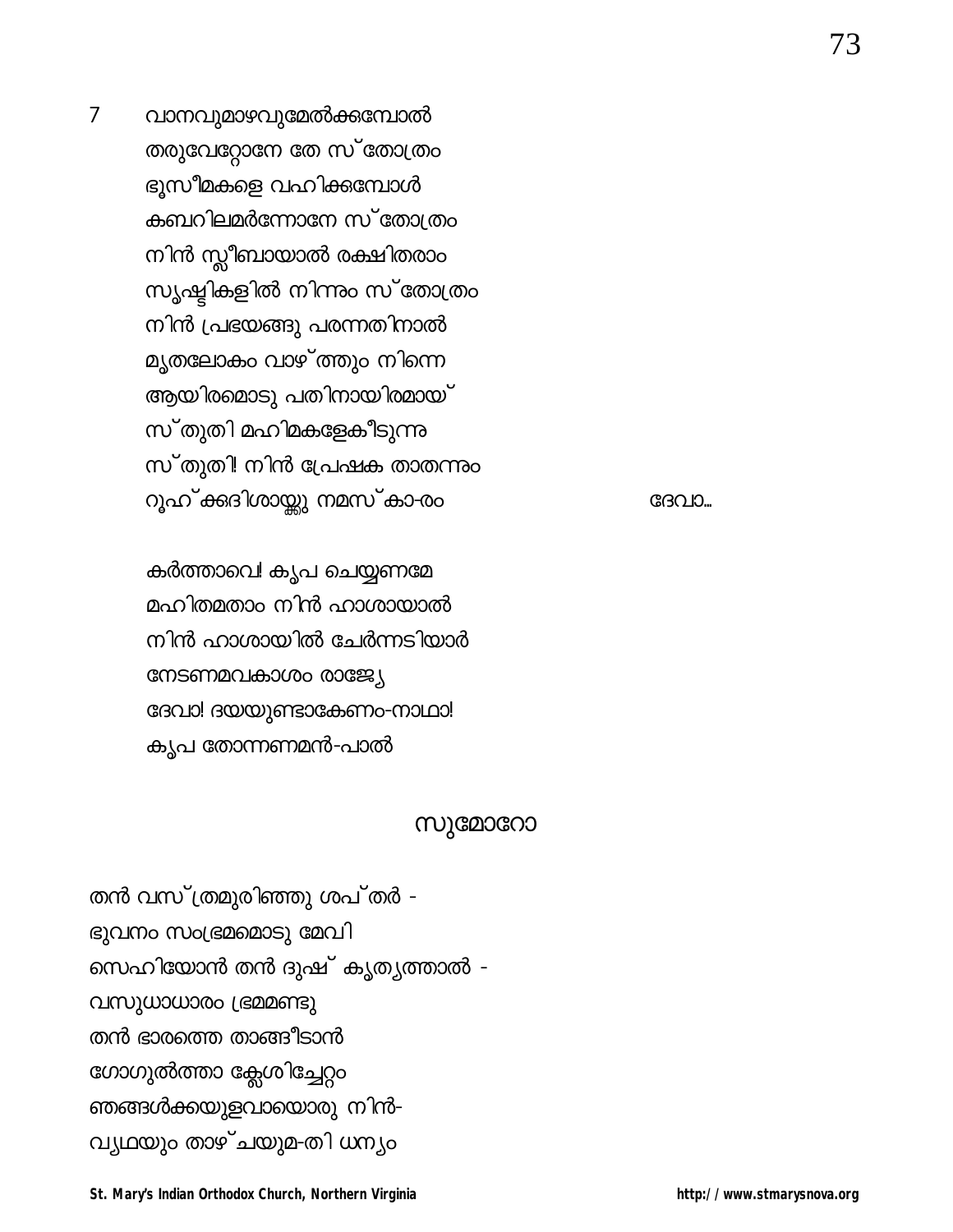ആദൃപുസ്തകം 22: 14 പുറപ്പാടു 17:8-14, ഏശായാ 52:13-53:12 1 പക്രോസ് 2:19-25, ഗലാത്യർ 2:26-3:14,6:11-18

ഏവൻഗേലിയോൻ

(പെസ്ഗോമോ)

ഹാ... ഹാ... എന്നാടകളവർ ഭാഗിച്ചു എന്നങ്കിക്കായ് ചീട്ടിട്ടു ഹാലേലുയ്യാ. വി. യോഹന്നാൻ 19:31-42

# സ്സീബാ വന്ദനവ്

ആത്മാ-ക്കളെ രക്ഷിചൊരു നിൻ സ്ലീബായേ നമിച്ചെ-ങ്ങൾ ചോ-രനോ-ടൊപ്പം ചൊല്ലുന്നു മശിഹാ ! യോർക്കെ-ങ്ങളെ നീ വന്നീ-ടുമ്പോൾ

അല്ലെങ്കിൽ

Thy - Cross - that saved our souls We adore now O-Lord With that - thief we cry out Christ remember us - when you come - again

ഞങ്ങളുടെ ആത്മത്തിന - അതിനാലെ രക്ഷയുണ്ടായി എന്ന -

St. Mary's Indian Orthodox Church, Northern Virginia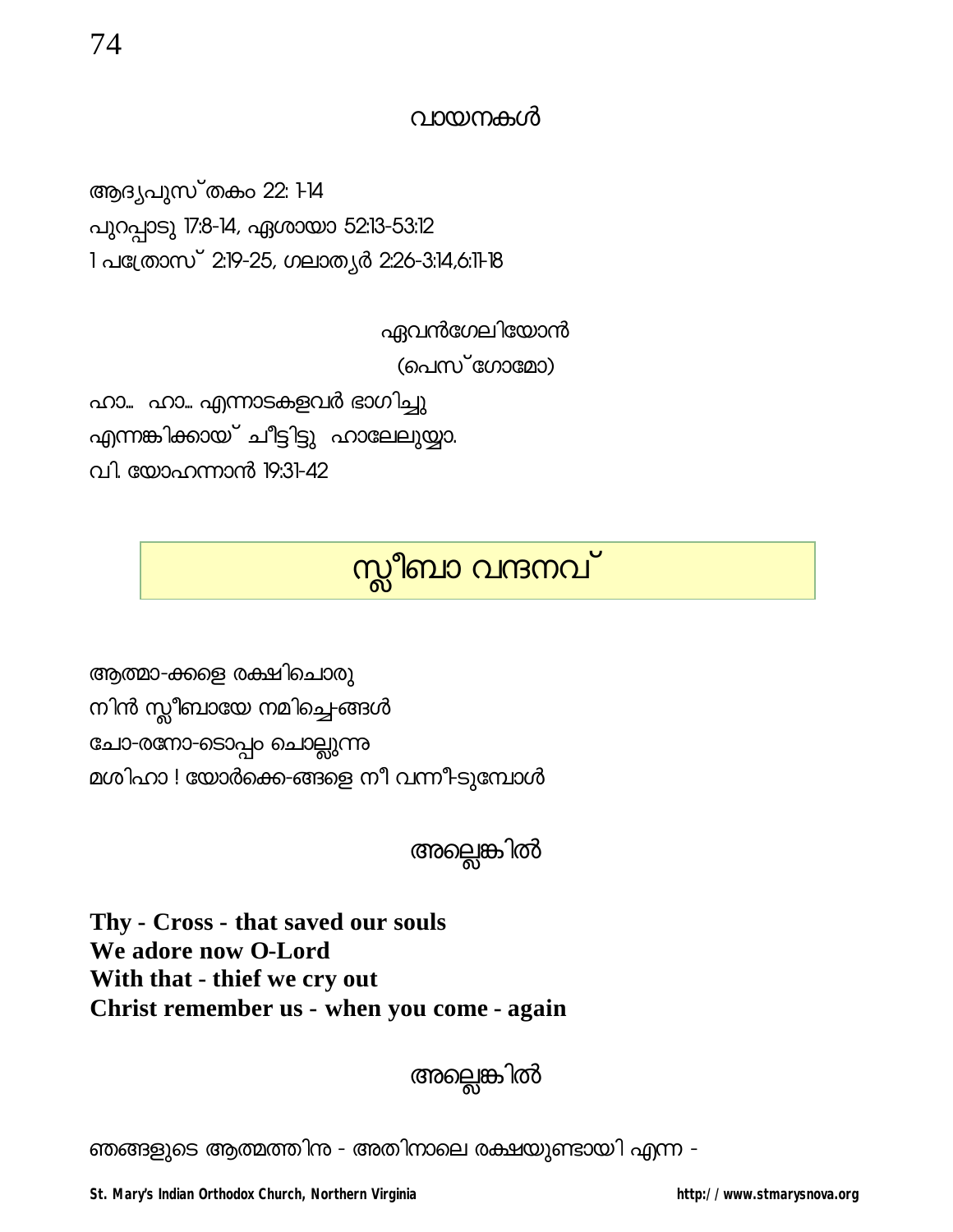സ്ലീബായേ ഞങ്ങൾ കമ്പിടുന്നു. മശിഹാ തമ്പുരാണ! നീ എഴുന്നെള്ളി വരുമ്പോൾ ഞങ്ങളെയും ഓർക്കണമെന്നു കള്ളനൊടുകൂടി ഞങ്ങളും ചൊല്ലുന്നു

അല്ലെങ്കിൽ

സോ-ഗദീ-നാൻ ലെസ്ലീബൊക് ദ് -ബേവോ പുറുകോ നോലനപ് ശോ-സാൻ അം-ഗാ-യോസോ - ഒമറീനാൻ മശീഹോ എസ് ദ-ക്രകെൻമോ-ദോ-സേ - ആത്ത്

# സ്സീബായാഘോഷം

### രണ്ടാം പ്രദക്ഷിനം

അരിമത്യാനാട്ടിൽ-ധാർമ്മികനായ് വാണ യൗസേപ്പെന്നോതും മാനവനേകൻ മശിഹാ തൻ ഗാത്രം-പ്രാപിപ്പാൻ ചെന്നു പീലാത്തോസോടാ-യർത്ഥിച്ചേവം വിധി നാഥാ! നൽക-ഭാഗ്യമഹാനിധിയാം രക്ഷകഗാത്രത്തെ-സംസ്കാരം ചെയ്യടെ..ഞാൻ അവനെ യൂദന്മാർ-തരുവിന്മേൽ തൂക്കി ഞാനാമോദിപ്പാ-നതിനെ നൽക.

# അല്ലെങ്കിൽ

Joseph, hailing from, land of A-rimathea He was one righteous, and venera-ble. **Beseeching He came, unto Pi-late's Court Pleading for Jesus' Body Di-vine Body of Savior Most Holy - Treasure** St. Mary's Indian Orthodox Church, Northern Virginia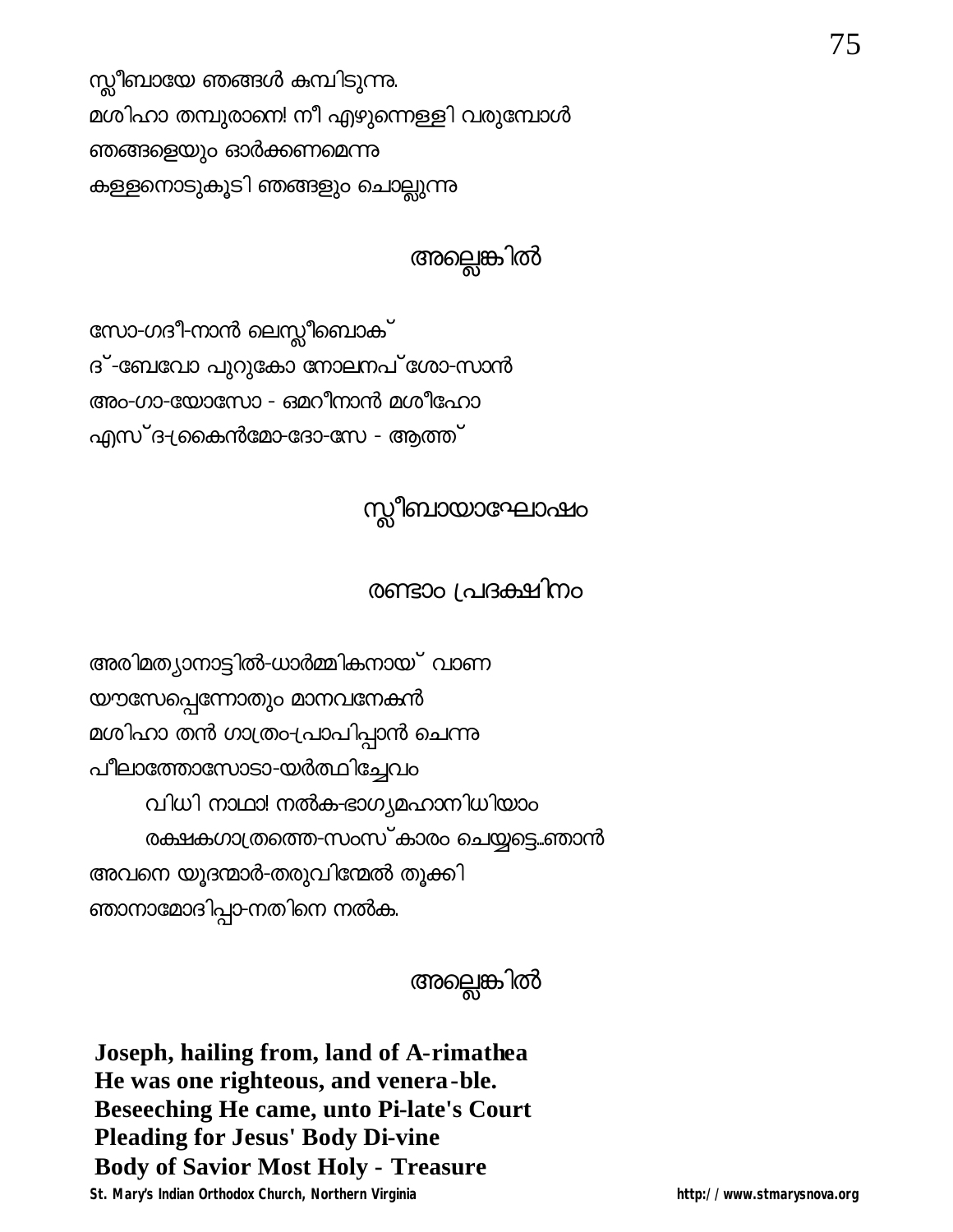76 **Grant thou me Ruler** I may bury - Him myself **Crucified was He On a Tree by Jews** Give it unto me, for my de-light

> കിഴക്ക് (പ്രാർത്ഥന) ( ഏക് ബോ )

കർത്താവെ! നീ ദോഷികളാൽ-ക്രൂശിന്മേൽ തൂക്കപ്പെട്ടു പാണികൾ നീ നീട്ടിപ്പാരിൻ നാലതിരുകൾ കരഗതമാക്കി നാഥനെ നഗ്നം കണ്ടതിനാൽ ഗഗനത്തിൽ പകലോൻ മങ്ങീ പകൽ മധ്യാഹെ നിശയേറി-ത്തന്നധികാരെ നിലകൊണ്ടു തരുവിൽ നിൻ ധ്വനി ധരയെയും വാനിനെയും വിറകൊള്ളിച്ചു കൃപയാൽ നീ മൃതസമനായി ഹിതമൊടു നീയുത്ഥിതനായി ട്ടാദാമിനെയെഴുന്നേല്പിച്ച-ങ്ങേദനിലേക്ക തിരിച്ചേറ്റി രക്ഷക! കരുണാ സമ്പന്നാ! ശ്രേഷ് ഠം നിൻ കൃപ കർത്താ-വെ!

### പെസ**്**ഗൊമോ

രക്ഷണ പരിചയെനിക്കായ് നീ നൽകി പറുദീസാ മധ്യേ നട്ടോ-രേദൻ തന്നിലെ ജീവമരം

St. Mary's Indian Orthodox Church, Northern Virginia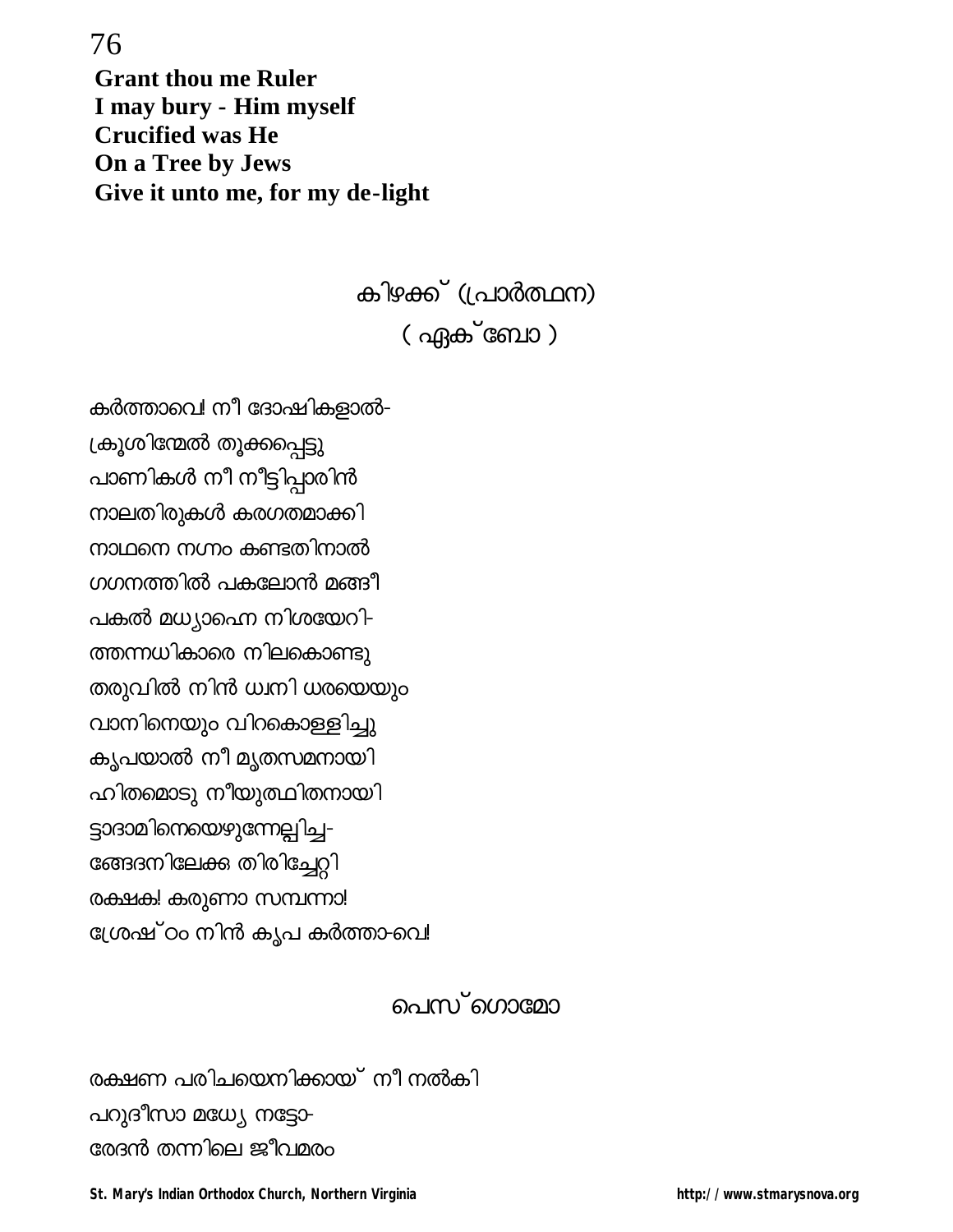സ്ലീബായുടെ ദൃഷ്ടാന്തം താൻ പാരും വാന്നം പുരുമോദാൽ പെരുന്നാൾ ഘോഷിച്ചീടുന്നു നാമും ചേർന്നോതീടേണം കുറിയേലായിസ്സോൻ, കുറിയേ… കുറിയേ…

# പടിഞ്ഞാറ് (പ്രാർത്ഥന) ( ഏക്ബോ )

മശിഹാ! നീ ഭൂമധ്യത്തിൽ ക്രൂശിതനായൊരു വേളയതിൽ ആലയമറ രണ്ടായ് കീറി നിന്നെ ക്കുരിശിൽ ദർശിച്ചി-ട്ടൂഴിയുമഖിലം വിറപുണ്ടു സംഭ്രമമോടുൽഘോഷിച്ചാൾ താതന്മാരുടെ ദൈവം നീ വാഴ**്ത്തപ്പെട്ടവനാ-കന്നു** 

### പെസ**്**ഗൊമോ

തൃക്കൈ തുണ ചെയ്ക്തന്നെ വളർത്തും നിൻ ശിക്ഷ മൃതിയിൽ നിന്നിസഹാക്കിനെ സം-രക്ഷിച്ചോരജപോതത്തെ സംദാനം ചെയ്തൊരു തരു ഭൂ-സീമകളെപ്പരിരക്ഷിപ്പാൻ തൂക്കപ്പെട്ടൊരു കഞ്ഞാടിൻ സ്സീബാ തന്നുടെ ദൃഷ്ടാന്തം തന്നുടെ പൂജാ ദിവസത്തിൽ പാരും വാന്നം പുരുമോദാൽ പെരുന്നാൾ ഘോഷിച്ചീടുന്നു നാമും ചേർന്നോതീടേണം

St. Mary's Indian Orthodox Church, Northern Virginia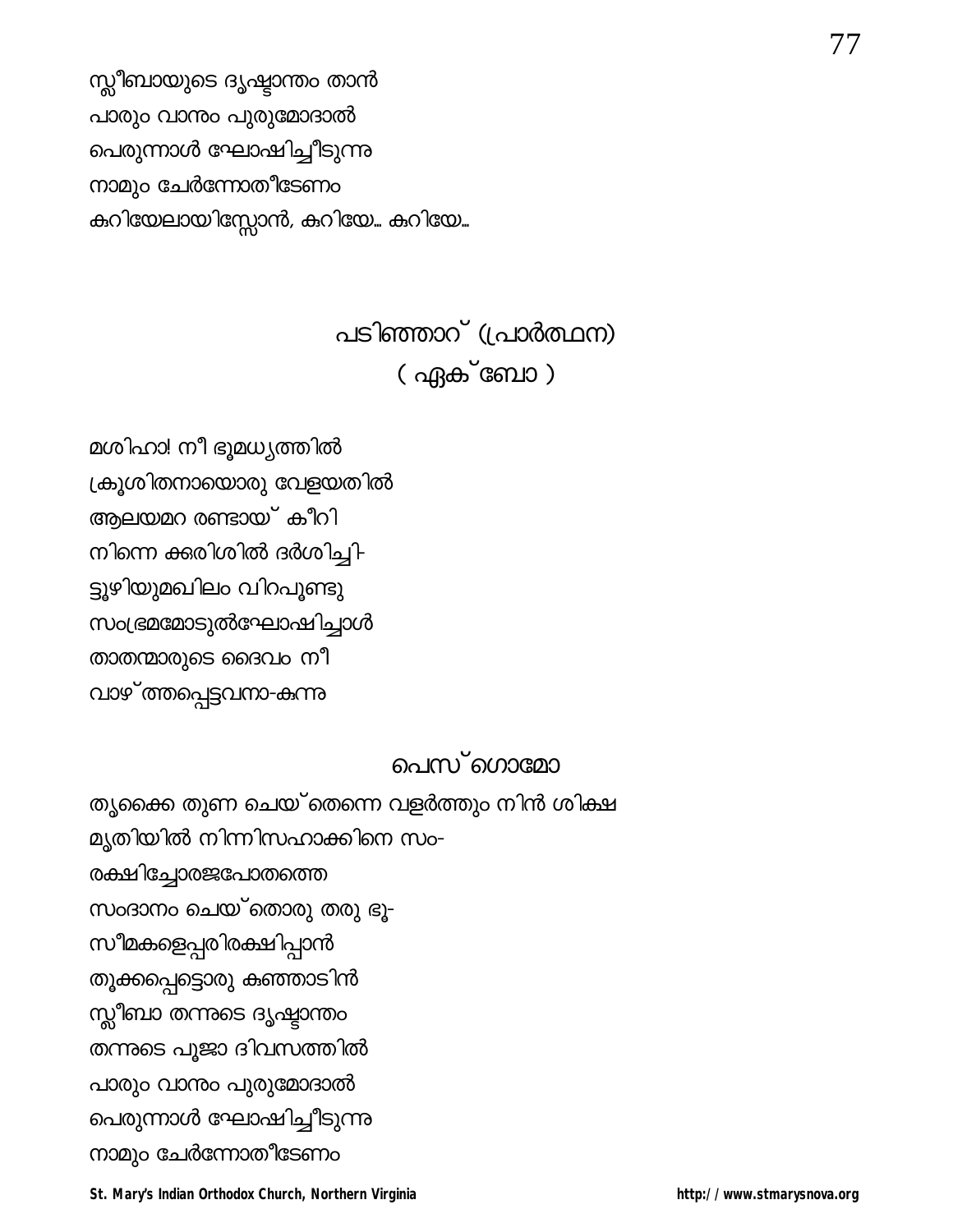# വടക്ക് (പ്രാർത്ഥന) ( ഏക് ബോ )

കർത്താവെ നീ ഞങ്ങൾക്കായ് -ഗോഗുൽത്തായിൻ മൗലിയതിൽ തിരുവുള്ളത്താൽ നിന്ദിതമാം കരിശിൽ കഷ്ടത ഭരമേറ്റു ആർത്തിയെഴും ഭീഷകമൃതിയിൻ ദംഷ്ട്രയ നീ നിപതിപ്പിച്ചു പാതാളത്തിലകപ്പെട്ടോർ-ക്കേകീ ബന്ധനമുക്തിയെ നീ തന്മൂലം വിജയധനിയോ ടാത് മീയമതാം ഗാനങ്ങൾ എന്നിവ സഹിതം തിരുസവിധെ കൂപ്പി നമിച്ചീടുന്നെങ്ങൾ

### പെസ് ഗൊമ<u>ോ</u>

കത്തിമുറിക്കം ശത്രുക്കളെ നിന്നാൽ ഞങ്ങൾ യാക്കോബാമജപാലനവൻ തഴുകി വണങ്ങിയതാം ദണ്ഡം മശിഹായാം നമ്മുടെയിടയൻ മൃതിയെ വണങ്ങിക്കൊലചെയ്തു പാതാളത്തെ ധൂളിച്ച സ്സീബാ തന്നുടെ ദൃഷ്ടാന്തം തന്നുടെ പൂജാ ദിവസത്തിൽ പാരും വാന്നം പുരുമോദാൽ പെരുന്നാൾ ഘോഷിച്ചീടുന്നു നാമും ചേർന്നോതീടേണം കുറിയേലായിസ്സോൻ..കുറിയേ..കുറിയേ..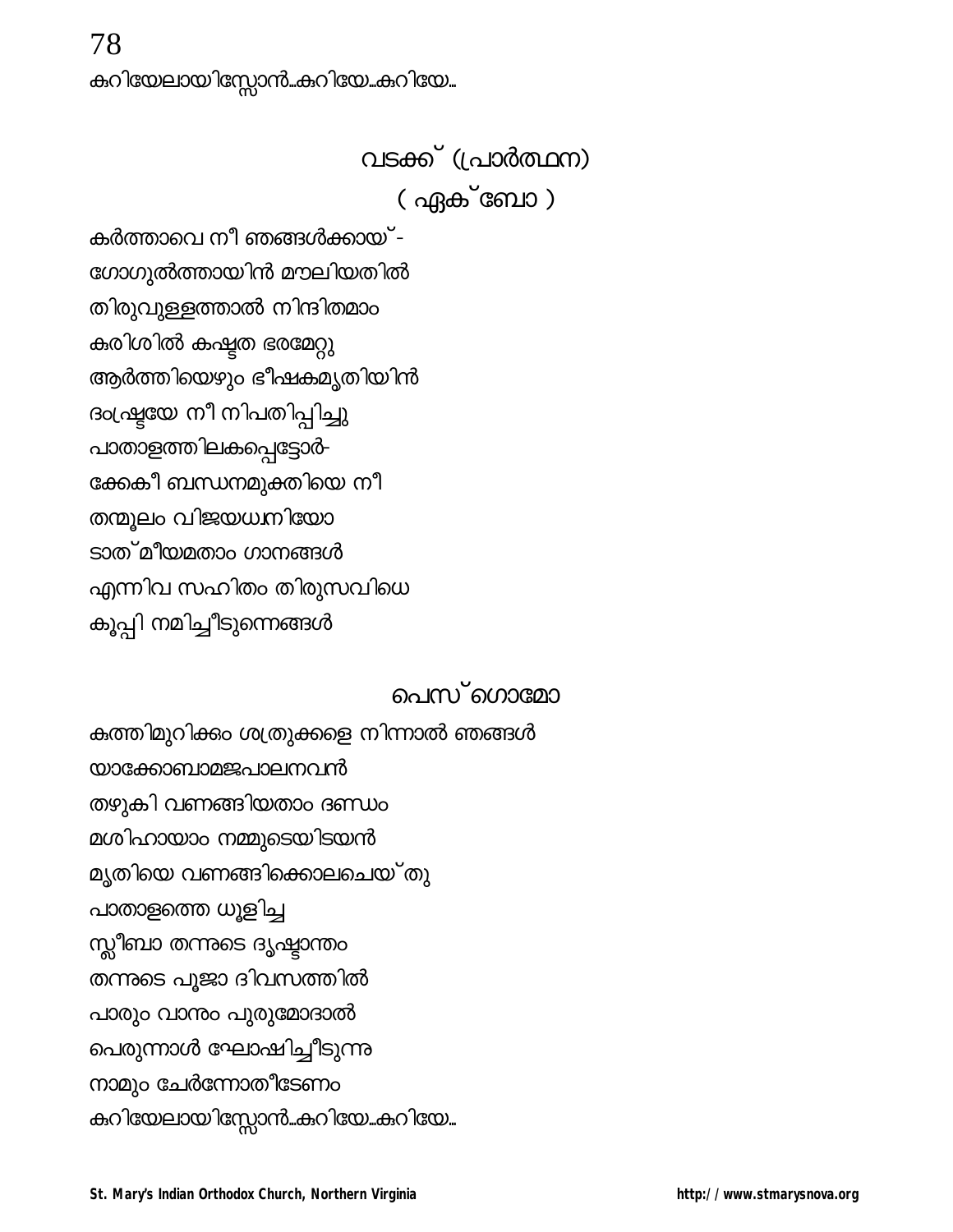തെക്ക് (പ്രാർത്ഥന) (എക്ബോ )

ജളതയെഴും യൂദന്മാരാൽ-ഗോഗുൽത്തായിൽ ക്രൂശിതനായി ജീവപ്രദമാം സ്സീബായാൽ-ഞങ്ങളെ രക്ഷിച്ചോൻ ധന്യൻ നീ ആഗതനായീടുമ്പോൾ-ഞങ്ങളെ ഓർക്കണമെന്നേവം ചോരനൊടൊന്നിച്ചുൽഘോഷി-ച്ചെപ്പോഴും കൂപ്പുന്നടി-യാർ

#### പെസ**്**ഗൊമോ

ശത്രുക്കളെ നീക്കിക്കാത്തെങ്ങളെ നീ നീതിപരൻ നോഹിൻ കാല-ത്തുലകത്തിനു ജീവിത ശിഷ്ടം സംരക്ഷിച്ചൊരാ നൗക-നവ ജീവനസുവിശേഷത്തെ ലോകത്തിന പരമരുളിയതാം-സ്സീബാ തന്നുടെ ദൃഷ്ടാന്തം തന്നുടെ പൂജാ ദിവസ്സത്തിൽ-പാരും വാന്നം പുരുമോദാൽ പെരുന്നാൾ ഘോഷിച്ചീടുന്നു-നാമും ചേർന്നോതീടേണം കുറിയേലായിസ്സോൻ, കുറിയേ… കുറിയേ…

കിഴക്ക്

ദൂതന്മാർ-സേവിപ്പോനേ! ഈശാ! നീ പരിശുദ്ധൻ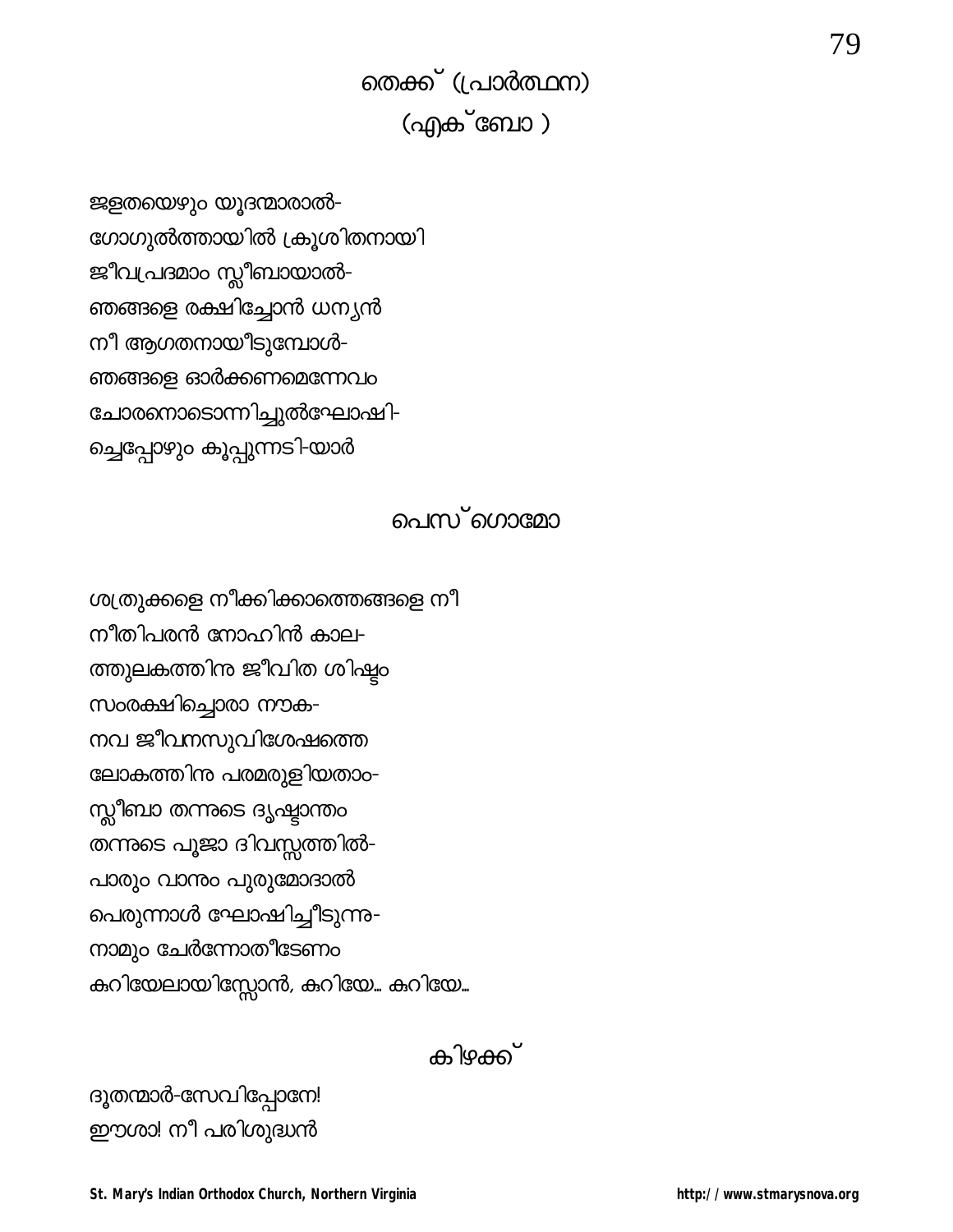**St. Mary's Indian Orthodox Church, Northern Virginia http://www.stmarysnova.org**

കീഴുള്ളോർ-കൂപ്പുന്നോനേ! മൃതിഹീനാ! നീ പരിശുദ്ധൻ

ശക്താ! നീ പരിശുദ്ധൻ

മേലുള്ളോർ-മാനിപ്പോനേ! ഈശാ! നീ പരിശുദ്ധൻ മധ്യമർ കീർ-ത്തിക്കുന്നോനേ!

വടക്ക്

പാപികളനതാപത്തോടർഥിച്ചോതുന്നു ഞങ്ങൾക്കായ് ക്രൂശേറ്റോനേ! കൃപ ചെയ്യേണ<del>ം</del>

മണ്മയരാ-ഘോഷിപ്പോനേ!

മൃതിഹീനാ! നീ പരിശുദ്ധൻ

ആത് മീയർ-ശ്ലാഘിപ്പോനേ! ശക്താ! നീ പരിശുദ്ധൻ

തീമയർ ഹാ-ലൽ ചൊൽവോനിേ ഈശാ! നീ പരിശുദ്ധൻ

പടിഞ്ഞാറ്

(സാപ്പികൾ കാ-ദീശാർപ്പോനേ! മൃതിഹീനാ! നീ പരിശുദ്ധൻ വിശ്വാസിനിയാം തിരുസഭ തൻ-സുതരർത്ഥിക്കന്നു ഞങ്ങൾക്കായ് ക്രൂശേറ്റോനേ! കൃപ ചെയ്യേണ<mark>ം</mark>

ക്രോബേന്മാർ-വാഴ് ത്തുന്നോനേ! ശക്താ! നീ പരിശുദ്ധൻ

80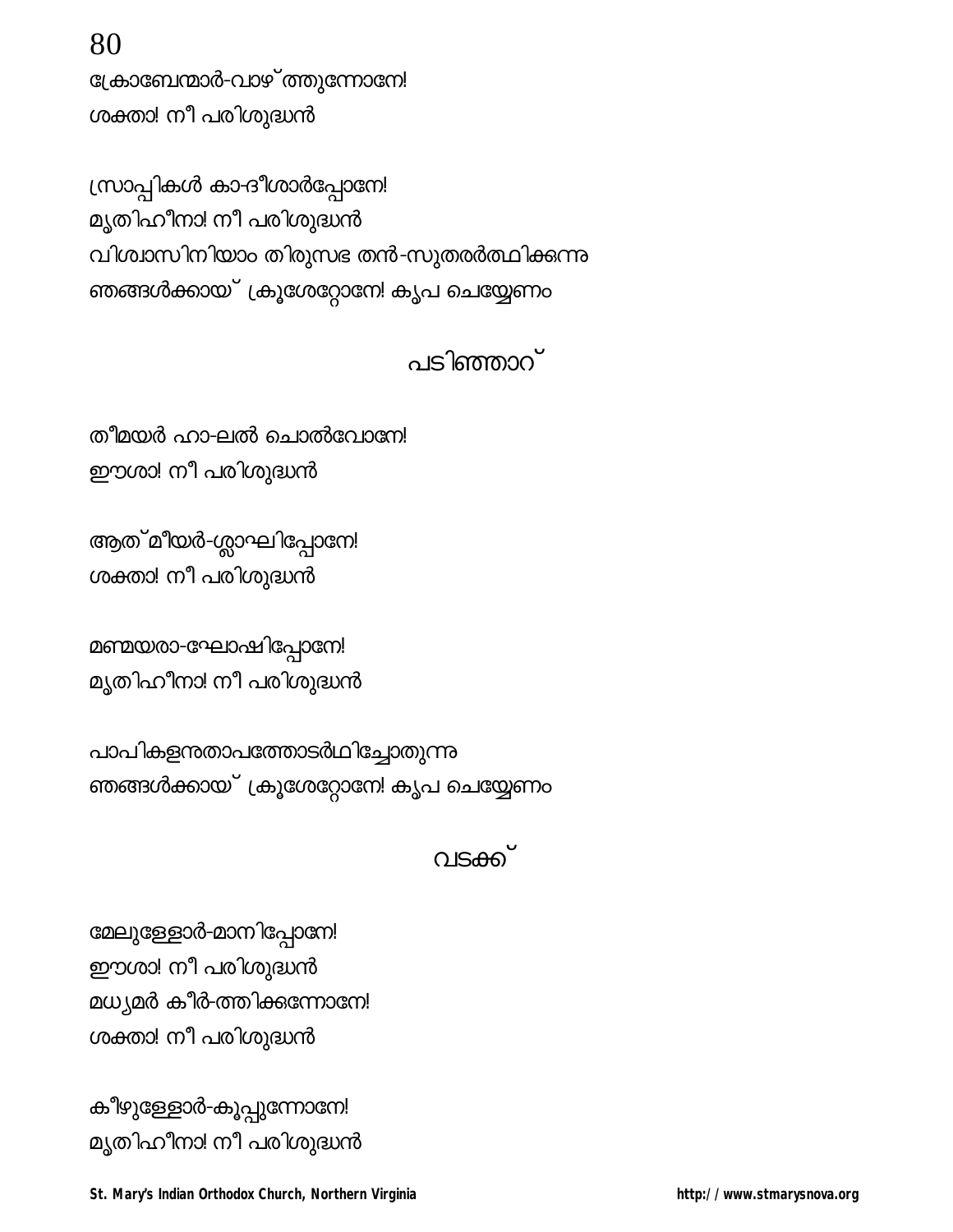യൗസേപ്പൊടു നിക്കോദീമൊസ്-തരുവീന്നും നിന്നെയിറക്കി പ്രാണൻ ഗൂഢമിരിക്കമ്പോൾ മൃതനെപ്പോൽ നിന്നെയേന്തി അൽവായും മൂറും പൂശി-ക്കേത്താനപ്പട്ടിൽ ചുറ്റി പുതിയൊരു കല്ലറയിൽ വച്ചു-ശിലയാൽ വാതിൽ ബന്ധിച്ചു

### കബറടക്കം

സ്വർഗ്ഗസ്ഥനായ ഞങ്ങളുടെ പിതാവേ!

നാഥാ കർമ്മാർഥനകളെ നീ-കൈക്കൊണ്ടും കൃപ-ചെയ്`തീടേണം സ്തോത്രം തേ-ദേവേശാ! സ് തോത്രം തേ-സ്രഷ്ടാവെ-പാപികളാം ദാസരിലലിയും മശിഹാ-രാജാ-വേ സ്തോത്രം

നാഥാ! കൃ-പ ചെയ് തീടണമേ നാഥാ! കൃ-പ ചെയ്യുക കനിവാൽ

#### തെക്ക്

വിശ്വാസിനിയാം തിരുസഭ തൻ-സുതരർത്ഥിക്കന്നു ഞങ്ങൾക്കായ് ക്രൂശേറ്റോനേ! കൃപ ചെയ്യേണം

81

http://www.stmarysnova.org

ബാറെക് മോർ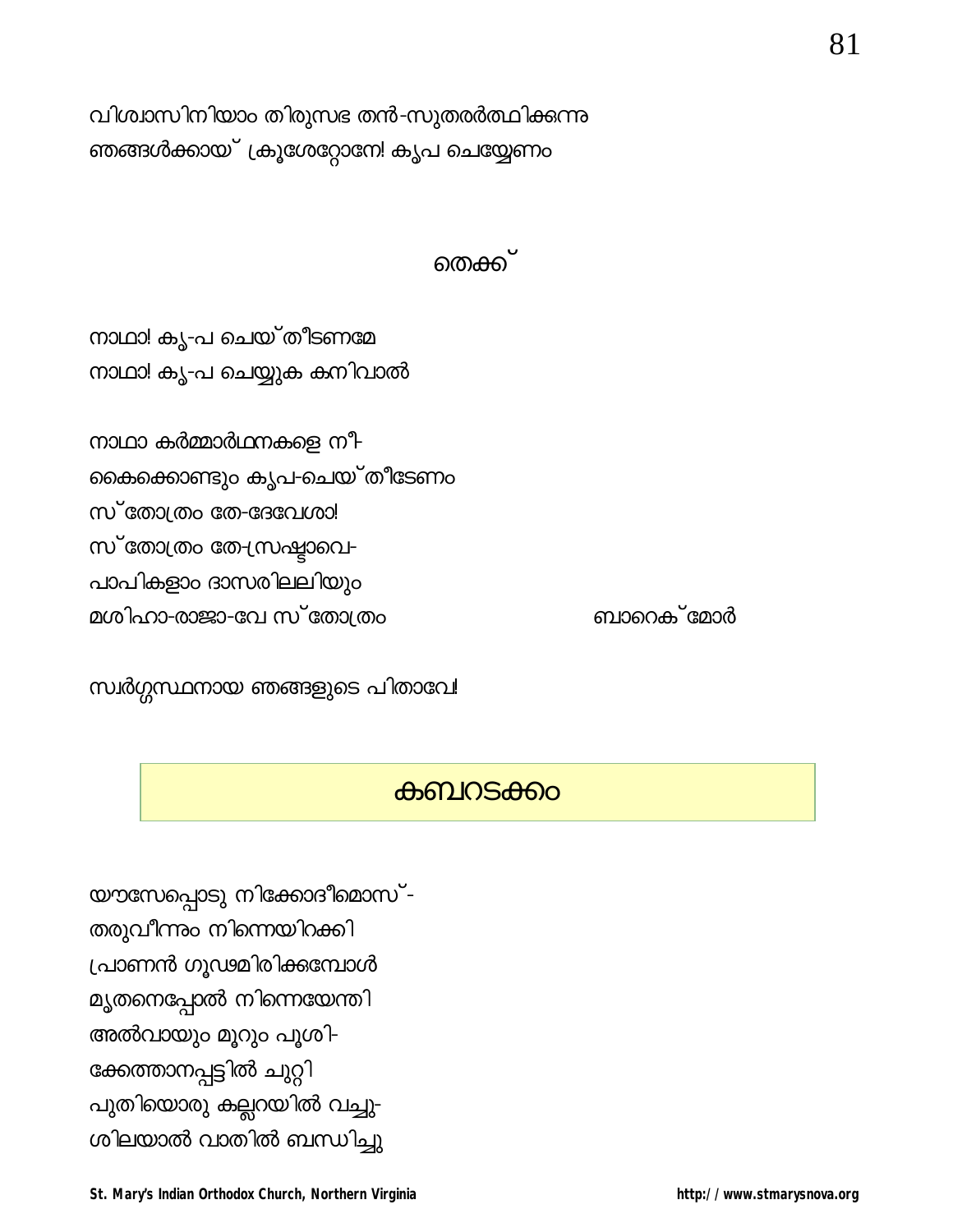82

സൃഷ്ടികളഖിലം നിൻ മൃതിയിൽ-സന്താപത്തൊടു വിലപിച്ചു സ്വഹിതാൽ മൃതനാമുയിരോലും-നിന്നെ മൃതന്മാർ വന്ദിച്ചു ഞങ്ങൾക്കായുളവായൊരു നിൻ-വ്യഥയും താഴ്ച്ചയുമതിധന്യം

### **കബറടക്കഗ്രേഷം**

കബറിലുറങ്ങും ഹതരെപ്പോൽ-ഹാ-ഹാ മൃതരുടെ മദ്ധ്യേ-സ്വാ-തന്ത്ര്യസുതൻ മൃതി നിഴലും കൂരിരുളുമെഴും-ഹാ-ഹാ പടുകഴിയിൽ ചേർത്താ-നെന്നെ നീ

മൃതരായോർക്കായ് നീ ചെയ്താശ്ചരൃങ്ങൾ ഹാ-ഹാ വീരന്മാരെഴുന്നേറ്റങ്ങെ-വാഴ് ത്തീടും. നിൻ കൃപയേ കല്ലറവാസികളും ഹാ-ഹാ നിൻവിശ്വസത്തെപ്പാഴായോരും-വർണിക്കം ബാറെക്്മോർ, ശുബഹോ...മെന ഓലം..

## ഏക് ബോ

മൃതരുടെ മാതാവാം പാതാളത്തിൽ രാജരനൂജനിറങ്ങിച്ചെന്നു ശൂന്യതയെഴുമവളെ നിർമ്മൂലം വീഴ് ത്തീ ട്ടുൾക്കോട്ടകളെല്ലാം ഭഞ് ജിച്ചു. സത്തമശീലൻ മരണക്കോയ് മയെ നീക്കംചെയ്തു കോശത്തേയും കൊട്ടാരങ്ങളെയും ശൂന്യമതാക്കീ വന്നേൻ കല്പന ലംഘിച്ചോനാദാമിൻ പേർക്കായ് എൻസവിധം ചേരുവിനെന്നേവം മൃതരോടോതീ വിശ്വാസികളാം നാമേവരുമേവം മോദത്തൊടുൽഘോഷിക്കേണം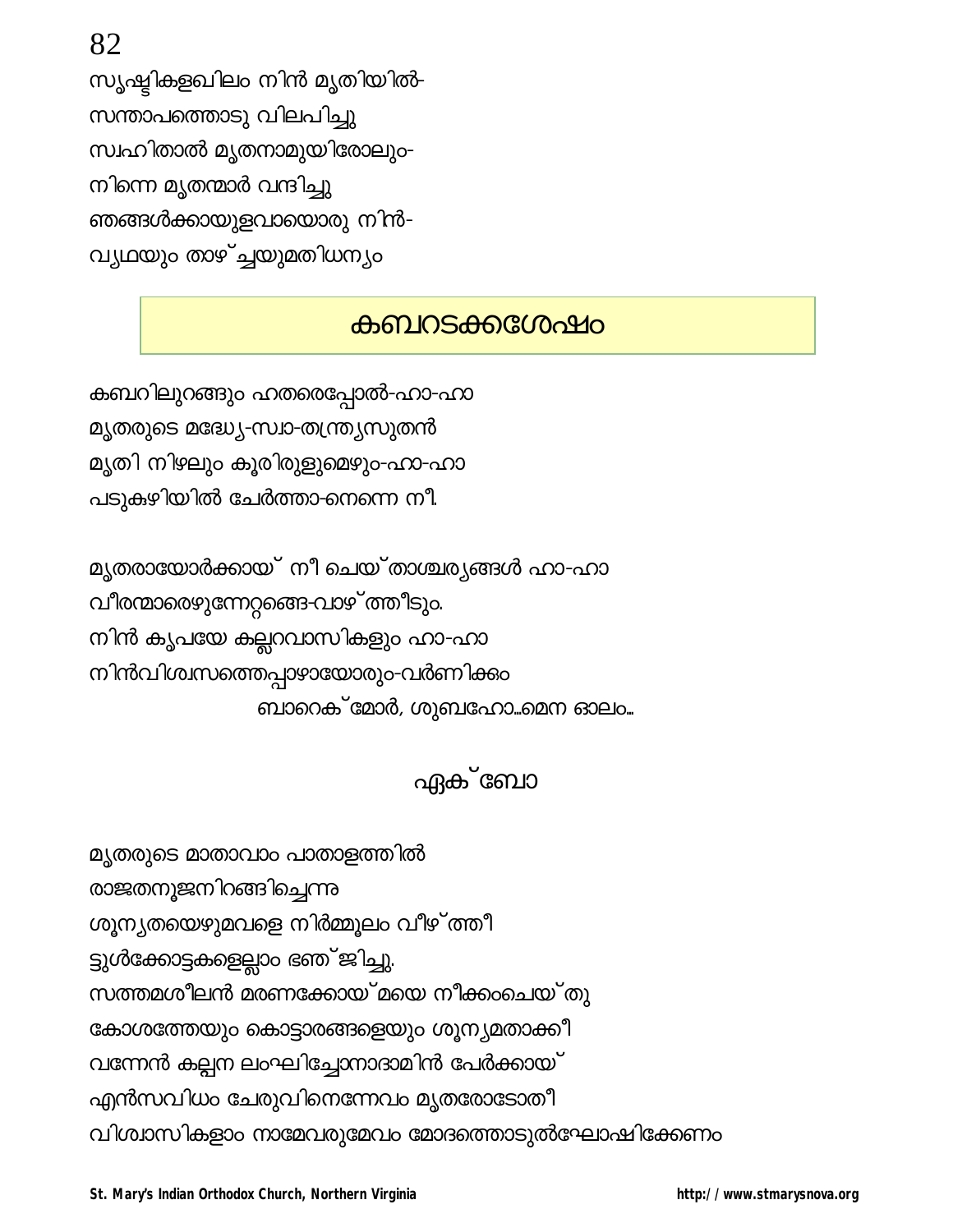പ്രാമിയോൻ

ജീവമയൻ മൃതലോകം പൂ-ക്കൽഘോഷിച്ചാൻ 1 പുനരുജ്ജീവനമുത്ഥാനം കടമോചനമിവയേ പാതാളത്തിൻ വാതിൽ തകർ-ത്തോടാമ്പലൊടി ച്ചാമൃതിതന്നധികാരത്തൊടു ജയവും മായിച്ചു മരണത്തെ ജീവിപ്പിച്ചവനെ! നിദ്രയൊഴി-ച്ചോനേ! നീ ധന്യൻ കബറാൽജീവൻ തന്നവനെ കൃപയാൽ വാഴ് വരുൾക. ബാറെക് മോർ. ശുബഹോ. . . മെന ഓലം.

മൃതലോകം പൂകിയ ദാവീ-ദാത്മജനാകം  $\overline{2}$ രാജാവിന്നാൾപ്പേരായ് ദാ-വീദോ-തീടുന്നു പാതാളത്തിന്നുയിരെത്തീ-യെന്നുടെയാത്മം ക്രൂശകരീന്നും ദുഷിയേറ്റു-കഴിയാ-ർന്നോരൊപ്പം എണ്ണപ്പെ-ട്ടേൻ പാതാളസ്ഥർ-ക്കയിരും മോ-ചനവും ഞാൻ നൽകം ഉയിരാർന്നുയിർ ഞാനേകം ക്രൂശകർ ലജ്ജിതരാകം

മൊറിയോറാഹേം...

83

മാർ യാക്കോബ്

മശിഹാ സ്കീ-പ്പാ മൃതി കഷ്ടതകൾക്കായ് -വന്നോനേ! പ്രാർത്ഥന കേ-ട്ടിടാത്മാക്കളിലൻപുണ്ടാ-കേണം +ദേവാ ദയയുണ്ടാകേണം-നാഥാ! കൃപതോന്നണ-മൻപാൽ

1 ദാസ്യത്തിൽ രക്ഷകനെപ്പോൽ മൃതസവിധം പൂണ്ടാൻ ഭീയാർന്നു ഭീകര ഭൂതം-തൻ ദാസ്യം-നീക്കി ബദ്ധന്മാരുടെ തുടലും തലയും പാടെ പോക്കി

St. Mary's Indian Orthodox Church, Northern Virginia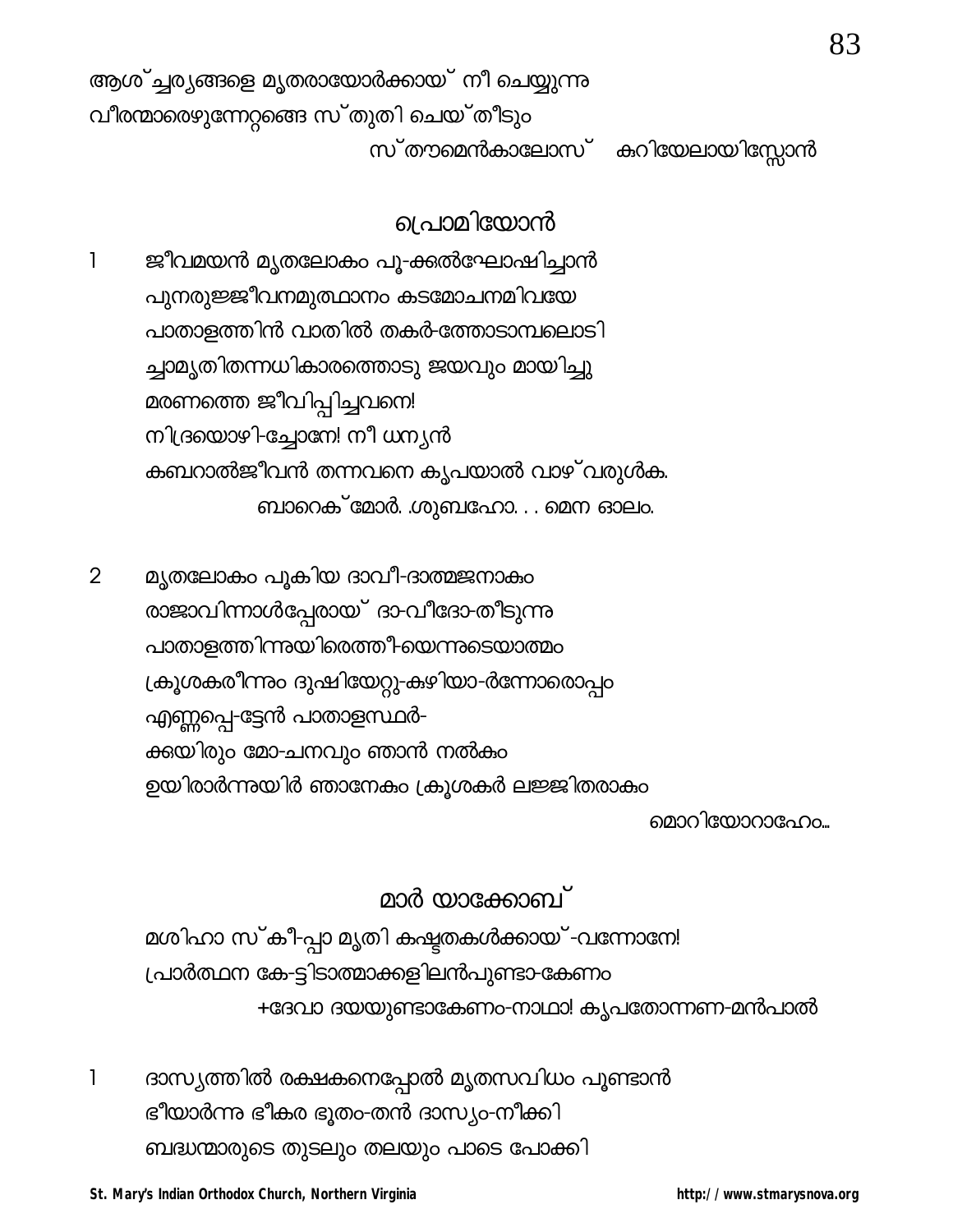വീണ്ടീടാൻ വന്നൊരു രക്ഷകനെ-യവർ വന്ദിച്ചു +ദേവാ...

- $\overline{2}$ പാതാളത്തിൻ നിലയേ മരുവും വാങ്ങിപ്പോയോർ കൊണ്ടർപ്പിച്ചാർ നതിമഹിമകൾ തൻ-മകടങ്ങൾ താൻ ആദ്യം ഹതനാം ഹാബേൽ തന്മുൻപിൽ കമ്പിട്ടു വർഗ്ഗങ്ങൾക്കെല്ലാം തലയായോ-നാദാം-താന്നം  $+$ G $\beta$  $\Omega$ D.
- നോഹിൻ വീടും സുന്ദരശേത്തൊത്തബറാഹാമും 3 രക്ഷിപ്പാൻ വന്നോരുയിരോനേ-മോദാൽ കൂപ്പി നീതിജ്ഞന്മാർ പിതൃതതി ജാതിത്തലവന്മാരും ആചാര്യന്മാർ നൃപരും വന്നാമോദാൽ കൂപ്പി  $+$ GGO IO.
- മൂശാ നിബിയും നിബിസഞ്ചയമങ്ങഹരോൻ താന്നം  $\boldsymbol{\mathcal{A}}$ ലേവ്യന്മാരും പട്ടക്കാരും തന്നേക്കൂപ്പി വാഞ്ച്ഛിച്ചാർ നെടുനാളായി തന്നെ ദർശിച്ചീടാൻ ദർശിച്ചപ്പോൾ നതിയും സ്തുതിയും-പകരം നൽകി  $+$ G $\beta$  $\Omega$ D.
- 5 സ് തോത്രം താതാ! മൃതലോകെ സുതനെ-വിട്ടോനേ തൽ ഗേഹം പൂണ്ടൊരു സുതനെ-വന്ദിച്ചീ-ടുന്നു ആശ്വാസകനാം ജീവപ്രദനെ! റൂഹാ സ് തോത്രം കബറീന്നും പറുദീസായിൽ ചേർപ്പോനേ സ്തുതി തേ  $+$ G $\beta$ QJ $\Omega$ ...

നാഥാ! ഭൂവാനം നിൻ പീഢയതിൽ ക്ലേശിച്ചു മാനോർ വാനോർ നിൻ താഴ്മയിലതി വിസ്മയമാർന്നു +ദേവാ...

മാലാഖമാരുടെ സ്തുതിപ്പു

അത്യുന്നതങ്ങളിൽ മാലാഖമാരും പ്രധാന മാലാഖമാരും സ്തുതിക്കന്നതുപോലെ / ബലഹീനരും മണ്മയരുമായ ഞങ്ങളും സ്തുതിച്ചു പറയുന്നു.

84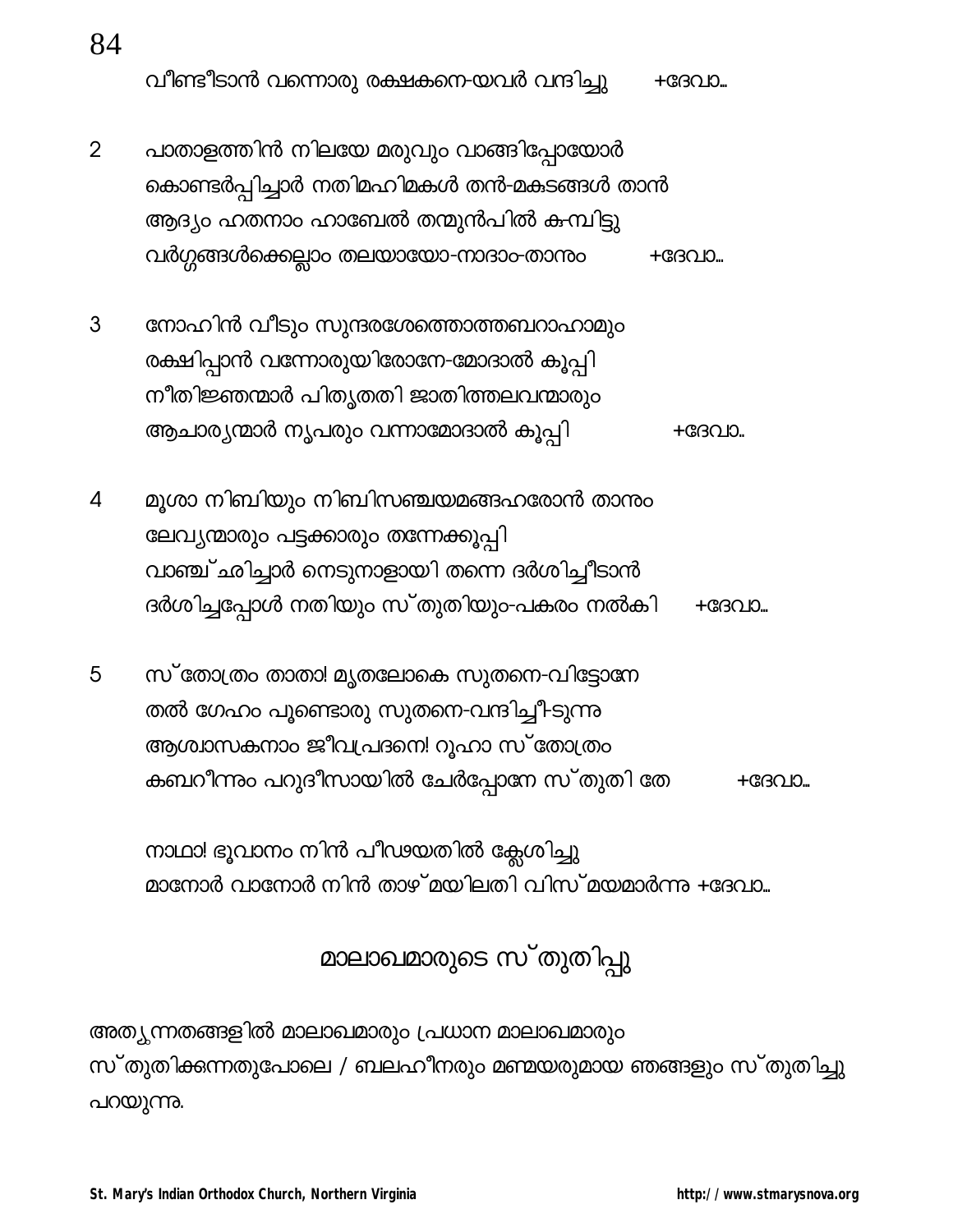എല്ലാ കാലത്തും എല്ലാ നേരത്തും / ഉയരങ്ങളിൽ ദൈവത്തിന സ്തുതിയും / ഭൂമിയിൽ സമാധാനവും നിരപ്പും / മനുഷ്യമക്കൾക്കു നല്ല ശരണവും ഉണ്ടായിരിക്കട്ടെ.

ഞങ്ങൾ നിന്നെ സ്തുതിക്കുകയും വാഴ് ത്തുകയും വന്ദിക്കുകയും ചെയ്യുന്നു. സ്തുതിയുടെ ശബ്ദം നിനക്ക ഞങ്ങൾ കരേറ്റുന്നു.

സർവശക്തിയുള്ള പിതാവും / സ്വർഗ്ഗാധിപതിയും സ്രഷ്ടാവുമായിരിക്കന്ന ദൈവമായ കർത്താവെ നിന്നെയും / യേശുമശിഹായായ ഏകപുത്രനായിരിക്കന്ന ദൈവമായ കർത്താവെ! വിശുദ്ധ റൂഹായൊടു കൂടെ നിന്നെയും / നിന്റെ സ്തുതിയുടെ വലിപ്പം നിമിത്തം ഞങ്ങൾ സ്തോത്രം ചെയ്യുന്നു.

പിതാവിന്റെ പുത്രനും വചനവും / ലോകത്തിന്റെ പാപത്തെ വഹിച്ചവനും / വഹിക്കന്നവനമായ ദൈവത്തിന്റെ കഞ്ഞാടായുള്ളോവെ ! / ഞങ്ങളോടു കരുണ ചെയ്യണമേ.

ലോകത്തിന്റെ പാപത്തെ വഹിച്ചവന്തം വഹിക്ക-ന്നവനമായുള്ളോവെ! / നിന്റെ ചെവി ചായിച്ചു ഞങ്ങളുടെ അപേക്ഷ കൈക്കൊള്ളണമേ.

പിതാവിന്റെ വലതുഭാഗത്തു മഹത്വത്തൊടു കൂടി ഇരിക്കന്നവനെ! / ദയവുണ്ടായി ഞങ്ങളോടു കരുണ ചെയ്യണമേ.

എന്തെന്നാൽ നീ മാത്രം പരിശുദ്ധനാകുന്നു. / പിതാവായ ദൈവത്തിന്റെ മഹത്വത്തിനു / വിശുദ്ധ റൂഹായൊടുകൂടെ / യേശുമശിഹായായ നീ മാത്രം കർത്താവുമാകന്നു. ആമ്മീൻ

എല്ല കാലത്തും / ഞങ്ങൾ ജീവനോടിരിക്കന്ന നാളൊക്കെയും നിന്നെ വാഴ് ത്തുകയും / എന്നേക്കം വാഴ് ത്തപ്പെട്ടതും / നിത്യതയുള്ളതുമായ / നിന്റെ പരിശുദ്ധ തിരുനാമത്തെ സ്തുതിക്കുകയും ചെയ്യും.

ഞങ്ങളുടെ പിതാക്കന്മാരുടെ ദൈവമായ സർവ ശക്തിയുള്ള കർത്താവെ! / St. Mary's Indian Orthodox Church, Northern Virginia http://www.stmarysnova.org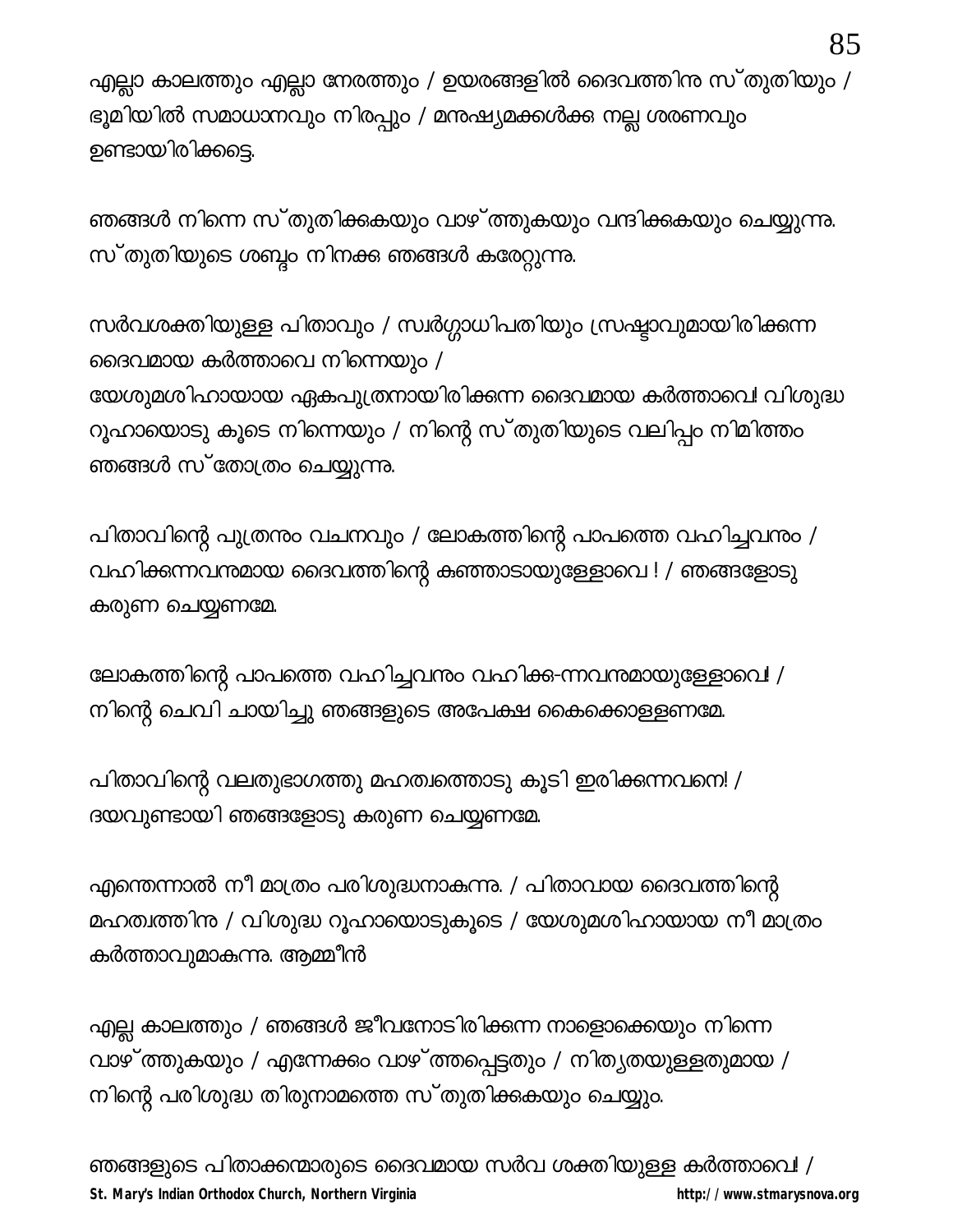86

നീ വാഴ് ത്തപ്പെട്ടവനാകുന്നു നിന്റെ തിരുനാമം മഹത്ഥുള്ളതും, / നീ എന്നെന്നേക്കം മഹത്വങ്ങളിൽ പ്രാബല്യമുള്ള-വന്തമാകുന്നു.

സ്തുതി നിനക്ക യോഗ്യമാകുന്നു / മഹത്വം നിനക്കു യുക്തമാകുന്നു / സകലത്തിന്റെയും ദൈവവും സത്യത്തിന്റെ പിതാവുമായവനെ ! / നിനക്കം, ഏക പുത്രന്തം /ജീവനുള്ള വിശുദ്ധ റൂഹായിക്കം പുകഴ്ച്ച ചേർച്ചയാകുന്നു. അതു ഇപ്പൊഴും എല്ലാ സമയത്തും എന്നെന്നേക്കം തന്നെ. ആമ്മീൻ. മോറാൻ യേശുമശിഹാ

ഞങ്ങളുടെ കർത്താവേശുമശിഹാ നിന്റെ കരുണയുടെ വാതിൽ ഞങ്ങളുടെ മുൻപിൽ നീ അടക്കരുതേ, കർത്തവെ! ഞങ്ങൾ പാപികളാകന്നു എന്നു ഏറ്റു പറയുന്നു, ഞങ്ങളോടു കരുണ ചെയ്യണമേ.

കർത്താവെ! നിന്റെ മരണത്താൽ / ഞങ്ങളുടെ മരണം മാഞ്ഞുപോകുവാനായിട്ടു / നിന്റെ സ്നേഹം നിന്റെ പക്കൽ നിന്നു / ഞങ്ങളുടെ അടുക്കലേക്കു നിന്നെ ഇറക്കി / ഞങ്ങ-ളോടു കരുണ ചെയ്യണമേ.

(കൗമാ)

ദൈവമെ നീ പരിശുദ്ധനാകുന്നു... സ്വർഗ്ഗസ്ഥനായ ഞങ്ങളുടെ പിതാവേ

### വിശ്വാസപ്രമാണം

സർവ്വ ശക്തിയുള്ള പിതാവായി / ആകാശത്തിന്റെയും ഭൂമിയുടെയും / കാണപ്പെടുന്നവയും കാണപ്പെടാ-ത്തവയുമായ / സകലത്തിന്റെയും ന്ധ്രഷ്ടാവായ / സത്യ ഏക ദൈവത്തിൽ / ഞങ്ങൾ വിശ്വസിക്കന്നു.

ദൈവത്തിന്റെ ഏകപുത്രന്തം / സർവ്വലോകങ്ങൾക്കം മുൻപായി / പിതാവിൽനിന്നു ജനിച്ചവനും / പ്രകാശത്തിൽ നിന്നുള്ള പ്രകാശവും / സത്യ ദൈവത്തിൽനിന്നുള്ള സത്യദൈവവും / ജനിച്ചവന്നും സൃഷ്ടിയല്ലാത്തവനും സാരാംശത്തിൽ പിതാവിനൊടു ഒന്നായി-രിക്കന്നവനും / സകല സൃഷ്ടിക്കം മുഖാന്തിരമായവന്നും / മനുഷ്യരായ ഞങ്ങൾക്കും ഞങ്ങളുടെ രക്ഷക്കം വെണ്ടി / തിരുവിഷ്ട്യപ്രകാരം സ്വർഗ്ഗത്തിൽനിന്നിറങ്ങി /

St. Mary's Indian Orthodox Church, Northern Virginia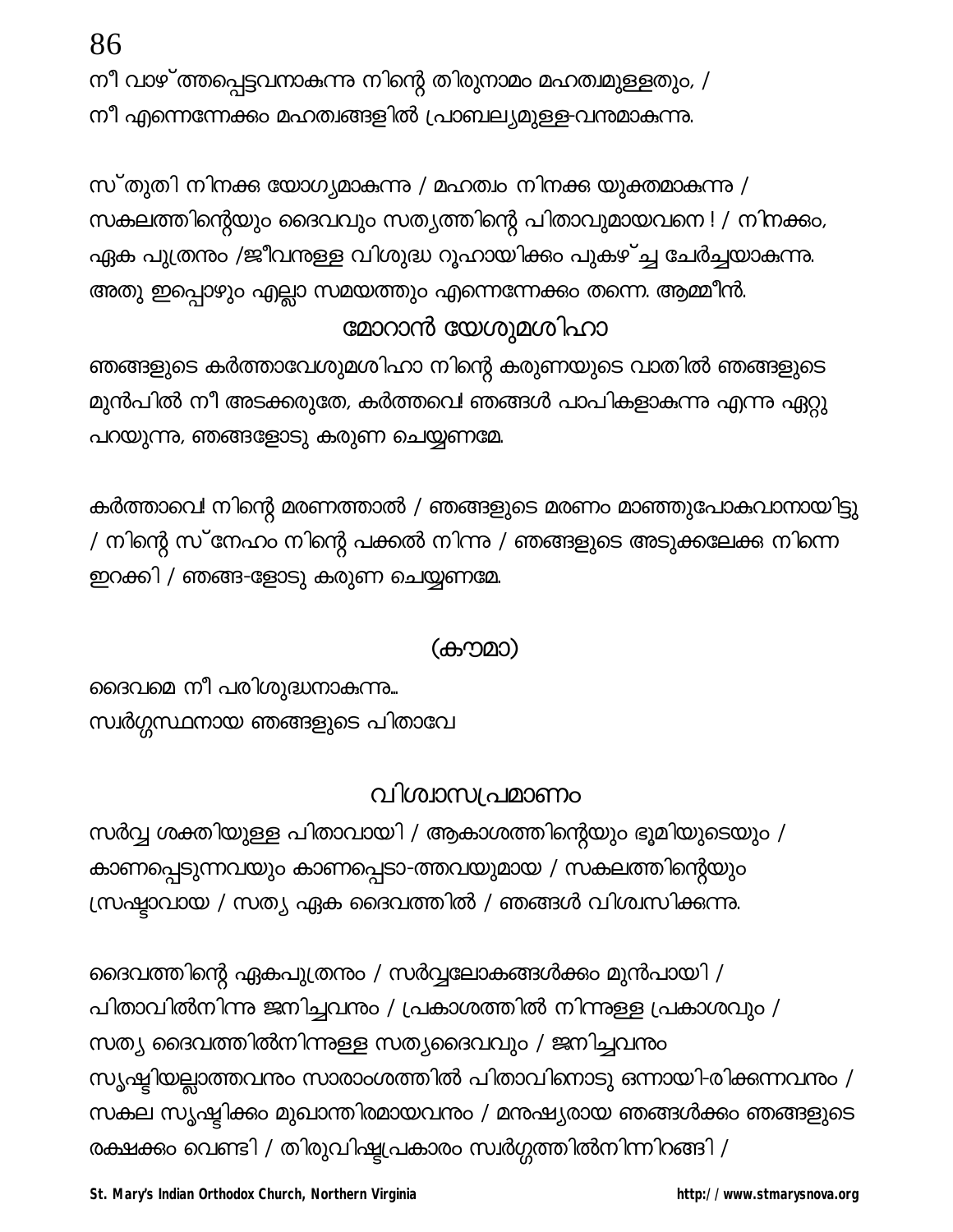വിശുദ്ധ റൂഹാമൂലം / ദൈവമാതാവായ കന്യകമറിയാമിൽനിന്നു/ ശരീരിയായിത്തീർന്നു. മനുഷ്യനായി / പൊന്തിയോസ് പീലാത്തോസിന്റെ ദിവസങ്ങളിൽ ഞങ്ങൾക്കവേണ്ടി കരിശിക്കപ്പെട്ടു/ കഷ്ടത അന്നഭവിച്ചു മരിച്ചു അടക്കപ്പെട്ടു / മൂന്നാം ദിവസം ഉയിർത്തെഴുന്നേറ്റവനും സ്വർഗ്ഗത്തിലേക്കുകരേറി തന്റെ പിതാവിന്റെ വലതുഭാഗത്തു ഇരുന്നവന്നം / ജീവനുളളവരെയും മരിച്ചവരെയും വിധിപ്പാൻ / തന്റെ വലിയമഹത്വത്തോടെ ഇനിയും വരുവാനിരിക്കുന്നവനും / തന്റെ രാജ്യത്തിനു അവസാനമില്ലാത്തവനുമായ / യേശു മശിഹാ ആയ ഏക കർത്താവിലും / ഞങ്ങൾ വിശ്വസിക്കന്നു,

സകലത്തെയും ജീവിപ്പിക്കന്ന കർത്താവും / പിതാവിൽനിന്നു പുറപ്പെട്ടു, പിതാവിനൊടും പുത്രനോടുംകൂടെ വന്ദിക്കപ്പെട്ടു സ്തുതിക്കപ്പെടുന്നവനും / നിബിയന്മാരും ശ്ലീഹന്മാരും മുഖാന്തിരം സംസാരിച്ചവന്മായ / ജീവനും വിശുദ്ധിയുമുള്ള ഏക റൂഹായിലും / കാതോലികവും ശ്ലൈഹീകവുമായ ഏക വിശുദ്ധ സഭയിലും / ഞങ്ങൾ വിശ്വസിക്കന്നു.

പാപമോചനത്തിന മാമോദീസ / ഒരിക്കൽ മാത്രമെയുള്ളു എന്നു ഞങ്ങൾ ഏറ്റു പറഞ്ഞു / മരിച്ചു പോയവരുടെ ഉയിർപ്പിന്നു / വരുവാനിരിക്കന്ന ലോകത്തിലെ പുതിയ ജീവന്തമായി / ഞങ്ങൾ / നോക്കിപ്പാർക്കന്നു. ആമ്മീൻ.

ബാറെക് മോർ, സ്തൗമെൻകാലോസ് കറിയേലായിസ്സോൻ, കുറിയേലായിസ്സോൻ, കുറിയേലായിസ്സോൻ

## കക്കിലിയോൻ

+മൃതിയാ-ലടിയാരുടെ മൃതിപോ-ക്കിയ മശിഹാ! മൃതരാ-യോർക്കയിരും ഞങ്ങൾ-ക്കരുൾ കൃപയും (3 തവണ)

# അല്ലെങ്കിൽ

+തന്റെ മരണത്താൽ ഞങ്ങളുടെ മരണത്തെ ജീവിപ്പിച്ച മശിഹാ, ഞങ്ങളുടെ മരിച്ചവരെ ജീവിപ്പിച്ചു ഞങ്ങളോടു കരുണ ചെയ്യണമേ

St. Mary's Indian Orthodox Church, Northern Virginia